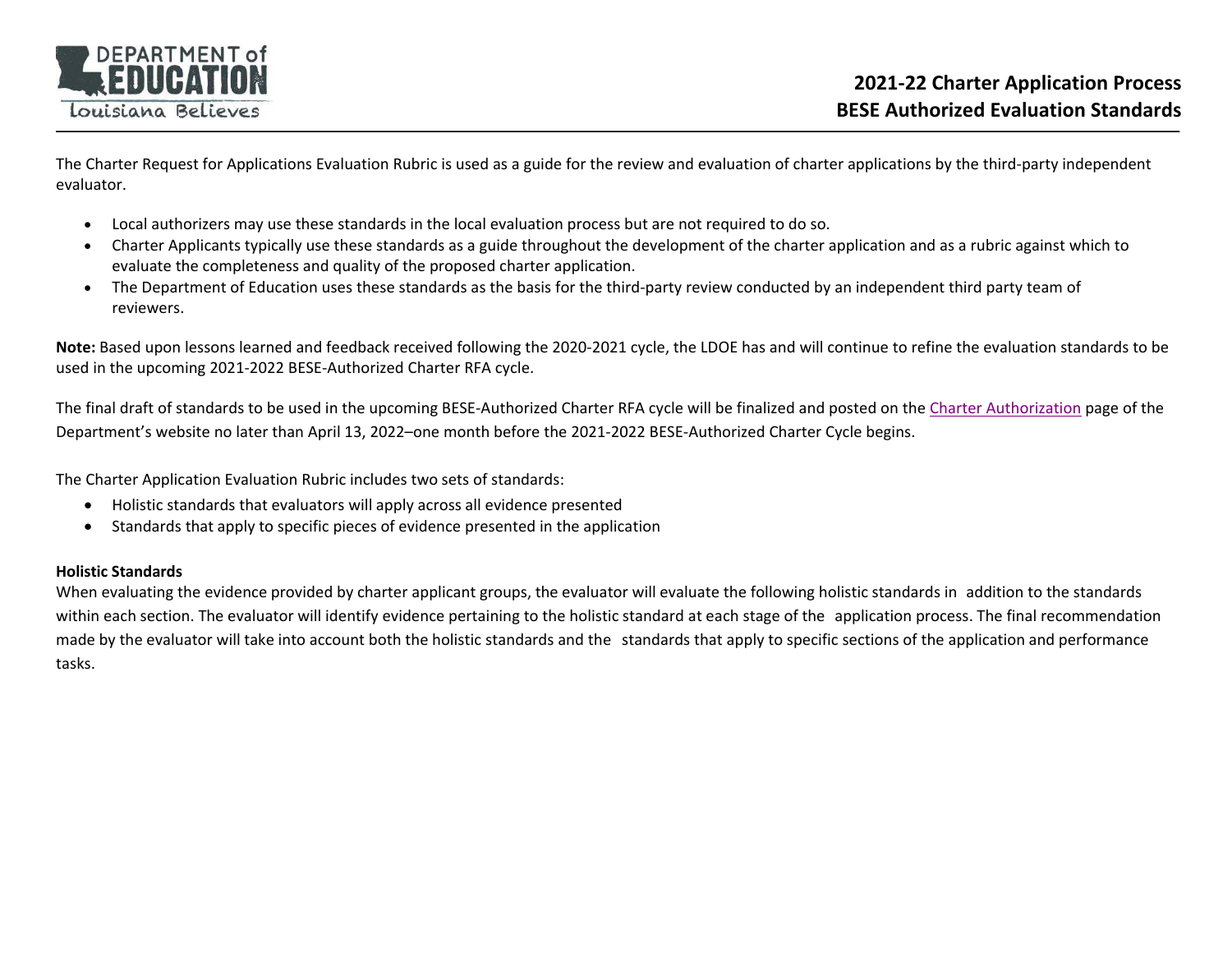

#### **2021‐22 Charter Application Process BESE Authorized Evaluation Standards**

| <b>Holistic Standard</b>                                                                                                  | Example Evidence of Standard Not Being Met                                                                                                                                                                                                                           |
|---------------------------------------------------------------------------------------------------------------------------|----------------------------------------------------------------------------------------------------------------------------------------------------------------------------------------------------------------------------------------------------------------------|
| Comprehensiveness - No requested information<br>or essential pieces of the school's plan are left<br>out of the proposal. | The application mentions that there is a student recruitment plan, but the plan is<br>not discussed anywhere in the application.                                                                                                                                     |
| Support - All claims are backed up with data,<br>citations, or expert testimony.                                          | The application states that 150 parents would send their kids to the proposed school,<br>but the application does not provide evidence that speaks to how the data was<br>collected or why it is reliable.                                                           |
| Mission Alignment - All pieces of the plan are<br>working towards the same purpose.                                       | The application includes a character education program, but character education is<br>neither a component of the mission nor is there a description of how character<br>education will contribute to the academic purpose of the school described by the<br>mission. |
| Cohesion - All pieces of the plan are integrated<br>with each other.                                                      | The number of students used to create financial projections is not the same as the<br>target number of students described in the overview template.                                                                                                                  |

The rest of this document outlines the New Operator, Experienced Operator and Virtual Operator standards that will be used by the third-party evaluator to evaluate charter applications submitted to BESE. Local authorizers may use these standards to guide their review of applications.

Some questions and standards are non-evaluative and are for review only, as indicated throughout this document. These questions are still required but will not be included in the overall standards count.

Note: Responses to each question asked in the charter application will first be evaluated for completeness. Incomplete responses will not be considered. Please ensure that the application submitted addresses each aspect of the question as written in the charter application.

#### **Contents**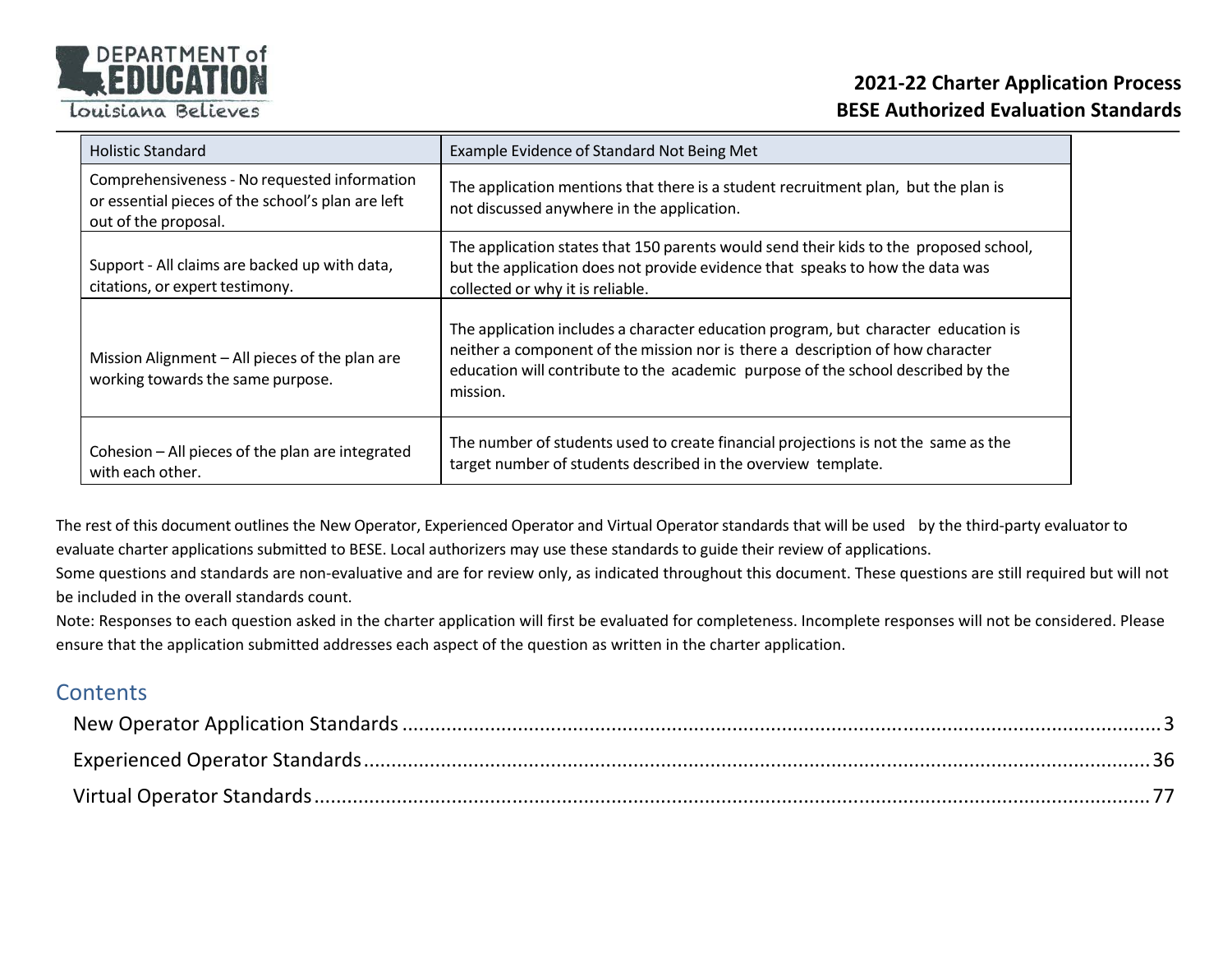

### New Operator Application Standards

| <b>Executive Summary</b> |                                                                                                                                                                                                                                                                                                                                                                                                                                      |                                                                                                                                                                                                                                                                                                                                                                                                               |
|--------------------------|--------------------------------------------------------------------------------------------------------------------------------------------------------------------------------------------------------------------------------------------------------------------------------------------------------------------------------------------------------------------------------------------------------------------------------------|---------------------------------------------------------------------------------------------------------------------------------------------------------------------------------------------------------------------------------------------------------------------------------------------------------------------------------------------------------------------------------------------------------------|
| Question #               | Question                                                                                                                                                                                                                                                                                                                                                                                                                             | <b>Evaluation Standard</b>                                                                                                                                                                                                                                                                                                                                                                                    |
| ES. 1                    | Mission and Vision. State the mission and vision of the<br>proposed school. The mission is a statement of the<br>fundamental purpose of the school, describing why it                                                                                                                                                                                                                                                                | 1. The school's mission is outlined in a clear statement that defines the<br>fundamental purpose of this school and why it should exist.                                                                                                                                                                                                                                                                      |
|                          | exists. The vision statement outlines how the school will<br>operate and what it will achieve in the long term. The<br>mission and vision statement provide the foundation for<br>the entire proposal. The mission and vision statement,                                                                                                                                                                                             | 2. The school's vision is outlined in a clear statement that describes how the<br>school will operate and the long-term impacts it will achieve in order to be<br>successful.                                                                                                                                                                                                                                 |
|                          | taken together, should:<br>Identify the students and community to be<br>$a_{-}$<br>served;<br>Illustrate what success will look like; and<br>b.<br>Align with the purposes of the state charter<br>C.<br>school law.                                                                                                                                                                                                                 | 3. The applicant group proposes a school that exists to serve a specific student<br>population and community as demonstrated/driven by an identified need within<br>the specific community as well as a clear definition of success and demonstrable<br>alignment with the purposes of charter schools outlined in Louisiana Revised<br>Statues 17:3972 and Bulletin 126, §105: "Purpose of Charter Schools". |
| <b>ES.2</b>              | Anticipated Student Population and Educational Need.<br>Describe the anticipated student population you seek to<br>serve through the approval of the proposed school.<br>Explain how the intended student population is<br>representative of the demographics of the location.<br>Provide rationale for seeking to serve this specified<br>student population and community.                                                         | 1. The applicant group demonstrates a clear understanding of the educational<br>needs of the proposed student population and community.<br>2. The applicant group is able to justify that the proposed student population<br>exists in the selected location.                                                                                                                                                 |
| ES.3                     | Education Plan. Provide an overview of the education<br>program of the proposed school, including major<br>instructional methods. Describe the evidence that<br>demonstrates the school model will be successful in<br>improving academic achievement for the above defined<br>student population. Summarize what the proposed<br>school would do more effectively than the schools that<br>are now serving the targeted population. | 1. The applicant group provides a concise overview of the educational program<br>that effectively highlights the key aspects of the program that will lead to greater<br>student success than the current educational options in which the school<br>currently seeks to locate.                                                                                                                               |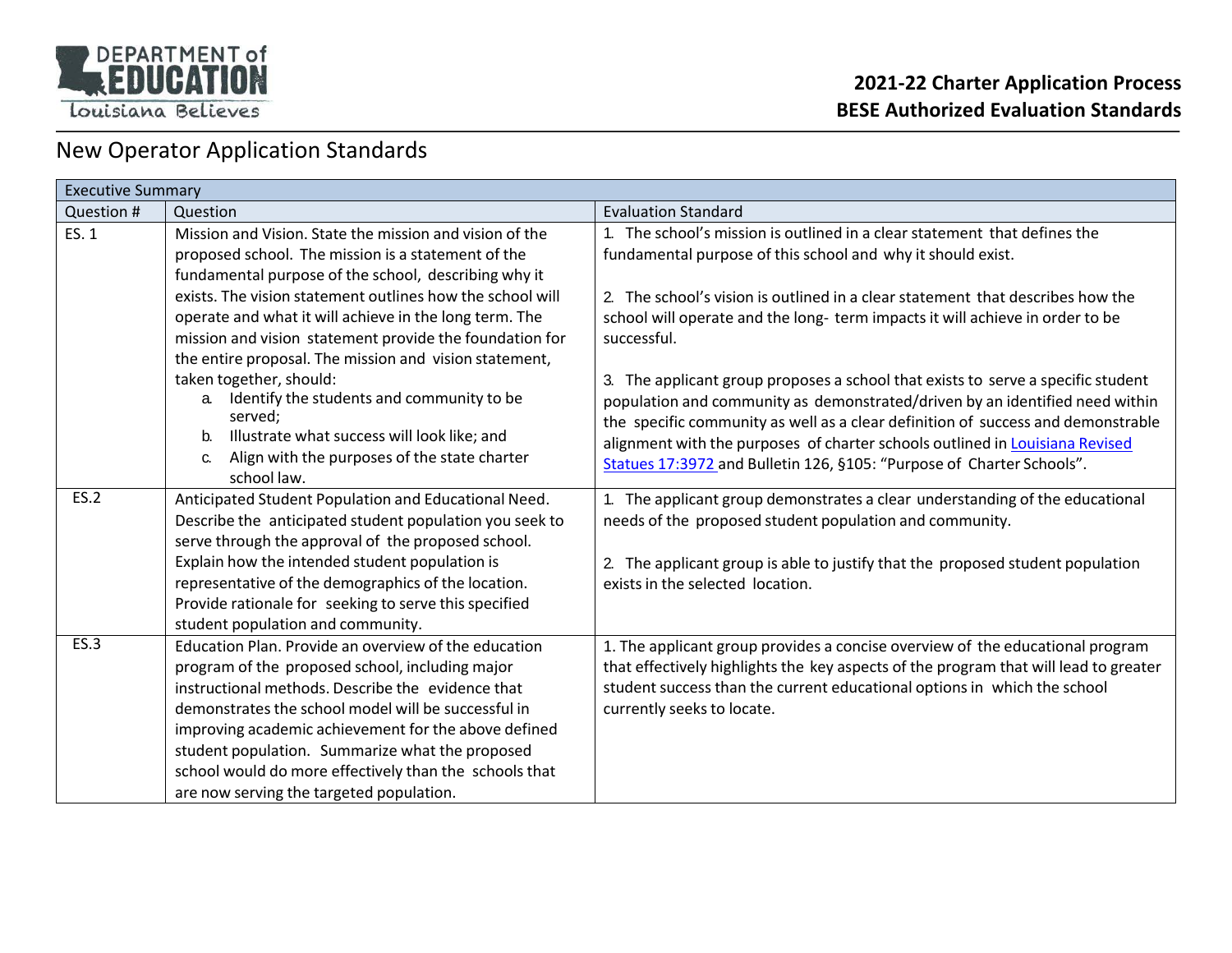

| ES.4        | Applicant groups that have submitted charter applicants<br>previously, list the dates of previous submissions. Explain<br>how you have taken the feedback from previous<br>evaluations to reflect and revise the application. Address<br>the deficiencies identified in the most recent evaluation<br>and describe the changes made. Additionally, describe<br>any changes to board leadership or school leadership<br>since the most recent application. | 1. The applicant group demonstrates the ability to continually improve between<br>application cycles by identifying key deficiencies in prior application(s) and<br>making decisions that will best position the applicant group and proposed<br>school to be successful. All areas where the application has been revised from<br>previous submissions are explicitly identified (if applicable).                                                                                      |
|-------------|-----------------------------------------------------------------------------------------------------------------------------------------------------------------------------------------------------------------------------------------------------------------------------------------------------------------------------------------------------------------------------------------------------------------------------------------------------------|-----------------------------------------------------------------------------------------------------------------------------------------------------------------------------------------------------------------------------------------------------------------------------------------------------------------------------------------------------------------------------------------------------------------------------------------------------------------------------------------|
|             | <b>Educational Program and Capacity: School Establishment</b>                                                                                                                                                                                                                                                                                                                                                                                             |                                                                                                                                                                                                                                                                                                                                                                                                                                                                                         |
| Question #  | Question                                                                                                                                                                                                                                                                                                                                                                                                                                                  | <b>Evaluation Standard</b>                                                                                                                                                                                                                                                                                                                                                                                                                                                              |
| SE.1        | Provide a narrative analysis of the community you seek<br>to serve in the proposed school including:<br>a. A description of the community from which the<br>proposed school intends to draw students, including                                                                                                                                                                                                                                           | 1. The applicant group provides a comprehensive analysis that demonstrates a<br>strong understanding of the community in which the proposed school seeks to<br>locate.                                                                                                                                                                                                                                                                                                                  |
|             | proposed physical address and parish;<br>b. The applicant's rationale for selecting the<br>community;                                                                                                                                                                                                                                                                                                                                                     | 2. The applicant group provides a clear rationale for selecting the given location<br>or community based on community demographics and educational need.                                                                                                                                                                                                                                                                                                                                |
|             | c. Performance of local schools in meeting the<br>community's need; and<br>d. How the proposed school would serve the<br>community you seek to serve more effectively than<br>the schools that are now serving the intended<br>community.                                                                                                                                                                                                                 | 3. The applicant group provides clear and compelling evidence that the<br>proposed school will be able to more effectively serve the community than the<br>options that currently exist.                                                                                                                                                                                                                                                                                                |
| SE.2        | Provide an overview of the student population you seek<br>to serve in the proposed school, which includes:<br>Racial and socioeconomic demographics;<br>a.<br>Percentage of special education students;<br>b.<br>Percentage of English Learners;<br>C.<br>Percentage of homeless students; and<br>d.<br>Anticipated academic, social, emotional and<br>е.<br>physical health needs.                                                                       | 1. The applicant group provides a thorough overview of the intended student<br>population that incorporates key data regarding student demographics,<br>subgroup status, and likelihood of extenuating circumstances (homelessness,<br>foster youth, etc.).<br>2. The applicant group demonstrates a clear understanding of the anticipated<br>academic, social, emotional and physical health needs of the intendent student<br>population supported by evidence-based best practices. |
| <b>SE.3</b> | Based on your outreach, research, and understanding of<br>the community and students you seek to serve, what are<br>the top three things that present challenges to the<br>success of the students in the community you seek to                                                                                                                                                                                                                           | 1. The applicant group clearly articulates the top three barriers to student<br>success in the community in which the school seeks to locate, justified by the<br>school's evidence of community outreach, research and understanding of the<br>community need.                                                                                                                                                                                                                         |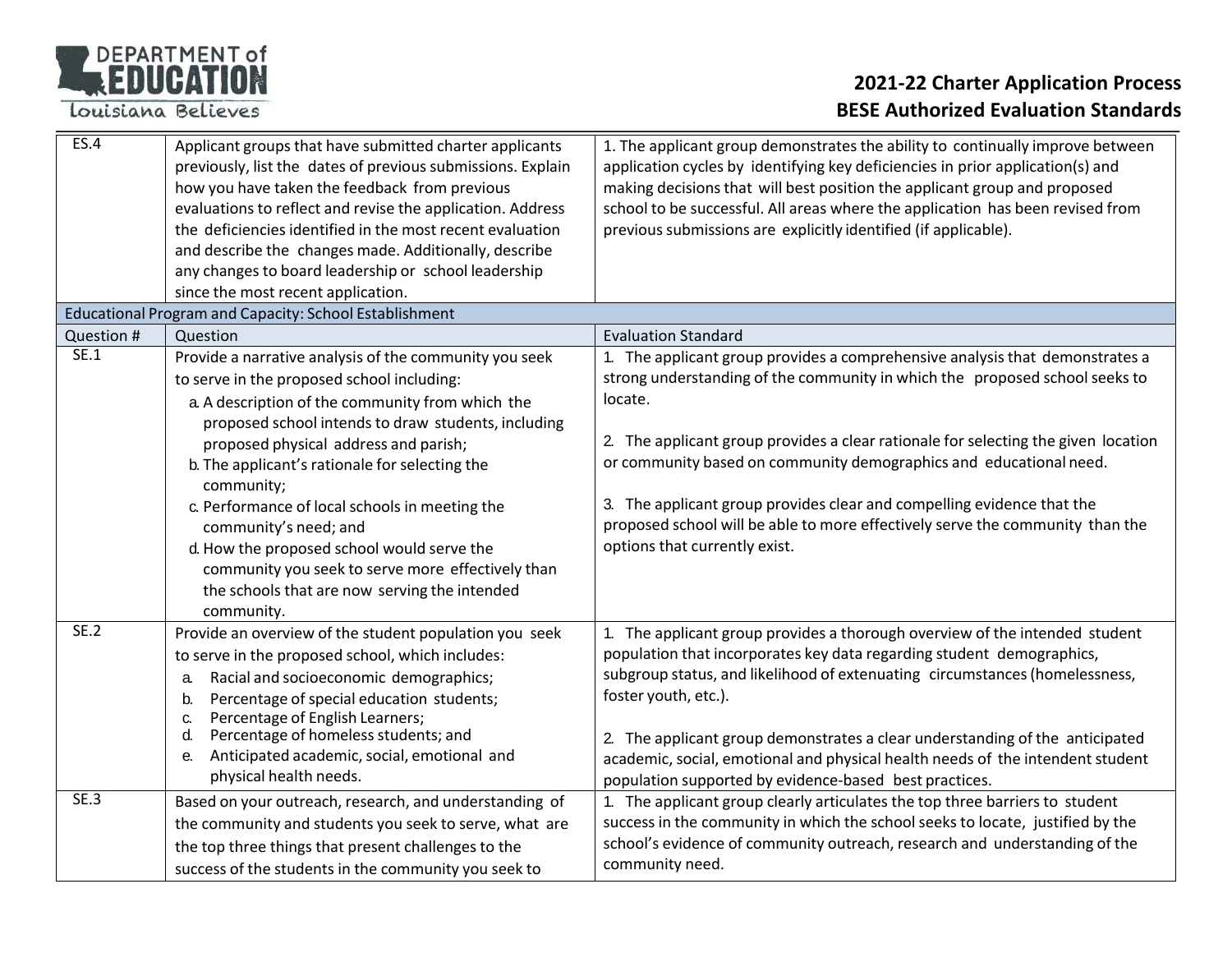

|             | serve? What does your proposed school intend to do to                                                                                                                                                                                                                                                                                                                                                                                                                                                                                                                                                                                                                                                                                                                                                |                                                                                                                                                                                                                                                                                                                                                                                                                                                                                                                                                                                                                                                                                                                            |
|-------------|------------------------------------------------------------------------------------------------------------------------------------------------------------------------------------------------------------------------------------------------------------------------------------------------------------------------------------------------------------------------------------------------------------------------------------------------------------------------------------------------------------------------------------------------------------------------------------------------------------------------------------------------------------------------------------------------------------------------------------------------------------------------------------------------------|----------------------------------------------------------------------------------------------------------------------------------------------------------------------------------------------------------------------------------------------------------------------------------------------------------------------------------------------------------------------------------------------------------------------------------------------------------------------------------------------------------------------------------------------------------------------------------------------------------------------------------------------------------------------------------------------------------------------------|
|             | address these challenges?                                                                                                                                                                                                                                                                                                                                                                                                                                                                                                                                                                                                                                                                                                                                                                            | 2. The applicant group provides at least one solution for each of the barriers to<br>student success identified.                                                                                                                                                                                                                                                                                                                                                                                                                                                                                                                                                                                                           |
| SE.4        | Why is the proposed school a good fit for the previously                                                                                                                                                                                                                                                                                                                                                                                                                                                                                                                                                                                                                                                                                                                                             | 1. The applicant group can articulate the key reasons why the proposed school                                                                                                                                                                                                                                                                                                                                                                                                                                                                                                                                                                                                                                              |
|             | identified community and students?                                                                                                                                                                                                                                                                                                                                                                                                                                                                                                                                                                                                                                                                                                                                                                   | would be an asset to the local community.                                                                                                                                                                                                                                                                                                                                                                                                                                                                                                                                                                                                                                                                                  |
| <b>SE.5</b> | Describe the programmatic impact the proposed school<br>would have on existing schools in the same geographic<br>area as the proposed school location. Responses should<br>include:<br>a. A table listing the existing educational options and<br>grades served available to the intended student<br>population; and<br>Analysis of the various programs and/or instructional<br>b.<br>approaches currently offered to the intended<br>student population compared to what the proposed                                                                                                                                                                                                                                                                                                              | 1. The applicant group demonstrates a clear understanding of the existing<br>schools in the same geographic area of the proposed location.<br>2. The applicant group can clearly identify and articulate key differences in<br>academic programming and/or instructional models between currently existing<br>schools in the intended geographic area and those that will be utilized by the<br>proposed school.                                                                                                                                                                                                                                                                                                           |
|             | school will offer.                                                                                                                                                                                                                                                                                                                                                                                                                                                                                                                                                                                                                                                                                                                                                                                   |                                                                                                                                                                                                                                                                                                                                                                                                                                                                                                                                                                                                                                                                                                                            |
| <b>SE.6</b> | Provide a narrative description of the way in which<br>stakeholders in the intended community were engaged<br>regarding the proposed charter school, including;<br>Description of the stakeholders engaged;<br>а.<br>b. Reflection of stakeholders not engaged and potential<br>barriers to them being included;<br>c. Strategies used to solicit community input regarding<br>the educational and programmatic needs of students<br>and the plan to meet those needs;<br>d. The method and nature of feedback received from<br>community stakeholders and the process for<br>incorporating that feedback into the submitted<br>application; and<br>e. The extent to which, if at all, the proposal<br>incorporates community input regarding the<br>educational and programmatic needs of students. | 1The applicant group provides evidence of the wide range of stakeholders that<br>were engaged in this process while identifying those that were not and the<br>reasons or barriers that may have led to non-engagement with these individuals<br>or groups.<br>2. The applicant group provides specific information regarding the strategies,<br>methods and timeline used to solicit community input throughout the process of<br>developing the charter application.<br>3. The applicant group specifically describes the nature of feedback received<br>and the extent to which this feedback resulted in changes, updates or<br>enhancements to the charter application by citing specific examples, as<br>applicable. |
| SE.7        | Provide a narrative description of support for the                                                                                                                                                                                                                                                                                                                                                                                                                                                                                                                                                                                                                                                                                                                                                   | [Non-evaluative question]                                                                                                                                                                                                                                                                                                                                                                                                                                                                                                                                                                                                                                                                                                  |
|             | proposed school from community stakeholders, including                                                                                                                                                                                                                                                                                                                                                                                                                                                                                                                                                                                                                                                                                                                                               |                                                                                                                                                                                                                                                                                                                                                                                                                                                                                                                                                                                                                                                                                                                            |
|             | a candid analysis of the depth of support and opposition                                                                                                                                                                                                                                                                                                                                                                                                                                                                                                                                                                                                                                                                                                                                             |                                                                                                                                                                                                                                                                                                                                                                                                                                                                                                                                                                                                                                                                                                                            |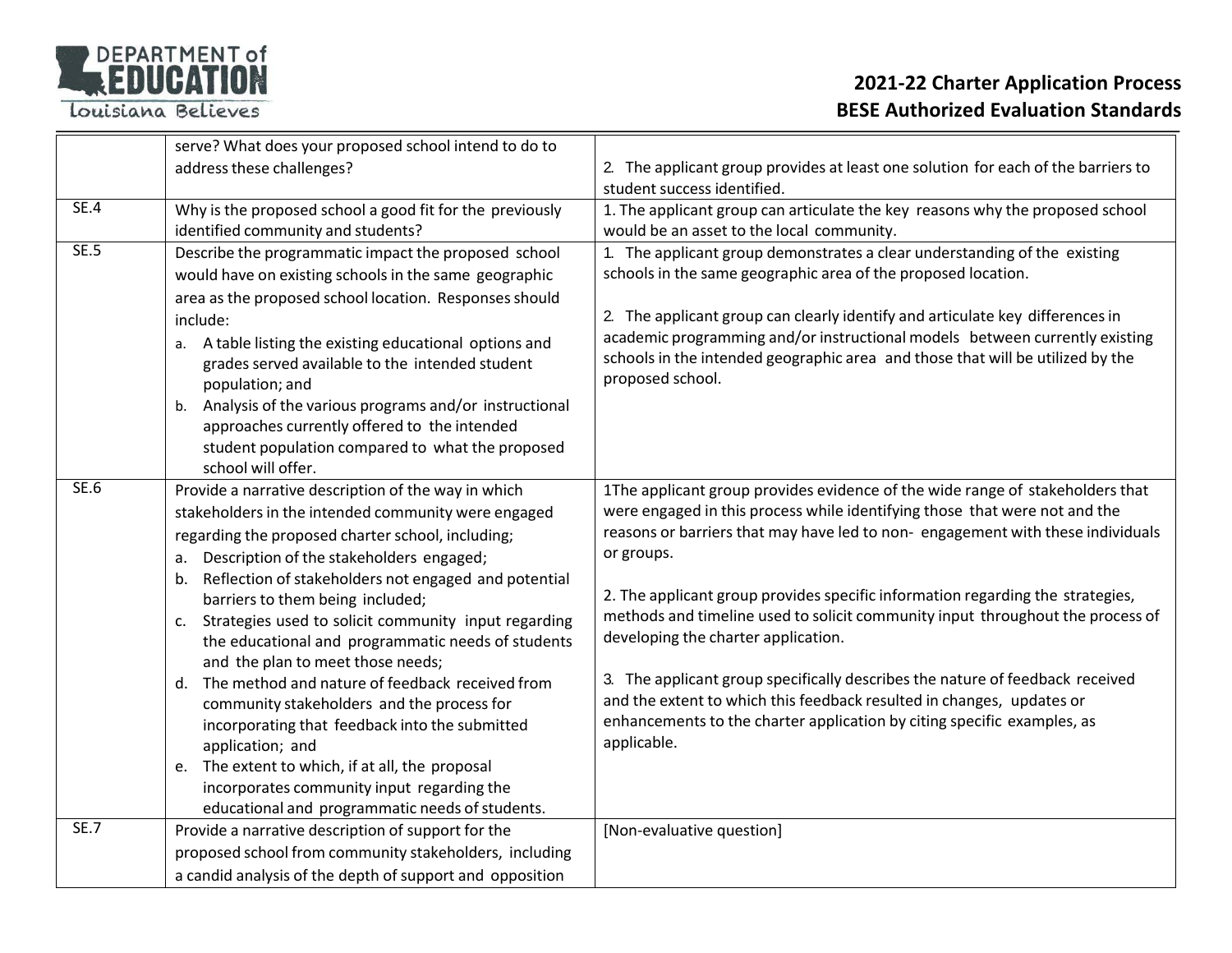

|            | to the school.                                                                                                         |                                                                                    |
|------------|------------------------------------------------------------------------------------------------------------------------|------------------------------------------------------------------------------------|
|            | Appendix 1: Submit documents that provide evidence of                                                                  | [Non-evaluative question]                                                          |
|            | community support (e.g. letters of support from                                                                        |                                                                                    |
|            | community stakeholders, emails with evidence of                                                                        |                                                                                    |
|            | support, and/or survey results. Please refrain from                                                                    |                                                                                    |
|            | submitting signed petitions) Include a cover sheet with a                                                              |                                                                                    |
|            | table that identifies each document included with the                                                                  |                                                                                    |
|            | evidence for this request, its page number, and a brief                                                                |                                                                                    |
|            | description of the document.                                                                                           |                                                                                    |
|            | Educational Program and Capacity: Academic Plan                                                                        |                                                                                    |
| Question # | Question                                                                                                               | <b>Evaluation Standard</b>                                                         |
| AP.1       | Provide a clear and concise overview of the proposed                                                                   | 1. The applicant group includes a clear and concise overview of the proposed       |
|            | school model, highlighting the key design elements of                                                                  | school model including descriptions of the key design elements in the school's     |
|            | the school model critical to its success in serving the<br>intended student population, including:                     | academic plan and alignment with the proposed school's mission and vision.         |
|            | The key design elements that reflect the school's                                                                      | 2. The applicant group provides a clear rationale for the selection of the given   |
|            | mission and vision; and                                                                                                | school model and key design elements based on either:                              |
|            | b. A clear rationale for the school model and key                                                                      |                                                                                    |
|            | design elements, citing research and evidence of<br>success for improving academic achievement with                    | on a track record of success with similar student populations (proven models)      |
|            | similar student populations, or for innovative or                                                                      | <b>OR</b>                                                                          |
|            | untested models, a strong rationale for the                                                                            |                                                                                    |
|            | likelihood of success.                                                                                                 | Evidence-based justification that the proposed model has been successful in        |
|            |                                                                                                                        | improving academic achievement for the intended student population                 |
|            |                                                                                                                        | (innovative, untested models).                                                     |
| AP.2       | In Louisiana, charter schools are able to purchase                                                                     | 1. The applicant has selected curricula with a demonstrated track record of        |
|            | instructional materials that are best for their students.                                                              | success when used by similar student populations, including diverse learners.      |
|            | For core content areas (English language arts,                                                                         |                                                                                    |
|            | mathematics, science, and social studies), identify the                                                                |                                                                                    |
|            | curricula your school will use, such as textbook selections<br>and supporting materials by subject and/or grade level, | 2. The applicant group has selected primary curricula that are either rated Tier 1 |
|            | including:                                                                                                             | by the Louisiana Department of Education (LDOE), OR if the LDOE has not yet        |
|            | a. A summary of how the selection supports the                                                                         | rated the selected curricula, the applicant correctly demonstrates using the       |
|            | intended student population;                                                                                           | LDOE's Instructional Materials Review Rubric they meet the standards of a Tier 1   |
|            | b. Identification of the Tier of the chosen curriculum as                                                              | rating. I                                                                          |
|            |                                                                                                                        |                                                                                    |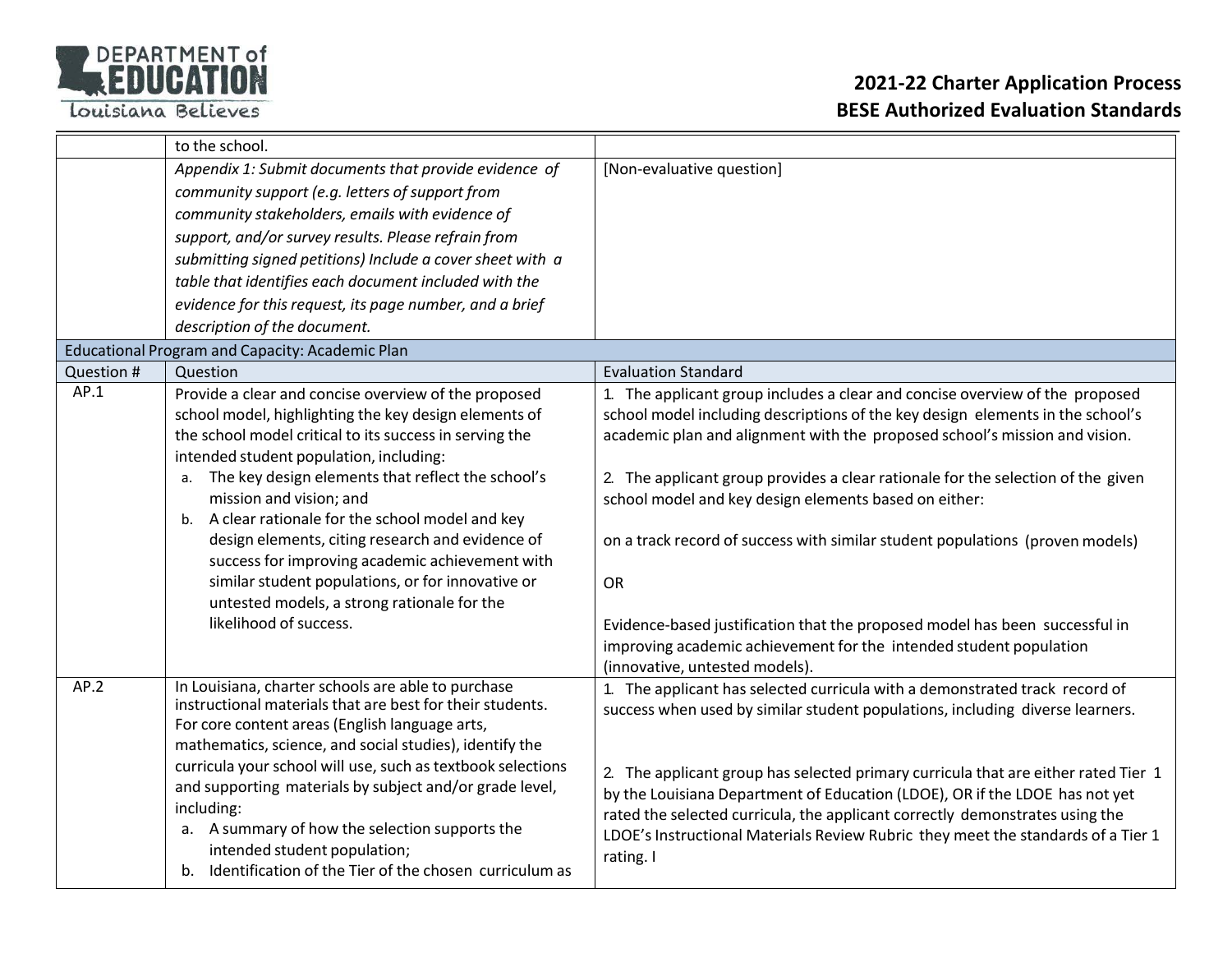

|      | determined by the Louisiana Department of<br>Education (this shall be included on the overview<br>template);<br>a. If the selection is not rated by LDOE, submit<br>evidence that you have conducted a local<br>review process, inclusive of a timeline (see<br>pg.4), using the <b>Instructional Materials</b><br>Reviews.<br>Evidence of how this curriculum includes specific<br>c.<br>strategies for diverse learners; and<br>d. An explanation of the way in which you will<br>intentionally supplement the curriculum to provide<br>the intended student population with<br>representations of their racial, ethnic, and cultural<br>backgrounds without the perpetuation of<br>stereotypes or deficit perspectives. | 3. The applicant group provides a description of the specific tools, resources and<br>methods that will be used to supplement curricula in order to ensure that the<br>intended student population is provided with authentic representations of their<br>racial, ethnic and cultural background devoid of stereotypes or deficit<br>perspectives.                                                                                                                                                     |
|------|----------------------------------------------------------------------------------------------------------------------------------------------------------------------------------------------------------------------------------------------------------------------------------------------------------------------------------------------------------------------------------------------------------------------------------------------------------------------------------------------------------------------------------------------------------------------------------------------------------------------------------------------------------------------------------------------------------------------------|--------------------------------------------------------------------------------------------------------------------------------------------------------------------------------------------------------------------------------------------------------------------------------------------------------------------------------------------------------------------------------------------------------------------------------------------------------------------------------------------------------|
| AP.3 | Describe the basic learning environment, including class<br>size and structure.                                                                                                                                                                                                                                                                                                                                                                                                                                                                                                                                                                                                                                            | 1. The applicant group provides a clear description of the learning environment<br>aligned to the proposed academic model and staffing plans outlined in this<br>application.<br>2. The learning environment as described by the applicant group, is aligned to<br>the academic plan and suitable to the instructional model of the proposed<br>school.                                                                                                                                                |
| AP.4 | Describe the instructional strategies, methods and<br>techniques to be employed in the school, including:<br>a. Research or existing models that support the use of<br>these instructional strategies, methods, and/or<br>techniques;<br>b. An explanation of the alignment to the school's model<br>and further its specific mission, and key design<br>elements; and<br>Evidence they are well suited for the intended<br>c.<br>student population.                                                                                                                                                                                                                                                                      | 1. The applicant group provides a detailed description of the instructional<br>strategies and methods to be used at the proposed school that demonstrates<br>strong alignment to the school's mission, vision and academic model.<br>2. The applicant group provides evidence that the instructional strategies<br>identified have a proven track record of success or a high likelihood of success<br>based on research when utilized with populations similar to the intended<br>student population. |
| AP.5 | Provide a detailed hybrid learning plan that includes the<br>following:                                                                                                                                                                                                                                                                                                                                                                                                                                                                                                                                                                                                                                                    | 1. The applicant group provides a logical, feasible and comprehensive plan to<br>implement a hybrid learning model when necessary.                                                                                                                                                                                                                                                                                                                                                                     |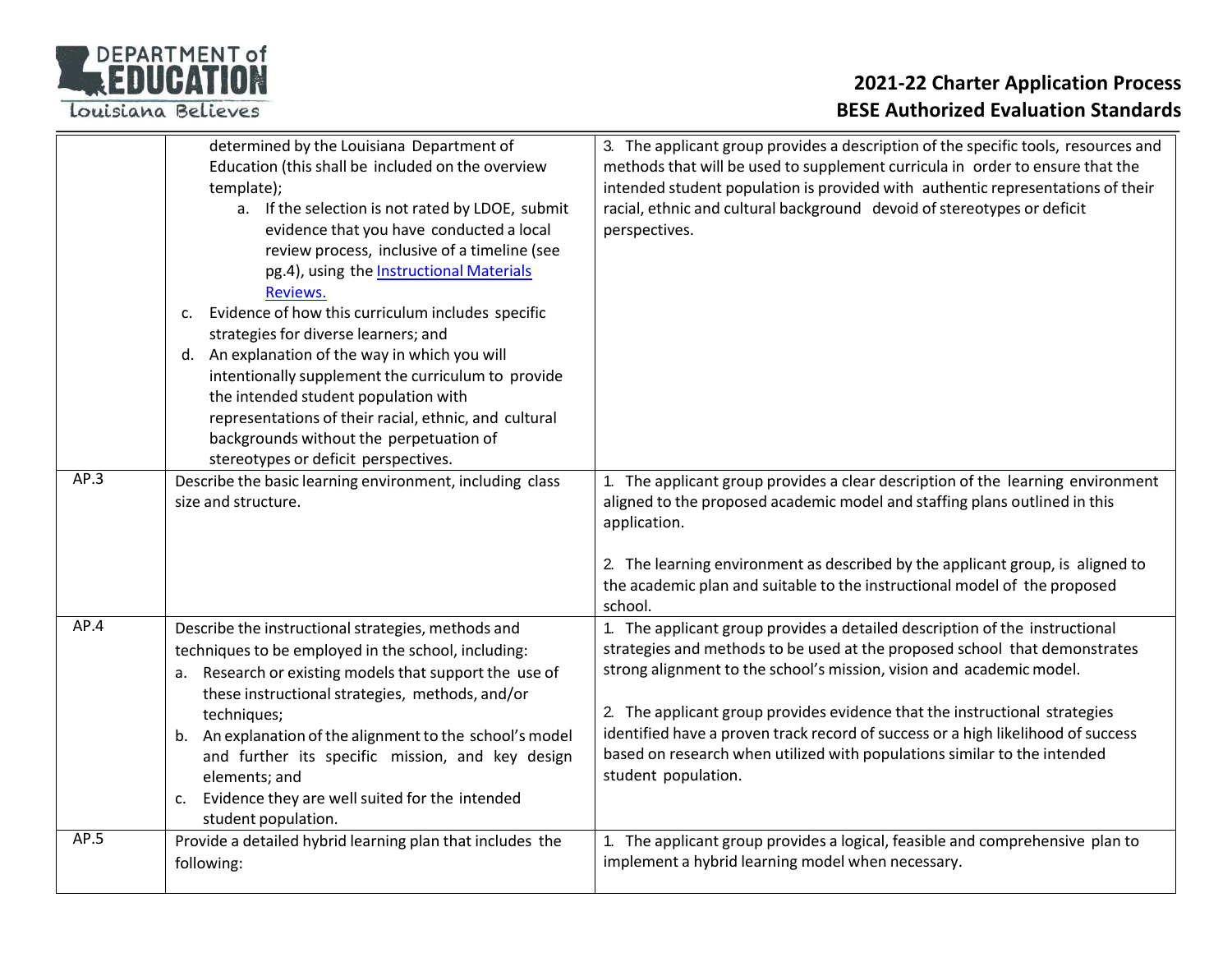

|            | Circumstances under which this plan would be<br>а.<br>implemented;<br>b. A plan to acquire and disseminate technology to                                                                                           | 2. The conditions under which a hybrid model would be implemented are clearly<br>defined along with the steps to be carried out and timeline associated with<br>pivoting from in-person instruction to a hybrid model.                                                                                                                     |
|------------|--------------------------------------------------------------------------------------------------------------------------------------------------------------------------------------------------------------------|--------------------------------------------------------------------------------------------------------------------------------------------------------------------------------------------------------------------------------------------------------------------------------------------------------------------------------------------|
|            | students;                                                                                                                                                                                                          |                                                                                                                                                                                                                                                                                                                                            |
|            | A plan to track and monitor attendance in a virtual<br>c.<br>setting;<br>Identification of the Learning Management System<br>d.<br>(LMS) to be employed;<br>e. A plan to provide training and technical support on | 3. The applicant group has a clear and feasible plan to acquire and disseminate<br>technology to new and re-enrolling students that addresses the logistics and<br>funding streams necessary to ensure that each student has the technology<br>necessary to fully participate in the virtual program.                                      |
|            | the LMS to staff, families and students; and<br>A plan to communicate with staff, families and<br>f.<br>students virtually.                                                                                        | 4. The applicant group provides a comprehensive plan outlining the steps that<br>will be taken to ensure that students are protected from unsafe and/or<br>inappropriate content.                                                                                                                                                          |
|            |                                                                                                                                                                                                                    | 5. The applicant group provides a logical and feasible plan to minimize the loss<br>of learning time for students in the event of unforeseen technical difficulties (i.e.<br>no access to internet, computer is lost/stolen/broken, cell phones and tablets<br>are lost/stolen/broken, etc.).                                              |
|            |                                                                                                                                                                                                                    | 6. The applicant group provides a training and technical support plan that will<br>effectively and efficiently teach students and families to use the LMS and ensure<br>that students may access the virtual environment within a reasonable time<br>frame, comparable to student access when enrolling in a brick and mortar<br>facility. |
|            |                                                                                                                                                                                                                    | 7. The applicant group outlines the methods and frequency by which 100% of<br>students, families and staff members will receive regular, accessible<br>communication from the school before and during the implementation of a<br>hybrid learning plan.                                                                                    |
| AP.6       | In addition to core content offerings and graduation                                                                                                                                                               | 1. All non-essential* courses to be offered are clearly aligned to the school's                                                                                                                                                                                                                                                            |
|            | requirements (for high schools), are there other classes<br>or courses the proposed school will offer? If so, explain                                                                                              | proposed model and mission and the applicant group clearly articulates the<br>benefit that each course offers to the intended student population.                                                                                                                                                                                          |
|            | how these offerings align to the proposed school model                                                                                                                                                             |                                                                                                                                                                                                                                                                                                                                            |
|            | and mission and will benefit the intended student<br>population.                                                                                                                                                   | *Non-Essential = Coursework NOT required to meet graduation requirements                                                                                                                                                                                                                                                                   |
| AP.7 (High | What diploma pathways and Jump Start 2.0 pathways, IB,                                                                                                                                                             | 1. The applicant group demonstrates a clear understanding of each diploma                                                                                                                                                                                                                                                                  |
| Schools    | and Cambridge Courses will the proposed school offer?*                                                                                                                                                             | pathway available to students in Louisiana and has a logical and feasible plan to                                                                                                                                                                                                                                                          |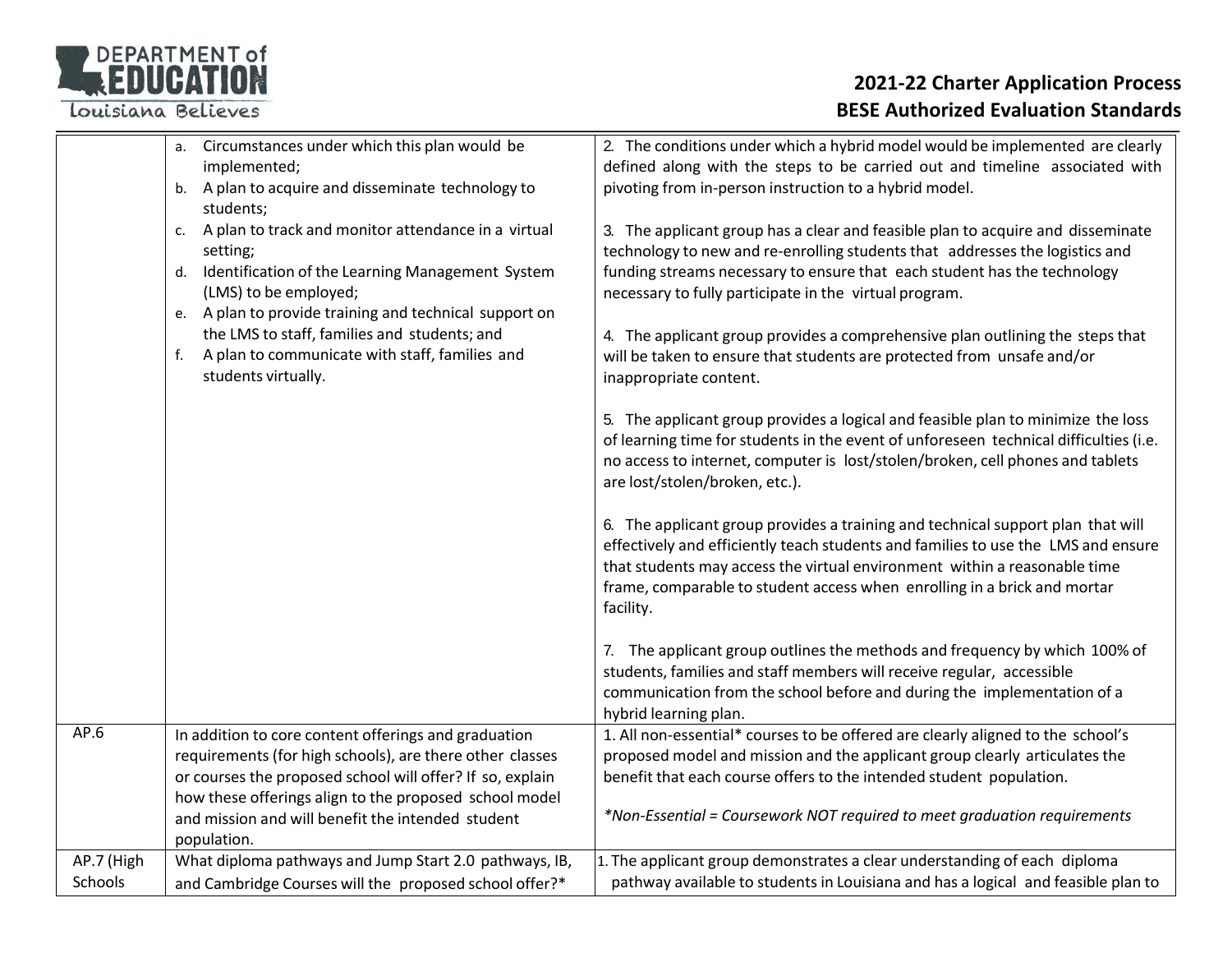

| Only) |                                                                                                                   | ensure that students meet all requirements of the chosen diploma pathway in                                                                                                                                                                                                                                                                                                                                                                                                     |
|-------|-------------------------------------------------------------------------------------------------------------------|---------------------------------------------------------------------------------------------------------------------------------------------------------------------------------------------------------------------------------------------------------------------------------------------------------------------------------------------------------------------------------------------------------------------------------------------------------------------------------|
|       | Appendix 2: Provide an outline of course offerings by                                                             | four years or less (five for Transitional 9 <sup>th</sup> grade students).                                                                                                                                                                                                                                                                                                                                                                                                      |
|       | diploma type(s) offered at the proposed school by grade                                                           |                                                                                                                                                                                                                                                                                                                                                                                                                                                                                 |
|       | level and year of operation for the initial charter term.                                                         | 2. The applicant group provides a clear description of the process by which<br>students will select their desired diploma pathway as well as the supports that                                                                                                                                                                                                                                                                                                                  |
|       | Appendix 3: Using a table, identify by grade level and<br>year of operation, Advanced Placement Course Offerings, | will be offered to students, and the methods by which the proposed school will<br>guarantee equity of access for all students.                                                                                                                                                                                                                                                                                                                                                  |
|       | Dual Enrollment, ACT preparation and Career and                                                                   |                                                                                                                                                                                                                                                                                                                                                                                                                                                                                 |
|       | Technical Education Courses you will offer to students.                                                           | 3. The applicant group demonstrates a clear understanding of college preparatory<br>programs and curricula that the proposed school will make available to                                                                                                                                                                                                                                                                                                                      |
|       | Appendix 4: List the Industry-Based Credentials students<br>will have the opportunity to earn aligned to the CTE  | students (e.g. Advanced Placement, International Baccalaureate, Dual<br>Enrollment, Cambridge AICE, etc.).                                                                                                                                                                                                                                                                                                                                                                      |
|       | course offerings.                                                                                                 | 4. The applicant group has a logical and feasible plan to ensure that all students<br>can meet the requirements of the given college preparatory program in four                                                                                                                                                                                                                                                                                                                |
|       | *Based on the proposed school model and programmatic<br>offerings, some standards may not be applicable (College  | years or less (five for Transitional 9 <sup>th</sup> grade students).                                                                                                                                                                                                                                                                                                                                                                                                           |
|       | Preparatory program standards, Jumpstart Pathway<br>standards)                                                    | 5. The applicant group provides a strong rationale for choosing the specific college<br>preparatory programs or curricula that will be offered to students at the<br>proposed school. Responses should consider the resulting post-secondary<br>opportunities available to participating students, additional teacher<br>training/certification requirements, and the degree to which the chosen<br>program will realistically result in post- secondary readiness and success. |
|       |                                                                                                                   | 6. The applicant group provides a clear description of the process by which<br>students will choose to participate (if optional) in college preparatory programs<br>or curricula (e.g. AP, IB, DE, CAICE, etc.) as well as the supports that will be<br>offered to students, and the methods by which the proposed school will<br>guarantee equity of access for all students.                                                                                                  |
|       |                                                                                                                   | 7. The applicant group demonstrates a clear understanding of the Jumpstart 2.0<br>program and the chosen pathway(s) that will be available to students at the<br>proposed school.                                                                                                                                                                                                                                                                                               |
|       |                                                                                                                   | 8. The applicant group provides a strong rationale for choosing the specific                                                                                                                                                                                                                                                                                                                                                                                                    |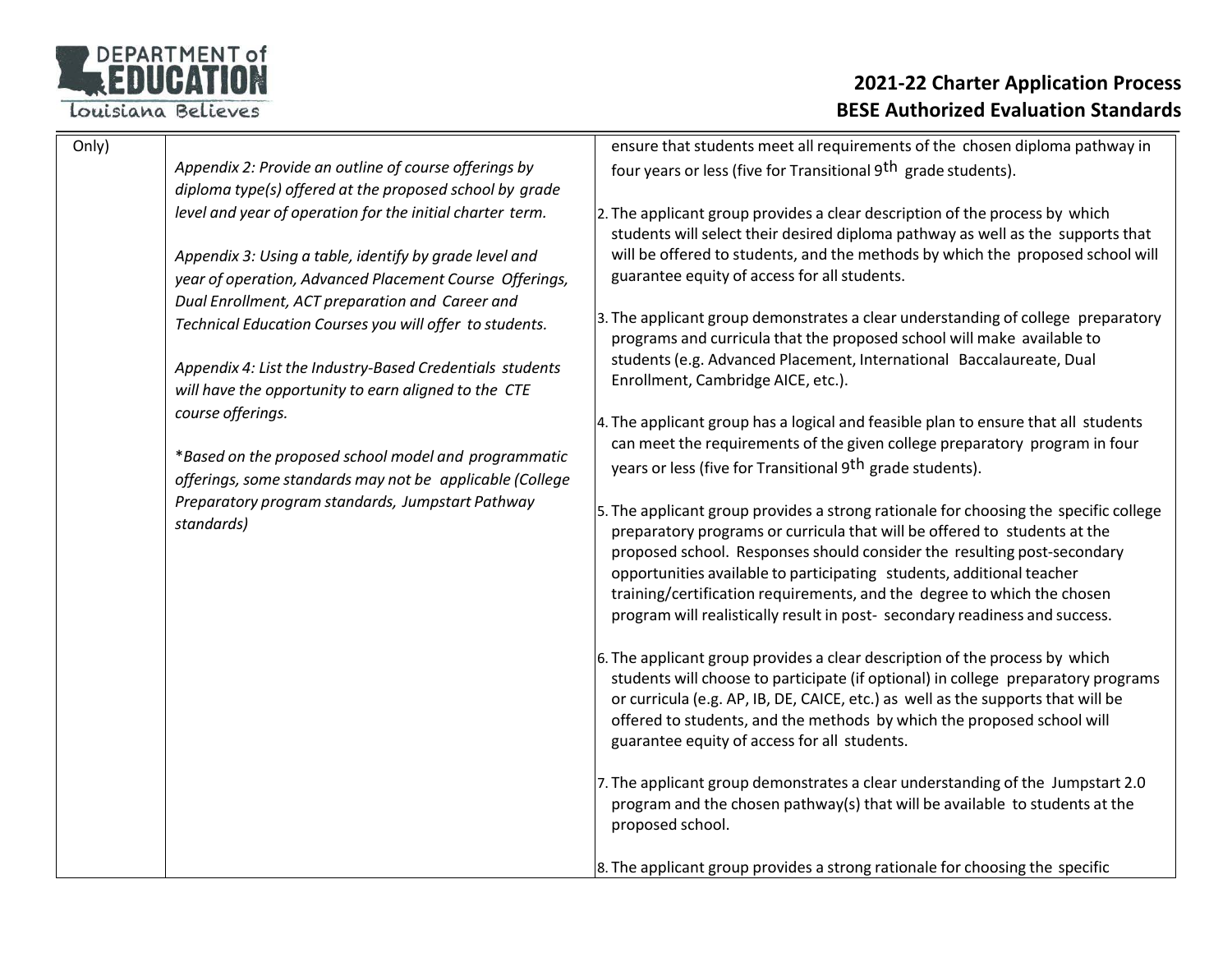

|                                          |                                                                                                                              | Jumpstart 2.0 pathway(s) that will be offered to students at the proposed<br>school. Responses should consider local career opportunities, availability of<br>community partnerships, additional teacher training and/or certification<br>needs, and the degree to which the chosen pathway will realistically provide<br>students opportunities in high-wage, high-demand career fields upon<br>graduation. |
|------------------------------------------|------------------------------------------------------------------------------------------------------------------------------|--------------------------------------------------------------------------------------------------------------------------------------------------------------------------------------------------------------------------------------------------------------------------------------------------------------------------------------------------------------------------------------------------------------|
|                                          |                                                                                                                              | 9. The applicant group provides a clear description of the process by which<br>students will select their desired Jumpstart 2.0 pathway as well the supports<br>that will be offered to students, and the methods by which the proposed<br>school will guarantee equity of access for all students.                                                                                                          |
|                                          |                                                                                                                              | 10. The applicant group provides a logical and feasible plan to ensure that<br>students meet all requirements of the chosen Jumpstart 2.0 pathway in four<br>years or less (five for Transitional 9 <sup>th</sup> grade students).                                                                                                                                                                           |
| AP.8<br>(High<br><b>Schools</b><br>Only) | What Industry-Based Certificate Assessments will be<br>offered to students on a Jump Start 2.0 pathway?                      | 1. The applicant group can clearly articulate which IBC assessments must be<br>offered to students in order to meet requirements of the Jumpstart 2.0<br>pathway(s) that the school intends to offer.                                                                                                                                                                                                        |
|                                          |                                                                                                                              | 2. The applicant group has a logical and feasible plan to execute the IBC-<br>assessment related aspects of the school's overall assessment plan.                                                                                                                                                                                                                                                            |
| AP.9 (High<br>School<br>Only)            | Explain what systems and structures the school will<br>implement for students at risk of dropping out.                       | 1. The applicant group demonstrates a clear understanding of the factors that<br>place students at-risk of dropping out (in general and any that may be specific to<br>the community in which the proposed school intends to locate).                                                                                                                                                                        |
|                                          |                                                                                                                              | 2. The applicant group clearly describes the specific evidence-based systems and<br>structures that will be put in place to mitigate the risk of student drop-out.                                                                                                                                                                                                                                           |
|                                          |                                                                                                                              | 3. The applicant group has a logical and feasible plan to enact the drop-out<br>prevention measures proposed in this section.                                                                                                                                                                                                                                                                                |
| AP.10<br>(High<br>Schools<br>Only)       | Does the school plan to seek approval to participate in<br>athletics with the Louisiana High School Athletic<br>Association? | [Non-evaluative question]                                                                                                                                                                                                                                                                                                                                                                                    |
| AP. 11                                   | Describe the diagnostic, formative and summative                                                                             | 1. The applicant group provides a clear description of each diagnostic, formative                                                                                                                                                                                                                                                                                                                            |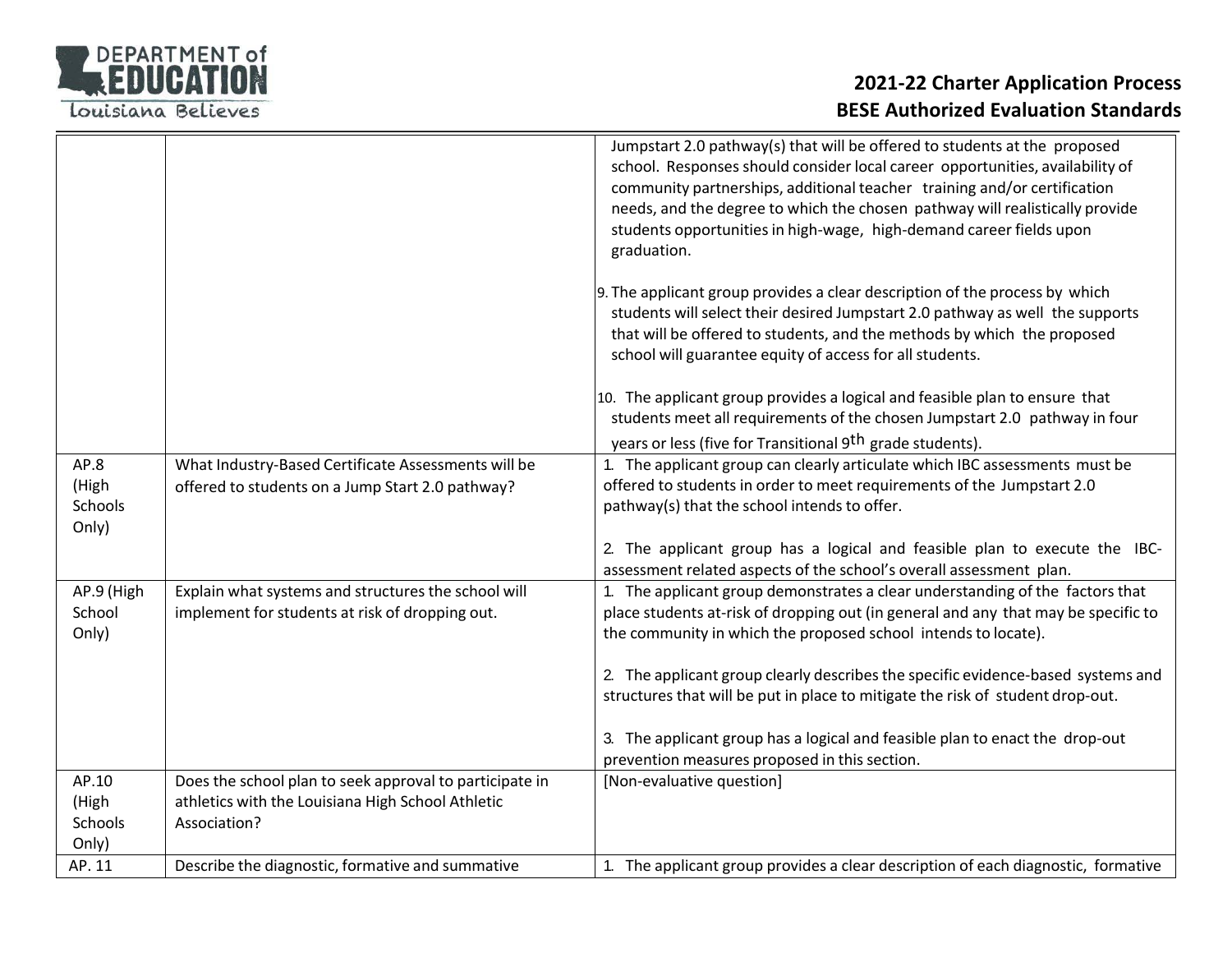# DEPARTMENT of

Louisiana Believes

|       | assessments the school will use to evaluate student                           | and summative assessment the proposed school will use to evaluate student                                                                                         |
|-------|-------------------------------------------------------------------------------|-------------------------------------------------------------------------------------------------------------------------------------------------------------------|
|       | knowledge and skills. This response should:                                   | knowledge including the purpose, design, and frequency of administration for                                                                                      |
|       | Describe each assessment's purpose, design, format<br>а.                      | each assessment.                                                                                                                                                  |
|       | and rationale for its selection;                                              |                                                                                                                                                                   |
|       | Describe the alignment to LEAP 2025 and ACT (for<br>b.                        | 2. The applicant group provides a clear rationale for the selection of each                                                                                       |
|       | high school applicants);                                                      | assessment and demonstrates that the assessments selected are aligned to                                                                                          |
|       | Describe how the school will collect and analyze<br>c.<br>assessment results; | Louisiana State Standards, LEAP 2025 and the ACT*                                                                                                                 |
|       | Describe how instructional leaders and teachers will<br>d.                    | 3. The applicant group has selected primary assessments that are rated either                                                                                     |
|       | use the assessment data to inform programmatic                                | Tier 1 by the Louisiana Department of Education (LDOE), are produced as part                                                                                      |
|       | and instructional planning decisions and adjust                               | of a Tier 1-rated curriculum, are part of Louisiana's Comprehensive Assessment                                                                                    |
|       | instruction, curricula, and professional                                      | System (LEAP 360), OR if the LDOE has not yet rated the selected assessments,                                                                                     |
|       | development; and                                                              | the applicant correctly demonstrates using the LDOE's Instructional Materials                                                                                     |
|       | Explain how the school will communicate with<br>e.                            | Review Rubric they meet the standards of a Tier 1 rating.                                                                                                         |
|       | parents/guardians and students about academic                                 |                                                                                                                                                                   |
|       | achievement and progress.                                                     | 4. The applicant group describes a data-driven decision-making process that<br>informs all crucial aspects of the school's proposed model including instructional |
|       |                                                                               | and programmatic offerings, curricular choice, and professional development                                                                                       |
|       |                                                                               | opportunities.                                                                                                                                                    |
|       |                                                                               |                                                                                                                                                                   |
|       |                                                                               | 5. The applicant group clearly articulates the process and frequency by which                                                                                     |
|       |                                                                               | data will be analyzed, the personnel that will be responsible for analyzing this                                                                                  |
|       |                                                                               | data, and the specific ways in which data will be used to adjust instructional                                                                                    |
|       |                                                                               | practices, programmatic offerings, staffing decisions, professional development                                                                                   |
|       |                                                                               | opportunities, and the continued use of the intended curriculum.                                                                                                  |
|       |                                                                               |                                                                                                                                                                   |
|       |                                                                               | 6. The applicant group provides a clear plan that outlines the methods and                                                                                        |
|       |                                                                               | frequency by which student progress and achievement will be communicated to                                                                                       |
|       |                                                                               | students and parents/guardians.                                                                                                                                   |
|       |                                                                               |                                                                                                                                                                   |
|       |                                                                               | *ACT alignment = High School Applicants Only.                                                                                                                     |
| AP.12 | Appendix 5: Provide a copy of the school's proposed                           | 1. The applicant group demonstrates that the proposed calendar meets the                                                                                          |
|       | calendar for its first year of operation that clearly                         | minimum amount of instructional time for all students as outlined in Louisiana                                                                                    |
|       | articulates:                                                                  | law and policy.                                                                                                                                                   |
|       | Total number of instructional days (this shall be<br>a.                       |                                                                                                                                                                   |
|       |                                                                               | 2. The proposed school's calendar includes additional "contingency days" to be                                                                                    |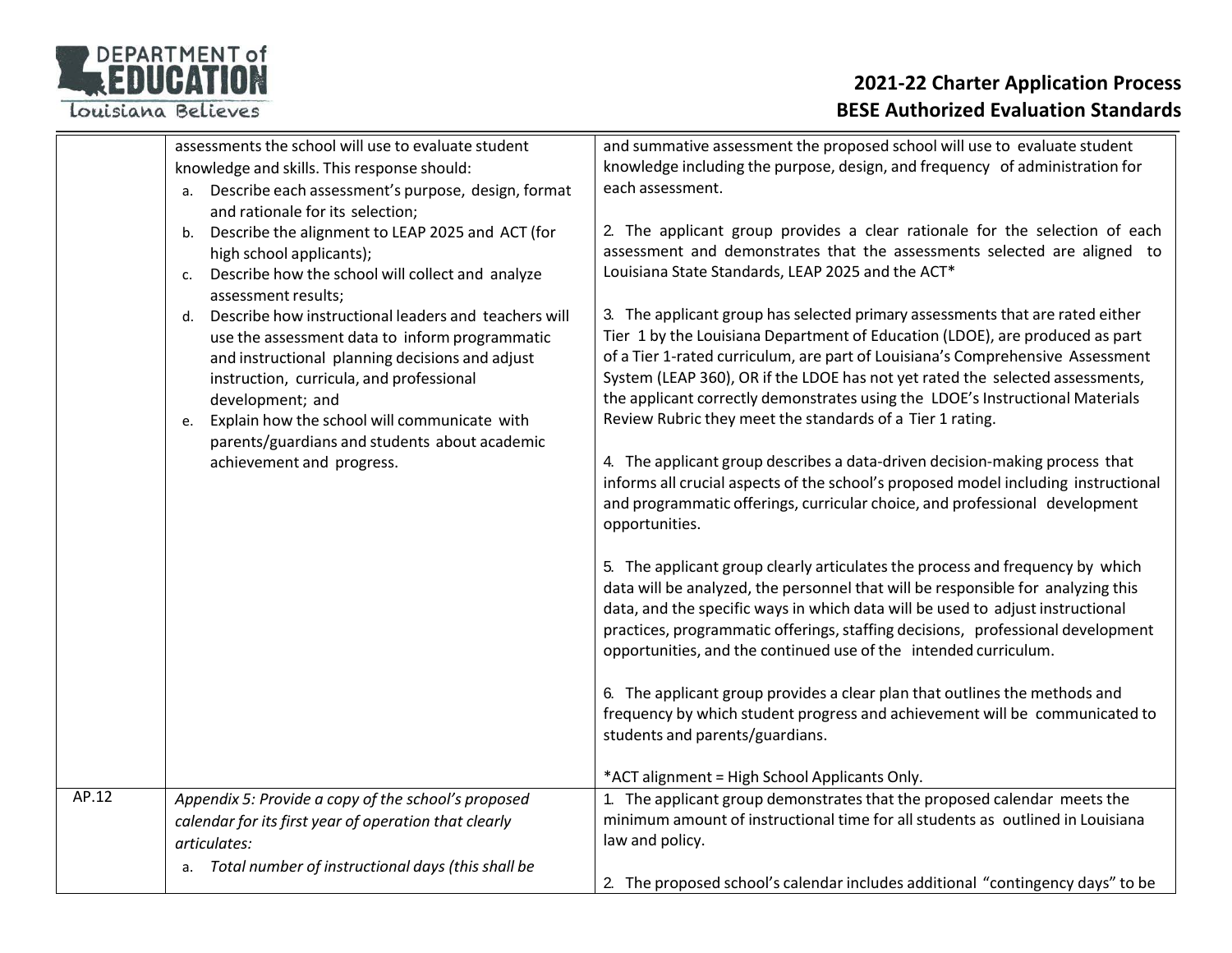

|       | included in the overview template);<br>Total number of hours of instruction (not including<br>b.<br>breakfast, lunch, bathroom breaks, transition times,<br>dismissal, or after-school activities)(this shall be<br>included in the overview template)<br>First and last day of class;<br>c.<br>For high schools, clearly indicate any adjustment to<br>d.<br>seniors last day of class;<br>Organization of the school year (semester,<br>e.<br>trimester, quarter, etc.);<br>All planned holidays and other days off, including<br>f.<br>half days; and<br>Dates for summer school, orientation, and any other<br>g.<br>activities outside of the core academic calendar, if<br>planned. | utilized in the case of short-term school closures (e.g. hurricanes, snow days,<br>etc.) or has sufficient additional instructional time above the minimum<br>instructional time as outlined in Louisiana law and policy to account for short-<br>term school closures.                                                                                                                                                                                                                                                                                                                                                                                                                                                                                                                                                        |
|-------|-------------------------------------------------------------------------------------------------------------------------------------------------------------------------------------------------------------------------------------------------------------------------------------------------------------------------------------------------------------------------------------------------------------------------------------------------------------------------------------------------------------------------------------------------------------------------------------------------------------------------------------------------------------------------------------------|--------------------------------------------------------------------------------------------------------------------------------------------------------------------------------------------------------------------------------------------------------------------------------------------------------------------------------------------------------------------------------------------------------------------------------------------------------------------------------------------------------------------------------------------------------------------------------------------------------------------------------------------------------------------------------------------------------------------------------------------------------------------------------------------------------------------------------|
| AP.13 | Appendix 6: For each division of the school (e.g., lower<br>elementary, upper elementary, middle and high), provide<br>a sample student schedule for a typical week.<br>*The schedule provided should be for a student in a grade<br>that the proposed school will serve in the first or fifth year<br>of operation                                                                                                                                                                                                                                                                                                                                                                       | 1. The applicant group provides a detailed student schedule for each division of<br>the proposed school that reflects the proposed academic program and clearly<br>outlines the amount of time spent in core courses, non-core courses, student<br>support structures (remediation, enrichment, intervention, etc.) and additional<br>essential aspects of a typical student's week at the proposed school. Meals,<br>passing periods, extended day programming and any additional non-academic<br>portions of the student day must be included with time stamps.<br>2. The proposed student schedule provided aligns with the staffing and<br>organizational plan submitted within the application (staffing plan and<br>organizational plan include the staff/teachers to support the instruction of<br>identified courses). |
| AP.14 | Appendix 7: Provide a sample student schedule for a<br>typical week for a student that is an English Language<br>Learner.<br>The Department recognizes that not all English Learners<br>are alike and may vary widely in terms of English<br>Language Proficiency and Development. For the purpose<br>of providing this schedule, create a hypothetical EL<br>student and provide the following information for the                                                                                                                                                                                                                                                                       | 1. The applicant group provides a sample student schedule that reflects the<br>proposed academic program and clearly outlines the amount of time spent in<br>core courses, non-core courses, student support structures (remediation,<br>enrichment, intervention, etc.) and additional essential aspects of a typical<br>student's week at the proposed school. Meals, passing periods, extended day<br>programming and any additional non-academic portions of the student day<br>must be included with time-stamps.<br>2. The sample schedule provided demonstrates a strong understanding of and                                                                                                                                                                                                                           |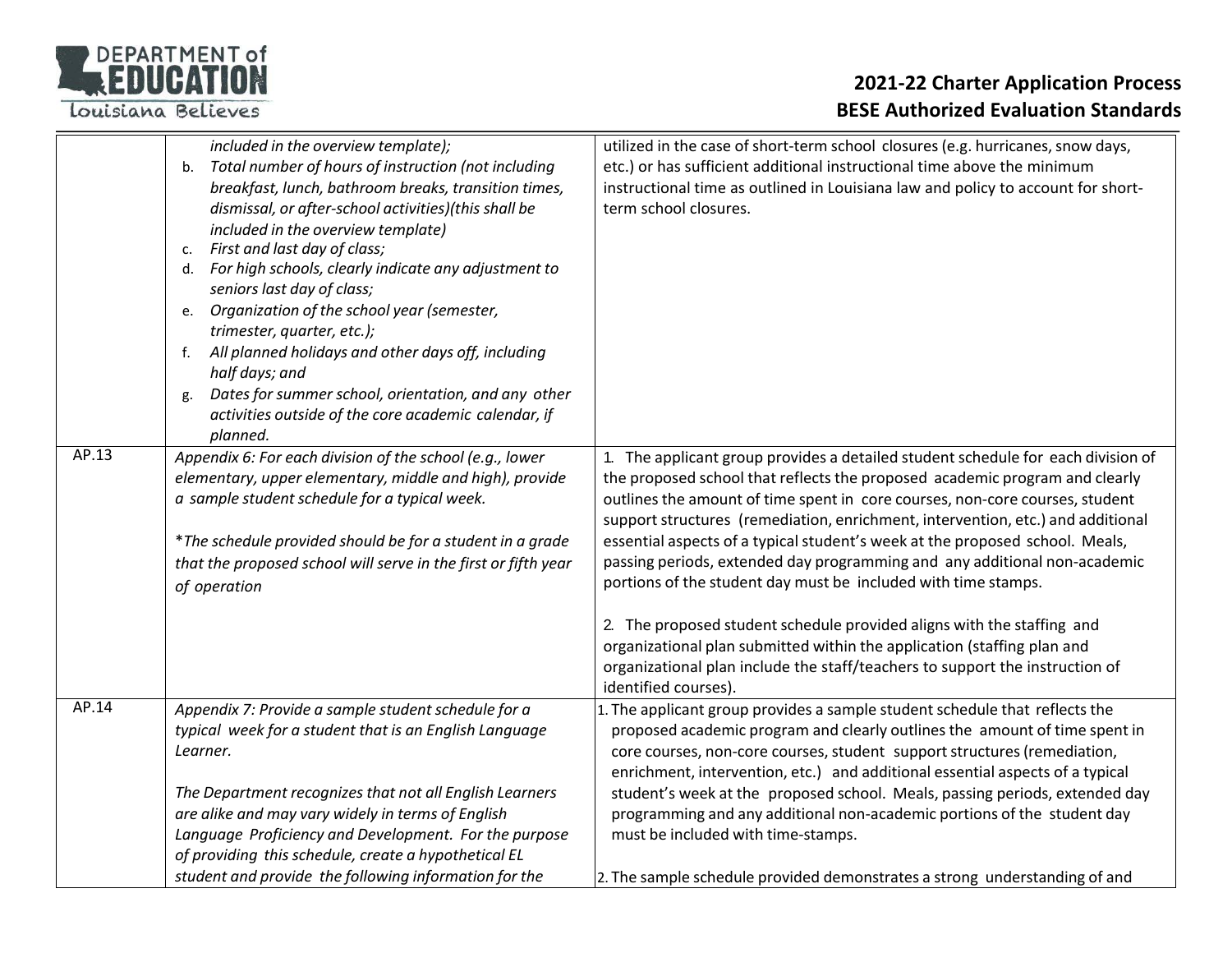

|       | hypothetical student:<br>Grade level of the EL student<br>Proficiency Determination as defined by English<br>Language Proficiency Test (Emerging or Progressing only)<br>Any other data or assumptions involved in creating the<br>student schedule.<br>The schedule provided should be for a student in a grade<br>that the proposed school will serve in the first or fifth<br>year of operation.                                                                                                                                                                                                                                                                                                                                                                                                                                                                                              | commitment to implementing the main strategies (as applicable) outlined in<br>the LDOE's English Learner Guidebook.<br>3. The sample student schedule clearly delineates the times, delivery method<br>(push-in, pull-out) and environment (inclusive, self-contained) in which the<br>hypothetical EL student will receive English Language Development instruction.<br>4. The applicant group provides evidence that the proposed student schedule<br>allows for the given student to meet the total number of required instructional<br>minutes as required by Louisiana law and policy.                                                                                                                                                                                                                                                                                                                                                                                                                                                                                                                                                                                                                                                                          |
|-------|--------------------------------------------------------------------------------------------------------------------------------------------------------------------------------------------------------------------------------------------------------------------------------------------------------------------------------------------------------------------------------------------------------------------------------------------------------------------------------------------------------------------------------------------------------------------------------------------------------------------------------------------------------------------------------------------------------------------------------------------------------------------------------------------------------------------------------------------------------------------------------------------------|----------------------------------------------------------------------------------------------------------------------------------------------------------------------------------------------------------------------------------------------------------------------------------------------------------------------------------------------------------------------------------------------------------------------------------------------------------------------------------------------------------------------------------------------------------------------------------------------------------------------------------------------------------------------------------------------------------------------------------------------------------------------------------------------------------------------------------------------------------------------------------------------------------------------------------------------------------------------------------------------------------------------------------------------------------------------------------------------------------------------------------------------------------------------------------------------------------------------------------------------------------------------|
|       |                                                                                                                                                                                                                                                                                                                                                                                                                                                                                                                                                                                                                                                                                                                                                                                                                                                                                                  | 5. The proposed student schedule provided aligns with the staffing and<br>organizational plan submitted within the application (staffing plan and<br>organizational plan include the staff/teachers to support the instruction of<br>identified courses for EL students)                                                                                                                                                                                                                                                                                                                                                                                                                                                                                                                                                                                                                                                                                                                                                                                                                                                                                                                                                                                             |
| AP.15 | Appendix 8: Provide a sample student schedule for a<br>typical week for a student with exceptionalities.<br>*The Department recognizes that not all Students with<br>Exceptionalities are alike and may vary widely in terms of<br>present level of academic and functional performance<br>(PLAAFP). For the purpose of providing this schedule,<br>create a hypothetical student and provide the following<br>information about the student:<br>a. Grade level of the student<br>Student's Primary Exceptionality (may not use<br>b.<br>Speech/Language Impairment or<br>Gifted/Talented)<br>The weekly services that the student receives,<br>C.<br>the number of minutes per service, and the<br>setting in which each service is provided.<br>** The schedule provided should be for a student in a grade<br>that the proposed school will serve in the first or fifth year<br>of operation. | 1. The applicant group provides a sample student schedule that reflects the<br>proposed academic program and clearly outlines the amount of time spent in<br>core courses, non-core courses, student support structures (remediation,<br>enrichment, intervention, etc.) and additional essential aspects of a typical<br>student's week at the proposed school. Meals, passing periods, extended day<br>programming and any additional non-academic portions of the student day must<br>be included with time-stamps.<br>2. The sample schedule provided demonstrates a strong understanding of and<br>commitment to implementing the main strategies (as applicable) outlined in the<br>LDOE's Strategies for Success: A Guidebook for Supporting Students with<br>Disabilities.<br>3. The sample student schedule clearly delineates the times, delivery method<br>(push-in, pull-out) and environment (inclusive, self-contained) in which the<br>hypothetical student will receive special education instruction and related<br>services.<br>4. The applicant group provides evidence that the proposed student schedule<br>allows for the given student to meet the total number of required instructional<br>minutes as required by Louisiana law and policy. |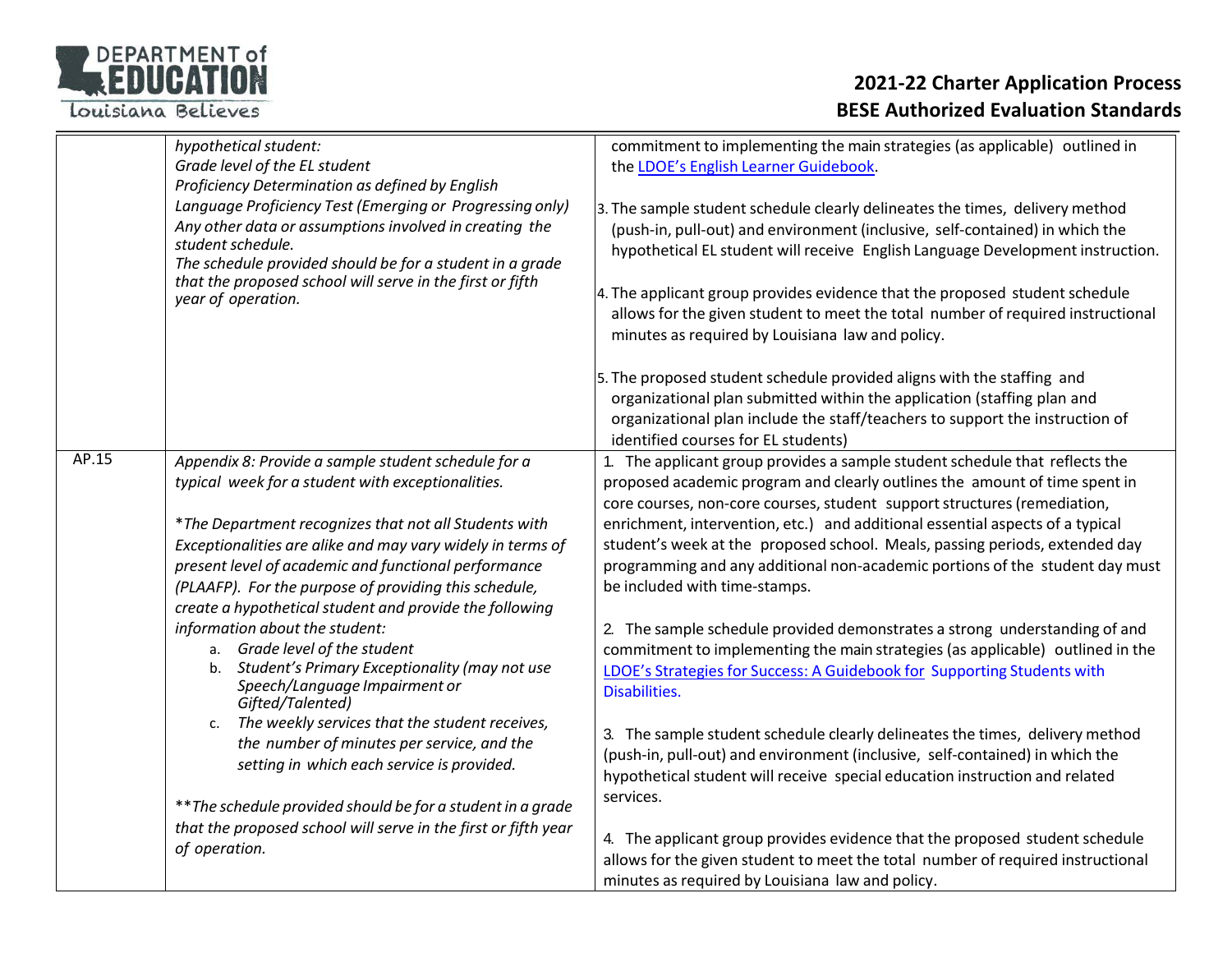

|       |                                                                                                                                                                                                                                                                                                                                                                                                                                                                                                                                                                                                                                                                                                                                                                                                                                                                                                                                                                                                                                                                            | 5. The proposed student schedule provided aligns with the staffing and<br>organizational plan submitted within the application (staffing plan and<br>organizational plan include the staff/teachers to support the instruction of<br>identified Special Education courses)                                                                                                                                                                                                                                                                                                                                                                                                                                                                                                                                                                                                                                                                                                                                                                       |
|-------|----------------------------------------------------------------------------------------------------------------------------------------------------------------------------------------------------------------------------------------------------------------------------------------------------------------------------------------------------------------------------------------------------------------------------------------------------------------------------------------------------------------------------------------------------------------------------------------------------------------------------------------------------------------------------------------------------------------------------------------------------------------------------------------------------------------------------------------------------------------------------------------------------------------------------------------------------------------------------------------------------------------------------------------------------------------------------|--------------------------------------------------------------------------------------------------------------------------------------------------------------------------------------------------------------------------------------------------------------------------------------------------------------------------------------------------------------------------------------------------------------------------------------------------------------------------------------------------------------------------------------------------------------------------------------------------------------------------------------------------------------------------------------------------------------------------------------------------------------------------------------------------------------------------------------------------------------------------------------------------------------------------------------------------------------------------------------------------------------------------------------------------|
| AP.16 | Discuss the school's methods and strategies for<br>identifying and serving students that are struggling<br>academically and at risk of academic failure, including:<br>a. How the school will determine and identify<br>which students are struggling within the<br>context of a Response to Intervention (RTI)<br>program.<br>Clearly define the term "struggling student" as it<br>b.<br>would be applied in the school;<br>The strategies, programs, supports, resources,<br>c.<br>and personnel the school will devote to<br>assisting struggling students within the general<br>education setting;<br>d. Any research or evidence that supports the<br>appropriateness and effectiveness of the<br>proposed approach;<br>e. The process that the school will use to evaluate<br>the efficacy of the program; and<br>The system the school will use to monitor the<br>f.<br>demographic data of the students identified as<br>struggling students and the approach that will<br>be taken if data suggests disproportionate or<br>over-identification of any sub group. | 1. The Response to Intervention program as described by the applicant group is<br>robust, comprehensive, evidence- based and capable of being executed with the<br>staffing and funding resources described in the charter application.<br>2. The applicant provides a clear and appropriate definition of the term<br>"struggling student"<br>3. The applicant group has a clearly articulated plan with regular checkpoints,<br>key indicators and evidence of success that the proposed school will utilize to<br>determine the efficacy of the RTI program.<br>4. The applicant group has clear safeguards and protocols in place for the<br>ongoing review of student data to protect against continued disproportionate<br>and/or over-identification of students belonging to historically marginalized<br>subgroups as "struggling students"<br>5. The applicant group outlines clear steps that will be taken as corrective<br>action should data suggest that subgroup disproportionality and/or over-<br>identification has occurred. |
| AP.17 | Discuss the school's methods and strategies for<br>identifying and serving students with exceptionalities in<br>compliance with all federal laws and regulations without                                                                                                                                                                                                                                                                                                                                                                                                                                                                                                                                                                                                                                                                                                                                                                                                                                                                                                   | 1. The applicant group provides a logical, feasible and comprehensive and<br>evidence-based plan to identify and serve Students with Exceptionalities                                                                                                                                                                                                                                                                                                                                                                                                                                                                                                                                                                                                                                                                                                                                                                                                                                                                                            |
|       | regurgitation of the law and include:<br>a. The process for identifying students with<br>disabilities (child find), within the context of the<br>school's RTI process;                                                                                                                                                                                                                                                                                                                                                                                                                                                                                                                                                                                                                                                                                                                                                                                                                                                                                                     | 2. The applicant group provides a logical and feasible plan to screen all students<br>and ensure that students suspected of or known to have a disability are<br>evaluated for special education services early and accurately, as defined by<br>LDOE's Strategies for Success: A Guidebook for Supporting Students with<br>Disabilities.                                                                                                                                                                                                                                                                                                                                                                                                                                                                                                                                                                                                                                                                                                        |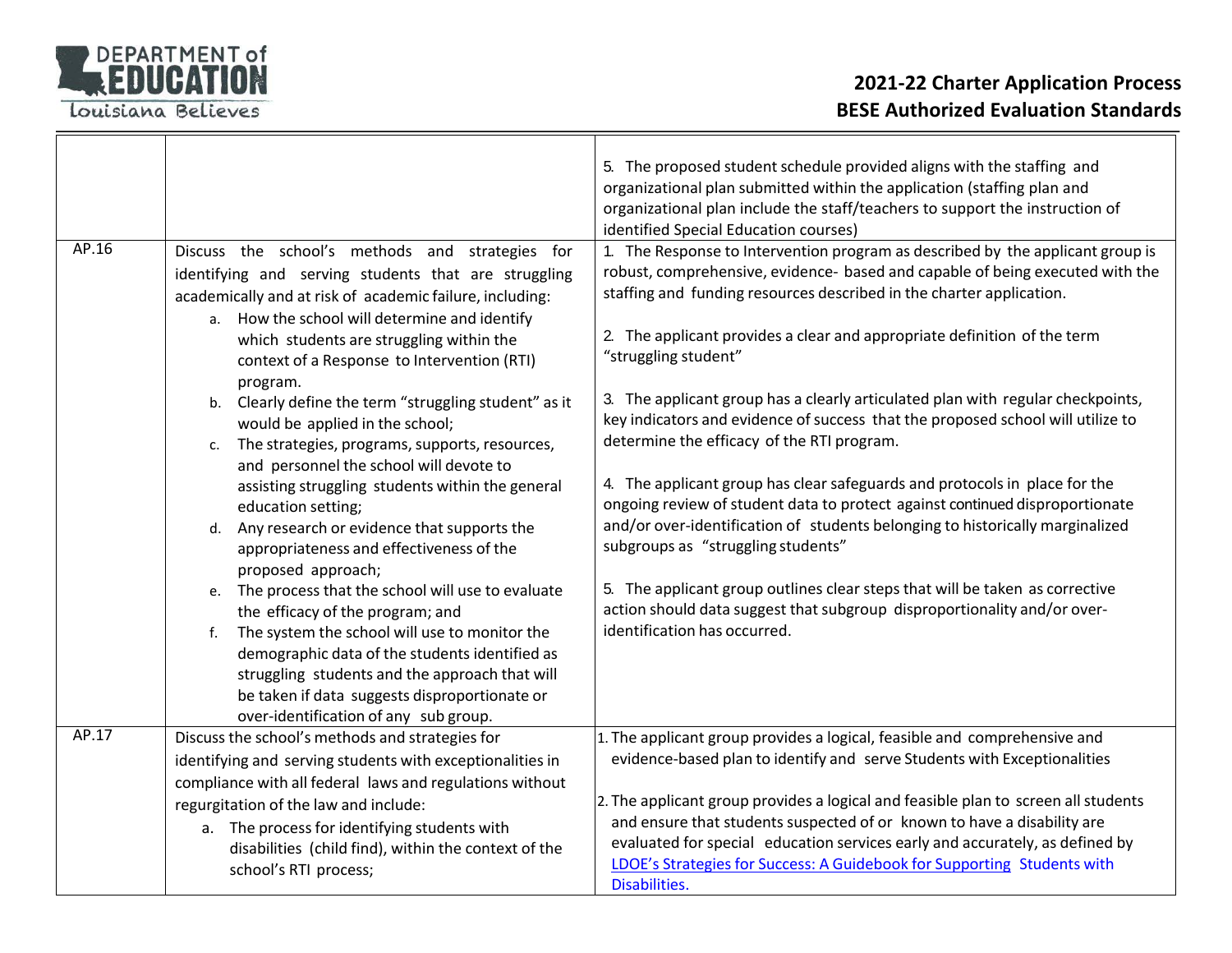

|       |    | b. The resources, personnel (including                                                          |                                                                                     |
|-------|----|-------------------------------------------------------------------------------------------------|-------------------------------------------------------------------------------------|
|       |    | administrative responsibilities), and direct and                                                | 3. The applicant group demonstrates a thorough understanding of Pupil Appraisal     |
|       |    | related services the school is likely to provide                                                | systems including Child Find, RTI, SBLC, Section 504, Evaluation Coordinators,      |
|       |    | both within general education classrooms and in                                                 | IEP Teams and Related Services Providers.                                           |
|       |    | other settings (e.g., collaborative team teaching                                               |                                                                                     |
|       |    | ("CTT"), Special Education Teacher Support                                                      | 4. The applicant group demonstrates a thorough understanding of the student         |
|       |    | Services ("SETSS"), speech therapy, physical                                                    | evaluation process, timelines outlined in IDEA law and necessary personnel.         |
|       |    | therapy, occupational therapy, counseling,                                                      |                                                                                     |
|       |    | planning time, instructional materials,                                                         | 5. The applicant group presents a plan for developing IEPs that contain rigorous    |
|       |    | technology, professional development, staff and                                                 | goals and instructional plans that are aligned to student goals.                    |
|       |    | consultants, etc.);                                                                             |                                                                                     |
|       |    | c. Any research or evidence that supports the                                                   | 6. The applicant group presents a monitoring plan that will enable relevant staff   |
|       |    | appropriateness of the school's approach to                                                     | to track the progress of all students with IEPs toward the goals articulated in     |
|       |    | serving students with disabilities;                                                             | their respective plans                                                              |
|       |    | d. The process for coordination between general                                                 |                                                                                     |
|       |    | education teachers and special education                                                        | 7. The applicant group demonstrates that they will be able to provide all special   |
|       |    | teachers or service providers;                                                                  | education and related services needed either by the staff listed on their           |
|       |    | e. The process that will be used to monitor the                                                 | organization chart or identified external groups with whom they can contract        |
|       |    | achievement and progress of students with                                                       | to provide needed services.                                                         |
|       |    | disabilities;                                                                                   |                                                                                     |
|       |    | f. Specific professional development for identifying,                                           | 8. The group's plan for SWDs must identify the staff members who will lead          |
|       |    | supporting, and evaluating the progress of special                                              | student evaluations, IEP development, and provision of ongoing service with         |
|       |    | education students including the implementation                                                 | required credentials relevant to the services.                                      |
|       |    | of RTI and behavioral intervention plans ("BIPs")                                               |                                                                                     |
|       |    | in the classroom.                                                                               | 9. The applicant group has a clearly articulated plan with regular checkpoints, key |
|       | g. | The process that will be used to evaluate the                                                   | indicators and evidence of success that the proposed school will utilize to         |
|       |    | efficacy of the program and ensure that the                                                     | determine the efficacy of the special education program.                            |
|       |    | needs of these students are being met; and,<br>h. The system the school will use to monitor the |                                                                                     |
|       |    | demographic data of the students identified as                                                  | 10. The applicant group has clear safeguards and protocols in place for the         |
|       |    | students with exceptionalities and the approach                                                 | ongoing review of student data to protect against continued disproportionate        |
|       |    | that will be taken if data suggests                                                             | and/or over-identification of students belonging to historically marginalized       |
|       |    | disproportionate or over-identification of any                                                  | subgroups as students with exceptionalities and provides clear steps that will      |
|       |    | sub group.                                                                                      | be taken as corrective action should data suggest that subgroup                     |
| AP.18 |    |                                                                                                 | disproportionality and/or over-identification has occurred.                         |
|       |    | Discuss the school's methods and strategies for                                                 | 1. The applicant group provides a logical, feasible and comprehensive and           |
|       |    | identifying and serving English Learners in compliance                                          | evidence-based plan to identify and serve English Learners                          |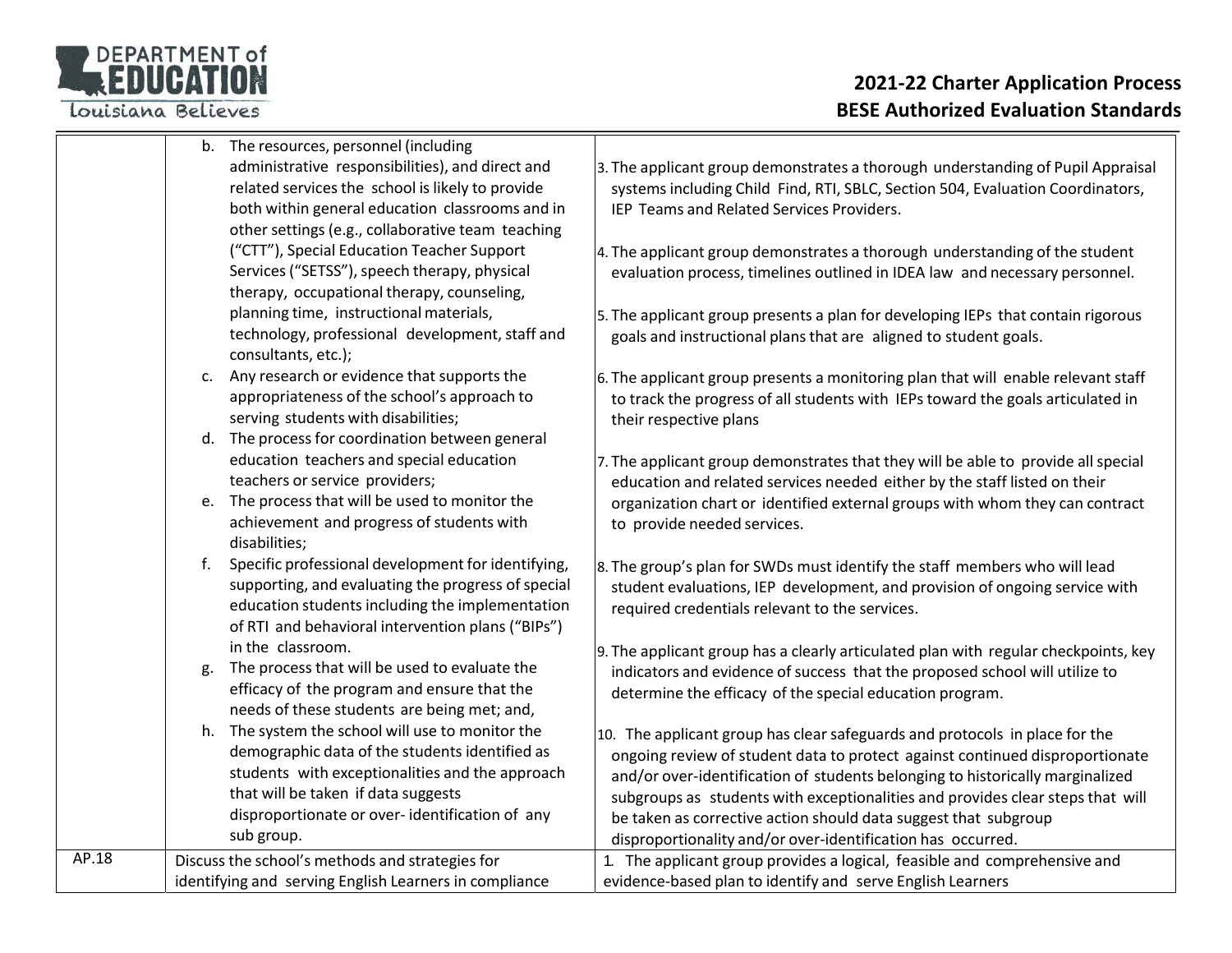

|       |          | with all federal laws and regulations without         |                                                                                    |
|-------|----------|-------------------------------------------------------|------------------------------------------------------------------------------------|
|       |          | regurgitation of the law and include:                 | 2. The applicant group provides a logical and feasible plan to identify students   |
|       |          | a. The process for identifying students whose first   | and ensure that students suspected of or known to be English learners are          |
|       |          | language is not English and the methods for           | assessed to determine English language proficiency and provided additional         |
|       |          | determining the scope of assistance that these        | support services.                                                                  |
|       |          | students may need including how the school            |                                                                                    |
|       |          | will ensure that they are not inappropriately         | 3. The applicant group provides clear evidence that the English Learner            |
|       |          | identified as students with special education         | program described is aligned to applicable law and policy, reflects best practices |
|       |          | needs;                                                | and can be fully executed beginning on the first day of the charter term.          |
|       | b.       | The approach, resources, and personnel                |                                                                                    |
|       |          | (including qualifications and associated              | 4. The applicant group outlines a clear protocol that will ensure ELs and their    |
|       |          | administrative responsibilities) the school will      | families receive all necessary information and materials in a language that they   |
|       |          | use to meet the needs of ELs (both within             | can understand, and that EL students and their families will have equity of        |
|       |          | general education classrooms and in other             | access to all school programming and extra- curricular activities by making        |
|       |          | settings);                                            | translation services and additional supports necessary, as needed.                 |
|       |          | c. The research and evidence that supports the        |                                                                                    |
|       |          | appropriateness of this approach;                     | 5. The applicant group has a clearly articulated plan with regular checkpoints,    |
|       |          | d. The process for coordination between general       | key indicators and evidence of success that the proposed school will utilize to    |
|       |          | education teachers and staff serving ELs and          | determine the efficacy of the English learners program.                            |
|       |          | professional development for general education        |                                                                                    |
|       |          | teachers serving ELs;                                 | 6. The applicant group has clear safeguards and protocols in place to ensure       |
|       | e.       | The process that will be used to monitor the          | that English Learners are not inappropriately identified as students with special  |
|       |          | achievement and progress of ELs including exit        | needs.                                                                             |
|       |          | criteria;                                             |                                                                                    |
|       | f.       | The process that will be used to evaluate the         |                                                                                    |
|       |          | efficacy of the program, instructors, and ensure      |                                                                                    |
|       |          | that the needs of EL students are being met;          |                                                                                    |
|       | g.       | How the school will make all necessary materials      |                                                                                    |
|       |          | available to parents of ELs in a language that        |                                                                                    |
|       |          | they can understand; and                              |                                                                                    |
|       | h.       | How the school will make after school and other       |                                                                                    |
|       |          | extra- curricular programming accessible to ELs.      |                                                                                    |
| AP.19 |          | Describe how your education program will identify and | 1. The applicant group provides a logical, feasible, comprehensive plan to         |
|       |          | meet the needs of academically advanced students and  | identify and serve students that are academically gifted and gifted/talented       |
|       | include: |                                                       | students (if applicable).                                                          |
|       |          | a. If the school will offer gifted/talented           |                                                                                    |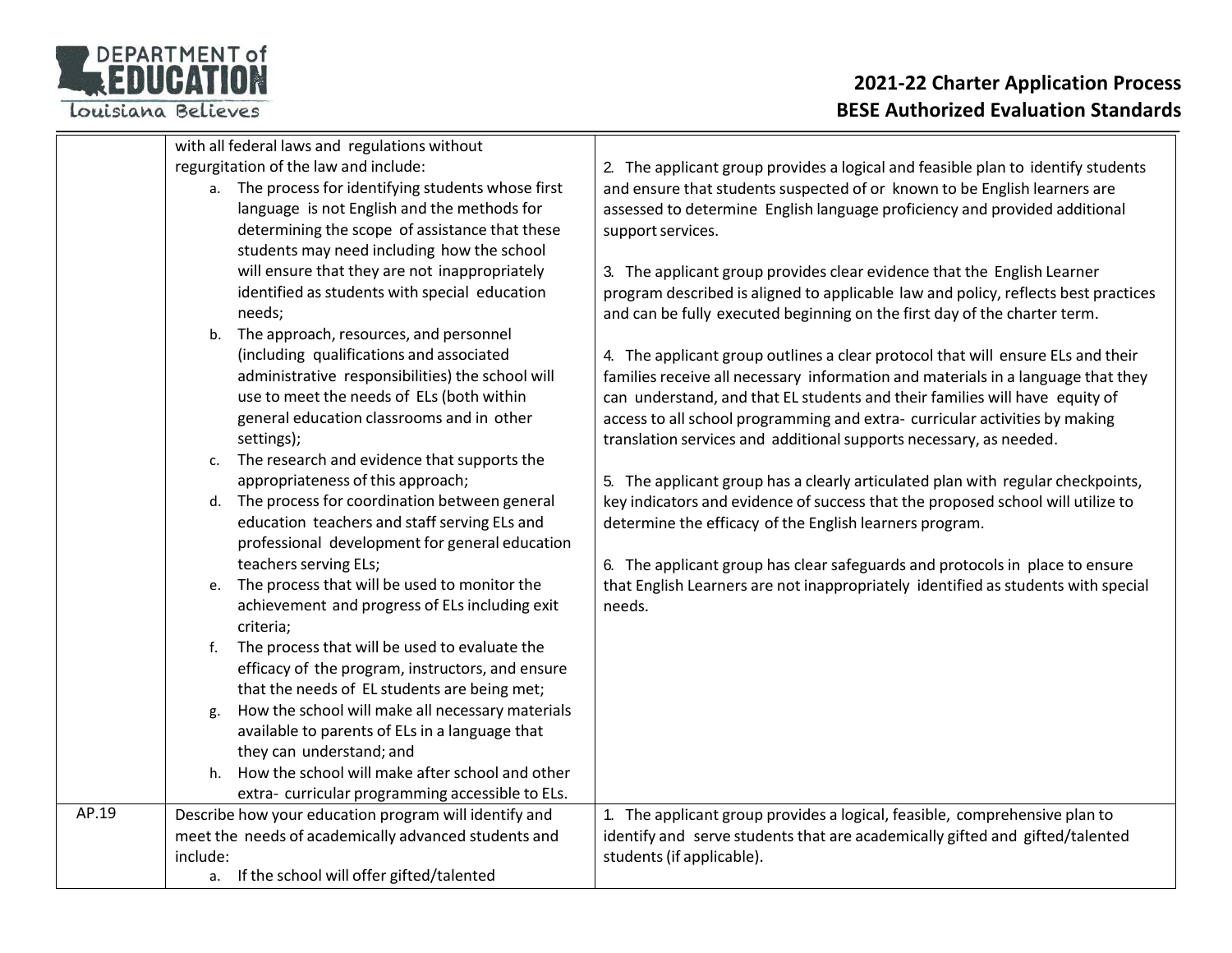

|       | instruction;<br>How the school will identify advanced and/or<br>b.<br>gifted and talented students;<br>Strategies and programs the school will use<br>c.<br>within the general education classrooms and in<br>other settings to accelerate learning; and<br>d. Specific programs, services, and supports.          | 2. The applicant group has a clearly articulated plan with regular checkpoints,<br>key indicators and evidence of success that the proposed school will utilize to<br>determine the efficacy of the school's plan to meet the needs of academically<br>advanced and/or gifted and talented students (if applicable).                                                                                                                                                                                                        |
|-------|--------------------------------------------------------------------------------------------------------------------------------------------------------------------------------------------------------------------------------------------------------------------------------------------------------------------|-----------------------------------------------------------------------------------------------------------------------------------------------------------------------------------------------------------------------------------------------------------------------------------------------------------------------------------------------------------------------------------------------------------------------------------------------------------------------------------------------------------------------------|
| AP.20 | Explain how the school will establish and maintain a<br>culture that supports students' intellectual and social<br>development, maintains a safe environment, and<br>recognizes and celebrates racial, cultural, and social<br>differences. (This response shall not include holidays or<br>monthly celebrations.) | 1. The applicant group provides a clear description of the culture that the<br>proposed school intends to establish and includes specific strategies that will be<br>employed to establish and maintain a supportive, safe, inclusive, and identity-<br>affirming environment that supports the intellectual and social development of<br>all students.<br>2. The applicant group provides a clear plan with specific examples of the<br>actions that will be taken to recognize, affirm and celebrate racial, cultural and |
|       |                                                                                                                                                                                                                                                                                                                    | social differences within and among the intended school community.<br>3. The strategies and actions proposed are demonstrably likely to result in the<br>desired school culture and/or have been shown to produce the desired school<br>culture with similar student populations.                                                                                                                                                                                                                                           |
| AP.21 | Describe any extra-curricular activities that the school will<br>offer to develop and nurture the social needs of students.                                                                                                                                                                                        | 1. The applicant group provides a thorough description of the extra- curricular<br>activities that the proposed school intends to offer specifically for the purpose of<br>developing and nurturing the social needs of students.<br>2. The applicant group clearly articulates the ways in which the proposed<br>activities will serve the stated purpose of developing and nurturing the social<br>needs of students.                                                                                                     |
|       |                                                                                                                                                                                                                                                                                                                    | 3. The applicant group has a logical and feasible plan to offer these proposed<br>extra-curricular activities and ensure equity of access for all students.                                                                                                                                                                                                                                                                                                                                                                 |
| AP.22 | Explain how student voice will be included in decision<br>making?                                                                                                                                                                                                                                                  | 1. The applicant group clearly outlines the methods, frequency, and structures<br>by which student voice will be solicited and included in decision-making.                                                                                                                                                                                                                                                                                                                                                                 |
|       |                                                                                                                                                                                                                                                                                                                    | 2. The applicant group provides specific examples of the types of decisions in<br>which student voice will be solicited and considered.                                                                                                                                                                                                                                                                                                                                                                                     |
| AP.23 | Detail ways in which students will have ownership in the                                                                                                                                                                                                                                                           | 1. The applicant group provides specific examples of the ways in which students                                                                                                                                                                                                                                                                                                                                                                                                                                             |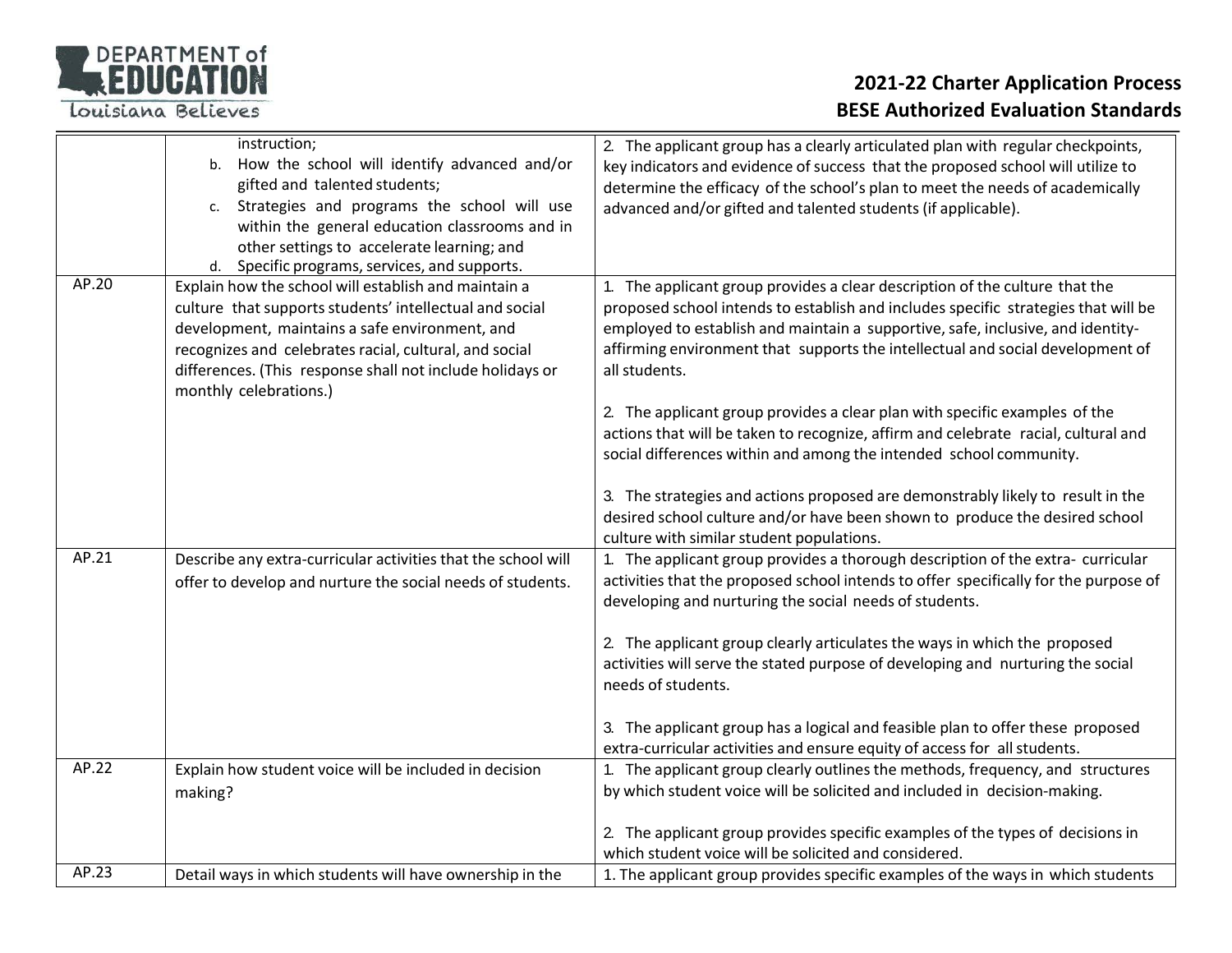

|       | school culture.                                                                                                                                                                                                                                                                                                                                                                                                                                                  | will be active participants in shaping and maintaining the culture of the                                                                                                                                                                                                                                                                                                                                                                                                                                                                                                                                                                                                                                  |
|-------|------------------------------------------------------------------------------------------------------------------------------------------------------------------------------------------------------------------------------------------------------------------------------------------------------------------------------------------------------------------------------------------------------------------------------------------------------------------|------------------------------------------------------------------------------------------------------------------------------------------------------------------------------------------------------------------------------------------------------------------------------------------------------------------------------------------------------------------------------------------------------------------------------------------------------------------------------------------------------------------------------------------------------------------------------------------------------------------------------------------------------------------------------------------------------------|
| AP.24 | Describe how you will build cultural competency amongst<br>school staff. Given the intended student population, how<br>will conversations be facilitated with school staff<br>regarding racial and cultural differences?                                                                                                                                                                                                                                         | proposed school in order to promote student ownership.<br>1. The applicant group articulates the key components of cultural competency<br>and provides specific steps that will be taken to build capacity in each of the<br>components described amongst all school staff.<br>2. The applicant group demonstrates a strong understanding of the potential                                                                                                                                                                                                                                                                                                                                                 |
|       |                                                                                                                                                                                                                                                                                                                                                                                                                                                                  | racial and cultural differences between the intended student population and<br>likely staff based on community characteristics, demographics and workforce<br>data, as applicable                                                                                                                                                                                                                                                                                                                                                                                                                                                                                                                          |
|       |                                                                                                                                                                                                                                                                                                                                                                                                                                                                  | 3. The applicant group provides a detailed plan outlining the methods,<br>frequency, structure, and personnel responsible for leading conversations based<br>on anticipated differences.                                                                                                                                                                                                                                                                                                                                                                                                                                                                                                                   |
| AP.25 | Explain a plan for creating and building a positive adult<br>culture, inclusive of expectations and conditions that will<br>lead to a high rate of staff retention annually.                                                                                                                                                                                                                                                                                     | 1. The applicant group provides a clear description of the adult culture that the<br>proposed school intends to establish and includes specific strategies that will be<br>employed to establish and maintain that culture.                                                                                                                                                                                                                                                                                                                                                                                                                                                                                |
|       |                                                                                                                                                                                                                                                                                                                                                                                                                                                                  | 2. Staff expectations and working conditions are clearly articulated and are<br>demonstrably likely to lead to a high rate of retention among school staff.                                                                                                                                                                                                                                                                                                                                                                                                                                                                                                                                                |
| AP.26 | Describe the school's plan to support the social and<br>emotional health of students, including:<br>a. A plan to provide social and emotional skills<br>instruction for all students;<br>b. A plan to provide trauma-informed care;<br>A plan to provide social and emotional support;<br>a. How students will be referred;<br>b. Protocols for implementation; and<br>c. Overview of supports provided;<br>Identification of a mental health screener and<br>d. | 1. The applicant group provides a logical and feasible plan to deliver social and<br>emotional skills instruction to all students that includes specific details about the<br>curriculum to be used, the frequency and method by which content will be<br>delivered, personnel responsible for delivering SEL content and key outcomes<br>the proposed school hopes to achieve as a result of delivering SEL instruction.<br>2. The applicant group demonstrates a strong understanding of trauma-<br>informed care and outlines the specific trauma-informed practices that will be<br>integrated into the proposed school's academic program, instructional<br>strategies, and student support services. |
|       | rationale for selection aligned to the intended<br>student population;<br>e. A plan to administer the selected mental health<br>screener; and<br>Explanation of how families will be included in<br>f.<br>the process and informed of progress.                                                                                                                                                                                                                  | 3. The applicant group provides a clear description of the social and emotional<br>support services that the proposed school intends to offer including specific<br>details about student referrals and the personnel responsible for coordinating<br>and providing support services.                                                                                                                                                                                                                                                                                                                                                                                                                      |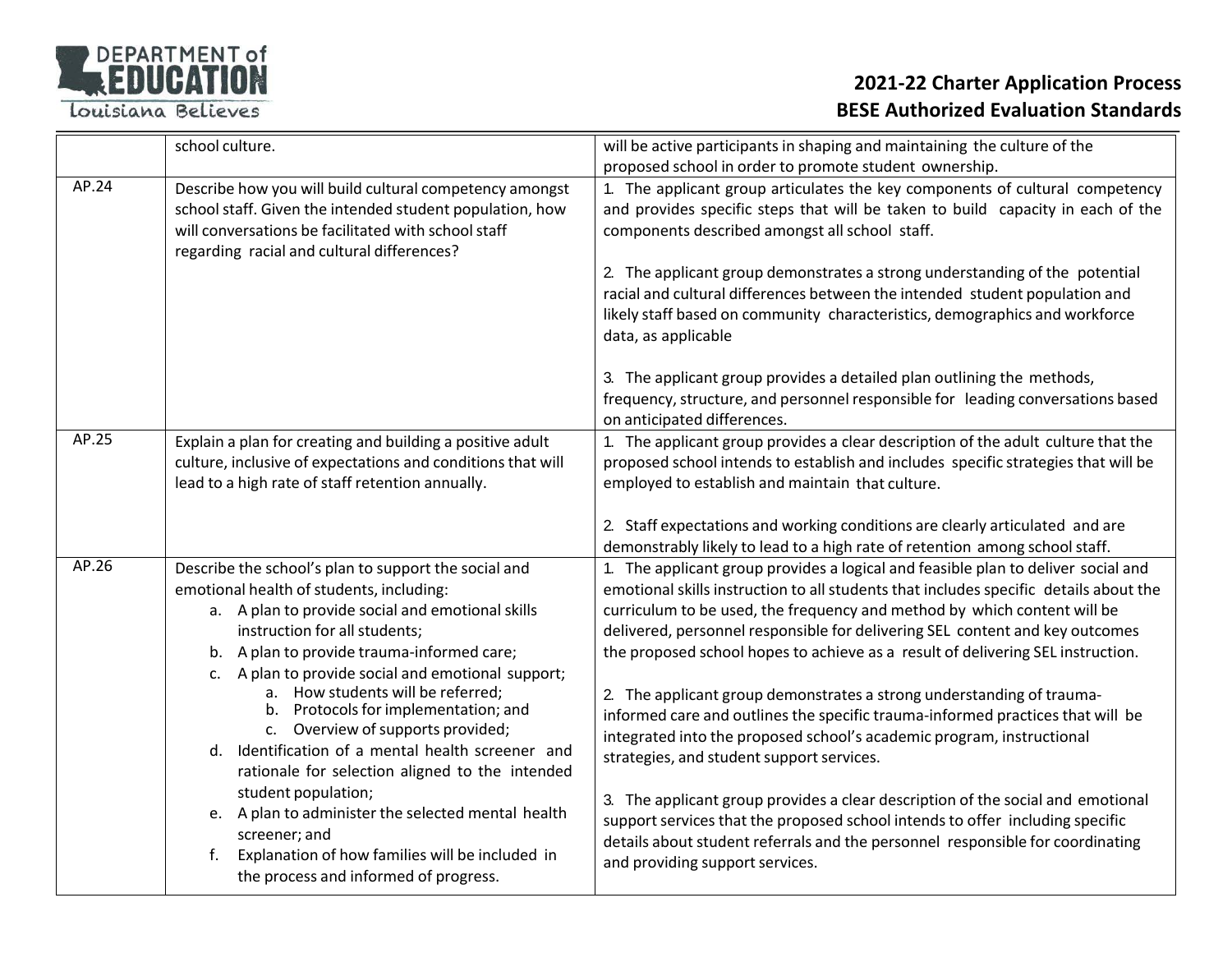

|                                                                                                                                                                                                                                                                                                                                                                                                                                                                                                                                                                                                                              | 4. The applicant group provides a description of the mental health screener that<br>will be administered to students including the rationale for choosing the specific<br>screener(s), how the screener will be administered, and the key personnel<br>responsible for interpreting results and coordinating care.<br>5. The applicant group provides a clear plan that outlines the methods and<br>frequency by which families will be informed of social emotional learning<br>initiatives, use of trauma-informed practices, administration of mental health<br>screeners, availability of student support services and the outcomes associated<br>with each aspect of the school's plan to support the social and emotional health<br>of students, both school-wide and on a student-by-student basis when<br>necessary. |
|------------------------------------------------------------------------------------------------------------------------------------------------------------------------------------------------------------------------------------------------------------------------------------------------------------------------------------------------------------------------------------------------------------------------------------------------------------------------------------------------------------------------------------------------------------------------------------------------------------------------------|------------------------------------------------------------------------------------------------------------------------------------------------------------------------------------------------------------------------------------------------------------------------------------------------------------------------------------------------------------------------------------------------------------------------------------------------------------------------------------------------------------------------------------------------------------------------------------------------------------------------------------------------------------------------------------------------------------------------------------------------------------------------------------------------------------------------------|
| Describe the school's approach to student discipline,<br>behavior intervention, and classroom management.<br>Highlight key policies, systems, and structure related to<br>these areas. Additionally, your response must include:<br>Describe how the school will communicate its<br>a.<br>approach and related policies to students and<br>families;<br>Describe your school's approach to exclusionary<br>b.<br>discipline, including a list of offenses that may<br>lead to suspension or expulsion;<br>Explain interventions and consequences the<br>c.<br>school will use as alternatives to exclusionary<br>discipline; | 1. The applicant group provides a detailed overview of the proposed school's<br>intended approach to student discipline, behavior intervention, classroom<br>management and the process by which students and families are made aware of<br>these policies on, at minimum, an annual basis.<br>2. The proposed school's discipline policies clearly outline the interventions and<br>consequences that the school will use as an alternative to suspension or<br>expulsion as well as the offenses for which a student may be suspended or<br>expelled<br>3. The proposed school's policies protect and outline a student's right to due<br>process and the process by which a student or family may appeal the school's<br>decision to expel a student.                                                                     |
| for all students;<br>Describe the appeals procedures that the school<br>e.<br>will employ for students facing possible<br>expulsion;<br>Explain how the school will protect the rights of<br>f.<br>students with exceptionalities in disciplinary<br>actions and proceedings;<br>The system the school will use to monitor the<br>g.<br>suspension and expulsion and the approach                                                                                                                                                                                                                                            | 4. The disciplinary policies described are designed to promote a positive,<br>rigorous, and inclusive academic environment that enables the school to<br>decrease the use of exclusionary disciplinary practices and maintain suspension<br>and expulsion rates consistent with the highest expectations in the Charter<br>School Performance Compact.<br>5. The applicant group demonstrates a thorough understanding of the rights of<br>students with disabilities with regard to disciplinary actions and hearings and<br>articulates the specific safeguards that will be put in place to protect such                                                                                                                                                                                                                  |
|                                                                                                                                                                                                                                                                                                                                                                                                                                                                                                                                                                                                                              | Explain how the school will afford due process<br>d.<br>that will be taken if data suggests                                                                                                                                                                                                                                                                                                                                                                                                                                                                                                                                                                                                                                                                                                                                  |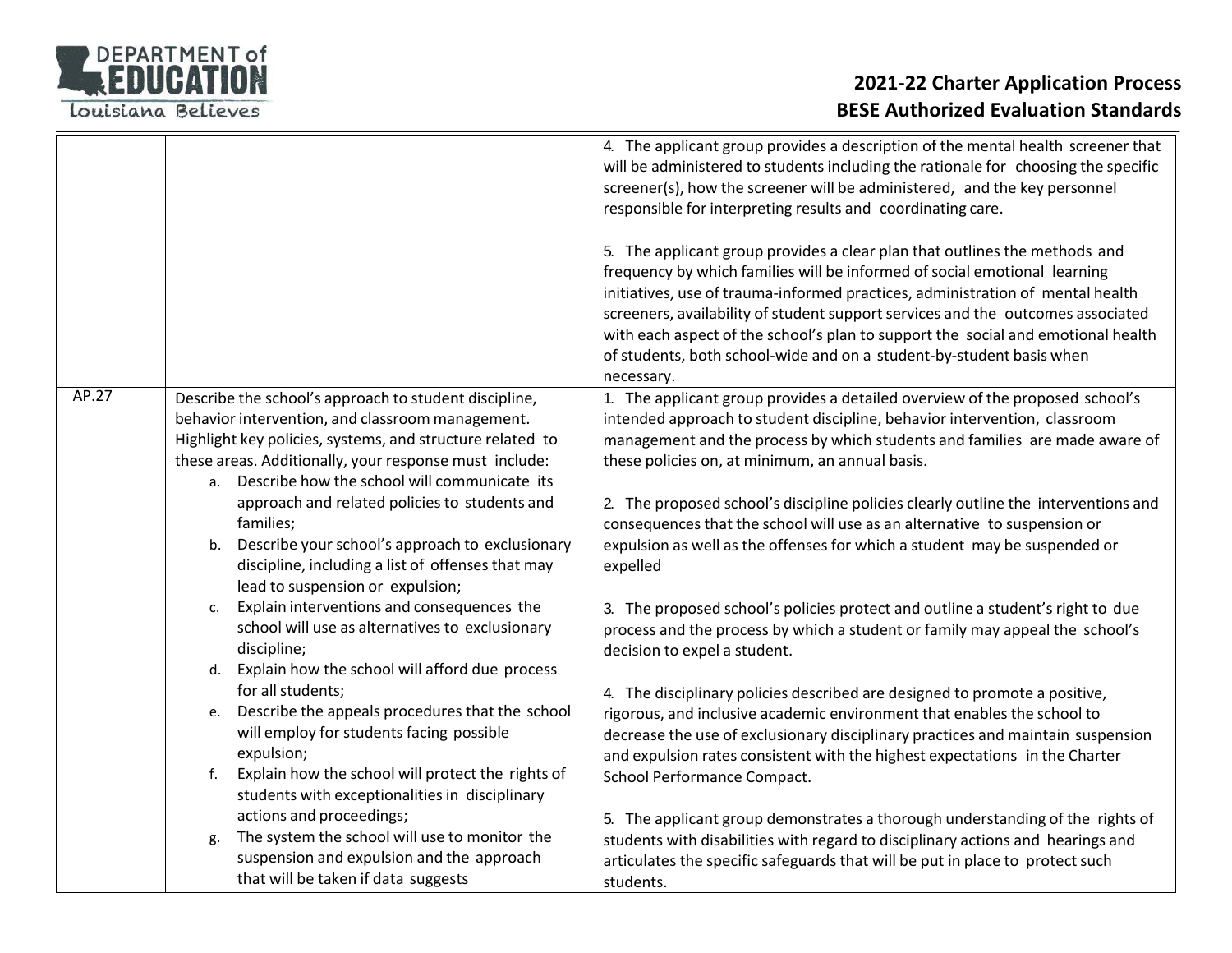

|       | disproportionate or over- identification of any<br>sub group; and<br>h. Attachment 9: Provide the school's code of<br>conduct, specifically highlighting the discipline<br>policy.                                                                                                                                    | 6. The applicant group has clear safeguards and protocols in place for the<br>ongoing review of student data to protect against disproportionate and/or over-<br>identification of students belonging to historically marginalized subgroups as<br>students with exceptionalities, and provides clear steps that will be taken as<br>corrective action should data suggest that subgroup disproportionality and/or<br>over-identification has occurred. |
|-------|-----------------------------------------------------------------------------------------------------------------------------------------------------------------------------------------------------------------------------------------------------------------------------------------------------------------------|---------------------------------------------------------------------------------------------------------------------------------------------------------------------------------------------------------------------------------------------------------------------------------------------------------------------------------------------------------------------------------------------------------------------------------------------------------|
| AP.28 | If the school plans to implement a dress code policy,<br>describe the policy and the rationale for its selection.<br>Identify potential barriers of access to the uniform, given<br>the intended student population, including proposed<br>remedies.                                                                  | 1. The applicant group provides a comprehensive description of the proposed<br>school uniform including estimated costs per student. (if applicable)<br>2. The applicant group describes the most likely barriers to accessing school<br>uniforms and the actions that the proposed school will take to support families,<br>ensure equity of access, and protect the self-esteem and well-being of students.<br>(if applicable)                        |
| AP.29 | How will the school engage parents/guardians and the<br>community once it's open, include:<br>a. How the school will build strong family-school<br>partnerships to engage parents/guardians<br>throughout the life of the charter;<br>Formalized mechanisms to ensure<br>b.<br>parent/guardians and the community are | 1. The applicant group has a detailed and specific plan to encourage strong<br>partnerships with families and community stakeholders that outlines specific<br>opportunities for engagement, regular opportunities to provide feedback to<br>school leadership and the charter board, and a clear procedure by which<br>families, students, and community stakeholders may share concerns with school<br>leadership and the charter board.              |
|       | involved in decision making and have<br>opportunities to provide regular feedback to the<br>school leader and charter board;<br>Provide a plan for how parent/guardians,<br>c.                                                                                                                                        | 2. The applicant group's plan for family and community engagement includes<br>formal structures by which the proposed school will seek family and community<br>input in decision-making processes.                                                                                                                                                                                                                                                      |
|       | students, and community can submit or share a<br>concern about a charter board decision,<br>administrative procedure, or practice at the<br>school; and<br>d. Attachment 10: Grievance Policy                                                                                                                         | 3. The applicant groups plan for family and community engagement reflects a<br>clear attempt to ensure equity of access for all families and community<br>stakeholders by ensuring that opportunities for engagement vary by time, type,<br>and response options.                                                                                                                                                                                       |
| AP.30 | List and provide a detailed description of the charter<br>school's measurable academic goals aligned to LEAP<br>2025, ACT, and graduation rate (as applicable) reflecting<br>where the school envisions itself academically each year                                                                                 | 1. The applicant group has accurate estimates of baseline performance for all<br>core content areas in grades 3-12, as applicable, for the student population that<br>they propose to serve.                                                                                                                                                                                                                                                            |
|       | of its contract year for the initial term. Include an overall<br>percentage of proficiency for each grade level and                                                                                                                                                                                                   | 2. The applicant group provides a logical plan to establish student performance<br>goals that relies on diagnostic data that uses the same metrics as the                                                                                                                                                                                                                                                                                               |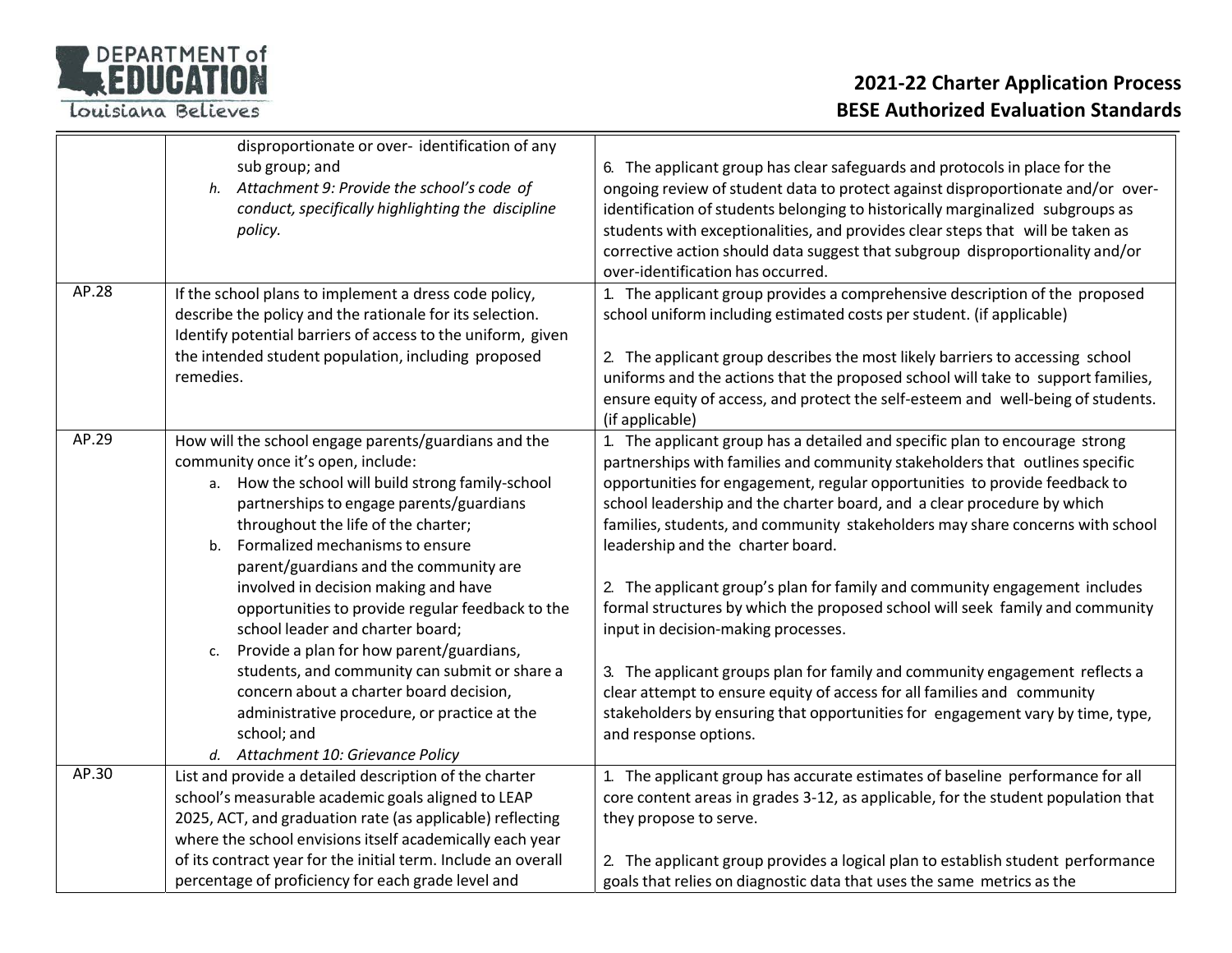

|            | content area, as well as subgroup percentages                                                                                                                                                                                                                                                                   | performance goals themselves.                                                                                                                                                                                                                                                               |
|------------|-----------------------------------------------------------------------------------------------------------------------------------------------------------------------------------------------------------------------------------------------------------------------------------------------------------------|---------------------------------------------------------------------------------------------------------------------------------------------------------------------------------------------------------------------------------------------------------------------------------------------|
|            | (economically disadvantaged, students with disabilities,<br>and English Learners).                                                                                                                                                                                                                              | 3. The applicant group has a plan to establish performance goals for all student<br>achievement data considered in calculating schools' performance scores.                                                                                                                                 |
|            |                                                                                                                                                                                                                                                                                                                 | 4. The applicant group provides a plan to improve student performance at a<br>rate that they show is reasonable and ambitious and takes into consideration the<br>renewal and extension academic performance standards of the Charter School<br>Performance Compact.                        |
|            |                                                                                                                                                                                                                                                                                                                 | 5. If the applicant group additionally names goals related to their specialized<br>focus, the goals are measurable, ambitious, and feasible. (if applicable)                                                                                                                                |
|            | <b>Organizational Plan and Capacity</b>                                                                                                                                                                                                                                                                         |                                                                                                                                                                                                                                                                                             |
| Question # | Question                                                                                                                                                                                                                                                                                                        | <b>Evaluation Standard</b>                                                                                                                                                                                                                                                                  |
| OPC.1      | Attachment 11: Provide organizational charts for the first<br>and fifth year of operation clearly showing the reporting<br>structures between the CEO, school leader(s), charter<br>board, and all staff including instructional, operational,<br>and financial staff. If the charter board intends to contract | 1. The organizational chart and corresponding job descriptions include all<br>essential responsibilities and positions (academic, operational, and financial)<br>necessary to implement the school's plans.<br>2. The organizational chart clearly denotes the reporting structures between |
|            | or partner with an entity for management or educational<br>service provider, the organizational charts should also<br>reflect that relationship.                                                                                                                                                                | CEO (if applicable), school leaders, the charter board and all staff.<br>3. (If applicable) The organizational chart clearly outlines the relationship<br>between the Education Services Provides (ESP) and the charter board.                                                              |
| OPC.2      | Provide a narrative explaining the organization's lines of<br>reporting and accountability, the rationale of how this<br>structure supports the proposed school model, and the<br>roles of any management or partner organizations.                                                                             | 1. The applicant group provides a thorough explanation of the reporting<br>structure and a strong rationale demonstrating that the proposed lines of<br>accountability and reporting support the school model.                                                                              |
| OPC.3      | Describe plans to recruit and retain a diversified staff to<br>serve the intended student population including:<br>a. The process and timeline to recruit and hire a                                                                                                                                            | 1. The applicant group proposes a staff recruitment plan that is logical, feasible<br>and likely to result in the hiring of a qualified and diverse staff.                                                                                                                                  |
|            | diversified staff;<br>b. Specific strategies for recruiting EL certified, special<br>education and other high need teacher specialties;                                                                                                                                                                         | 2. The applicant group outlines specific recruitment strategies and potential<br>sources for general education and specialized teachers to fill recruitment needs.                                                                                                                          |
|            | and<br>c. The strategies for retaining a diversified staff.                                                                                                                                                                                                                                                     | 3. The applicant group's recruitment plan outlines a reasonable timeline with<br>key hiring milestones that the proposed school must meet in order to be fully                                                                                                                              |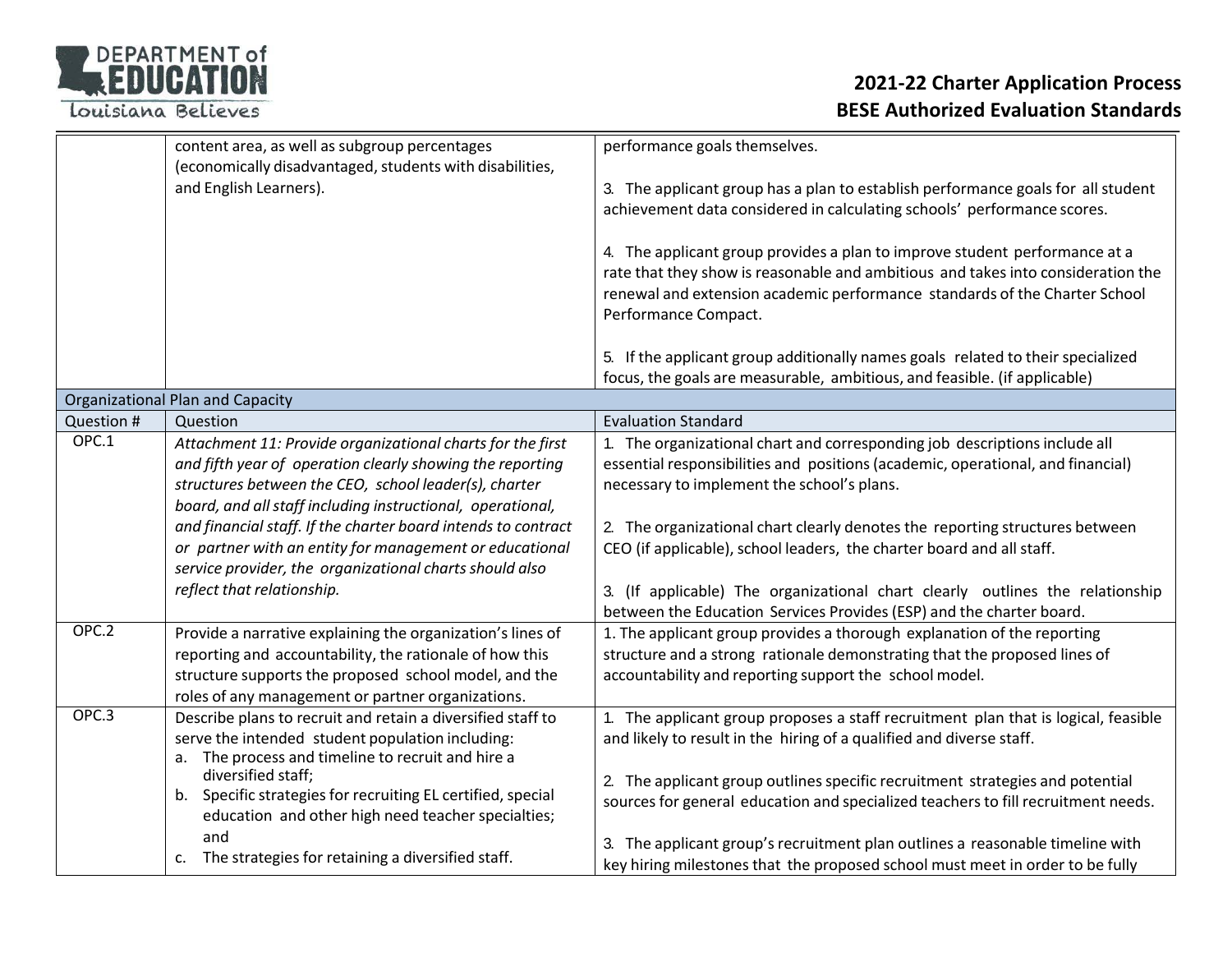

|        |                                                                                                                                                                                                                                                                                                                                                                                                                                                                                                                                     | staffed prior by the date of planned summer professional development.                                                                                                                                                                                                           |
|--------|-------------------------------------------------------------------------------------------------------------------------------------------------------------------------------------------------------------------------------------------------------------------------------------------------------------------------------------------------------------------------------------------------------------------------------------------------------------------------------------------------------------------------------------|---------------------------------------------------------------------------------------------------------------------------------------------------------------------------------------------------------------------------------------------------------------------------------|
|        |                                                                                                                                                                                                                                                                                                                                                                                                                                                                                                                                     | 4. The applicant group's recruitment plan outlines specific strategies for<br>retaining a diverse staff that could feasibly lead to high levels of retention.                                                                                                                   |
| OPC. 4 | All responses in the following section (School Leadership<br>Team Capacity) must speak specifically to the proposed<br>school leadership team that includes instructional,<br>operational, and financial leadership. Specifically, this                                                                                                                                                                                                                                                                                             | 1. The identified members of the leadership team have previously managed a<br>school, a team of teachers, or an academic program that showed clear growth or<br>success under their responsibility.                                                                             |
|        | should be the senior most individuals of the team in<br>each of these areas.                                                                                                                                                                                                                                                                                                                                                                                                                                                        | 2. The school leadership team has held past leadership positions in which they<br>held a high level of responsibility and accountability for the operations and/or<br>finances of a given organization.                                                                         |
|        | Attachment 12: Provide the resume for every member of<br>the proposed school leadership team. Provide a cover<br>sheet for each resume that includes the persons<br>proposed role, brief description of major responsibilities,<br>justification for proposed role through evidence of<br>student impact data for instructional leaders, justification<br>for proposed role through evidence of organizational,<br>operational or financial viability for other staff, and any<br>explanation for time lapses listed on the resume. | 3. The leadership team has provided evidence that establishes a track record of<br>improving student achievement, and/or provides sufficient data to demonstrate<br>the leadership team's ability to develop a high performing team of teachers<br>across multiple years.       |
| OPC.5  | Describe the school's professional development approach<br>for instructional staff and explain how it supports the<br>effective implementation of the educational plan for the<br>intended student population, including:                                                                                                                                                                                                                                                                                                           | 1. The applicant group provides a comprehensive professional development<br>plan that is clearly aligned to the effective implementation of the proposed<br>educational plan. [Non-evaluative standard]                                                                         |
|        | a. Identification of the staff members responsible<br>for leading professional development;<br>b. An overview of the frequency and format of<br>professional development;<br>An overview of professional development topics<br>c.                                                                                                                                                                                                                                                                                                   | 2. The applicant group provides evidence that professional development at the<br>proposed school will be led by content experts, occur on a regular basis, follow a<br>defined scope and sequence and allow for the flexibility to add additional topics<br>as the needs arise. |
|        | and timeline to occur prior to school opening;<br>and<br>d. The process by which additional professional<br>development topics will be identified.                                                                                                                                                                                                                                                                                                                                                                                  | 3. (If applicable) If the applicant group plans to contract with external providers<br>for professional development, the applicant outlines the process used to select<br>the external provider and rationale for doing so.                                                     |
| OPC.6  | Explain the school's approach to professional<br>development and training opportunities for operational                                                                                                                                                                                                                                                                                                                                                                                                                             | 1. The applicant group provides a comprehensive professional development plan<br>that is clearly aligned to the effective implementation of the operational and                                                                                                                 |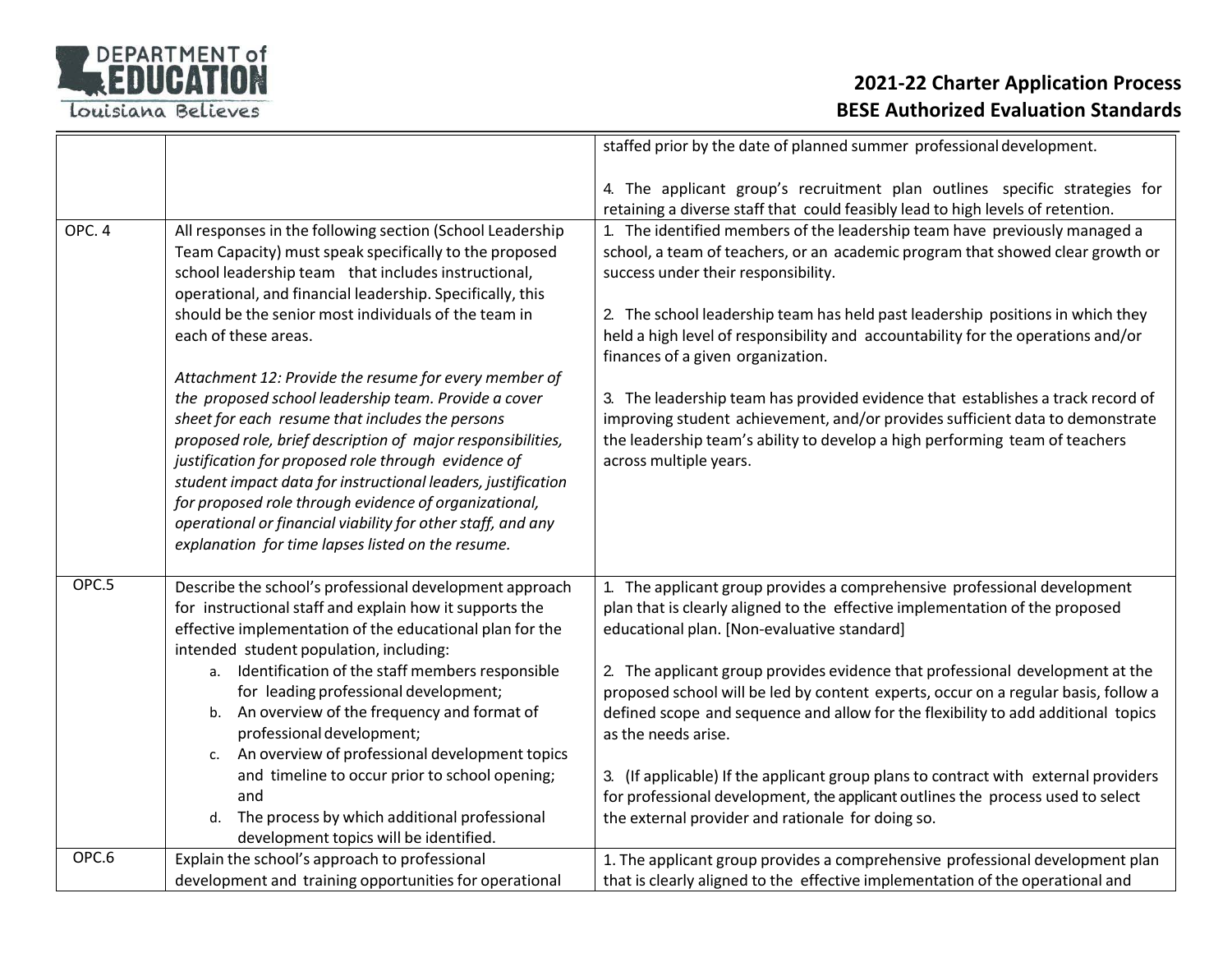

|               | and financial staff.                                                                                                           | financial goals and plans outlined in this application.                                                                                                 |
|---------------|--------------------------------------------------------------------------------------------------------------------------------|---------------------------------------------------------------------------------------------------------------------------------------------------------|
| OPC.7         | In addition to professional development outlined above,                                                                        | 1. The applicant group clearly outlines the steps that that will be taken to prepare                                                                    |
|               | how will your school prepare teachers and staff to work                                                                        | teachers and staff to work with a diverse student population.                                                                                           |
|               | with a diverse student population that recognizes,                                                                             |                                                                                                                                                         |
|               | affirms, and supports the racial, social, and cultural                                                                         | 2. The steps proposed by the applicant group are directly related to the                                                                                |
|               | differences present within the intended student                                                                                | requirement of recognizing, affirming and supporting racial, social and cultural                                                                        |
|               | population?                                                                                                                    | differences and would reasonably result in enhanced teacher and staff capacity to                                                                       |
| OPC.8         |                                                                                                                                | serve a diverse student population.                                                                                                                     |
|               | Describe the school's approach to ongoing individual                                                                           | 1. The applicant group provides a process by which teachers will receive                                                                                |
| OPC.9         | teacher support through coaching and feedback systems.                                                                         | differentiated, data-driven coaching and development.                                                                                                   |
|               | Attachment 13: Provide the resume for every member of                                                                          | 1. The applicant describes how each board member's described role on the                                                                                |
|               | the charter board. Provide a cover sheet for each resume                                                                       | board matches their professional skill set.                                                                                                             |
|               | that includes the person's role, brief description of major<br>responsibilities, expertise area, and a brief justification for |                                                                                                                                                         |
|               | board membership.                                                                                                              | 2. For each of the following areas, there is at least one board member able to<br>provide expertise - academics, finances, legal issues, management and |
|               |                                                                                                                                | operations, and community relations, OR the applicant describes current                                                                                 |
|               |                                                                                                                                | recruitment plans for board members to provide the above areas of expertise.                                                                            |
|               |                                                                                                                                |                                                                                                                                                         |
|               |                                                                                                                                | 3. The responsibilities enumerated for each role enable a clear division of roles                                                                       |
|               |                                                                                                                                | among the board members.                                                                                                                                |
|               |                                                                                                                                |                                                                                                                                                         |
|               |                                                                                                                                | 4. [Applicable to Type 2 Charter Applicants] The board is comprised of at least                                                                         |
|               |                                                                                                                                | five board members.                                                                                                                                     |
|               |                                                                                                                                |                                                                                                                                                         |
|               |                                                                                                                                | 5. [Applicable to Type 2 Charter Applicants] The board is representative of the                                                                         |
|               |                                                                                                                                | community in which the charter school is located and no fewer than 60 percent                                                                           |
|               |                                                                                                                                | of its members reside in the community in which the charter school is located.                                                                          |
| <b>OPC.10</b> | Identify any existing relationships that could pose actual                                                                     | 1. The applicant provides an accurate description of any existing relationships                                                                         |
|               | or perceived conflicts if the application is approved;                                                                         | that the board may have that could pose an actual or perceived conflict of                                                                              |
|               | discuss specific steps that the board will take to avoid                                                                       | interest.                                                                                                                                               |
|               | any actual conflicts and to mitigate perceived conflicts.                                                                      |                                                                                                                                                         |
|               |                                                                                                                                | 2. The applicant communicates how the board uses a logical process by which                                                                             |
|               |                                                                                                                                | they identify any actual conflicts of interest and the steps that the board will                                                                        |
|               |                                                                                                                                | take to ensure that all potential conflicts of interest are avoided.                                                                                    |
|               |                                                                                                                                |                                                                                                                                                         |
|               |                                                                                                                                | 3. The applicant articulates a logical process by which the board shall identify                                                                        |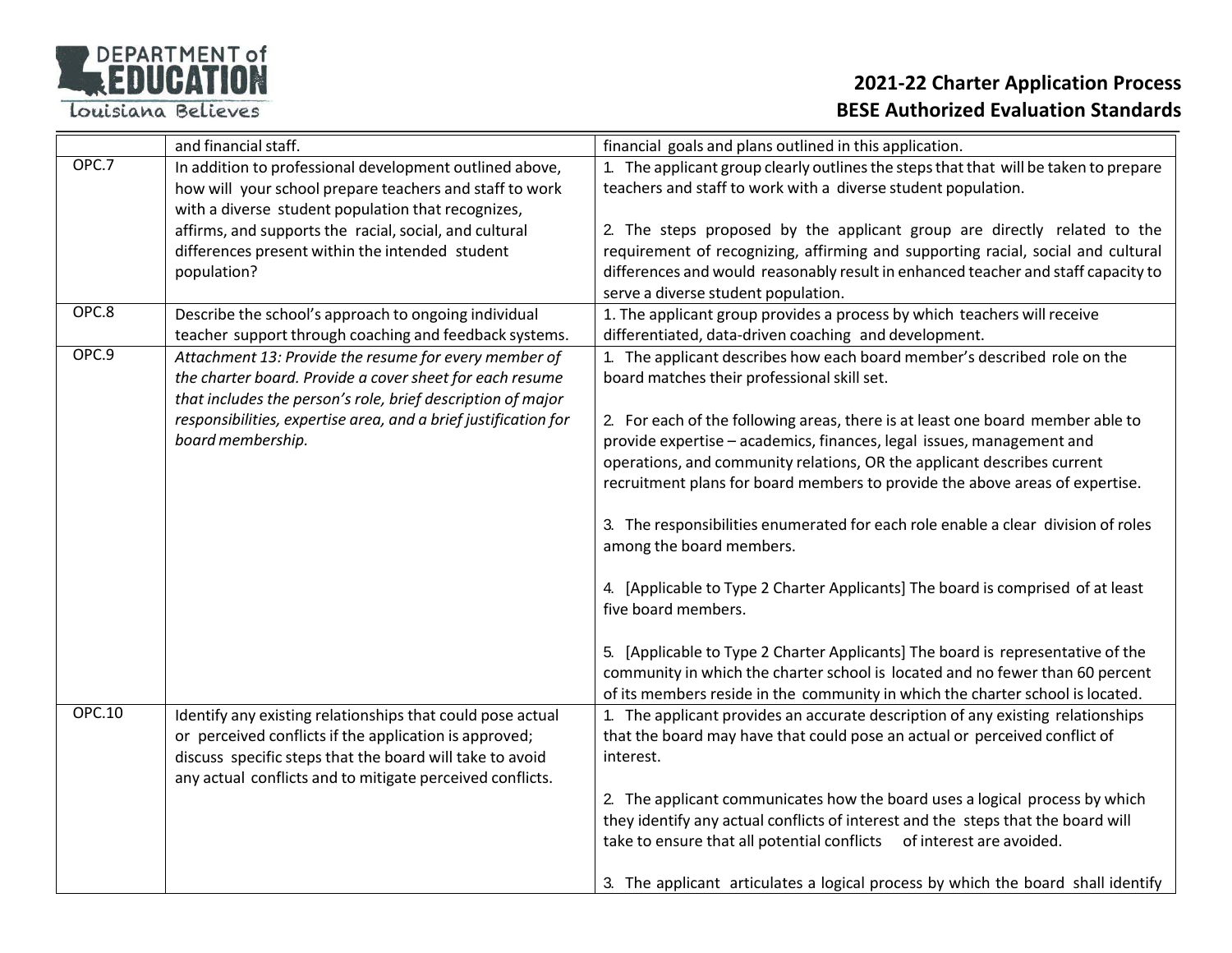

|               |                                                                                                                                                                                                                                                                                                                                                   | any perceived conflicts of interest and the steps that the board will take to                                                                                                                                                                                                                                                                                                                                                                                                                                                                                                                                                                                                                             |
|---------------|---------------------------------------------------------------------------------------------------------------------------------------------------------------------------------------------------------------------------------------------------------------------------------------------------------------------------------------------------|-----------------------------------------------------------------------------------------------------------------------------------------------------------------------------------------------------------------------------------------------------------------------------------------------------------------------------------------------------------------------------------------------------------------------------------------------------------------------------------------------------------------------------------------------------------------------------------------------------------------------------------------------------------------------------------------------------------|
|               |                                                                                                                                                                                                                                                                                                                                                   | mitigate the perceived conflict.                                                                                                                                                                                                                                                                                                                                                                                                                                                                                                                                                                                                                                                                          |
| <b>OPC.11</b> | Describe the governance structure and duties of the<br>charter board. Describe any committees, advisory bodies,<br>or councils and their roles and responsibilities. Explain<br>how the proposed structure will ensure accessibility to<br>staff, community and families. Describe how the board<br>will interact with the CEO/School Leader/ESP. | 1. The applicant group's response demonstrates a clear understanding that the<br>charter board serves as a governing body rather than the entity responsible for<br>the day to day execution of the proposed school model and academic plan.<br>2. The applicant group's response demonstrates a clear understanding of the<br>roles and responsibilities of the charter board with regard to governance of the<br>school and supervision of the school leader, CEO and Educational Services<br>Provider (ESP) (as applicable).                                                                                                                                                                           |
|               |                                                                                                                                                                                                                                                                                                                                                   | 3. Each committee, advisory body or council that exists as part of the charter<br>board governance structure has a legitimate purpose, defined role, and clear<br>responsibilities that support the work of the charter board as a whole.                                                                                                                                                                                                                                                                                                                                                                                                                                                                 |
| <b>OPC.12</b> | Are there any areas of expertise or experience the<br>current board seeks to fill? If so, explain the area and<br>rationale for need on the board, as well as the<br>recruitment plan, to fill that position.                                                                                                                                     | 1. The board provides a candid assessment of the board's current opportunities<br>for growth and/or unfilled areas of expertise.<br>2. The board articulates a logical new member recruitment plan that prioritizes<br>the required areas of expertise, as well as logical new member on-boarding plan<br>that ensures that all new members are familiar with board bylaws and<br>requirements.                                                                                                                                                                                                                                                                                                           |
| <b>OPC.13</b> | Explain how the board will monitor the academic,<br>organizational and financial goals stated within the<br>application, including actions that will be employed if the<br>school is trending toward not meeting set forth<br>standards.                                                                                                          | 1. The board has a logical and feasible plan by which they will monitor the<br>proposed school's progress toward academic, organizational and financial goals<br>stated in this application including the metrics that will be used to gauge<br>performance, the frequency by which progress monitoring will occur and the<br>specific steps that will be taken if the school is not on track to meet academic<br>goals, organizational goals, and/or financial goals.<br>2. The board's monitoring plan includes frequent monitoring of academic,<br>organizational and financial indicators in order to quickly detect areas of<br>underperformance and apply corrective actions quickly, if necessary. |
| <b>OPC.14</b> | Explain how the board will monitor progress toward                                                                                                                                                                                                                                                                                                | 3. The academic, financial and organizational indicators to be reviewed as part<br>of the board's monitoring plan should, at a minimum, include the expectations<br>of the Charter School Performance Compact.<br>1. The board has a comprehensive monitoring plan by which they will assess the                                                                                                                                                                                                                                                                                                                                                                                                          |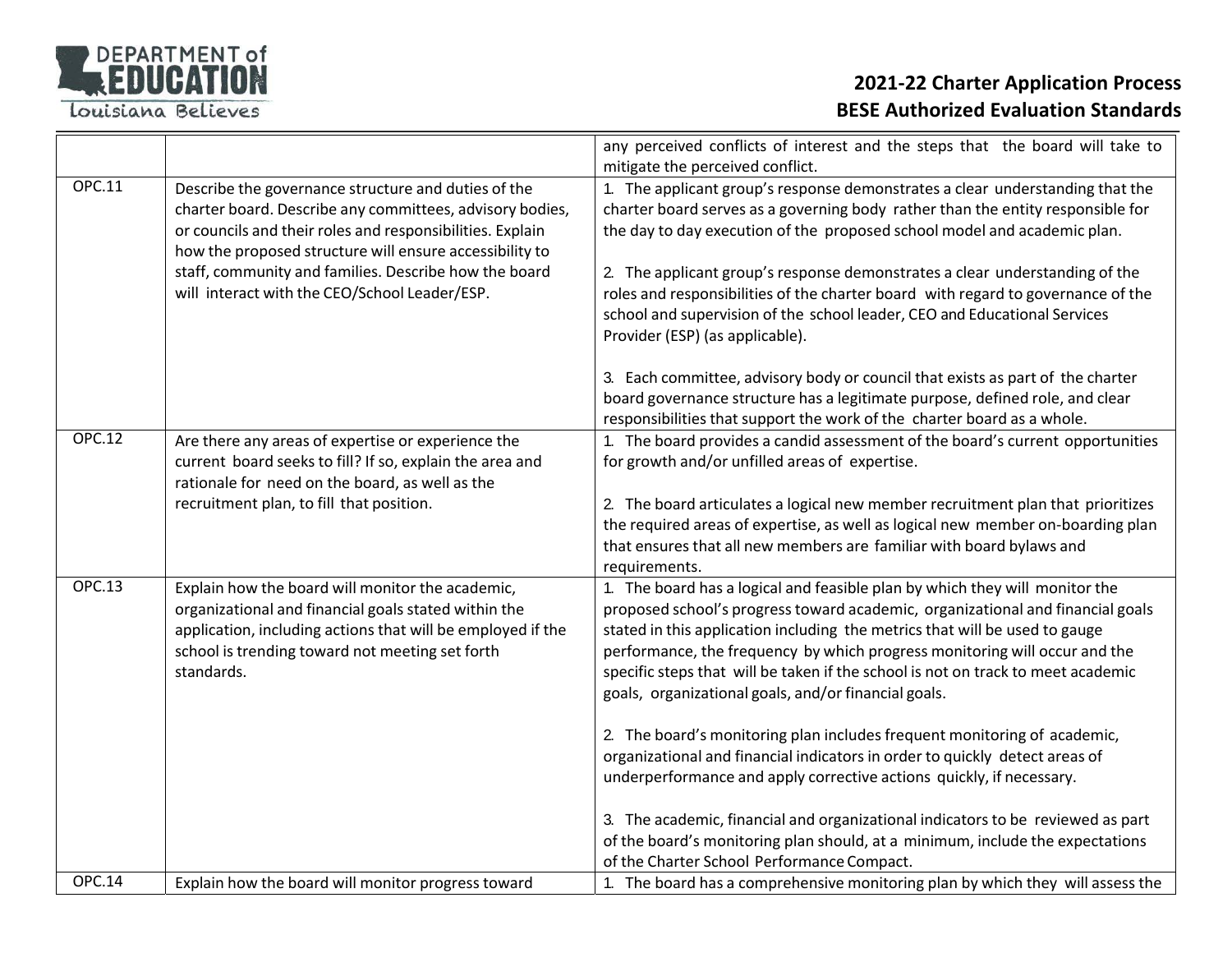| DEPARTMENT of |  |  |
|---------------|--|--|
| REDUCATION    |  |  |
|               |  |  |

|               | accountability and renewal standards, including actions   | proposed school's progress toward accountability and renewal standards.               |
|---------------|-----------------------------------------------------------|---------------------------------------------------------------------------------------|
|               | that will employed if the school is trending toward not   |                                                                                       |
|               | meeting set forth standards.                              | 2. The board demonstrates a thorough understanding of renewal and                     |
|               |                                                           | accountability expectations and has strong systems in place to monitor progress       |
|               |                                                           | toward renewal at several checkpoints throughout the charter term as well as          |
|               |                                                           | communicates what action steps will be taken when the school is trending              |
|               |                                                           | toward not meeting set forth standards.                                               |
| <b>OPC.15</b> | If a single site/CMO: Describe the role of the board in   | . The applicant group demonstrates a clear understanding of the board's               |
|               | evaluating the school leader/CEO and holding them         | responsibility to evaluate and hold the school leader/CEO accountable to school       |
|               | accountable for school performance, including:            | performance standards.                                                                |
|               | a. The information the board will collect;                |                                                                                       |
|               | b. The specific measures and metrics to be                |                                                                                       |
|               | used; and                                                 | 2. The applicant group articulates a specific set of standards that the school leader |
|               | The timeline and frequency of evaluation.<br>c.           | must satisfy in order to keep the school on track to achieve its vision. These        |
|               |                                                           | standards must, at a minimum, reflect the performance metrics outlined in the         |
|               |                                                           | Charter School Performance Compact.                                                   |
|               |                                                           |                                                                                       |
|               |                                                           | 3. The board identifies the information that will be used to determine if the         |
|               |                                                           | school leader/CEO has satisfied each standard, the timeline and frequency by          |
|               |                                                           | which performance will be evaluated and the process by which they will collect        |
|               |                                                           | that information.                                                                     |
|               |                                                           |                                                                                       |
|               |                                                           | 4. The board has a logical decision-making framework and process to support and       |
|               |                                                           | hold the school leader/CEO accountable according to a set of standards that           |
|               |                                                           | will further the school's mission.                                                    |
|               |                                                           |                                                                                       |
|               |                                                           | 5. The applicant describes the steps the board and school leader will take in the     |
|               |                                                           | event the leader does not meet accountability measures. There are clear               |
|               |                                                           | metrics that trigger different courses of action, and the board has specific          |
|               |                                                           | metrics it will use to make personnel decisions.                                      |
| <b>OPC.16</b> | [If partnering with an Education Services Provider (ESP)] | 1. The applicant group demonstrates a clear understanding of the board's              |
| (ESP Only)    | Describe the role of the board in evaluating the ESP and  | responsibility to evaluate and hold the Education Service Provider (ESP)              |
|               | holding them accountable for academic, organizational,    | accountable to school performance standards.                                          |
|               | and financial outcomes including:                         |                                                                                       |
|               | a. The information the board will collect;                | 2. The applicant group articulates a specific set of standards that the ESP must      |
|               | The specific measures and metrics to be used;<br>b.       | satisfy in order to keep the school on track to achieve its vision. These             |
|               | and                                                       | standards must, at a minimum, reflect the performance metrics outlined in the         |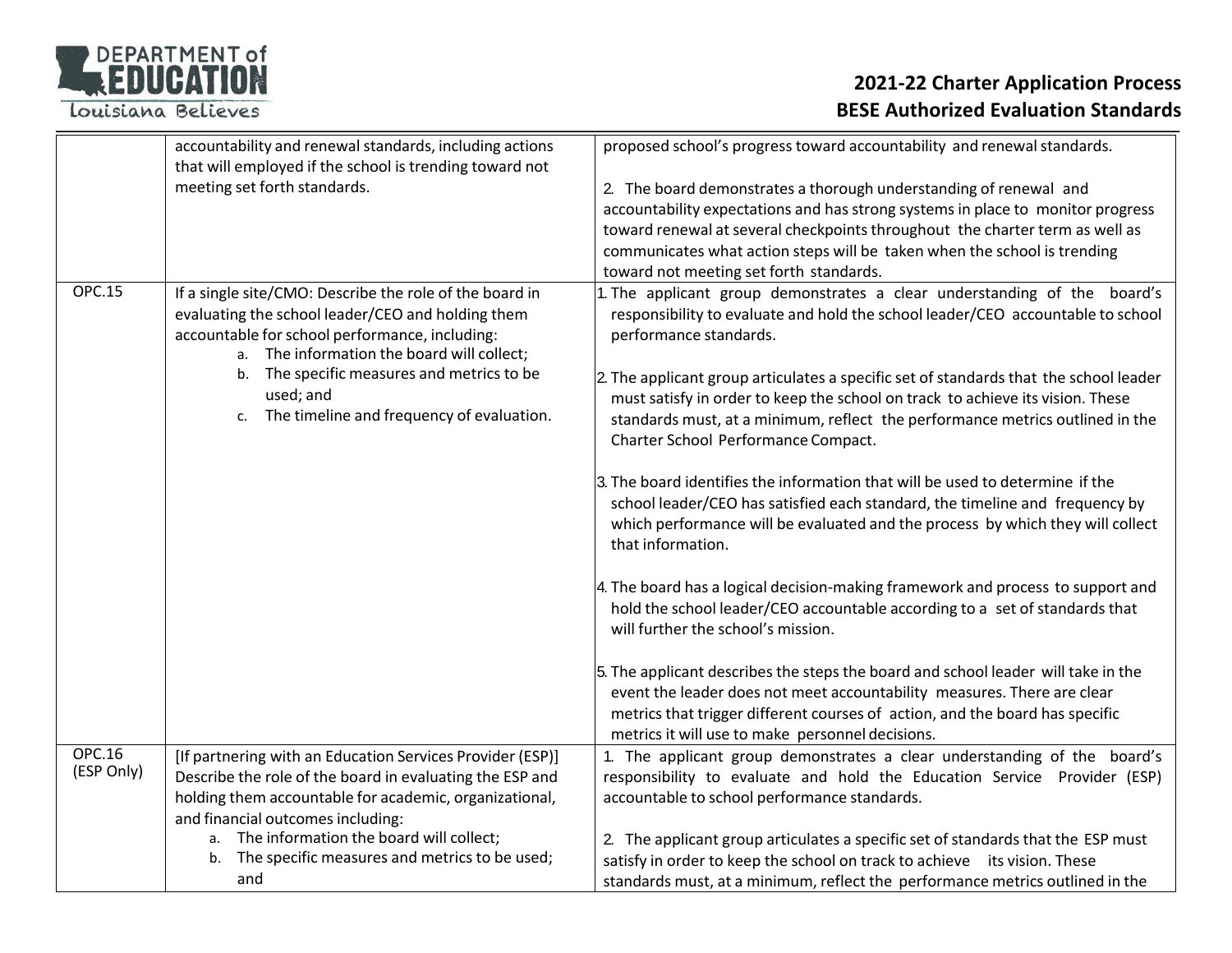

|                                                     | c. The timeline and frequency of evaluation.                                                                                                                                                                           | Charter School Performance Compact.                                                                                                                                                                                                                                                                                            |
|-----------------------------------------------------|------------------------------------------------------------------------------------------------------------------------------------------------------------------------------------------------------------------------|--------------------------------------------------------------------------------------------------------------------------------------------------------------------------------------------------------------------------------------------------------------------------------------------------------------------------------|
|                                                     |                                                                                                                                                                                                                        | 3. The board identifies the information that will be used to determine if the ESP<br>has satisfied each standard, the timeline and frequency by which performance<br>of the ESP will be evaluated and the process by which they will collect that<br>information.                                                              |
|                                                     |                                                                                                                                                                                                                        | 4. The board has a logical decision-making framework and process to support<br>and hold the ESP accountable according to a set of standards that will further<br>the school's mission.                                                                                                                                         |
|                                                     |                                                                                                                                                                                                                        | 5. The applicant describes the steps the board and ESP will take in the event the<br>leader does not meet accountability measures. There are clear metrics that<br>trigger different courses of action, and the board has specific metrics it will use<br>to make decisions regarding the continued relationship with the ESP. |
| <b>OPC.17</b>                                       | Describe plans for increasing the capacity of the charter<br>board. Include the plan for training and development of<br>new members and continuing members. Provide an<br>overview of the topics to be covered.        | 1. The board articulates a logical process by which they will assess their own<br>strengths and weaknesses, as well as a comprehensive training plan that<br>corresponds with lacking areas of expertise.                                                                                                                      |
|                                                     |                                                                                                                                                                                                                        | 2. The board articulates a logical new member recruitment plan that prioritizes<br>the required areas of expertise, as well as logical new member on-boarding plan<br>that ensures that all new members are familiar with board bylaws and<br>requirements.                                                                    |
| <b>OPC.18</b>                                       | Specify where and how frequently the board plans to<br>meet. Describe the procedures that will be in place to<br>ensure compliance with the Open Meetings Laws and<br>Open Records Act.                                | 1. The applicant group provides comprehensive a board meeting schedule<br>including proposed times, location and a high-level overview of procedures that<br>the board will follow to maintain compliance with Open Meetings Laws and<br>Open Records Act.                                                                     |
| <b>OPC.19</b>                                       | Attachment 14: Provide a draft of the proposed charter<br>board's governing by-laws.                                                                                                                                   | 1. Preliminary review of the by-laws provided by the applicant group meet all<br>requirements as outlined in law and policy.                                                                                                                                                                                                   |
| <b>OPC.20</b><br>(Corporate<br>Partnership<br>Only) | [If partnering with a Corporate Partner]<br>Identify the partner organization as defined in Bulletin<br>126, Chapter 39, selected to assist in the implementation<br>of the school model and describe the terms of the | 1. The applicant group provides a clear description of the proposed partnership<br>including the rationale for entering into such a partnership and the terms that<br>will govern the partnership.                                                                                                                             |
|                                                     | partnership.                                                                                                                                                                                                           | 2. The relationship between the proposed applicant group and the non-profit<br>charter board meets all requirements as outlined in Bulletin 126, Chapter 39.                                                                                                                                                                   |
| <b>OPC.21</b>                                       | [If partnering with a Corporate Partner]                                                                                                                                                                               | 1. The MOU/Contract provided by the applicant group clearly outlines the terms                                                                                                                                                                                                                                                 |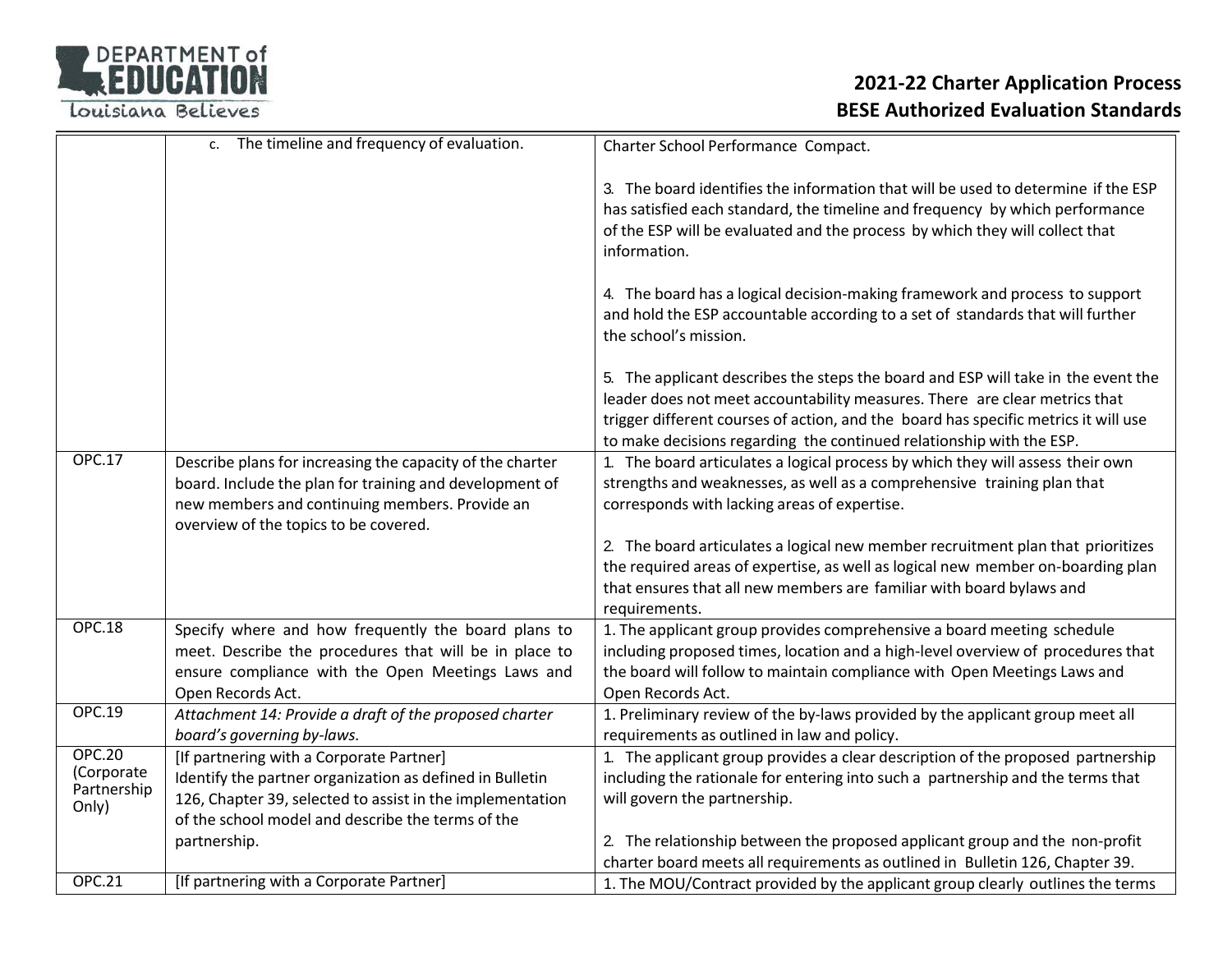# DEPARTMENT of

Louisiana Believes

| (Corporate<br>Partnership<br>Only) | Attachment 15: Provide a copy of the MOU/Contract.                                                                                                                                                                                                                                           | of the partnership between the non-profit board and the partner corporation<br>and meets all applicable requirements outlined in law and policy, based on a<br>preliminary review.                                                                                                                                                                                                                                                                                                                                                                                                                                                                                                                                                                                                                                                                                                                                                                                                                                                                                                                                                                                                                                                                         |
|------------------------------------|----------------------------------------------------------------------------------------------------------------------------------------------------------------------------------------------------------------------------------------------------------------------------------------------|------------------------------------------------------------------------------------------------------------------------------------------------------------------------------------------------------------------------------------------------------------------------------------------------------------------------------------------------------------------------------------------------------------------------------------------------------------------------------------------------------------------------------------------------------------------------------------------------------------------------------------------------------------------------------------------------------------------------------------------------------------------------------------------------------------------------------------------------------------------------------------------------------------------------------------------------------------------------------------------------------------------------------------------------------------------------------------------------------------------------------------------------------------------------------------------------------------------------------------------------------------|
| <b>OPC.22</b><br>(ESP Only)        | [If partnering with an Education Services Provider (ESP)]<br>Provide rationale for consideration of an ESP, including:<br>a. List of all companies/organizations<br>considered;<br>b. Evaluation of all companies/organizations<br>considered; and<br>Rationale for selected provider.<br>c. | 1. The applicant group provides evidence that a thorough review of the ESP has<br>occurred before agreeing to partner with the organization.<br>2. The applicant group provides the rationale and metrics by which each<br>proposed ESP was evaluated and the results of each evaluation.<br>3. The applicant group provides a clear and compelling rationale that explains<br>why it is in the best interest of the applicant group to partner with an ESP rather<br>than directly managing all aspects of the school.                                                                                                                                                                                                                                                                                                                                                                                                                                                                                                                                                                                                                                                                                                                                    |
| <b>OPC.23</b><br>(ESP Only)        | [If partnering with an Education Services Provider (ESP)]<br>Provide evidence of the service provider's success in<br>serving the intended student population, including<br>demonstrated academic achievement, fiscal<br>responsibility, and organizational effectiveness.                   | 1. [Applicable to ESP's currently operating schools in Louisiana] All schools<br>managed by the ESP meet the expectations for operators according to BESE<br>Bulletin 126 or provides a thorough and rational explanation of the failure to do<br>so as well as a description and timeline of a plan in place to meet the<br>expectations.<br>2. [Applicable to ESP's not operating schools in Louisiana] The applicant group<br>demonstrates that, at the time of their application, the schools managed by the<br>ESP would meet the renewal standards of each state in which they operate.<br>3. [Applicable to ESP's not operating schools in Louisiana] Using data collected<br>from nationally normed testing, the applicant group demonstrates that the ESP's<br>schools are high performing and that they outperform their peer schools by<br>meeting one of the standards below.<br>In tested subject areas, the ESP's schools' consistently have a higher level<br>of proficiency than their peer schools with an equal or higher percentage<br>of their target student population.<br>OR:<br>In tested subject areas, the ESP's schools' student performance growth<br>consistently outpaces that of their peer schools with an equal or higher |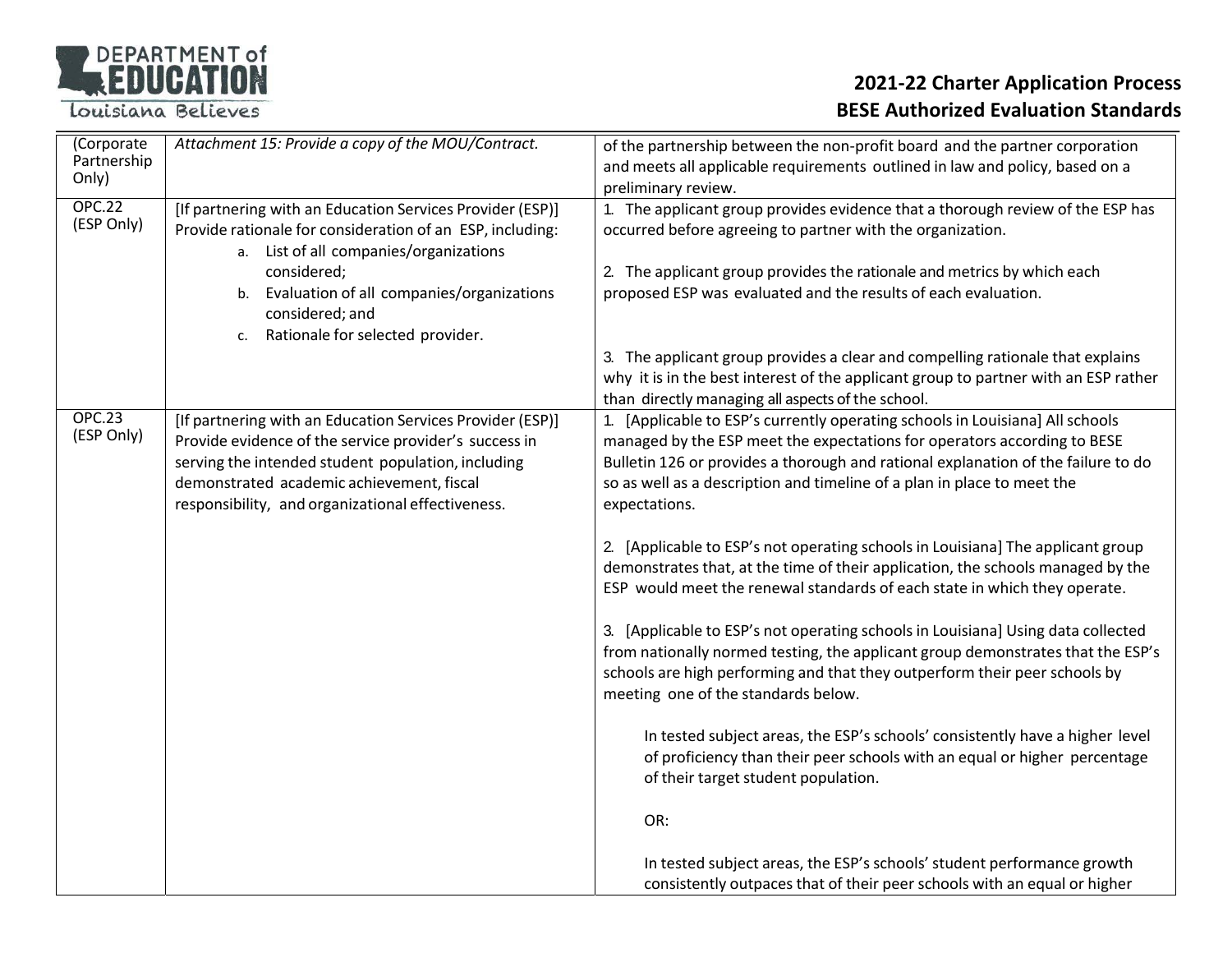

|                                                           | percentage of their target student population.                                                                                                                                                                                                                                    |
|-----------------------------------------------------------|-----------------------------------------------------------------------------------------------------------------------------------------------------------------------------------------------------------------------------------------------------------------------------------|
|                                                           | 4. [Applicable to ESP's not operating schools in Louisiana that serve grades 9-12]<br>Over multiple years, the ESP's schools have a consistently higher graduate<br>rate than peer schools with an equal or higher percentage of their target<br>student population.              |
|                                                           | OR:                                                                                                                                                                                                                                                                               |
|                                                           | Over multiple years, the ESP's schools have consistently higher growth in<br>their graduation rate than peer schools with an equal or higher percentage<br>of their target student population.                                                                                    |
|                                                           | 5. [Applicable to ESP's not operating schools in Louisiana that serve grades 9-12]<br>Over multiple years, the ESP's schools have a consistently higher college<br>matriculation rate than peer schools with an equal or higher percentage<br>of their target student population. |
|                                                           | OR:                                                                                                                                                                                                                                                                               |
|                                                           | Over multiple years, the ESP's schools have consistently higher growth in<br>their graduation rate than peer schools with an equal or higher<br>percentage of their target student population.                                                                                    |
|                                                           | 6. [Applicable to ESP's not operating schools in Louisiana]<br>The ESP's schools consistently academically outperform surrounding<br>schools with an equal or higher percentage of their target student<br>population.                                                            |
|                                                           | OR:                                                                                                                                                                                                                                                                               |
|                                                           | The ESP's schools' student performance growth consistently outpaces that<br>of surrounding schools with an equal or higher percentage of their target<br>student population.                                                                                                      |
| [If partnering with an Education Services Provider (ESP)] | 1. The applicant group provides a clear and comprehensive list of all decisions                                                                                                                                                                                                   |
| Clearly specify the decisions and services the            | made and services rendered in the course of operating a Louisiana charter school                                                                                                                                                                                                  |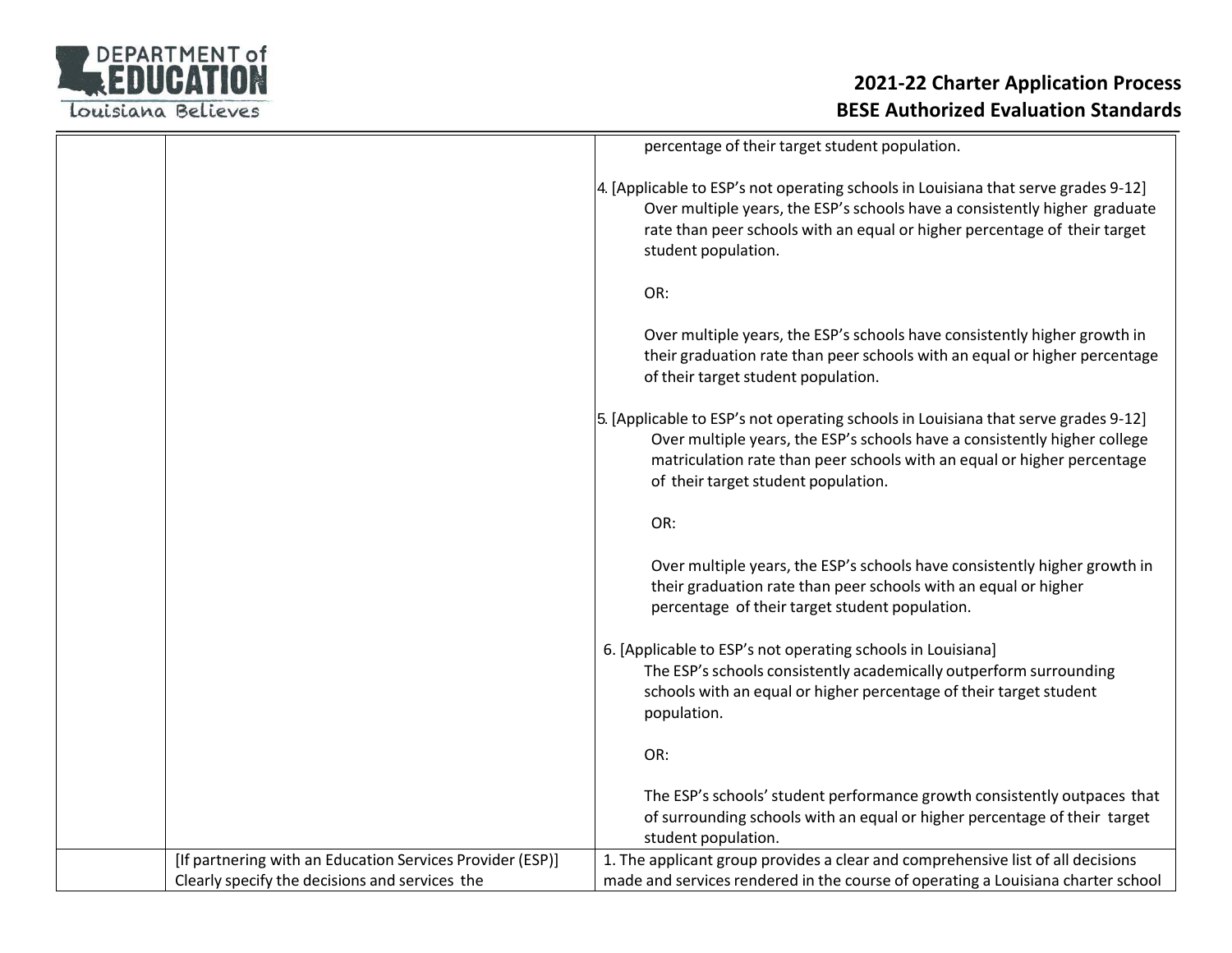

|                             | organization or provider will be responsible.                                                                                                                                                                                                                                                               | in the course of one calendar year and indicates the decisions or services for<br>which the ESP is responsible.                                                                                                                                                                                                                                                                                                                                                                                                                                                                                                                                                                                                                                                                                                                                                                                                                                                         |
|-----------------------------|-------------------------------------------------------------------------------------------------------------------------------------------------------------------------------------------------------------------------------------------------------------------------------------------------------------|-------------------------------------------------------------------------------------------------------------------------------------------------------------------------------------------------------------------------------------------------------------------------------------------------------------------------------------------------------------------------------------------------------------------------------------------------------------------------------------------------------------------------------------------------------------------------------------------------------------------------------------------------------------------------------------------------------------------------------------------------------------------------------------------------------------------------------------------------------------------------------------------------------------------------------------------------------------------------|
| <b>OPC.25</b><br>(ESP Only) | [If partnering with an Education Services Provider (ESP)]<br>Overview Template: A list of currently managed schools<br>within the organization or provider's portfolio, location,<br>authorizer, and performance details.                                                                                   | [Non-evaluative question]                                                                                                                                                                                                                                                                                                                                                                                                                                                                                                                                                                                                                                                                                                                                                                                                                                                                                                                                               |
| <b>OPC.26</b><br>(ESP Only) | [If partnering with an Education Services Provider (ESP)]<br>Provide a detailed plan outlining the mechanisms by<br>which the charter board will oversee and hold the ESP<br>accountable to the agreed upon terms. Explain the<br>conditions under which the contractual relationship may<br>be terminated. | 1. The applicant group provides a detailed and comprehensive oversight plan<br>outlining the metrics and mechanism by which the charter board will hold the<br>ESP accountable to agreed upon terms.<br>2. The oversight plan includes a clearly defined process and timeline by which the<br>charter board will review agreed upon terms and evaluate the degree to which<br>the ESP has met contractual obligations on, at minimum, an annual basis.<br>3. The oversight plan includes a description of the actions that the charter board<br>may take based on the results of the evaluation should the ESP (i.e. termination,<br>renegotiation, probation, etc.)<br>4. The oversight plan includes a clear description of the conditions under which<br>the charter board may terminate the contractual relationship and the process<br>and timeline associated with termination.<br>5. The oversight plan includes a logical, feasible, thorough and comprehensive |
|                             |                                                                                                                                                                                                                                                                                                             | contingency plan detailing the actions that the charter board would take in order<br>to directly run the proposed charter school in the event that the ESP agreement<br>is terminated for any reason.                                                                                                                                                                                                                                                                                                                                                                                                                                                                                                                                                                                                                                                                                                                                                                   |
| <b>OPC.27</b><br>(ESP Only) | [If partnering with an Education Services Provider (ESP)]<br>Disclose and explain any existing or perceived conflicts of<br>interest between the board and proposed ESP or<br>affiliated business entity.                                                                                                   | The board provides an accurate description of any existing or potential<br>relationships that could pose an actual or perceived conflict of interest between<br>the board and the ESP or the ESP and an affiliated business entity.<br>The board articulates a logical process by which they identify any actual conflicts<br>of interest and the steps that the board will take to ensure that all potential<br>conflicts of interest are avoided.                                                                                                                                                                                                                                                                                                                                                                                                                                                                                                                     |
|                             |                                                                                                                                                                                                                                                                                                             | The board articulates a logical process by which they will identify any perceived<br>conflicts of interest and the steps that the board will take to mitigate the<br>perceived conflict.                                                                                                                                                                                                                                                                                                                                                                                                                                                                                                                                                                                                                                                                                                                                                                                |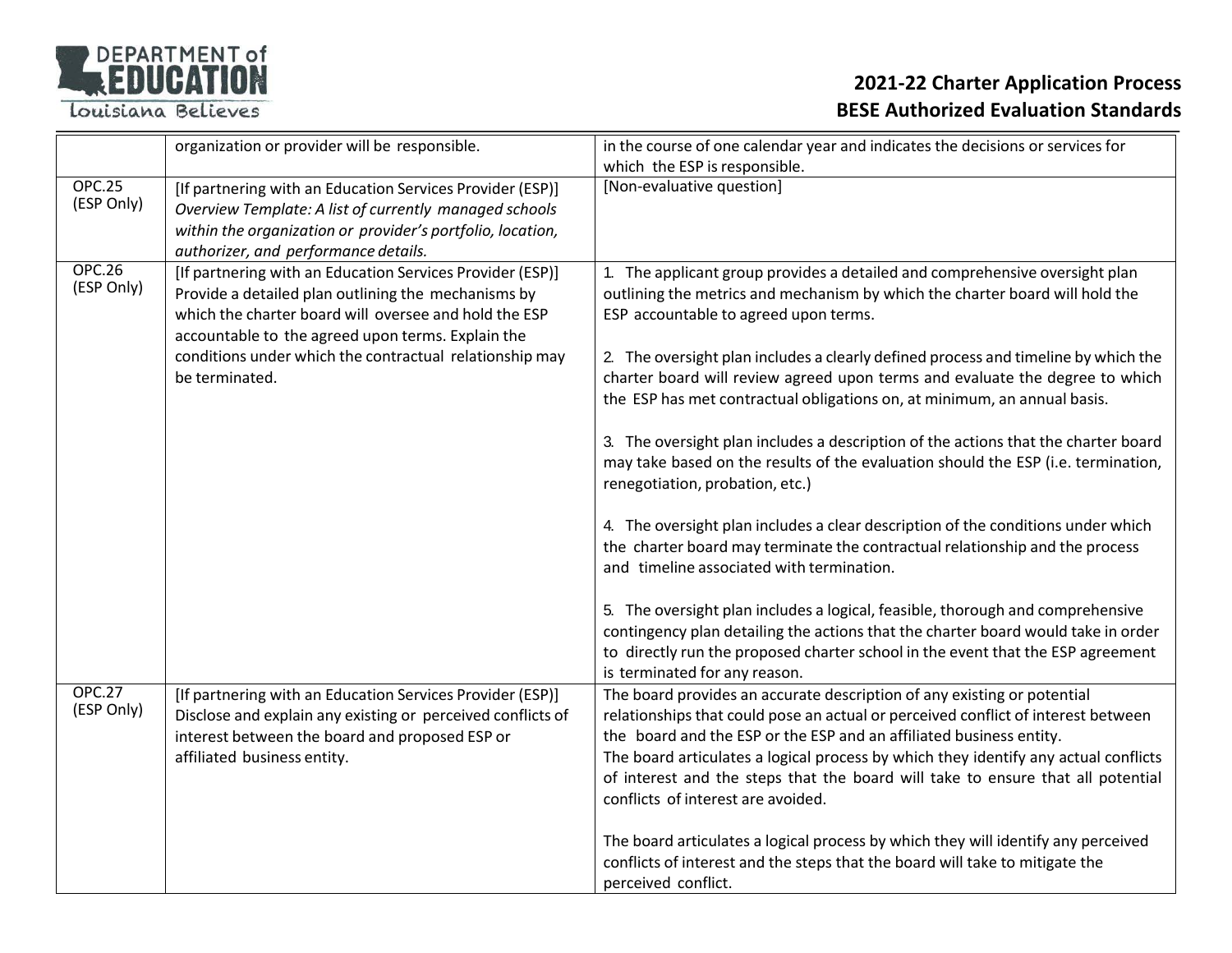# DEPARTMENT of

Louisiana Believes

| <b>OPC.28</b><br>(ESP Only) | [If partnering with an Education Services Provider (ESP)]                                                            | 1. The applicant group provides a comprehensive list of all performance                                                                                             |
|-----------------------------|----------------------------------------------------------------------------------------------------------------------|---------------------------------------------------------------------------------------------------------------------------------------------------------------------|
|                             | Describe the causes that led to and current status of:                                                               | deficiencies, compliance violations, litigation against Louisiana schools, and<br>material audit findings for schools managed by the ESP and the causes that led to |
|                             | a. Any performance deficiencies or compliance                                                                        | these events.                                                                                                                                                       |
|                             | violations;                                                                                                          |                                                                                                                                                                     |
|                             | Any litigation of any Louisiana school; and<br>b.                                                                    | 2. The applicant group must provide verifiable evidence that all issues listed                                                                                      |
|                             | Any material audit findings for a school or the<br>$\mathsf{C}$ .<br>organization.                                   | have been successfully rectified at the time that the charter application is<br>submitted.                                                                          |
|                             | Note: Based on the severity of issues, deficiencies or                                                               |                                                                                                                                                                     |
|                             | litigation, additional information may be requested and                                                              |                                                                                                                                                                     |
|                             | reviewed as part of this application and included in the<br>school's final evaluation. Failure to disclose requested |                                                                                                                                                                     |
|                             | information shall result in immediate disqualification                                                               |                                                                                                                                                                     |
|                             | from the application process.                                                                                        |                                                                                                                                                                     |
| <b>OPC.29</b>               | [If partnering with an Education Services Provider (ESP)]                                                            | 1. There are no material findings in the ESP's most recent audited financial                                                                                        |
| (ESP Only)                  | Appendix 16: Provide an independent audit of the ESP. An                                                             | statements.                                                                                                                                                         |
|                             | acceptable submission includes the full ESP independent                                                              |                                                                                                                                                                     |
|                             | audit or an independent audit focused only on the<br>charter operations of the ESP.                                  |                                                                                                                                                                     |
| <b>OPC.30</b>               | [If partnering with an Education Services Provider (ESP)]                                                            | 1. The board maintains independence from the ESP by articulating strong                                                                                             |
| (ESP Only)                  | Attachment 17: ESP MOU or Contract                                                                                   | accountability provisions and avoiding opportunities for the ESP to gain leverage<br>over the board.                                                                |
|                             |                                                                                                                      |                                                                                                                                                                     |
|                             |                                                                                                                      | 2. The ESP cannot control board membership.                                                                                                                         |
|                             |                                                                                                                      | 3. The ESP contract does not allow for any form of leverage - including but not                                                                                     |
|                             |                                                                                                                      | limited to severance fees and facilities ownership - by which the ESP can ensure                                                                                    |
|                             |                                                                                                                      | renewal of their contract.                                                                                                                                          |
| <b>OPC.31</b>               | List and provide a detailed description of the charter<br>school's measurable organizational goals each year of its  | 1. The applicant group provides a detailed list and description of the charter<br>school's measurable organizational goals for each year of its contract for the    |
|                             | contract year for the initial term.                                                                                  | initial term.                                                                                                                                                       |
|                             |                                                                                                                      |                                                                                                                                                                     |
|                             |                                                                                                                      | 2. The applicant group provides organizational goals that are specific. reasonable,                                                                                 |
|                             |                                                                                                                      | ambitious yet attainable and aligned to, at a minimum, the expectations outlined                                                                                    |
|                             |                                                                                                                      | in the Charter School Performance Compact.                                                                                                                          |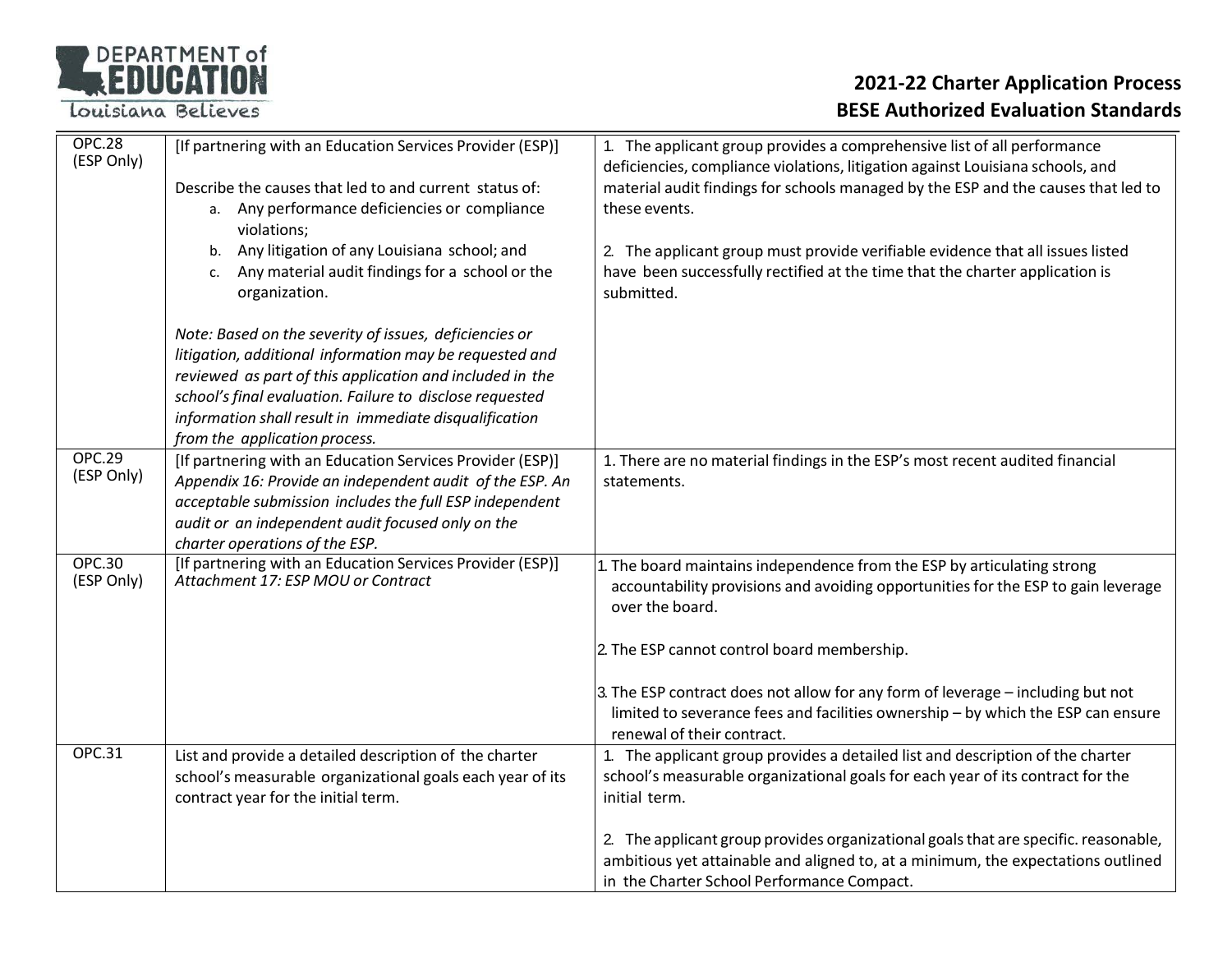

|            | <b>Financial Plan and Capacity</b>                                                                                                                                                                                                                                                                                                                                                                                                                                  |                                                                                                                                                                                                                                                                                                                                                                                                                                                                                                                                                                                                                                                                                                                                                                                                                                                                                                                                                                                                                                                                                                                                                                                                                                                                                                                                                                                                              |  |  |
|------------|---------------------------------------------------------------------------------------------------------------------------------------------------------------------------------------------------------------------------------------------------------------------------------------------------------------------------------------------------------------------------------------------------------------------------------------------------------------------|--------------------------------------------------------------------------------------------------------------------------------------------------------------------------------------------------------------------------------------------------------------------------------------------------------------------------------------------------------------------------------------------------------------------------------------------------------------------------------------------------------------------------------------------------------------------------------------------------------------------------------------------------------------------------------------------------------------------------------------------------------------------------------------------------------------------------------------------------------------------------------------------------------------------------------------------------------------------------------------------------------------------------------------------------------------------------------------------------------------------------------------------------------------------------------------------------------------------------------------------------------------------------------------------------------------------------------------------------------------------------------------------------------------|--|--|
| Question # | Question                                                                                                                                                                                                                                                                                                                                                                                                                                                            | <b>Evaluation Standard</b>                                                                                                                                                                                                                                                                                                                                                                                                                                                                                                                                                                                                                                                                                                                                                                                                                                                                                                                                                                                                                                                                                                                                                                                                                                                                                                                                                                                   |  |  |
| FPC.1      | Describe how the school will manage its non- academic<br>services once it opens and who will be responsible for<br>overseeing which operational aspects of the school,<br>including transportation, food services, facilities,<br>purchasing processes, student records and school safety.                                                                                                                                                                          | 1. The applicant group has a logical and feasible plan for managing all non-<br>academic services upon opening and has identified the person(s) or position(s)<br>responsible for oversight of all operational aspects of the school.                                                                                                                                                                                                                                                                                                                                                                                                                                                                                                                                                                                                                                                                                                                                                                                                                                                                                                                                                                                                                                                                                                                                                                        |  |  |
| FPC.2      | Overview Template: Complete the enrollment projection                                                                                                                                                                                                                                                                                                                                                                                                               | [Non-evaluative question]                                                                                                                                                                                                                                                                                                                                                                                                                                                                                                                                                                                                                                                                                                                                                                                                                                                                                                                                                                                                                                                                                                                                                                                                                                                                                                                                                                                    |  |  |
|            | chart for the initial charter term of the proposed school.                                                                                                                                                                                                                                                                                                                                                                                                          |                                                                                                                                                                                                                                                                                                                                                                                                                                                                                                                                                                                                                                                                                                                                                                                                                                                                                                                                                                                                                                                                                                                                                                                                                                                                                                                                                                                                              |  |  |
| FPC.3      | Describe the strategy to recruit and enroll the intended<br>student population including;<br>a. Process, timeline, and requirements for parents<br>and students to apply;<br>b. Identification of potential barriers to access to<br>the school and explain how the school will<br>mitigate the barriers<br>Description of the admission policy for the<br>c.<br>school, including any preferences; and<br>Explanation of lottery procedures (if applicable).<br>d. | 1. The applicant group provides a legal and logical plan to garner interest in the<br>school and subsequently enroll students including specific details about the<br>enrollment process, timeline and application requirements.<br>2. The applicant group has identified potential barriers to access (e.g. lack of<br>internet access, lack of transportation, frequent changes in home address,<br>inability to visit school during work hours, etc.) and has created an enrollment<br>process that ensures equitable access for families of all backgrounds and needs.<br>3. The applicant group provides a logical plan for enrolling students that<br>includes a plan for collecting applications, reviewing applications for eligibility,<br>and communicating decisions on those applications to families.<br>4. The enrollment process identifies the individual or entity who will conduct<br>the lottery in the event that it is necessary, the method that will be used to<br>conduct the lottery, the preferences that will be used to rank students in the<br>lottery, and the process for managing the waitlist if the school chooses to have<br>one.<br>5. [Applicable to schools with a specialized focus and admissions requirements]<br>Admissions requirements are aligned to the specialized focus of the school.<br>5. [Applicable to schools with admissions requirements] Admissions |  |  |
| FPC.4      |                                                                                                                                                                                                                                                                                                                                                                                                                                                                     | requirements comply with R.S. 17:3991(B)(3).1                                                                                                                                                                                                                                                                                                                                                                                                                                                                                                                                                                                                                                                                                                                                                                                                                                                                                                                                                                                                                                                                                                                                                                                                                                                                                                                                                                |  |  |
|            | Explain the plan for ensuring the school will retain the<br>intended student population and specifically remain in<br>compliance with the required economically                                                                                                                                                                                                                                                                                                     | 1. The applicant group intends to recruit a student population that includes a<br>percentage of Economically Disadvantaged students and Students with<br>Disabilities that meets or exceeds the minimum percentages outlined in law and                                                                                                                                                                                                                                                                                                                                                                                                                                                                                                                                                                                                                                                                                                                                                                                                                                                                                                                                                                                                                                                                                                                                                                      |  |  |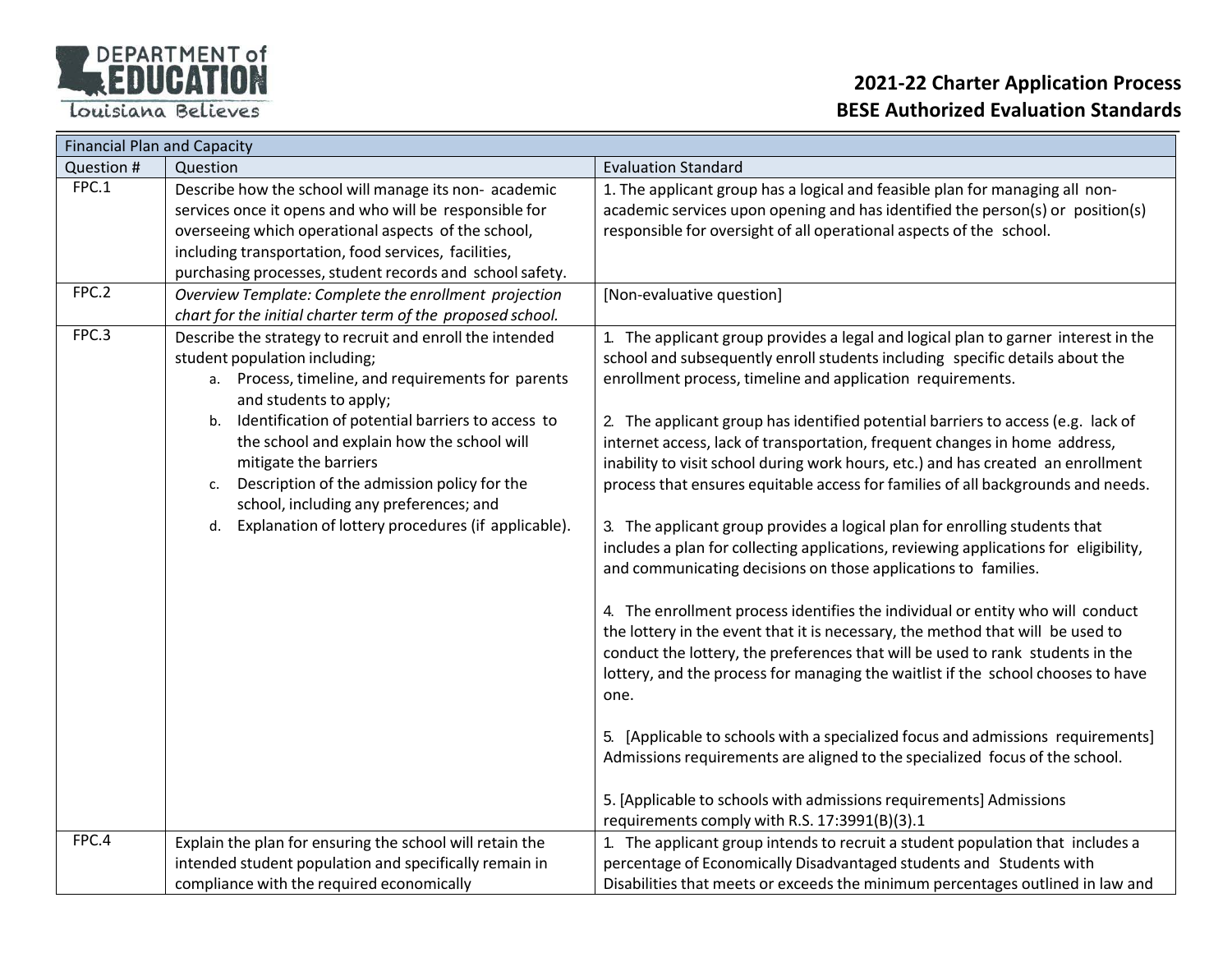

|       | disadvantaged and special education percentages.                                                                                                                                                                                                                                                                                                                                                                                                                                                                                                                                                                                                                                      | policy for the enrollment zone identified.                                                                                                                                                                                                                                                                                                                                                                                                                                                                                                                                                                                                                                                                                                                                                                                                                                                                                                                                                                                                                                                                                                                                                                                                                                              |
|-------|---------------------------------------------------------------------------------------------------------------------------------------------------------------------------------------------------------------------------------------------------------------------------------------------------------------------------------------------------------------------------------------------------------------------------------------------------------------------------------------------------------------------------------------------------------------------------------------------------------------------------------------------------------------------------------------|-----------------------------------------------------------------------------------------------------------------------------------------------------------------------------------------------------------------------------------------------------------------------------------------------------------------------------------------------------------------------------------------------------------------------------------------------------------------------------------------------------------------------------------------------------------------------------------------------------------------------------------------------------------------------------------------------------------------------------------------------------------------------------------------------------------------------------------------------------------------------------------------------------------------------------------------------------------------------------------------------------------------------------------------------------------------------------------------------------------------------------------------------------------------------------------------------------------------------------------------------------------------------------------------|
|       |                                                                                                                                                                                                                                                                                                                                                                                                                                                                                                                                                                                                                                                                                       | 2. The applicant group demonstrates with data that they have identified pools<br>from which to recruit students that will enable them to meet their enrollment<br>targets.                                                                                                                                                                                                                                                                                                                                                                                                                                                                                                                                                                                                                                                                                                                                                                                                                                                                                                                                                                                                                                                                                                              |
| FPC.5 | Describe the facility needs of the proposed school<br>including:<br>a. Desired or acquired location of the school<br>facility;<br>b. Unique features necessary to implement the<br>school design and programming;<br>The number of classrooms required each year;<br>c.<br>d. Any additional spaces needed to support<br>academic programming; and<br>e. Space requirements for administrative and<br>operational functions.                                                                                                                                                                                                                                                          | 1. The applicant group provides a comprehensive description of the facility<br>needed to implement the proposed academic program.<br>2. The facility needs outlined by the applicant group are realistic, affordable,<br>and shown to exist in the proposed school's desired location.                                                                                                                                                                                                                                                                                                                                                                                                                                                                                                                                                                                                                                                                                                                                                                                                                                                                                                                                                                                                  |
| FPC.6 | Describe the efforts to date to secure a facility for the<br>school including:<br>a. If the applicants have identified a facility, a<br>description of the facility and how it meets the<br>school's needs including its location and<br>whether it is new construction, part of an<br>existing public or private school building, or<br>must be renovated for use; or<br>b. If the applicants have not identified a facility,<br>explain the plans for securing a suitable facility<br>and preparing it for use by the time the school<br>would open (including assuring that it meets<br>specifications). Also, explain any contingency<br>planning including the associated costs. | If the applicant group has identified a facility:<br>1. The applicant group has identified a facility that will allow the school to serve<br>the intended student population and community as outlined in this charter<br>application.<br>2. The applicant group provides a thorough description of the current state of<br>the identified facility and provides a logical and feasible plan by which the<br>identified facility will be prepared for use as a public school including associated<br>costs, resources to allocate toward renovations, the availability of facilities in the<br>targeted area suitable to house a public school and contingency plans should the<br>applicant group fail to secure a facility in the timeline provided.<br>3. The applicant group outlines any potential barriers to fully securing the<br>identified facility and has a strong contingency plan in place should the facility<br>become unavailable, unaffordable or unsuitable.<br>If the applicant group has not yet identified a facility:<br>4. The applicant group provides a description of the efforts to date to identify<br>and secure a facility that will allow the school to serve the intended student<br>population and community as outlined in this charter application. |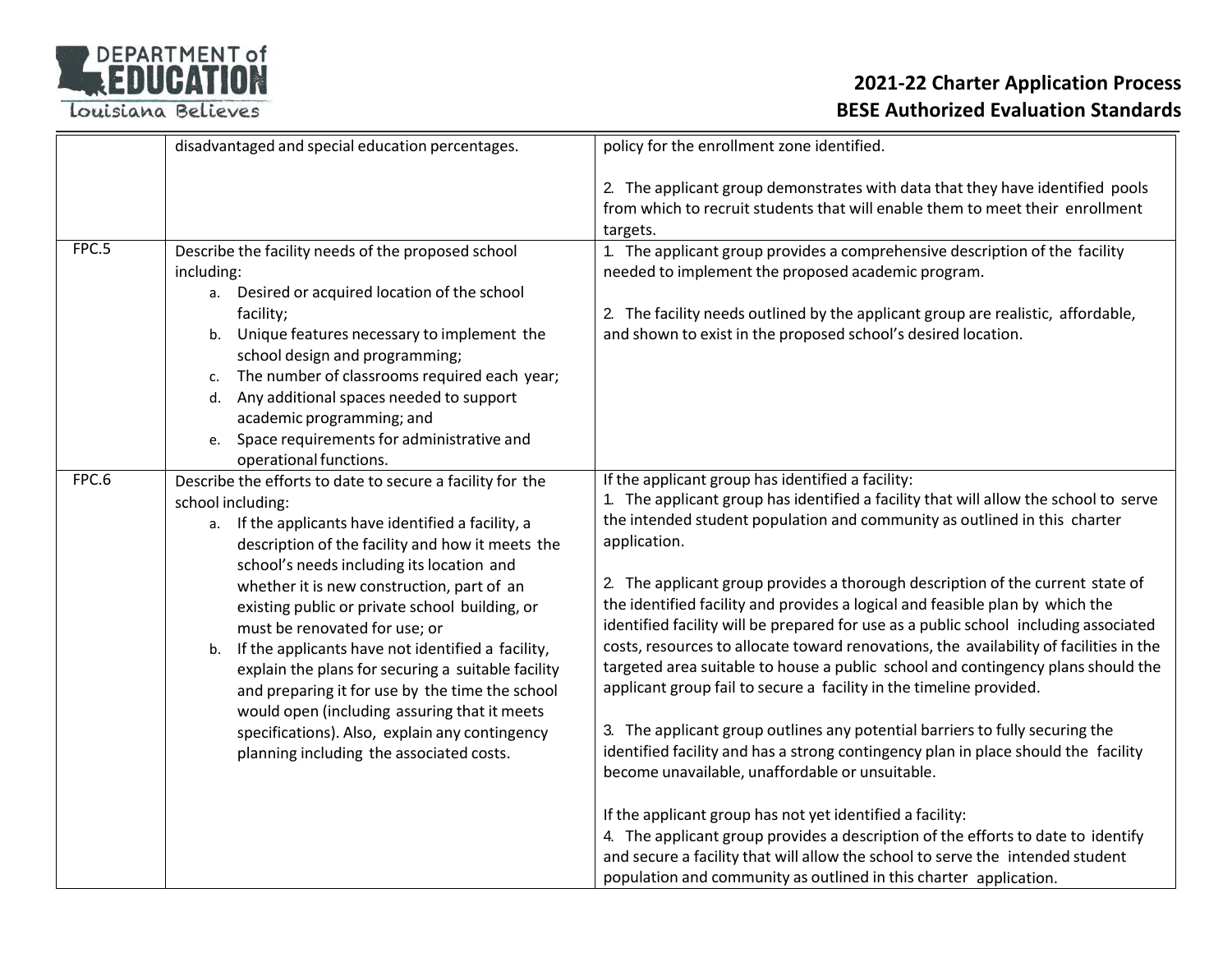

|               |                                                                                                                                                                                                                                                                                                                                                                   | 5. The applicant group provides a description of the timeline by which a facility<br>will be identified and prepared for use as a school including associated costs,<br>resources to allocate toward renovations, the availability of facilities in the<br>targeted area suitable to house a public school and contingency plans should the<br>applicant group fail to secure a facility in the timeline provided.                                                                                                                                                                                                                      |
|---------------|-------------------------------------------------------------------------------------------------------------------------------------------------------------------------------------------------------------------------------------------------------------------------------------------------------------------------------------------------------------------|-----------------------------------------------------------------------------------------------------------------------------------------------------------------------------------------------------------------------------------------------------------------------------------------------------------------------------------------------------------------------------------------------------------------------------------------------------------------------------------------------------------------------------------------------------------------------------------------------------------------------------------------|
| FPC.7         | If the charter school education corporation, ESP, CMO, or<br>partner organization would own or lease a facility,<br>provide a description of the ownership or lease<br>arrangement indicating specifically any potential conflicts<br>of interest and arrangements by which the education<br>corporation would manage or avoid such conflicts. (if<br>applicable) | The facility arrangement described by the applicant group protects against the<br>ESP, CMO or partner organization gaining any form of leverage over the<br>proposed applicant group or charter school - including but not limited to<br>severance fees and facilities ownership - by which the ESP, CMO or partner<br>organization can ensure a continued relationship with the applicant group.<br>The applicant group outlines the potential for any real or perceived conflicts of<br>interest and has a clear plan that can effectively mitigate any perceived conflicts<br>of interest and remove any real conflicts of interest. |
|               |                                                                                                                                                                                                                                                                                                                                                                   | The terms set forth in any facilities use and/or lease agreement are devoid of<br>any potentially unfair or abusive terms including high interest rates, high fees,<br>and terms that strip the non-profit of equity.                                                                                                                                                                                                                                                                                                                                                                                                                   |
| FPC.8         | Describe the plans for food services the charter school<br>will provide.                                                                                                                                                                                                                                                                                          | 1. The applicant group provides a logical and feasible plan to provide all food<br>services to enrolled students.                                                                                                                                                                                                                                                                                                                                                                                                                                                                                                                       |
| FPC.9         | Describe how the school will meet the transportation<br>needs of all its students, including students with<br>exceptionalities and those in temporary living situations.                                                                                                                                                                                          | 1. The applicant group provides a logical and feasible plan to offer transportation<br>to students in line with expectations outlined in Bulletin 126, Chapter 28<br>"Transportation". For purposes of the application process, transportation<br>waivers will not be considered.                                                                                                                                                                                                                                                                                                                                                       |
| <b>FPC.10</b> | Attachment 18: Provide a list of the types of insurance<br>coverage the school will secure, a brief description of<br>each, and describe the levels of coverage.                                                                                                                                                                                                  | 1. The applicant group provides a thorough description of the types of<br>insurance to be procured and coverage amounts.<br>2. The applicant group has allocated the appropriate resources toward<br>procuring and maintaining the required types of insurance and coverage levels<br>required of public schools in Louisiana.                                                                                                                                                                                                                                                                                                          |
|               |                                                                                                                                                                                                                                                                                                                                                                   | 3. The applicant group commits to procuring any additional insurance outlined<br>in the pre-opening process prior to the beginning of the school year, if approved.                                                                                                                                                                                                                                                                                                                                                                                                                                                                     |
| FPC.11        | Complete all requirements of the financial template<br>including detailed narratives of assumptions for<br>budgeted items. Provide specific information as                                                                                                                                                                                                        | 1. Projections are based on accurate, conservative, and legally compliant<br>assumptions.                                                                                                                                                                                                                                                                                                                                                                                                                                                                                                                                               |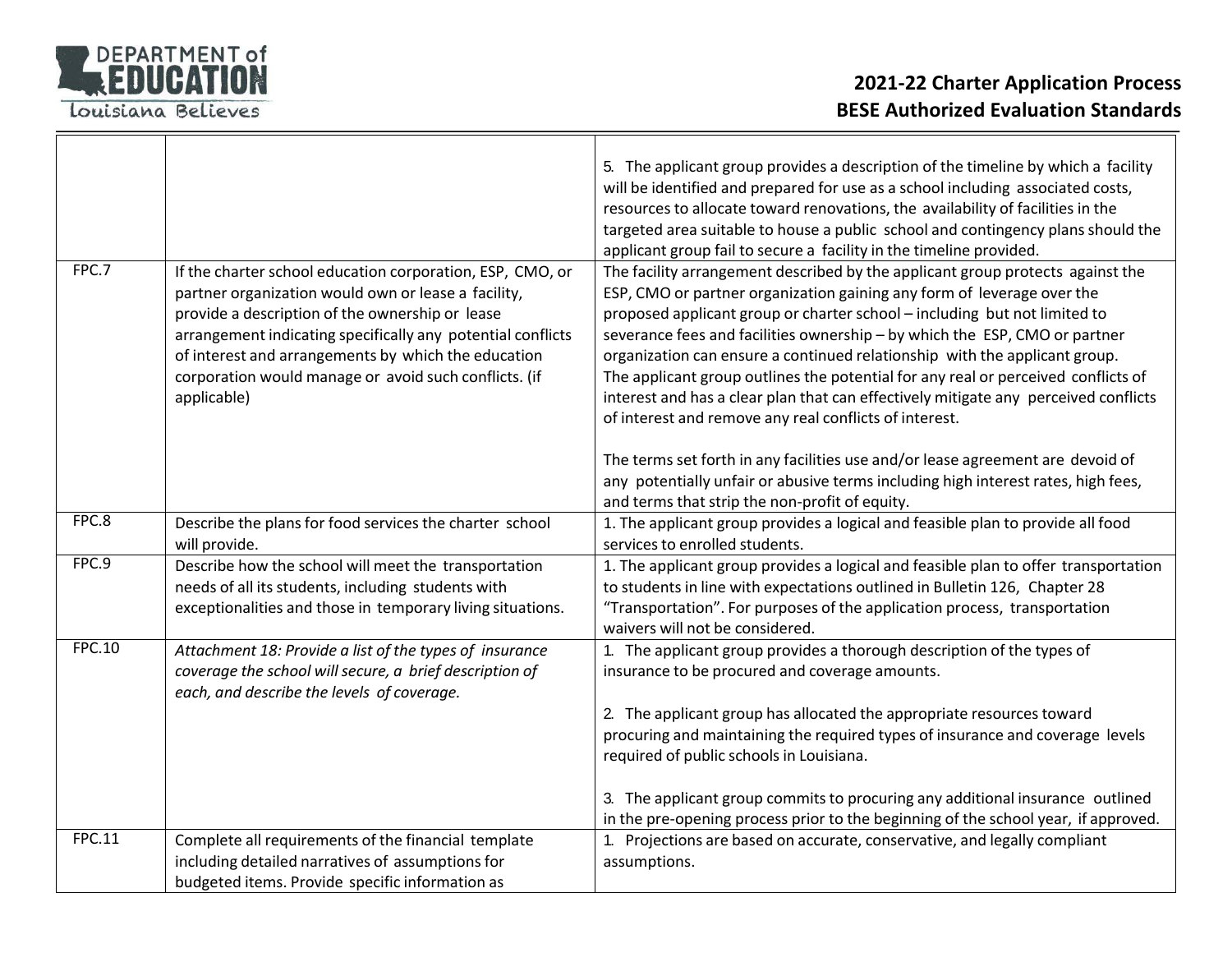

|               | requested in the financial model on all revenue sources<br>outside of MFP such as philanthropy, non-committed<br>philanthropy and/or student fees.                                                                                                                                                                | 2. No essential services are funded at amounts that would preclude the<br>applicant group from implementing their plan.                                                                                                                                                                                                                                                                                     |
|---------------|-------------------------------------------------------------------------------------------------------------------------------------------------------------------------------------------------------------------------------------------------------------------------------------------------------------------|-------------------------------------------------------------------------------------------------------------------------------------------------------------------------------------------------------------------------------------------------------------------------------------------------------------------------------------------------------------------------------------------------------------|
|               |                                                                                                                                                                                                                                                                                                                   | 3. There is no evidence that the school ever will become insolvent or lack access<br>to the necessary amount of liquidity.                                                                                                                                                                                                                                                                                  |
|               |                                                                                                                                                                                                                                                                                                                   | 4. (If applicable) There are no material findings in the non-profit organization's<br>most recent audited financial statements.                                                                                                                                                                                                                                                                             |
|               |                                                                                                                                                                                                                                                                                                                   | 5. Assumptions about facilities in all financial statements correspond to a<br>conservative facility plan and account for possible contingencies.                                                                                                                                                                                                                                                           |
|               |                                                                                                                                                                                                                                                                                                                   | 6. The applicant group has provided evidence that any non-guaranteed funding<br>sources included in the budget narrative have already been committed or will be<br>committed and that should these non-guaranteed funds fail to materialize, the<br>applicant group is still able to successfully execute the program described in this<br>application.                                                     |
| <b>FPC.12</b> | Provide a narrative describing a contingency plan in the<br>event that the actual revenues are lower or expenses are<br>higher than anticipated in the financial model.                                                                                                                                           | 1. The contingency plans outlined by the applicant group are demonstrably likely<br>to succeed in the event of lower than expected revenues and/or higher than<br>expected costs.                                                                                                                                                                                                                           |
| FCP.13        | Do you plan to use a financial manager or back office<br>service provider? If the entity that will provide your<br>financial services has been chosen, provide the name and<br>a description of services. If it is an individual financial<br>manager, provide the resume as Attachment 19.                       | 1. Either the school has a plan to hire a financial manager who has at least a<br>bachelor's degree in finance and/or accounting, or the school has partnered<br>with an organization staffed by individuals with the necessary expertise that will<br>provide financial management services.                                                                                                               |
| <b>FPC.14</b> | Explain the process the school will use to develop its<br>annual budget including:<br>a. Who will be involved;<br>How needs will be identified and weighed;<br>b.<br>The timeline for creating and approving<br>c.<br>budgets; and<br>d. Procedures for monitoring and modifying<br>budgets and on what interval. | 1. The applicant group provides a clear and comprehensive description of the<br>process that will be used to develop the annual budget and the process by which<br>the annual budget may be modified and monitored on an ongoing basis.<br>2. The annual budgeting process described reflects best budgeting practices,<br>strong internal controls, and a clear mechanism to determine funding priorities. |
| <b>FPC.15</b> | Describe the existing or proposed policies and<br>procedures that the proposed school and board will use<br>for financial planning, accounting, purchasing, and                                                                                                                                                   | 1. The applicant group provides a comprehensive description of the policies and<br>procedures that will be used for financial planning, accounting, purchasing and<br>payroll.                                                                                                                                                                                                                              |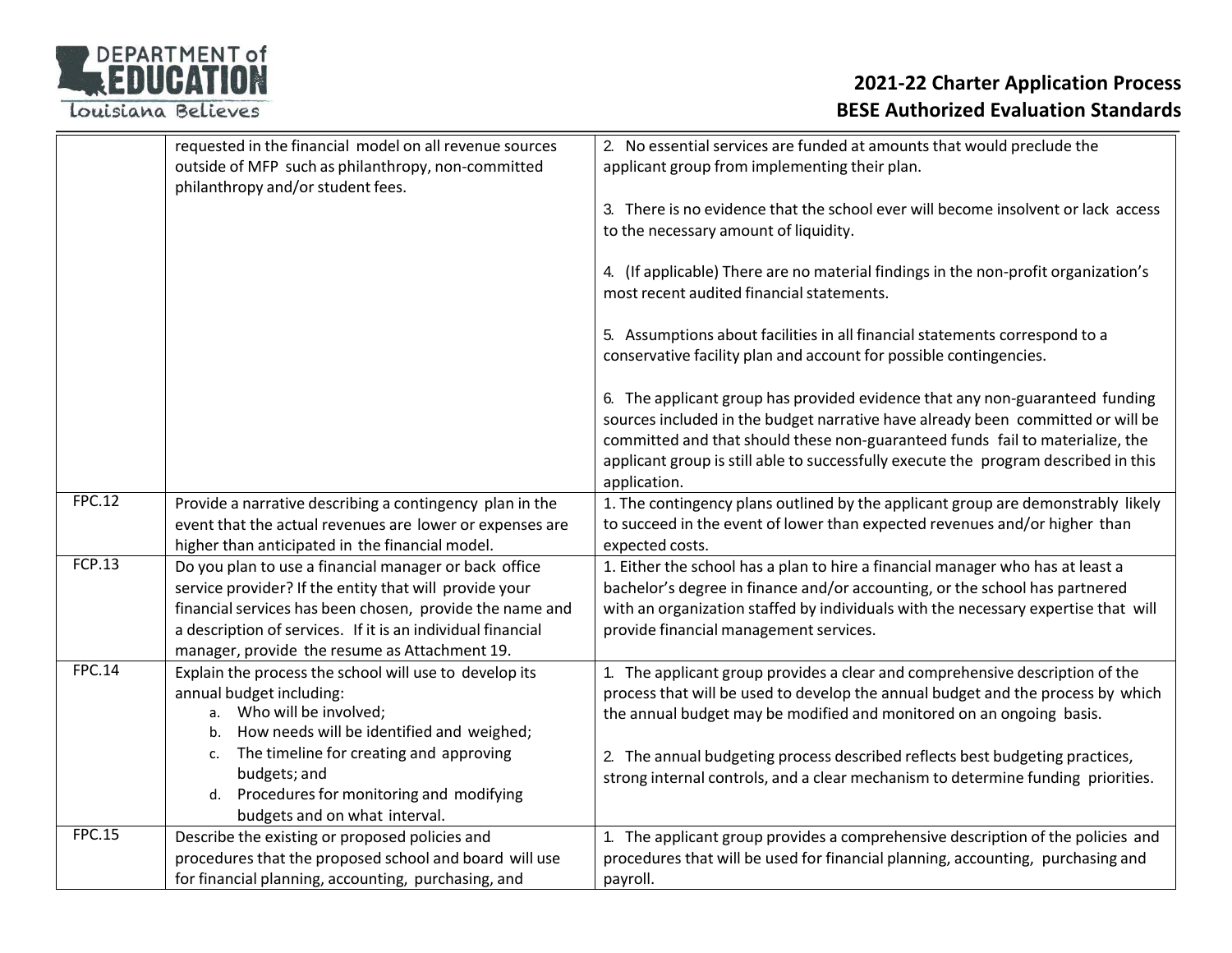

|               | payroll. Explain how these plans will sustain financial<br>health of the organization and ensure legal compliance<br>with any requirements and restrictions for the use of<br>public funds.<br>Include the following information in your response:<br>Identify how the board will monitor the<br>a.<br>school's financial position;<br>Identify who is responsible for directly<br>b.<br>managing and overseeing the school's<br>budget and a description of how they will do<br>SO;<br>Describe the school's plan to comply with<br>$\mathsf{C}$ .<br>submission of an annual audit of school<br>finances conducted by an outside,<br>independent auditor; and<br>Describe what financial controls the<br>d.<br>organization will have in place at the central<br>and school level to ensure long term | 2. The policies and procedures described are aligned to best practices and are<br>demonstrably likely to sustain the financial health of the organization while<br>maintain compliance with all legal and statutory responsibilities related to the<br>use of public funding.<br>3. The personnel and or positions directly responsible for managing and<br>overseeing the school's budget process possess the appropriate background and<br>expertise and the management and oversight processes outlined by the<br>applicant group are demonstrably likely to ensure the school's financial health<br>and viability. If a specific person has not yet been identified, the applicant group<br>provides the required qualifications for the person that will eventually be hired<br>to oversee this process.<br>4. The internal controls, as described by the applicant group, are demonstrably<br>likely to ensure the accuracy of reporting, eliminate fraud, and protect the<br>resources of the school. |
|---------------|---------------------------------------------------------------------------------------------------------------------------------------------------------------------------------------------------------------------------------------------------------------------------------------------------------------------------------------------------------------------------------------------------------------------------------------------------------------------------------------------------------------------------------------------------------------------------------------------------------------------------------------------------------------------------------------------------------------------------------------------------------------------------------------------------------|--------------------------------------------------------------------------------------------------------------------------------------------------------------------------------------------------------------------------------------------------------------------------------------------------------------------------------------------------------------------------------------------------------------------------------------------------------------------------------------------------------------------------------------------------------------------------------------------------------------------------------------------------------------------------------------------------------------------------------------------------------------------------------------------------------------------------------------------------------------------------------------------------------------------------------------------------------------------------------------------------------------|
| <b>FPC.16</b> | financial viability.<br>List and provide a detailed description of the charter<br>school's measurable financial goals each year of its<br>contract for the initial term.                                                                                                                                                                                                                                                                                                                                                                                                                                                                                                                                                                                                                                | 1. The applicant group provides a detailed list and description of the charter<br>school's measurable financial goals for each year of its contract for the initial<br>term.<br>2. The applicant group provides financial goals that are reasonable, ambitious<br>yet attainable and aligned to, at a minimum, the expectations outlined in the<br>Charter School Performance Compact.                                                                                                                                                                                                                                                                                                                                                                                                                                                                                                                                                                                                                       |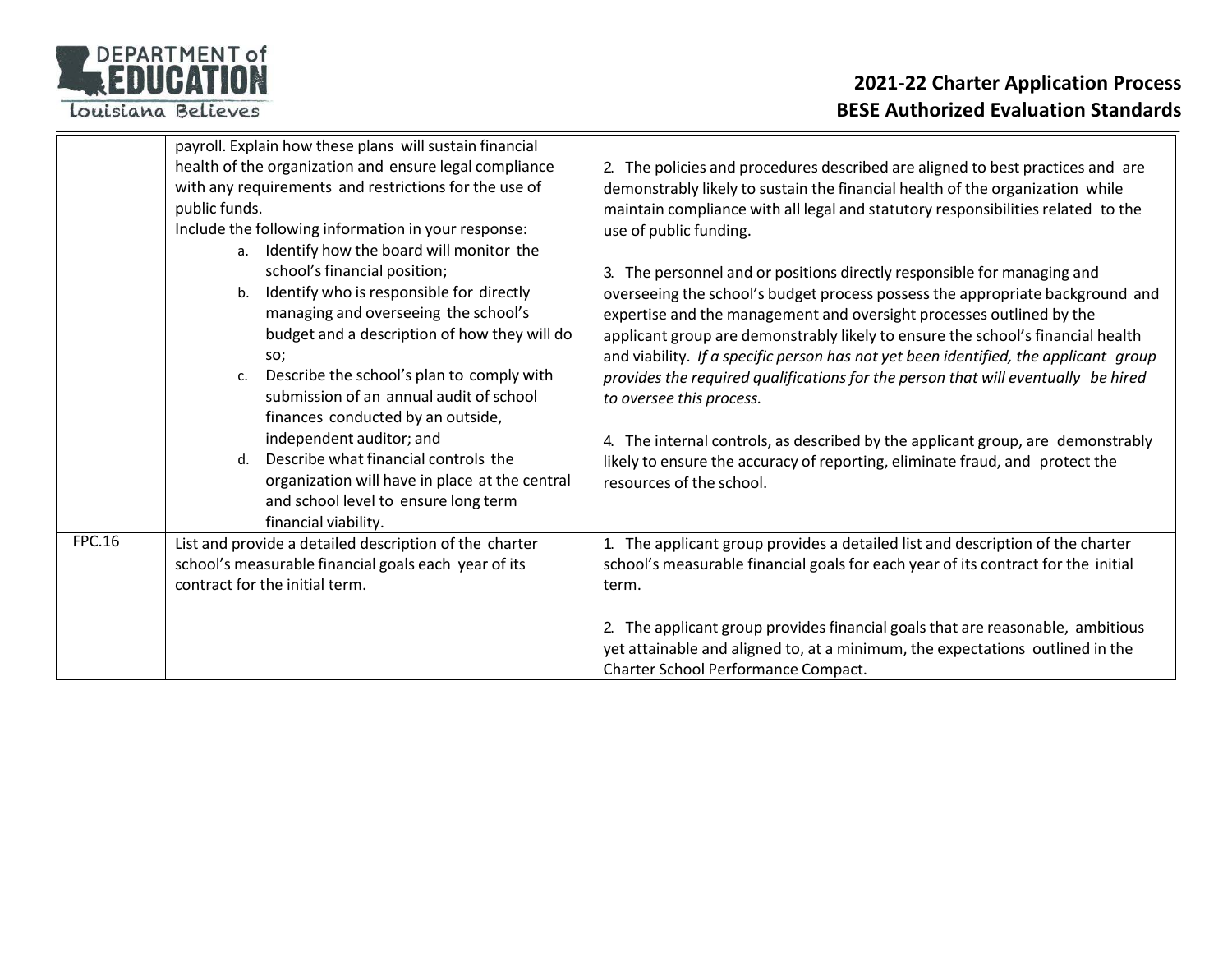

### Experienced Operator Standards

| <b>Executive Summary</b> |                                                                                                                                                                                                                                                                                                                                                                                                                                   |                                                                                                                                                                                                                                                                                                                                                                                                                     |
|--------------------------|-----------------------------------------------------------------------------------------------------------------------------------------------------------------------------------------------------------------------------------------------------------------------------------------------------------------------------------------------------------------------------------------------------------------------------------|---------------------------------------------------------------------------------------------------------------------------------------------------------------------------------------------------------------------------------------------------------------------------------------------------------------------------------------------------------------------------------------------------------------------|
| Question #               | Question                                                                                                                                                                                                                                                                                                                                                                                                                          | <b>Evaluation Standard</b>                                                                                                                                                                                                                                                                                                                                                                                          |
| ES.1                     | Mission and Vision. State the mission and vision of the proposed<br>school. The mission is a statement of the fundamental purpose<br>of the school, describing why it exists. The vision statement                                                                                                                                                                                                                                | 1. The school's mission is outlined in a clear statement that defines<br>the fundamental purpose of this school and why it should exist.                                                                                                                                                                                                                                                                            |
|                          | outlines how the school will operate and what it will achieve in<br>the long term. The mission and vision statement provide the<br>foundation for the entire proposal. The mission and vision<br>statement, taken together, should:                                                                                                                                                                                               | 2. The school's vision is outlined in a clear statement that describes<br>how the school will operate and the long-term impacts it will<br>achieve in order to be successful.                                                                                                                                                                                                                                       |
|                          | Identify the students and community to be served;<br>a.<br>Illustrate what success will look like; and<br>b.<br>Align with the purposes of the state charter school law.<br>C.                                                                                                                                                                                                                                                    | 3. The applicant group proposes a school that exists to serve a<br>specific student population and community as<br>demonstrated/driven by an identified need within the specific<br>community as well as a clear definition of success and<br>demonstrable alignment with the purposes of charter schools<br>outlined in Louisiana Revised Statues 17:3972 and Bulletin 126,<br>§105: "Purpose of Charter Schools". |
| <b>ES.2</b>              | Anticipated Student Population and Educational Need. Describe<br>the anticipated student population you seek to serve through<br>the approval of the proposed school. Explain how the intended<br>student population is representative of the demographics of<br>the location. Provide rationale for seeking to serve this<br>specified student population and community.                                                         | 1. The applicant group demonstrates a clear understanding<br>of the educational needs of the proposed student<br>population and community.<br>2. The applicant group is able to justify that the proposed student<br>population exists in the selected location using demographic and<br>academic performance data.                                                                                                 |
| ES.3                     | Education Plan. Provide an overview of the education program of<br>the proposed school, including major instructional methods.<br>Describe the evidence that demonstrates the school model will<br>be successful in improving academic achievement for the above<br>defined student population. Summarize what the proposed<br>school would do more effectively than the schools that are now<br>serving the targeted population. | 1. The applicant group provides a concise overview of the<br>educational program that effectively highlights the key aspects of<br>the program that will lead to greater student success than the<br>current educational options in which the school currently seeks to<br>locate.                                                                                                                                  |
| <b>ES.4</b>              | Applicant groups that have submitted charter applicants<br>previously, list the dates of previous submissions. Explain how<br>you have taken the feedback from previous evaluations to reflect                                                                                                                                                                                                                                    | 1. The applicant group demonstrates the ability to continually<br>improve between application cycles by identifying key deficiencies<br>in prior application(s) and making decisions that will best position<br>the applicant group and proposed school to be successful. All                                                                                                                                       |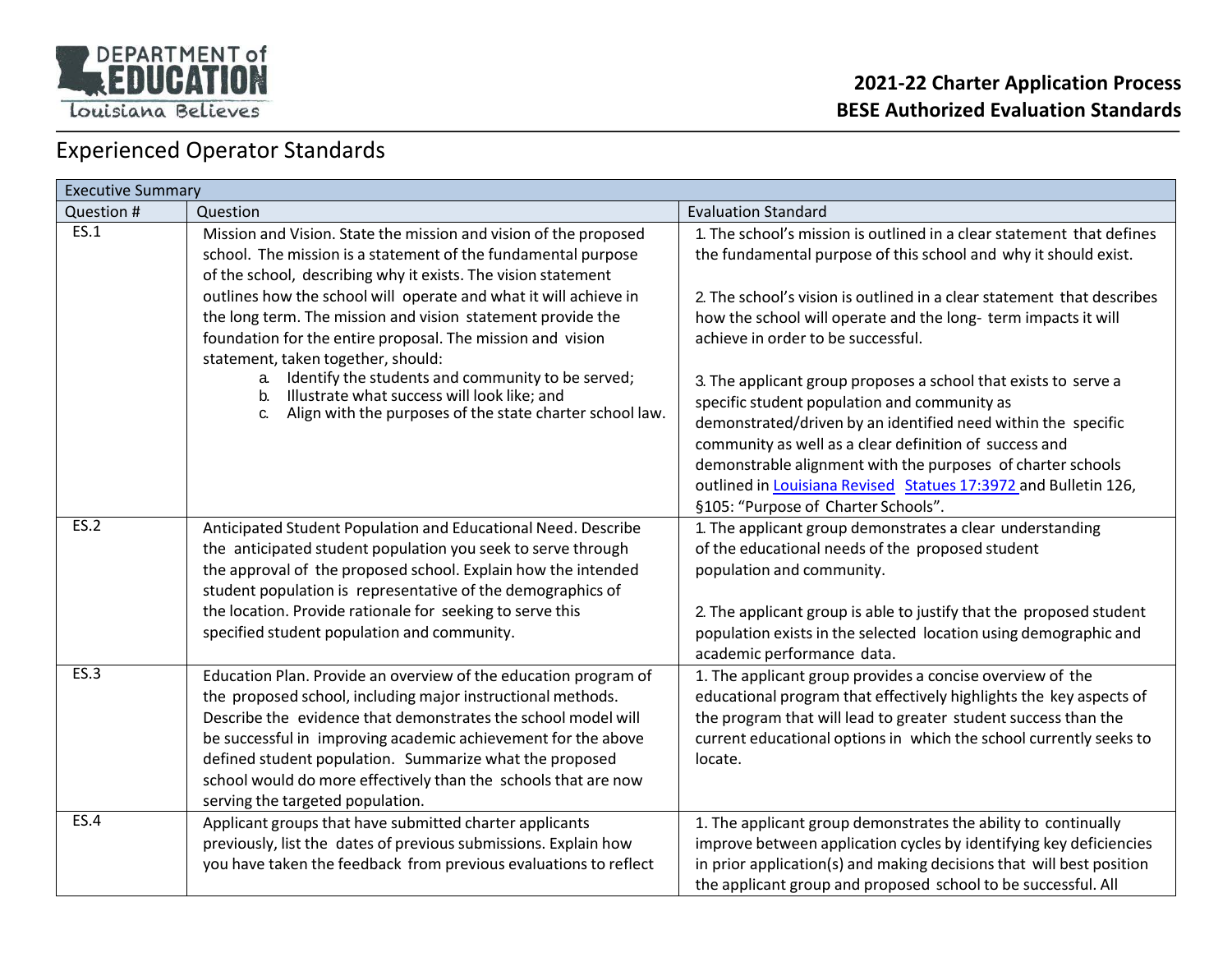

|             | and revise the application. Address the deficiencies identified in                                                   | areas where the application has been revised from previous                                                                     |
|-------------|----------------------------------------------------------------------------------------------------------------------|--------------------------------------------------------------------------------------------------------------------------------|
|             | the most recent evaluation and describe the changes made.                                                            | submissions are explicitly identified. (if applicable)                                                                         |
|             | Additionally, describe any changes to board leadership or school                                                     |                                                                                                                                |
|             | leadership since the most recent application. (if applicable)<br>Educational Plan and Capacity: School Establishment |                                                                                                                                |
| Question #  | Question                                                                                                             | <b>Evaluation Standard</b>                                                                                                     |
| SE.1        |                                                                                                                      |                                                                                                                                |
|             | Provide a narrative analysis of the community you seek to serve                                                      | 1. The applicant group provides a comprehensive analysis that<br>demonstrates a strong understanding of the community in which |
|             | in the proposed school including:                                                                                    | the proposed school seeks to locate.                                                                                           |
|             | A description of the community from which the proposed<br>a.                                                         |                                                                                                                                |
|             | school intends to draw students, including proposed physical<br>address and parish;                                  | 2. The applicant group provides a clear rationale for selecting                                                                |
|             | The applicant's rationale for selecting the community;<br>b.                                                         | the given location or community based on community                                                                             |
|             | Performance of local schools in meeting the community's<br>C.                                                        | demographics and educational need.                                                                                             |
|             | need; and                                                                                                            |                                                                                                                                |
|             | How the proposed school would serve the community you<br>d.                                                          | 3. The applicant group provides clear and compelling evidence                                                                  |
|             | seek to serve more effectively than the schools that are now                                                         | that the proposed school will be able to more effectively serve                                                                |
|             | serving the intended community.                                                                                      | the community than the options that currently exist.                                                                           |
| SE.2        | Provide an overview of the student population you seek to serve                                                      | 1. The applicant group provides a thorough overview of the                                                                     |
|             | in the proposed school, which includes:                                                                              | intended student population that incorporates key data regarding                                                               |
|             | Racial and socioeconomic demographics;<br>a.                                                                         | student demographics, subgroup status, and likelihood of                                                                       |
|             | Percentage of special education students;<br>b.                                                                      | extenuating circumstances (homelessness, foster youth, etc.).                                                                  |
|             | Percentage of English Learners;<br>$C_{1}$<br>Percentage of homeless students; and<br>d.                             |                                                                                                                                |
|             | Anticipated academic, social, emotional and physical health<br>е.                                                    | 2. The applicant group demonstrates a clear understanding of the                                                               |
|             | needs.                                                                                                               | anticipated academic, social, emotional and physical health needs                                                              |
|             |                                                                                                                      | of the intendent student population supported by evidence-based<br>best practices.                                             |
| SE.3        | Based on your outreach, research, and understanding of the                                                           | 1. The applicant group clearly articulates the top three barriers to                                                           |
|             | community and students you seek to serve, what are the top                                                           | student success in the community in which the school seeks to                                                                  |
|             | three things that present challenges to the success of the                                                           | locate, justified by the school's evidence of community outreach,                                                              |
|             | students in the community you seek to serve? What does your                                                          | research and understanding of the community need.                                                                              |
|             | proposed school intend to do to address these challenges?                                                            |                                                                                                                                |
|             |                                                                                                                      | 2. The applicant group provides at least one solution for each of                                                              |
|             |                                                                                                                      | the barriers to student success identified.                                                                                    |
| <b>SE.4</b> | Why is the proposed school a good fit for the previously                                                             | 1. The applicant group can articulate the key reasons why the                                                                  |
|             | identified community and students?                                                                                   | proposed school would be an asset to the local community.                                                                      |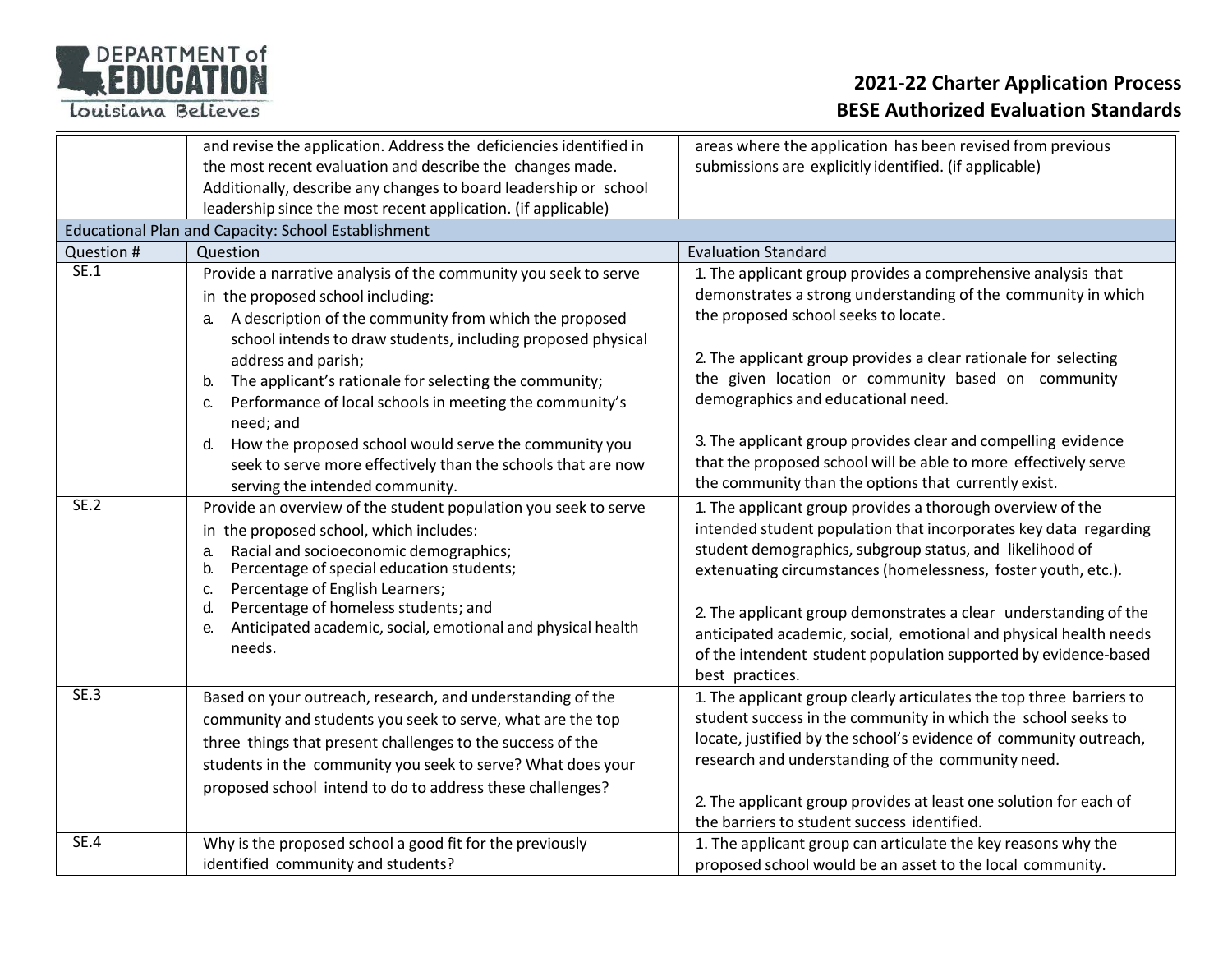Louisiana Believes

| SE.5        | Describe the programmatic impact the proposed school would<br>have on existing schools in the same geographic area as the<br>proposed school location. Responses should include:<br>A table listing the existing educational options and grades<br>a.<br>served available to the intended student population; and<br>Analysis of the various programs and/or instructional<br>b.<br>approaches currently offered to the intended student<br>population compared to what the proposed school will<br>offer.                                                                                                                                                                                                                                                                                                    | 1. The applicant group demonstrates a clear understanding<br>of the existing schools in the same geographic area of the<br>proposed location.<br>2. The applicant group can clearly identify and articulate key<br>differences in academic programming and/or instructional<br>models between currently existing schools in the intended<br>geographic area and those that will be utilized by the proposed<br>school.                                                                                                                                                                                                                                                                                                       |
|-------------|---------------------------------------------------------------------------------------------------------------------------------------------------------------------------------------------------------------------------------------------------------------------------------------------------------------------------------------------------------------------------------------------------------------------------------------------------------------------------------------------------------------------------------------------------------------------------------------------------------------------------------------------------------------------------------------------------------------------------------------------------------------------------------------------------------------|------------------------------------------------------------------------------------------------------------------------------------------------------------------------------------------------------------------------------------------------------------------------------------------------------------------------------------------------------------------------------------------------------------------------------------------------------------------------------------------------------------------------------------------------------------------------------------------------------------------------------------------------------------------------------------------------------------------------------|
| <b>SE.6</b> | Provide a narrative description of the way in which stakeholders<br>in the intended community were engaged regarding the<br>proposed charter school, including;<br>Description of the stakeholders engaged;<br>a.<br>Reflection of stakeholders not engaged and potential<br>b.<br>barriers to them being included;<br>Strategies used to solicit community input regarding the<br>C.<br>educational and programmatic needs of students and the<br>plan to meet those needs;<br>The method and nature of feedback received from<br>d.<br>community stakeholders and the process for incorporating<br>that feedback into the submitted application; and<br>The extent to which, if at all, the proposal incorporates<br>е.<br>community input regarding the educational and<br>programmatic needs of students. | 1. The applicant group provides evidence of the wide range of<br>stakeholders that were engaged in this process while identifying<br>those that were not and the reasons or barriers that may have<br>led to non-engagement with these individuals or groups.<br>2. The applicant group provides specific information regarding the<br>strategies, methods and timeline used to solicit community input<br>throughout the process of developing the charter application.<br>3. The applicant group specifically describes the nature of feedback<br>received and the extent to which this feedback resulted in<br>changes, updates or enhancements to the charter application by<br>citing specific examples, as applicable. |
| <b>SE.7</b> | Provide a narrative description of support for the proposed<br>school from community stakeholders, including a candid<br>analysis of the depth of support and opposition to the school.<br>Appendix 1: Submit documents that provide evidence of<br>community support (e.g. letters of support from community<br>stakeholders, emails with evidence of support, and/or survey<br>results. Please refrain from submitting signed petitions) Include a<br>cover sheet with a table that identifies each document included<br>with the evidence for this request, its page number, and a brief<br>description of the document.                                                                                                                                                                                   | [Non-evaluative question]                                                                                                                                                                                                                                                                                                                                                                                                                                                                                                                                                                                                                                                                                                    |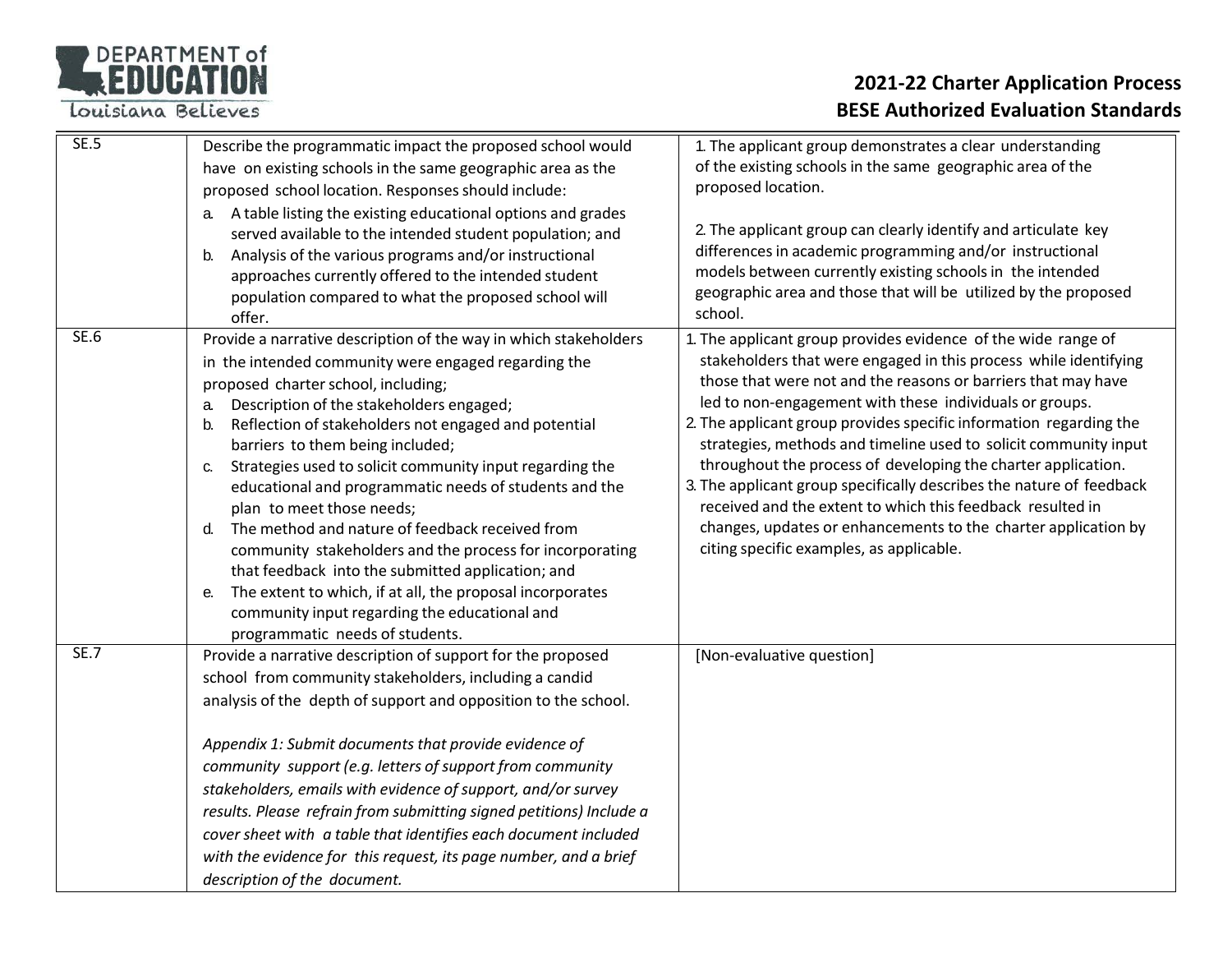Louisiana Believes

| <b>Educational Program and Capacity: Academic Plan</b> |                                                                                                                                                                                                                                                                                                                                                                                                                                                                                                                                                                                                                                                                                                                                                                                                                                                                                                                                                                                                                                                                                                                                                                                                                                             |                                                                                                                                                                                                                                                                                                                                                                                                                                                                                                                                                                                                                                                                                                                                                                                                                                                                              |
|--------------------------------------------------------|---------------------------------------------------------------------------------------------------------------------------------------------------------------------------------------------------------------------------------------------------------------------------------------------------------------------------------------------------------------------------------------------------------------------------------------------------------------------------------------------------------------------------------------------------------------------------------------------------------------------------------------------------------------------------------------------------------------------------------------------------------------------------------------------------------------------------------------------------------------------------------------------------------------------------------------------------------------------------------------------------------------------------------------------------------------------------------------------------------------------------------------------------------------------------------------------------------------------------------------------|------------------------------------------------------------------------------------------------------------------------------------------------------------------------------------------------------------------------------------------------------------------------------------------------------------------------------------------------------------------------------------------------------------------------------------------------------------------------------------------------------------------------------------------------------------------------------------------------------------------------------------------------------------------------------------------------------------------------------------------------------------------------------------------------------------------------------------------------------------------------------|
| Question #                                             | Question                                                                                                                                                                                                                                                                                                                                                                                                                                                                                                                                                                                                                                                                                                                                                                                                                                                                                                                                                                                                                                                                                                                                                                                                                                    | <b>Evaluation Standard</b>                                                                                                                                                                                                                                                                                                                                                                                                                                                                                                                                                                                                                                                                                                                                                                                                                                                   |
| AP.1                                                   | Provide a clear and concise overview of the proposed school<br>model, highlighting the key design elements of the school<br>model critical to its success in serving the intended student<br>population, including:<br>a. The key design elements that reflect the school's<br>mission and vision; and                                                                                                                                                                                                                                                                                                                                                                                                                                                                                                                                                                                                                                                                                                                                                                                                                                                                                                                                      | 1. The applicant group includes a clear and concise overview of the<br>proposed school model including descriptions of the key design<br>elements in the school's academic plan and alignment with the<br>proposed school's mission and vision.<br>2. The applicant group provides a clear rationale for the selection                                                                                                                                                                                                                                                                                                                                                                                                                                                                                                                                                       |
|                                                        | b. A clear rationale for the school model and key design<br>elements, citing research and evidence of success for<br>improving academic achievement with similar student<br>populations, or for innovative or untested models, a<br>strong rationale for the likelihood of success.                                                                                                                                                                                                                                                                                                                                                                                                                                                                                                                                                                                                                                                                                                                                                                                                                                                                                                                                                         | of the given school model and key design elements based on a<br>track record of success with similar student populations                                                                                                                                                                                                                                                                                                                                                                                                                                                                                                                                                                                                                                                                                                                                                     |
| AP.2                                                   | In Louisiana, charter schools are able to purchase instructional<br>materials that are best for their students. For core content areas<br>(English language arts, mathematics, science, and social studies),<br>identify the curricula your school will use, such as textbook<br>selections and supporting materials by subject and/or grade<br>level, including:<br>a. A summary of how the selection supports the<br>intended student population;<br>Identification of the Tier of the chosen curriculum as<br>b.<br>determined by the Louisiana Department of Education<br>(this shall be included on the overview template);<br>a. If the selection is not rated by LDOE, submit<br>evidence that you have conducted a local review<br>process, inclusive of a timeline (see pg.4), using<br>the <b>Instructional Materials</b> Reviews.<br>Evidence of how this curriculum includes specific<br>С.<br>strategies for diverse learners; and<br>An explanation of the way in which you will intentionally<br>d.<br>supplement the curriculum to provide the intended<br>student population with representations of their racial,<br>ethnic, and cultural backgrounds without the<br>perpetuation of stereotypes or deficit perspectives. | 1. The applicant has selected curricula with a demonstrated<br>track record of success when used by similar student<br>populations, including diverse learners.<br>2. The applicant group has selected primary curricula that are<br>either rated Tier 1 by the Louisiana Department of Education<br>(LDOE), OR if the LDOE has not yet rated the selected curricula,<br>the applicant correctly demonstrates using the LDOE's<br>Instructional Materials Review Rubric they meet the standards<br>of a Tier 1 rating.<br>3. The applicant group provides a description of the specific tools,<br>resources and methods that will be used to supplement curricula<br>in order to ensure that the intended student population is<br>provided with authentic representations of their racial, ethnic and<br>cultural background devoid of stereotypes or deficit perspectives. |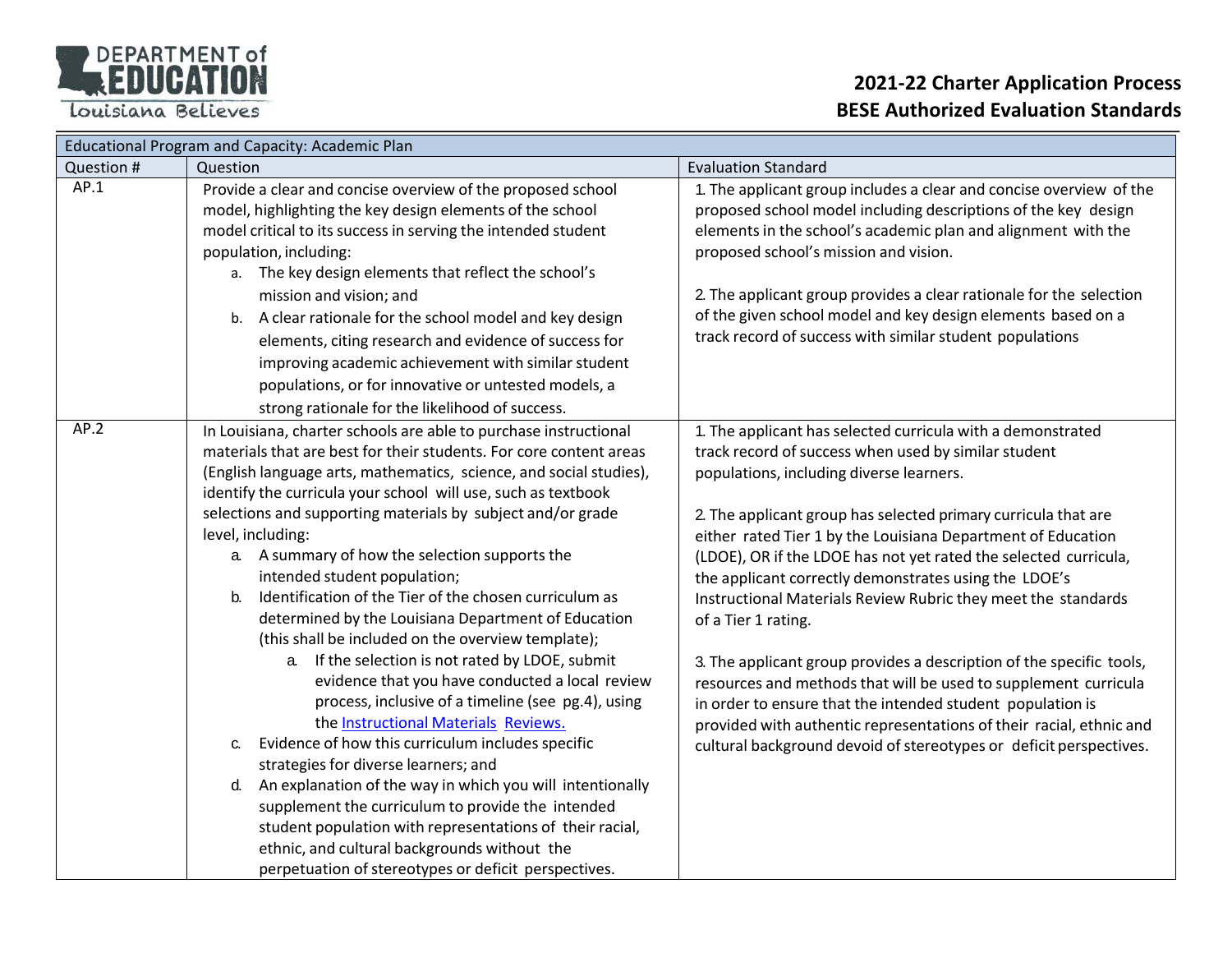Louisiana Believes

| AP.3 | Describe the basic learning environment, including class size<br>and structure.                                                                                                                                                                                                                                                                                                                                                                                                                                                                                   | 1. The applicant group provides a clear description of the<br>learning environment aligned to the proposed academic model<br>and staffing plans outlined in this application.<br>2. The learning environment as described by the applicant<br>group, is aligned to the academic plan and suitable to the<br>instructional model of the proposed school.                                                                                                                                                                                                                                                                                                                                                                                                                                                                                                                                                                                |
|------|-------------------------------------------------------------------------------------------------------------------------------------------------------------------------------------------------------------------------------------------------------------------------------------------------------------------------------------------------------------------------------------------------------------------------------------------------------------------------------------------------------------------------------------------------------------------|----------------------------------------------------------------------------------------------------------------------------------------------------------------------------------------------------------------------------------------------------------------------------------------------------------------------------------------------------------------------------------------------------------------------------------------------------------------------------------------------------------------------------------------------------------------------------------------------------------------------------------------------------------------------------------------------------------------------------------------------------------------------------------------------------------------------------------------------------------------------------------------------------------------------------------------|
| AP.4 | Describe the instructional strategies, methods and techniques to<br>be employed in the school, including:<br>d. Research or existing models that support the use of these<br>instructional strategies, methods, and/or techniques;<br>e. An explanation of the alignment to the school's model and<br>further its specific mission, and key design elements; and<br>Evidence they are well suited for the intended student<br>population.                                                                                                                         | 3. The applicant group provides a detailed description of the<br>instructional strategies and methods to be used at the proposed<br>school that demonstrates strong alignment to the school's mission,<br>vision and academic model.<br>4. The applicant group provides evidence that the instructional<br>strategies identified have a proven track record of success or a high<br>likelihood of success based on research when utilized with<br>populations similar to the intended student population.                                                                                                                                                                                                                                                                                                                                                                                                                              |
| AP.5 | Provide a detailed hybrid learning plan that includes the<br>following:<br>Circumstances under which this plan would be<br>а.<br>implemented;<br>A plan to acquire and disseminate technology to students;<br>b.<br>A plan to track and monitor attendance in a virtual setting;<br>C.<br>Identification of the Learning Management System<br>d.<br>(LMS)to be employed;<br>e. A plan to provide training and technical support on the<br>LMS to staff, families and students; and<br>A plan to communicate with staff, families and students<br>f.<br>virtually. | 1. The applicant group provides a logical, feasible and<br>comprehensive plan to implement a hybrid learning model<br>when necessary.<br>2. The conditions under which a hybrid model would be<br>implemented are clearly defined along with the steps to be<br>carried out and timeline associated with pivoting from in- person<br>instruction to a hybrid model.<br>3. The applicant group has a clear and feasible plan to acquire and<br>disseminate technology to new and re-enrolling students that<br>addresses the logistics and funding streams necessary to ensure<br>that each student has the technology necessary to fully participate<br>in the virtual program.<br>4. The applicant group provides a comprehensive plan outlining<br>the steps that will be taken to ensure that students are<br>protected from unsafe and/or inappropriate content.<br>5. The applicant group provides a logical and feasible plan to |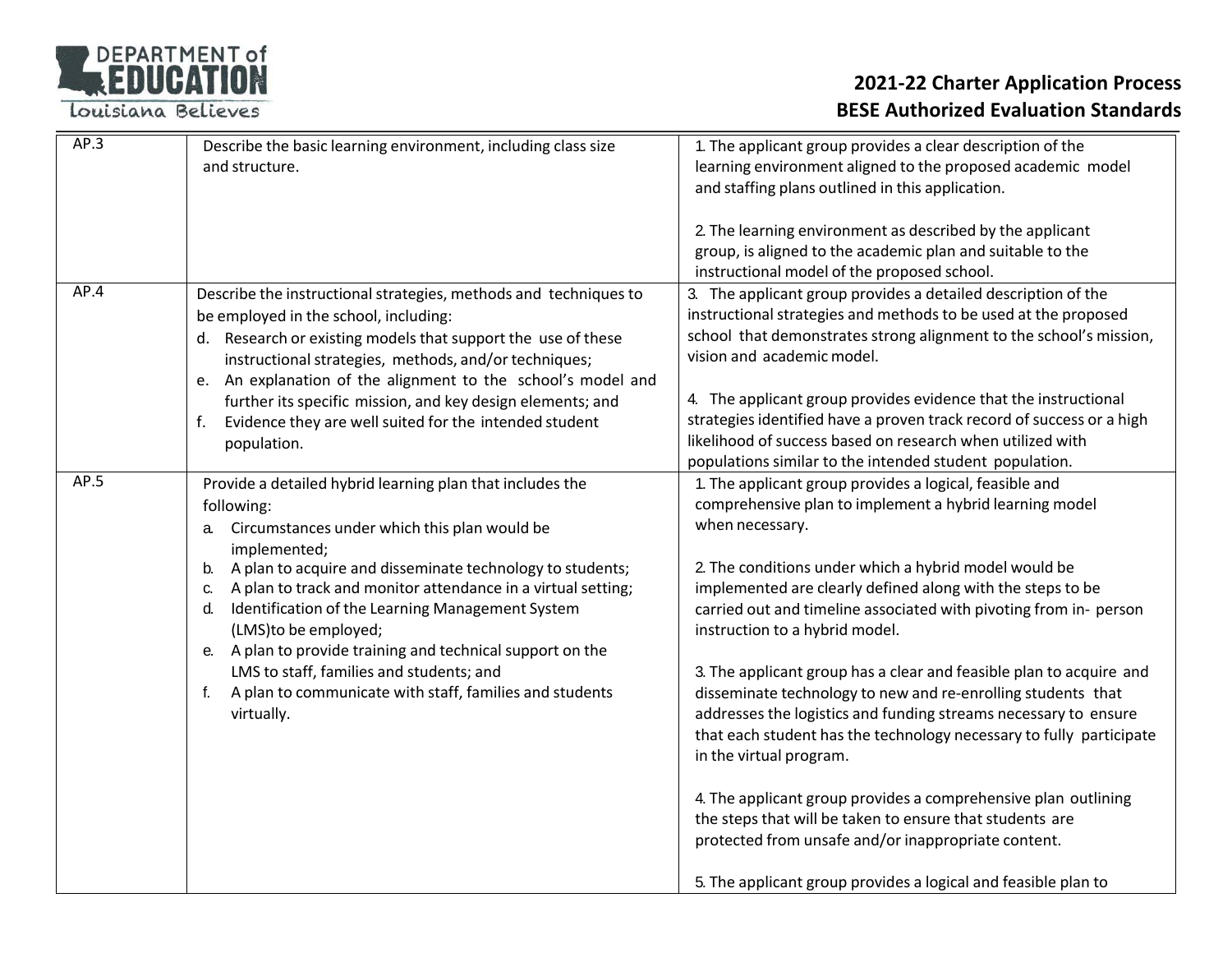

|                                |                                                                                                                                                                                                                                                                                                          | minimize the loss of learning time for students in the event of<br>unforeseen technical difficulties (i.e. no access to internet,<br>computer is lost/stolen/broken, cell phones and tablets are<br>lost/stolen/broken, etc.).<br>6. The applicant group provides a training and technical support<br>plan that will effectively and efficiently teach students and families<br>to use the LMS and ensure that students may access the virtual |
|--------------------------------|----------------------------------------------------------------------------------------------------------------------------------------------------------------------------------------------------------------------------------------------------------------------------------------------------------|------------------------------------------------------------------------------------------------------------------------------------------------------------------------------------------------------------------------------------------------------------------------------------------------------------------------------------------------------------------------------------------------------------------------------------------------|
|                                |                                                                                                                                                                                                                                                                                                          | environment within a reasonable time frame, comparable to<br>student access when enrolling in a brick and mortar facility.                                                                                                                                                                                                                                                                                                                     |
|                                |                                                                                                                                                                                                                                                                                                          | 7. The applicant group outlines the methods and frequency by<br>which 100% of students, families and staff members will receive<br>regular, accessible communication from the school before and<br>during the implementation of a hybrid learning plan.                                                                                                                                                                                        |
| AP.6                           | In addition to core content offerings and graduation<br>requirements (for high schools), are there other classes or<br>courses the proposed school will offer? If so, explain how these<br>offerings align to the proposed school model and mission and will<br>benefit the intended student population. | 1. All non-essential* courses to be offered are clearly aligned to<br>the school's proposed model and mission and the applicant group<br>clearly articulates the benefit that each course offers to the<br>intended student population.<br>*Non-Essential = Coursework NOT required to meet                                                                                                                                                    |
|                                |                                                                                                                                                                                                                                                                                                          | graduation requirements                                                                                                                                                                                                                                                                                                                                                                                                                        |
| AP.7 (High<br>Schools<br>Only) | What diploma pathways and Jump Start 2.0 pathways, IB, and<br>Cambridge Courses will the proposed school offer?*                                                                                                                                                                                         | 1. The applicant group demonstrates a clear understanding of each<br>diploma pathway available to students in Louisiana and has a<br>logical and feasible plan to ensure that students meet all<br>requirements of the chosen diploma pathway in four years or less                                                                                                                                                                            |
|                                | Appendix 2: Provide an outline of course offerings by diploma<br>type(s) offered at the proposed school by grade level and year of<br>operation for the initial charter term.                                                                                                                            | (five for Transitional 9 <sup>th</sup> grade students).                                                                                                                                                                                                                                                                                                                                                                                        |
|                                | Appendix 3: Using a table, identify by grade level and year of<br>operation, Advanced Placement Course Offerings, Dual<br>Enrollment, ACT preparation and Career and Technical<br>Education Courses you will offer to students.                                                                          | 2. The applicant group provides a clear description of the process<br>by which students will select their desired diploma pathway as<br>well as the supports that will be offered to students, and the<br>methods by which the proposed school will guarantee equity of<br>access for all students.                                                                                                                                            |
|                                | Appendix 4: List the Industry-Based Credentials students will                                                                                                                                                                                                                                            | 3. The applicant group demonstrates a clear understanding of<br>college preparatory programs and curricula that the proposed                                                                                                                                                                                                                                                                                                                   |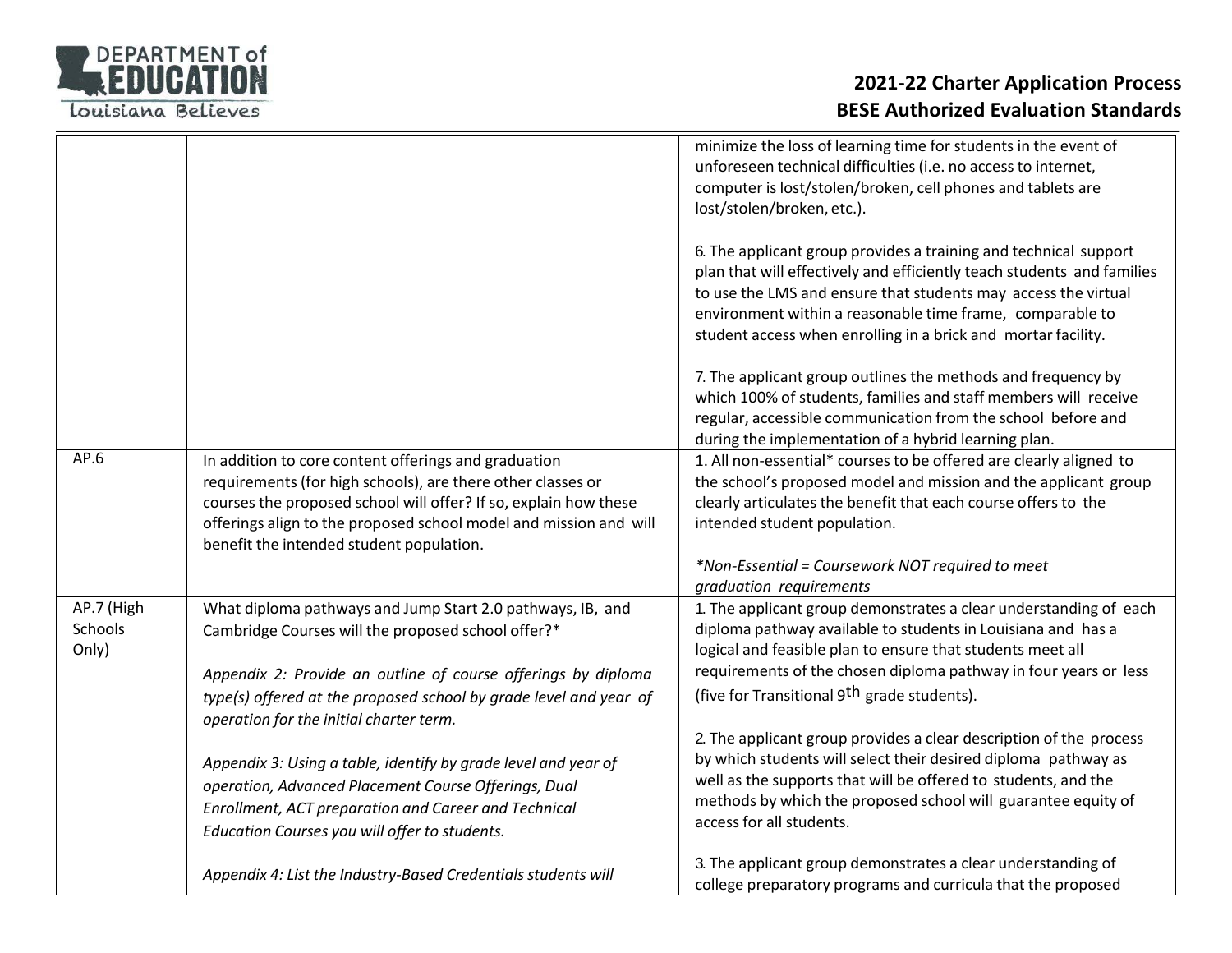

| have the opportunity to earn aligned to the CTE course<br>offerings.                                                                                                            | school will make available to students (e.g. Advanced Placement,<br>International Baccalaureate, Dual Enrollment, Cambridge AICE,<br>$etc.$ ).                                                                                                                                                                                                                                                                                                                                                   |
|---------------------------------------------------------------------------------------------------------------------------------------------------------------------------------|--------------------------------------------------------------------------------------------------------------------------------------------------------------------------------------------------------------------------------------------------------------------------------------------------------------------------------------------------------------------------------------------------------------------------------------------------------------------------------------------------|
| *Based on the proposed school model and programmatic<br>offerings, some standards may not be applicable (College<br>Preparatory program standards, Jumpstart Pathway standards) | 4. (if applicable) The applicant group has a logical and feasible<br>plan to ensure that all students can meet the requirements of<br>the given college preparatory program in four years or less (five<br>for Transitional 9 <sup>th</sup> grade students).                                                                                                                                                                                                                                     |
|                                                                                                                                                                                 | 5. The applicant group provides a strong rationale for choosing<br>the specific college preparatory programs or curricula that will be<br>offered to students at the proposed school. Responses should<br>consider the resulting post- secondary opportunities available to<br>participating students, additional teacher training/certification<br>requirements, and the degree to which the chosen program will<br>realistically result in post-secondary readiness and success.               |
|                                                                                                                                                                                 | 6. The applicant group provides a clear description of the process<br>by which students will choose to participate (if optional) in college<br>preparatory programs or curricula (e.g. AP, IB, DE, CAICE, etc.) as<br>well as the supports that will be offered to students, and the<br>methods by which the proposed school will guarantee equity of<br>access for all students.                                                                                                                |
|                                                                                                                                                                                 | 7. The applicant group demonstrates a clear understanding of the<br>Jumpstart 2.0 program and the chosen pathway(s) that will be<br>available to students at the proposed school.                                                                                                                                                                                                                                                                                                                |
|                                                                                                                                                                                 | 8. The applicant group provides a strong rationale for choosing<br>the specific Jumpstart 2.0 pathway(s) that will be offered to<br>students at the proposed school. Responses should consider<br>local career opportunities, availability of community<br>partnerships, additional teacher training and/or certification<br>needs, and the degree to which the chosen pathway will<br>realistically provide students opportunities in high-wage, high-<br>demand career fields upon graduation. |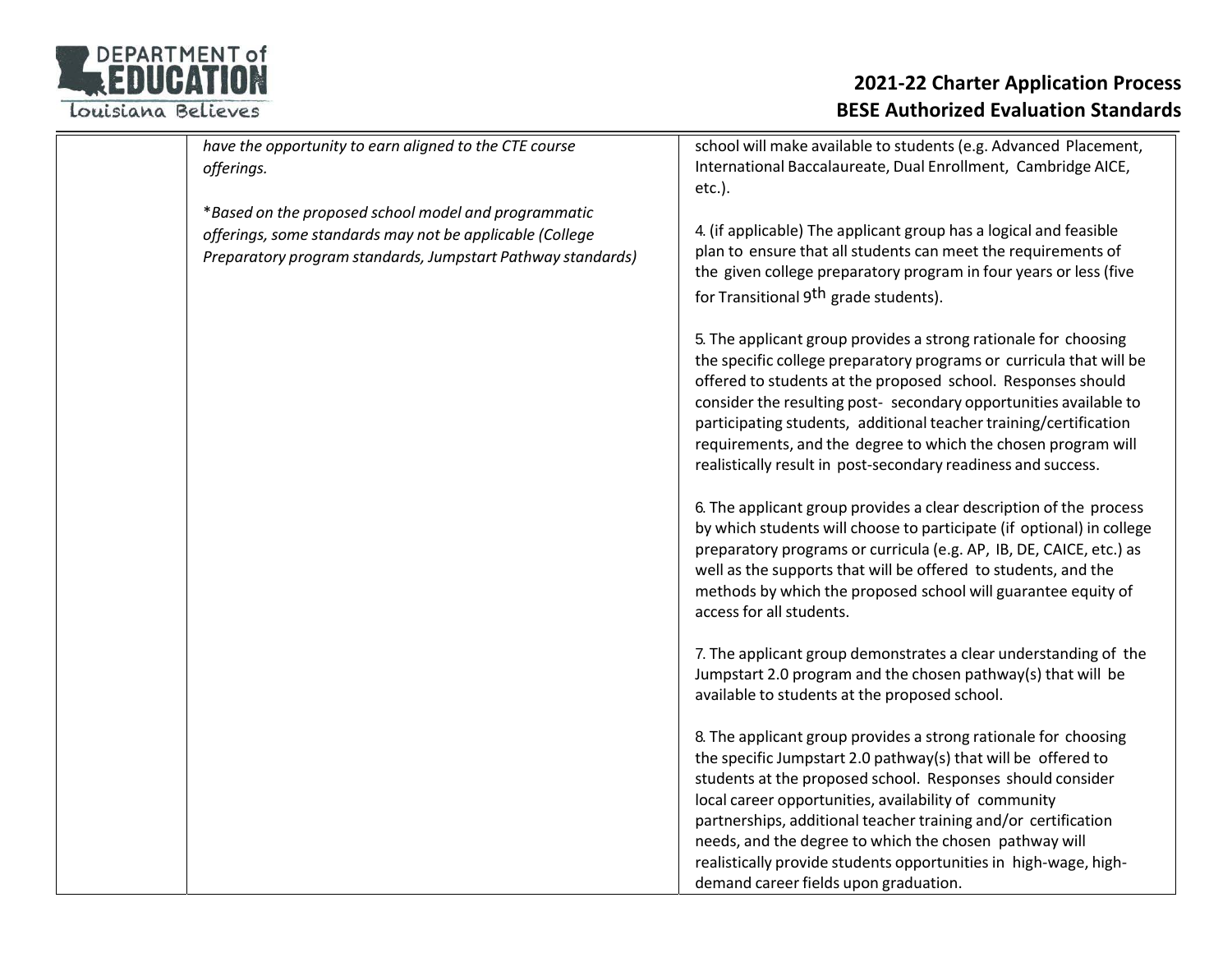

|                                    |                                                                                                                           | 9. The applicant group provides a clear description of the process<br>by which students will select their desired Jumpstart 2.0 pathway<br>as well the supports that will be offered to students, and the<br>methods by which the proposed school will guarantee equity of<br>access for all students.<br>The applicant group provides a logical and feasible plan to<br>10.<br>ensure that students meet all requirements of the chosen<br>Jumpstart 2.0 pathway in four years or less (five for Transitional<br>9 <sup>th</sup> grade students). |
|------------------------------------|---------------------------------------------------------------------------------------------------------------------------|----------------------------------------------------------------------------------------------------------------------------------------------------------------------------------------------------------------------------------------------------------------------------------------------------------------------------------------------------------------------------------------------------------------------------------------------------------------------------------------------------------------------------------------------------|
| AP.8 (High                         | What Industry-Based Certificate Assessments will be offered to                                                            | 1. The applicant group can clearly articulate which IBC                                                                                                                                                                                                                                                                                                                                                                                                                                                                                            |
| Schools<br>Only)                   | students on a Jump Start 2.0 pathway?                                                                                     | assessments must be offered to students in order to meet<br>requirements of the Jumpstart 2.0 pathway(s) that the school<br>intends to offer.                                                                                                                                                                                                                                                                                                                                                                                                      |
|                                    |                                                                                                                           | 2. The applicant group has a logical and feasible plan to execute<br>the IBC-assessment related aspects of the school's overall<br>assessment plan.                                                                                                                                                                                                                                                                                                                                                                                                |
| AP.9 (High<br>Schools Only)        | Explain what systems and structures the school will implement<br>for students at risk of dropping out.                    | 1. The applicant group demonstrates a clear understanding of the<br>factors that place students at-risk of dropping out (in general and<br>any that may be specific to the community in which the proposed<br>school intends to locate).                                                                                                                                                                                                                                                                                                           |
|                                    |                                                                                                                           | 2. The applicant group clearly describes the specific evidence-<br>based systems and structures that will be put in place to mitigate<br>the risk of student drop-out.                                                                                                                                                                                                                                                                                                                                                                             |
|                                    |                                                                                                                           | 3. The applicant group has a logical and feasible plan to enact the<br>drop-out prevention measures proposed in this section.                                                                                                                                                                                                                                                                                                                                                                                                                      |
| AP.10<br>(High<br>Schools<br>Only) | Does the school plan to seek approval to participate in athletics<br>with the Louisiana High School Athletic Association? | [Non-evaluative question]                                                                                                                                                                                                                                                                                                                                                                                                                                                                                                                          |
| AP.11                              | Describe the diagnostic, formative and summative assessments                                                              | 1. The applicant group provides a clear description of each                                                                                                                                                                                                                                                                                                                                                                                                                                                                                        |
|                                    |                                                                                                                           |                                                                                                                                                                                                                                                                                                                                                                                                                                                                                                                                                    |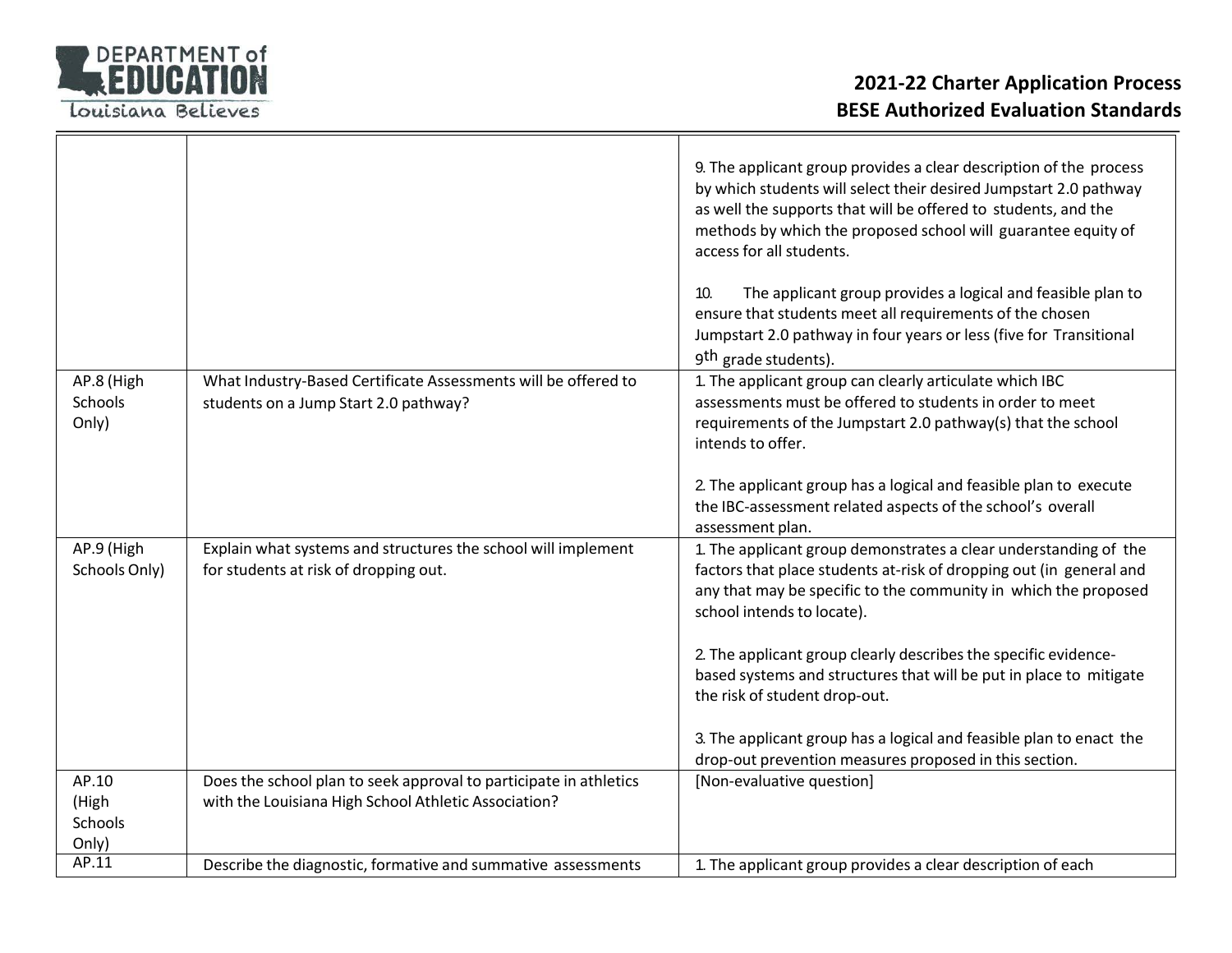Louisiana Believes

| the school will use to evaluate student knowledge and skills. This |  |
|--------------------------------------------------------------------|--|
| response should:                                                   |  |

- a. Describe each assessment's purpose, design, format and rationale for its selection;
- b. Describe the alignment to LEAP 2025 and ACT (for high school applicants);
- c. Describe how the school will collect and analyze assessment results;
- d. Describe how instructional leaders and teachers will use the assessment data to inform programmatic and instructional planning decisions and adjust instruction, curricula, and professional development; and
- e. Explain how the school will communicate with parents/guardians and students about academic achievement and progress.

diagnostic, formative and summative assessment the proposed school will use to evaluate student knowledge including the purpose, design, and frequency of administration for each assessment.

2. The applicant group provides a clear rationale for the selection of each assessment and demonstrates that the assessments selected are aligned to Louisiana State Standards, LEAP 2025 and the ACT\*

3. The applicant group has selected primary assessments that are rated either Tier 1 by the Louisiana Department of Education (LDOE), are produced as part of a Tier 1‐rated curriculum, are part of Louisiana's Comprehensive Assessment System (LEAP 360), OR if the LDOE has not yet rated the selected assessments, the applicant correctly demonstrates using the LDOE's Instructional Materials Review Rubric they meet the standards of a Tier 1 rating.

4. The applicant group describes a data‐driven decision‐making process that informs all crucial aspects of the school's proposed model including instructional and programmatic offerings, curricular choice, and professional development opportunities.

5. The applicant group clearly articulates the process and frequency by which data will be analyzed, the personnel that will be responsible for analyzing this data, and the specific ways in which data will be used to adjust instructional practices, programmatic offerings, staffing decisions, professional development opportunities, and the continued use of the intended curriculum.

6. The applicant group provides a clear plan that outlines the methods and frequency by which student progress and achievement will be communicated to students and parents/guardians.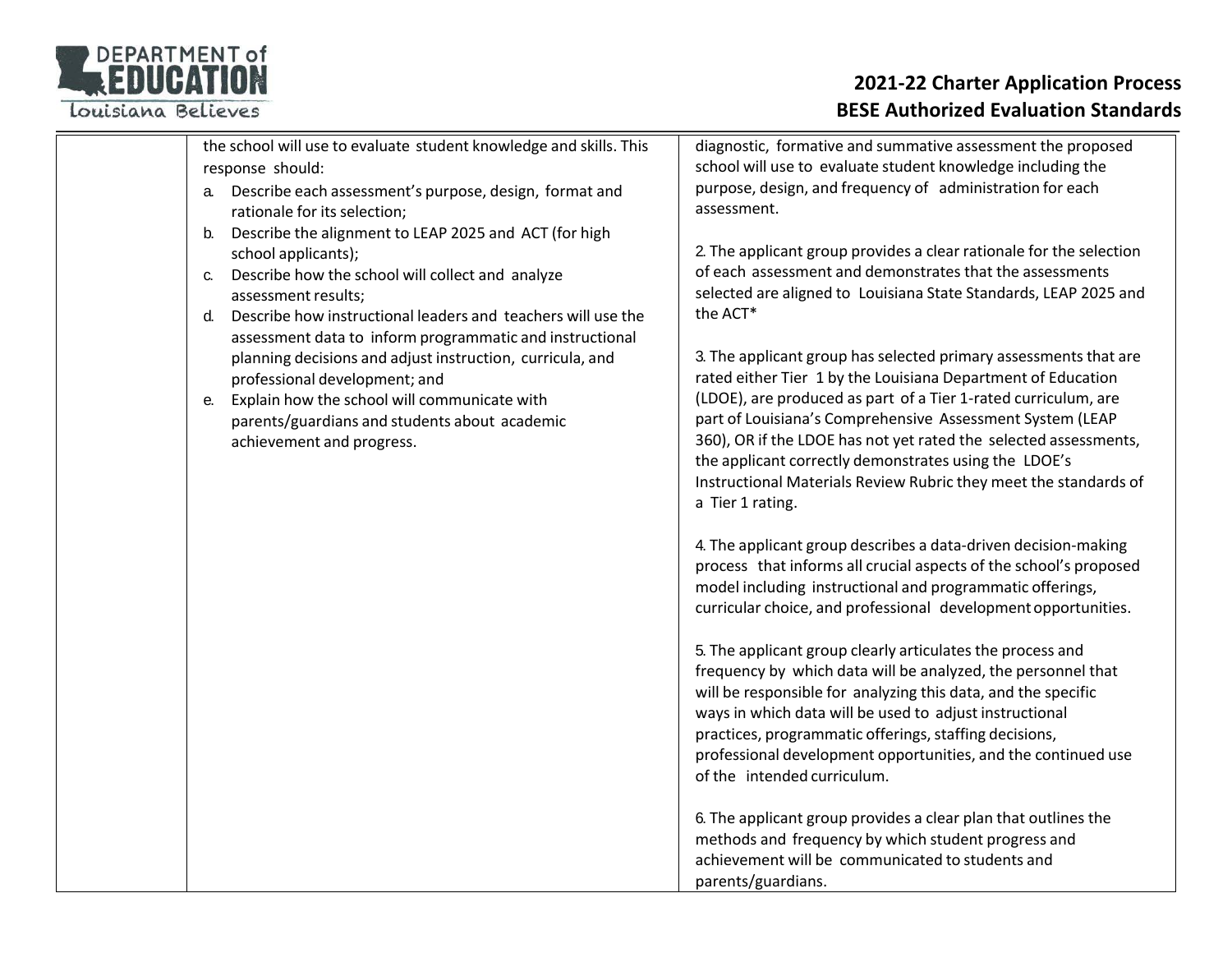

 $\overline{r}$ 

#### **2021‐22 Charter Application Process BESE Authorized Evaluation Standards**

|       |                                                                                                                                                                                                                                                                                                                                                                        | *ACT alignment = High School Applicants Only.                                                                                                                                                                                                                                                                                                               |
|-------|------------------------------------------------------------------------------------------------------------------------------------------------------------------------------------------------------------------------------------------------------------------------------------------------------------------------------------------------------------------------|-------------------------------------------------------------------------------------------------------------------------------------------------------------------------------------------------------------------------------------------------------------------------------------------------------------------------------------------------------------|
| AP.12 | In your overview template, you provided performance, data on<br>the schools your organization currently operates or has<br>previously operated. Provide a narrative explaining the<br>performance data including:<br>a. Explanation of performance deficiencies;<br>b. Explanation of subgroup performance;<br>c. Identification of which school performance scores do | 1. The applicant group provides a comprehensive narrative<br>explanation of performance data including a description of all<br>known performance deficiencies, the current and historical status<br>of subgroup performance, and specific information about schools<br>that fall below Bulletin 126 requirements and why they do not<br>meet the bar.       |
|       | not meet the requirement for additional schools as<br>outlined in Bulletin 126; and<br>d. Strategies used to remedy performance<br>deficiencies.                                                                                                                                                                                                                       | 2. The strategies used to remedy performance deficiencies, as<br>described by the applicant group, address each performance<br>deficiency and the applicant group's track record demonstrates<br>growth towards correcting similar performance deficiencies.                                                                                                |
|       |                                                                                                                                                                                                                                                                                                                                                                        | 3. If single-site currently: Current school managed by the non-<br>profit board meets the academic expectations for operators<br>according to BESE Bulletin 126 or provides a thorough<br>explanation of the growth towards meeting expectations and<br>timeline to do so                                                                                   |
|       |                                                                                                                                                                                                                                                                                                                                                                        | 4. If CMO: All schools managed by the Charter Management<br>Organization meets the academic expectations for operators<br>according to BESE Bulletin 126.                                                                                                                                                                                                   |
|       |                                                                                                                                                                                                                                                                                                                                                                        | 5. If ESP (operating in Louisiana): All schools managed by the ESP<br>meet the academic expectations for operators according to BESE<br>Bulletin 126 (if currently operating in Louisiana).                                                                                                                                                                 |
|       |                                                                                                                                                                                                                                                                                                                                                                        | 6. If ESP (not currently operating in Louisiana): all schools within<br>the ESP's portfolio demonstrate that they would meet renewal<br>criteria as set by current authorizers. Evidence that each school<br>would meet renewal criteria in the current year should be<br>provided in an official, one-page letter from the charter school's<br>authorizer. |
| AP.13 | Appendix 5: Provide a copy of the school's proposed calendar for                                                                                                                                                                                                                                                                                                       | 1. The applicant group demonstrates that the proposed calendar<br>meets the minimum amount of instructional time for all students                                                                                                                                                                                                                           |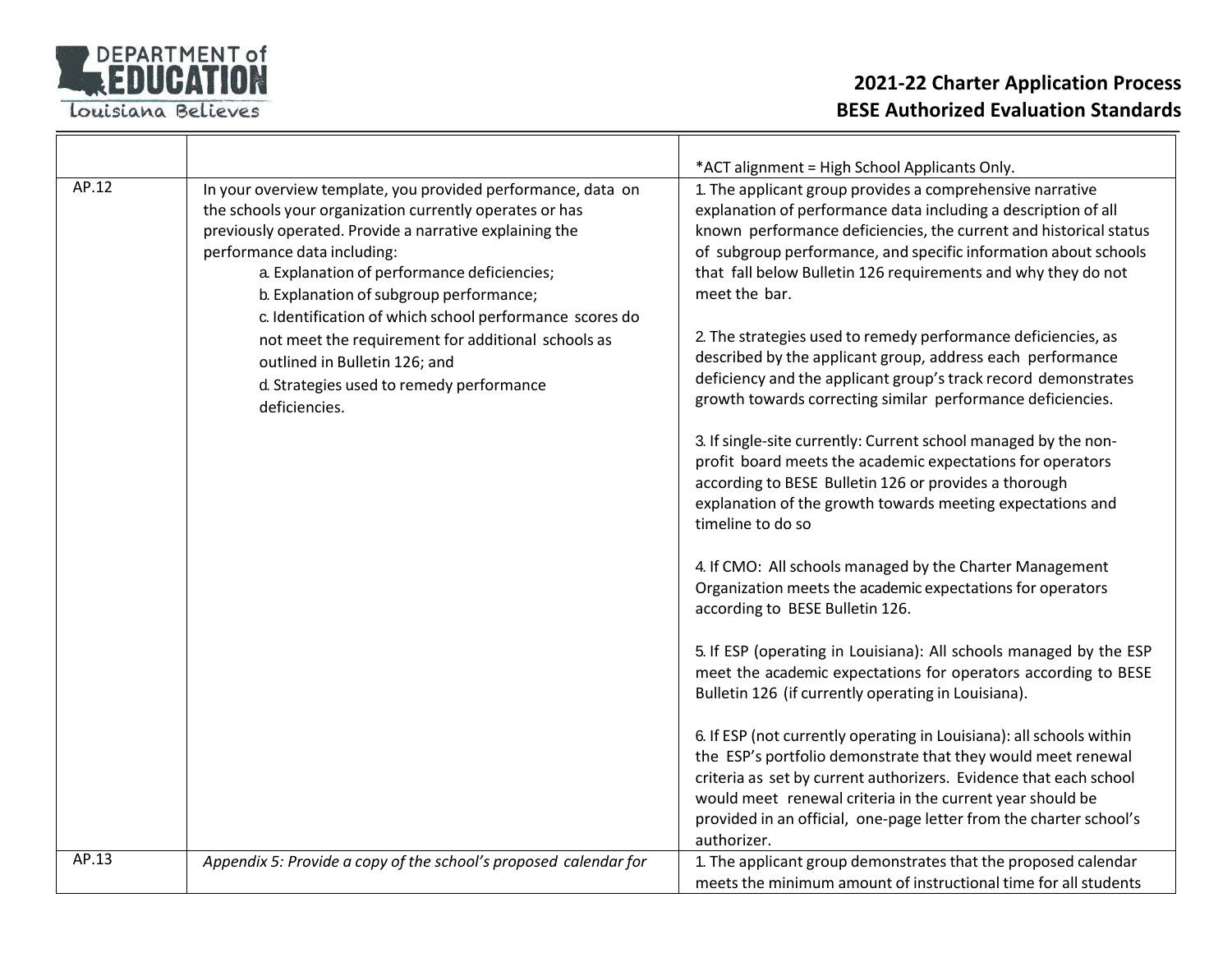Louisiana Believes

|       | its first year of operation that clearly articulates:<br>Total number of instructional days (this shall be included in<br>the overview template);<br>Total number of hours of instruction (not including<br>b.                                                                                                                                                                                                                                                                                                                                                                        | as outlined in Louisiana law and policy.<br>2. The proposed school's calendar includes additional<br>"contingency days" to be utilized in the case of short-term school                                                                                                                                                                                                                                                                                                                                                                                                 |
|-------|---------------------------------------------------------------------------------------------------------------------------------------------------------------------------------------------------------------------------------------------------------------------------------------------------------------------------------------------------------------------------------------------------------------------------------------------------------------------------------------------------------------------------------------------------------------------------------------|-------------------------------------------------------------------------------------------------------------------------------------------------------------------------------------------------------------------------------------------------------------------------------------------------------------------------------------------------------------------------------------------------------------------------------------------------------------------------------------------------------------------------------------------------------------------------|
|       | breakfast, lunch, bathroom breaks, transition times,<br>dismissal, or after-school activities)(this shall be included<br>in the overview template)<br>First and last day of class;<br>C.<br>For high schools, clearly indicate any adjustment to<br>d.<br>seniors last day of class;<br>Organization of the school year (semester, trimester,<br>е.<br>quarter, etc.);<br>All planned holidays and other days off, including half days;<br>f.<br>and<br>Dates for summer school, orientation, and any other<br>g.<br>activities outside of the core academic calendar, if<br>planned. | closures (e.g. hurricanes, snow days, etc.) or has sufficient<br>additional instructional time above the minimum instructional<br>time as outlined in Louisiana law and policy to account for short-<br>term school closures.                                                                                                                                                                                                                                                                                                                                           |
| AP.14 | Appendix 6: For each division of the school (e.g., lower<br>elementary, upper elementary, middle and high), provide a<br>sample student schedule for a typical week.<br>*The schedule provided should be for a student in a grade that<br>the proposed school will serve in the first or fifth year of<br>operation                                                                                                                                                                                                                                                                   | 1. The applicant group provides a detailed student schedule for<br>each division of the proposed school that reflects the proposed<br>academic program and clearly outlines the amount of time spent in<br>core courses, non-core courses, student support structures<br>(remediation, enrichment, intervention, etc.) and additional<br>essential aspects of a typical student's week at the proposed<br>school. Meals, passing periods, extended day programming and<br>any additional non-academic portions of the student day must be<br>included with time stamps. |
|       |                                                                                                                                                                                                                                                                                                                                                                                                                                                                                                                                                                                       | 2. The proposed student schedule provided aligns with the staffing<br>and organizational plan submitted within the application (staffing<br>plan and organizational plan include the staff/teachers to support<br>the instruction of the identified courses.                                                                                                                                                                                                                                                                                                            |
| AP.15 | Appendix 7: Provide a sample student schedule for a typical week<br>for a student that is an English Language Learner.                                                                                                                                                                                                                                                                                                                                                                                                                                                                | . The applicant group provides a sample student schedule that<br>reflects the proposed academic program and clearly outlines the<br>amount of time spent in core courses, non-core courses, student                                                                                                                                                                                                                                                                                                                                                                     |
|       | The Department recognizes that not all English Learners are alike                                                                                                                                                                                                                                                                                                                                                                                                                                                                                                                     | support structures (remediation, enrichment, intervention, etc.)                                                                                                                                                                                                                                                                                                                                                                                                                                                                                                        |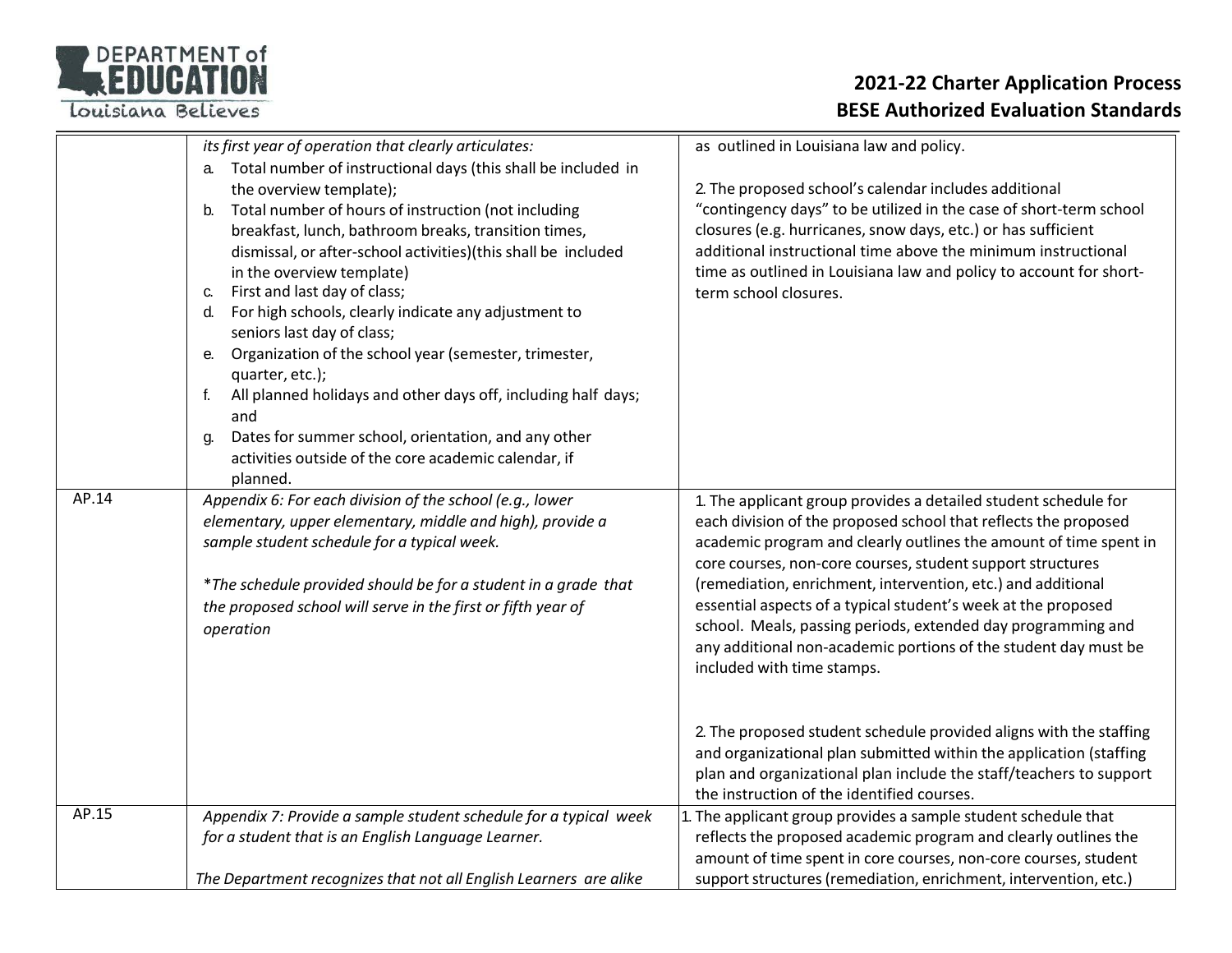Louisiana Believes

|       | and may vary widely in terms of English Language Proficiency and<br>Development. For the purpose of providing this schedule, create a<br>hypothetical EL student and provide the following information for<br>the hypothetical student:<br>Grade level of the EL student                                                          | and additional essential aspects of a typical student's week at the<br>proposed school. Meals, passing periods, extended day<br>programming and any additional non-academic portions of the<br>student day must be included with time-stamps.                                                                     |
|-------|-----------------------------------------------------------------------------------------------------------------------------------------------------------------------------------------------------------------------------------------------------------------------------------------------------------------------------------|-------------------------------------------------------------------------------------------------------------------------------------------------------------------------------------------------------------------------------------------------------------------------------------------------------------------|
|       | Proficiency Determination as defined by English<br>Language Proficiency Test (Emerging or Progressing<br>only)<br>Any other data or assumptions involved in creating the<br>student schedule.                                                                                                                                     | 2. The sample schedule provided demonstrates a strong<br>understanding of and commitment to implementing the main<br>strategies (as applicable) outlined in the LDOE's English Learner<br>Guidebook.                                                                                                              |
|       | The schedule provided should be for a student in a grade that the<br>proposed school will serve in the first or fifth year of operation.                                                                                                                                                                                          | 3. The sample student schedule clearly delineates the times,<br>delivery method (push-in, pull-out) and environment (inclusive,<br>self-contained) in which the hypothetical EL student will receive<br>English Language Development instruction.                                                                 |
|       |                                                                                                                                                                                                                                                                                                                                   | 4. The applicant group provides evidence that the proposed student<br>schedule allows for the given student to meet the total number of<br>required instructional minutes as required by Louisiana law and<br>policy.                                                                                             |
|       |                                                                                                                                                                                                                                                                                                                                   | 5. The proposed student schedule provided aligns with the staffing<br>and organizational plan submitted within the application (staffing<br>plan and organizational plan include the staff/teachers to<br>support the instruction of identified courses for EL students).                                         |
| AP.16 | Appendix 8: Provide a sample student schedule for a typical week<br>for a student with exceptionalities.                                                                                                                                                                                                                          | 1. The applicant group provides a sample student schedule that<br>reflects the proposed academic program and clearly outlines the<br>amount of time spent in core courses, non-core courses, student                                                                                                              |
|       | *The Department recognizes that not all Students with<br>Exceptionalities are alike and may vary widely in terms of<br>present level of academic and functional performance<br>(PLAAFP). For the purpose of providing this schedule, create a<br>hypothetical student and provide the following information<br>about the student: | support structures (remediation, enrichment, intervention, etc.)<br>and additional essential aspects of a typical student's week at the<br>proposed school. Meals, passing periods, extended day<br>programming and any additional non-academic portions of the<br>student day must be included with time-stamps. |
|       | Grade level of the student<br>Student's Primary Exceptionality (may not use<br>Speech/Language Impairment or Gifted/Talented)                                                                                                                                                                                                     | 2. The sample schedule provided demonstrates a strong<br>understanding of and commitment to implementing the main<br>strategies (as applicable) outlined in the LDOE's Strategies for                                                                                                                             |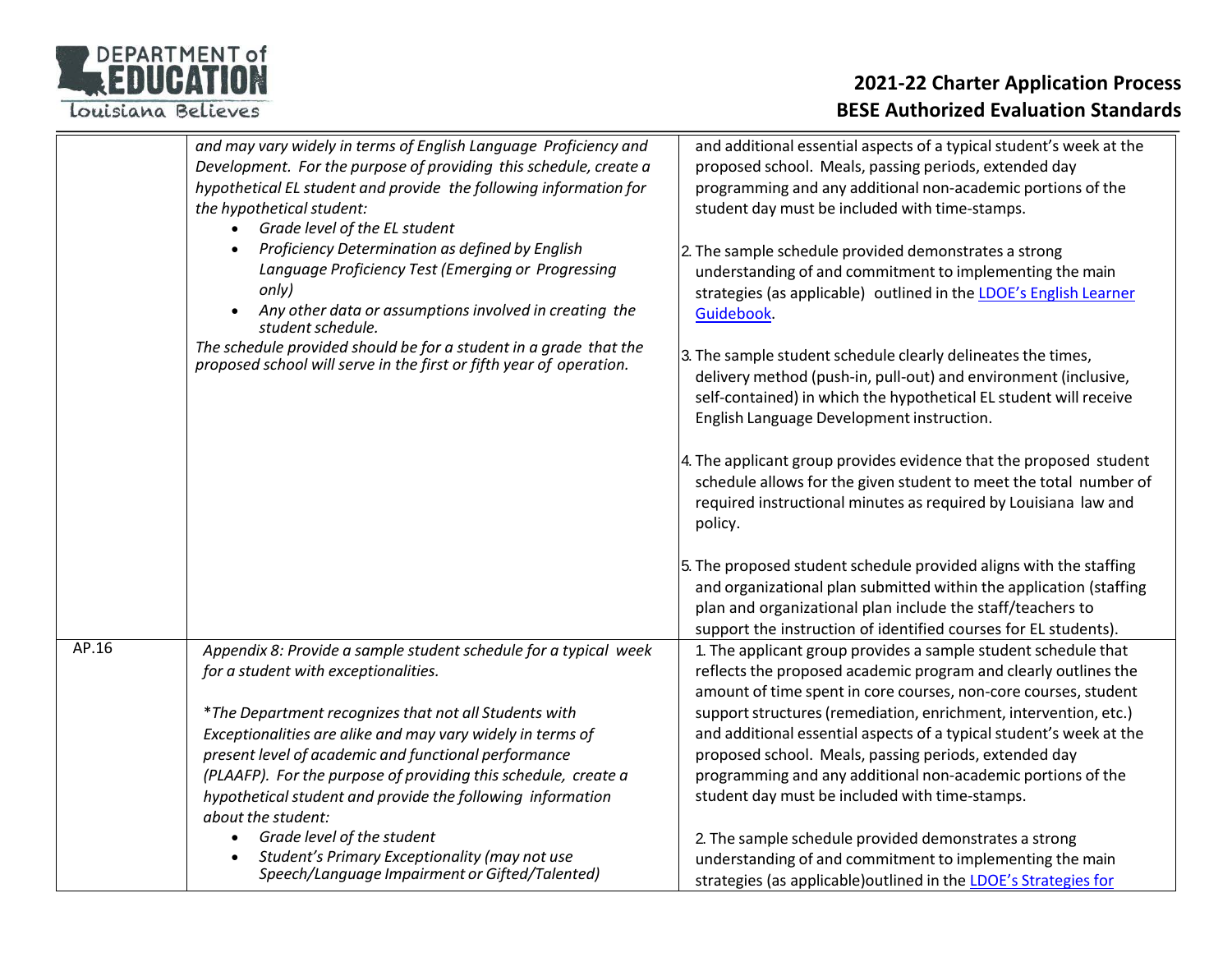

|       | The weekly services that the student receives, the<br>$\bullet$<br>number of minutes per service, and the setting in which<br>each service is provided.<br>** The schedule provided should be for a student in a grade that<br>the proposed school will serve in the first or fifth year of operation.                                                                                                                                                                                                                                                                                                                                                                                                                                                                                                                                                                                                                                                                                                                                                                  | <b>Success: A Guidebook for Supporting Students with Disabilities.</b><br>3. The sample student schedule clearly delineates the times,<br>delivery method (push-in, pull-out) and environment (inclusive,<br>self-contained) in which the hypothetical student will receive<br>special education instruction and related services.<br>4. The applicant group provides evidence that the proposed<br>student schedule allows for the given student to meet the total<br>number of required instructional minutes as required by Louisiana<br>law and policy.                                                                                                                                                                                                                                                                                                                                                                        |
|-------|-------------------------------------------------------------------------------------------------------------------------------------------------------------------------------------------------------------------------------------------------------------------------------------------------------------------------------------------------------------------------------------------------------------------------------------------------------------------------------------------------------------------------------------------------------------------------------------------------------------------------------------------------------------------------------------------------------------------------------------------------------------------------------------------------------------------------------------------------------------------------------------------------------------------------------------------------------------------------------------------------------------------------------------------------------------------------|------------------------------------------------------------------------------------------------------------------------------------------------------------------------------------------------------------------------------------------------------------------------------------------------------------------------------------------------------------------------------------------------------------------------------------------------------------------------------------------------------------------------------------------------------------------------------------------------------------------------------------------------------------------------------------------------------------------------------------------------------------------------------------------------------------------------------------------------------------------------------------------------------------------------------------|
|       |                                                                                                                                                                                                                                                                                                                                                                                                                                                                                                                                                                                                                                                                                                                                                                                                                                                                                                                                                                                                                                                                         | 5. The proposed student schedule provided aligns with the staffing<br>and organizational plan submitted within the application (staffing<br>plan and organizational plan include the staff/teachers to support<br>the instruction of identified Special Education courses).                                                                                                                                                                                                                                                                                                                                                                                                                                                                                                                                                                                                                                                        |
| AP.17 | Discuss the school's methods and strategies for identifying and<br>serving students that are struggling academically and at risk of<br>academic failure, including:<br>a. How the school will determine and identify which students<br>are struggling within the context of a Response to<br>Intervention (RTI) program.<br>Clearly define the term "struggling student" as it would be<br>b.<br>applied in the school;<br>The strategies, programs, supports, resources, and<br>C.<br>personnel the school will devote to assisting struggling<br>students within the general education setting;<br>Any research or evidence that supports the<br>d.<br>appropriateness and effectiveness of the proposed<br>approach;<br>The process that the school will use to evaluate the<br>e.<br>efficacy of the program; and<br>The system the school will use to monitor the demographic<br>f.<br>data of the students identified as struggling students and the<br>approach that will be taken if data suggests disproportionate<br>or over-identification of any sub group. | 1. The Response to Intervention program as described by the<br>applicant group is robust, comprehensive, evidence-based and<br>capable of being executed with the staffing and funding<br>resources described in the charter application.<br>2. The applicant provides a clear and appropriate definition of<br>the term "struggling student."<br>3. The applicant group has a clearly articulated plan with regular<br>checkpoints, key indicators and evidence of success that the<br>proposed school will utilize to determine the efficacy of the RTI<br>program.<br>4. The applicant group has clear safeguards and protocols in place<br>for the ongoing review of student data to protect against<br>continued disproportionate and/or over-identification of<br>students belonging to historically marginalized subgroups as<br>"struggling students"<br>5. The applicant group outlines clear steps that will be taken as |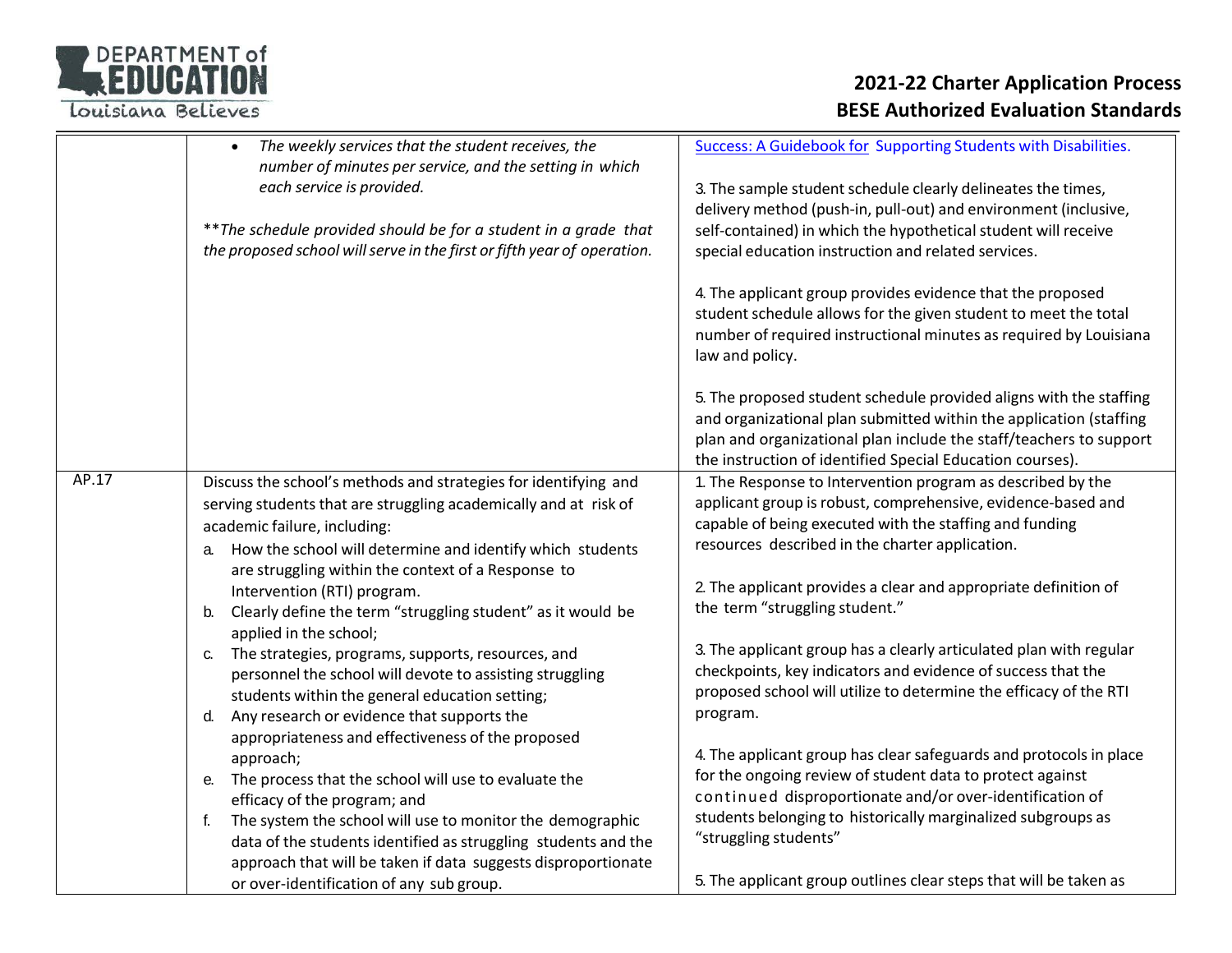

|       |                                                                                                                                                                                                                                                                                                                                                                                         | corrective action should data suggest that subgroup                                                                                                                                                                                                                                                                                              |
|-------|-----------------------------------------------------------------------------------------------------------------------------------------------------------------------------------------------------------------------------------------------------------------------------------------------------------------------------------------------------------------------------------------|--------------------------------------------------------------------------------------------------------------------------------------------------------------------------------------------------------------------------------------------------------------------------------------------------------------------------------------------------|
|       |                                                                                                                                                                                                                                                                                                                                                                                         | disproportionality and/or over-identification has occurred.                                                                                                                                                                                                                                                                                      |
| AP.18 | Discuss the school's methods and strategies for identifying and<br>serving students with exceptionalities in compliance with all<br>federal laws and regulations without regurgitation of the law and<br>include:                                                                                                                                                                       | . The applicant group provides a logical, feasible and<br>comprehensive and evidence-based plan to identify and serve<br><b>Students with Exceptionalities</b>                                                                                                                                                                                   |
|       | The process for identifying students with disabilities<br>a.<br>(child find), within the context of the school's RTI process;<br>The resources, personnel (including administrative<br>b.<br>responsibilities), and direct and related services the school is<br>likely to provide both within general education classrooms<br>and in other settings (e.g., collaborative team teaching | 2. The applicant group provides a logical and feasible plan to screen<br>all students and ensure that students suspected of or known to<br>have a disability are evaluated for special education services early<br>and accurately, as defined by LDOE's Strategies for Success: A<br><b>Guidebook for Supporting Students with Disabilities.</b> |
|       | ("CTT"), Special Education Teacher Support Services<br>("SETSS"), speech therapy, physical therapy, occupational<br>therapy, counseling, planning time, instructional materials,<br>technology, professional development, staff and<br>consultants, etc.);                                                                                                                              | 3. The applicant group demonstrates a thorough understanding of<br>Pupil Appraisal systems including Child Find, RTI, SBLC, Section<br>504, Evaluation Coordinators, IEP Teams and Related Services<br>Providers.                                                                                                                                |
|       | Any research or evidence that supports the<br>C.<br>appropriateness of the school's approach to serving<br>students with disabilities;                                                                                                                                                                                                                                                  | 4. The applicant group demonstrates a thorough understanding of<br>the student evaluation process, timelines outlined in IDEA law and<br>necessary personnel.                                                                                                                                                                                    |
|       | The process for coordination between general education<br>d.<br>teachers and special education teachers or service providers;<br>The process that will be used to monitor the achievement<br>е.<br>and progress of students with disabilities;                                                                                                                                          | 5. The applicant group presents a plan for developing IEPs that<br>contain rigorous goals and instructional plans that are aligned to<br>students' goals                                                                                                                                                                                         |
|       | Specific professional development for identifying,<br>f.<br>supporting, and evaluating the progress of special education<br>students including the implementation of RTI and behavioral<br>intervention plans ("BIPS") in the classroom;<br>The process that will be used to evaluate the efficacy of the                                                                               | 6. The applicant group presents a monitoring plan that will enable<br>relevant staff to track the progress of all students with IEPs<br>toward the goals articulated in their respective plans                                                                                                                                                   |
|       | g.<br>program and ensure that the needs of these students are<br>being met; and                                                                                                                                                                                                                                                                                                         | 7. The applicant group demonstrates that they will be able to<br>provide all special education and related services needed either                                                                                                                                                                                                                |
|       | The system the school will use to monitor the demographic<br>h.<br>data of the students identified as students with<br>exceptionalities and the approach that will be taken if data<br>suggests disproportionate or over-identification of any sub                                                                                                                                      | by the staff listed on their organization chart or identified<br>external groups with whom they can contract to provide needed<br>services.                                                                                                                                                                                                      |
|       | group.                                                                                                                                                                                                                                                                                                                                                                                  | 8. The group's plan for SWDs must identify the staff members who                                                                                                                                                                                                                                                                                 |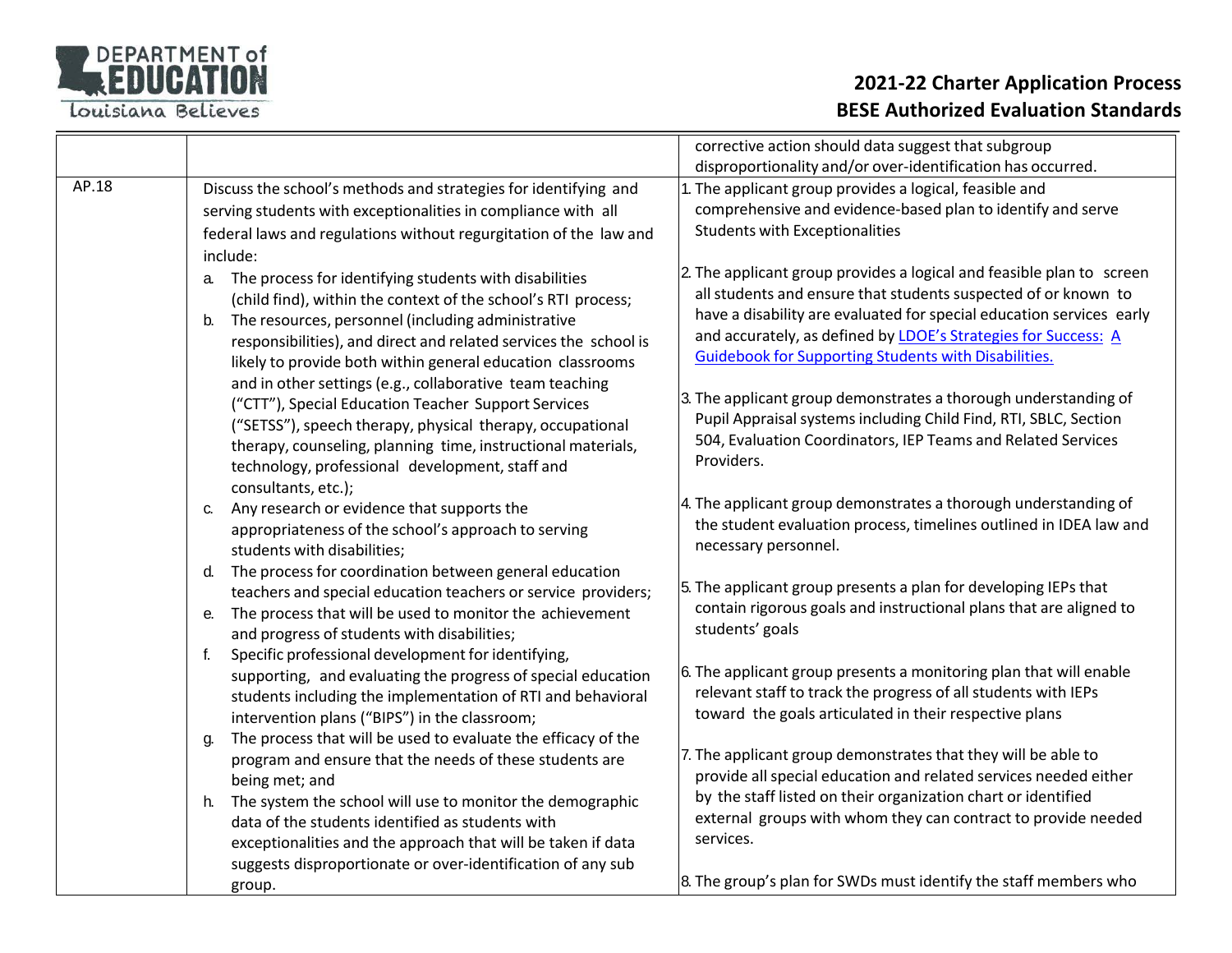

|       |                                                                                                                                                                                                                                                         | will lead student evaluations, IEP development, and provision of<br>ongoing service with required credentials relevant to the services.                                                                                                                                                                                                                                                                                                                             |
|-------|---------------------------------------------------------------------------------------------------------------------------------------------------------------------------------------------------------------------------------------------------------|---------------------------------------------------------------------------------------------------------------------------------------------------------------------------------------------------------------------------------------------------------------------------------------------------------------------------------------------------------------------------------------------------------------------------------------------------------------------|
|       |                                                                                                                                                                                                                                                         | 9. The applicant group has a clearly articulated plan with regular<br>checkpoints, key indicators and evidence of success that the<br>proposed school will utilize to determine the efficacy of the<br>special education program.                                                                                                                                                                                                                                   |
|       |                                                                                                                                                                                                                                                         | 10. The applicant group has clear safeguards and protocols in place<br>for the ongoing review of student data to protect against<br>continued disproportionate and/or over-identification of<br>students belonging to historically marginalized subgroups as<br>students with exceptionalities and provides clear steps that will<br>be taken as corrective action should data suggest that subgroup<br>disproportionality and/or over-identification has occurred. |
| AP.19 | Discuss the school's methods and strategies for identifying and<br>serving English Learners in compliance with all federal laws and<br>regulations without regurgitation of the law and include:<br>a. The process for identifying students whose first | 1. The applicant group provides a logical, feasible and<br>comprehensive and evidence-based plan to identify and serve<br><b>English Learners</b>                                                                                                                                                                                                                                                                                                                   |
|       | language is not English and the methods for<br>determining the scope of assistance that these students<br>may need including how the school will ensure that<br>they are not inappropriately identified as students with<br>special education needs;    | 2. The applicant group provides a logical and feasible plan to<br>identify students and ensure that students suspected of or known<br>to be English learners are assessed to determine English language<br>proficiency and provided additional support services.                                                                                                                                                                                                    |
|       | The approach, resources, and personnel (including<br>b.<br>qualifications and associated administrative<br>responsibilities) the school will use to meet the needs of<br>ELs (both within general education classrooms and in<br>other settings);       | 3. The applicant group provides clear evidence that the English<br>Learner program described is aligned to applicable law and<br>policy, reflects best practices and can be fully executed beginning<br>on the first day of the charter term.                                                                                                                                                                                                                       |
|       | The research and evidence that supports the<br>C.<br>appropriateness of this approach;                                                                                                                                                                  | 4. The applicant group outlines a clear protocol that will ensure ELs<br>and their families receive all necessary information and materials in                                                                                                                                                                                                                                                                                                                      |
|       | The process for coordination between general<br>d.<br>education teachers and staff serving ELs and<br>professional development for general education<br>teachers serving ELs;<br>The process that will be used to monitor the                           | a language that they can understand, and that EL students and<br>their families will have equity of access to all school programming<br>and extra-curricular activities by making translation services and<br>additional supports necessary, as needed.                                                                                                                                                                                                             |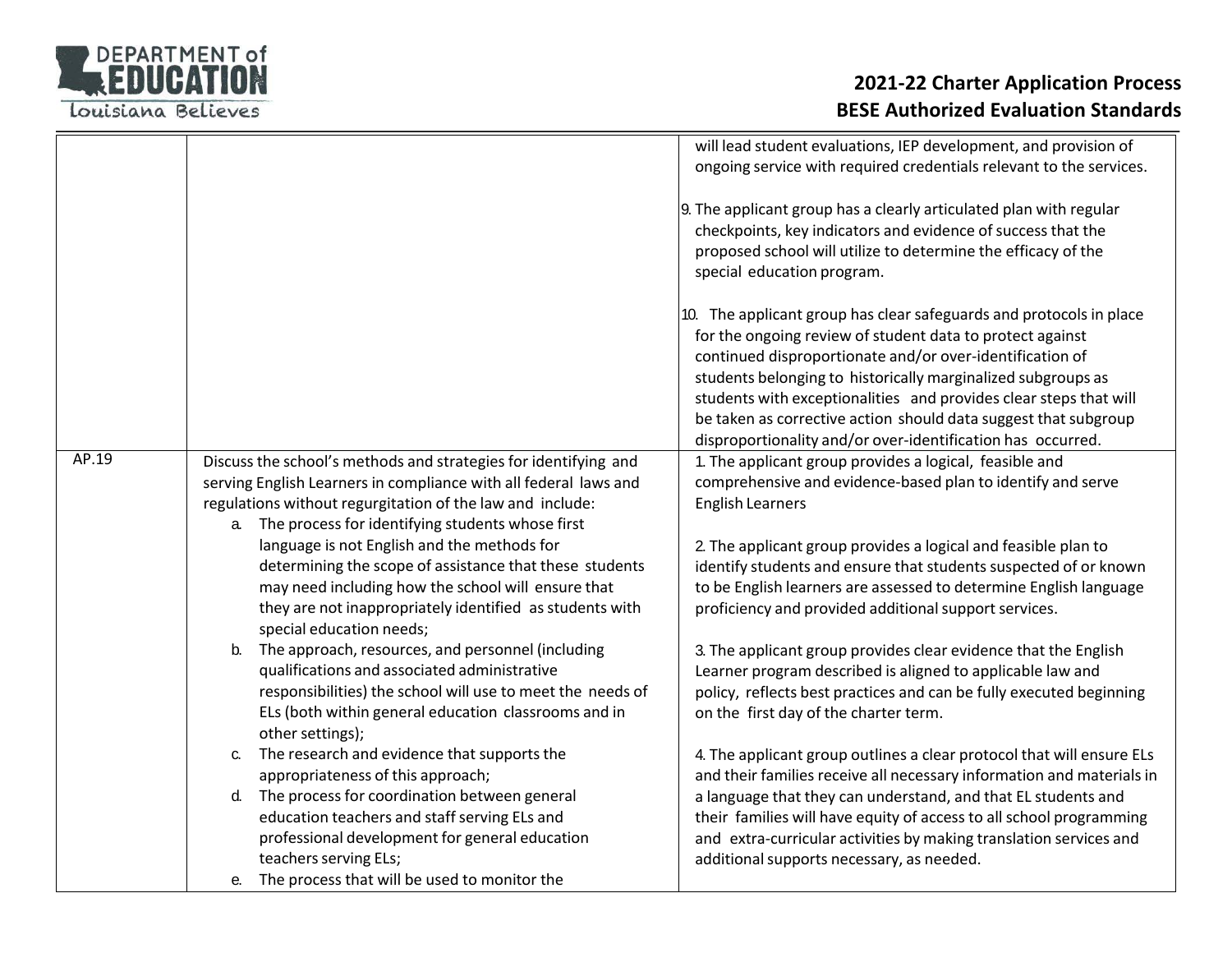

|       | achievement and progress of ELs including exit<br>criteria;<br>The process that will be used to evaluate the efficacy of<br>f.<br>the program, instructors, and ensure that the needs of EL<br>students are being met;<br>How the school will make all necessary materials<br>q.<br>available to parents of ELs in a language that they can<br>understand; and<br>How the school will make after school and other extra-<br>h. | 5. The applicant group has a clearly articulated plan with regular<br>checkpoints, key indicators and evidence of success that the<br>proposed school will utilize to determine the efficacy of the<br>English learners program.<br>6. The applicant group has clear safeguards and protocols in place<br>to ensure that English Learners are not inappropriately identified as<br>students with special needs.                                                                                                                                                                                                                                            |
|-------|--------------------------------------------------------------------------------------------------------------------------------------------------------------------------------------------------------------------------------------------------------------------------------------------------------------------------------------------------------------------------------------------------------------------------------|------------------------------------------------------------------------------------------------------------------------------------------------------------------------------------------------------------------------------------------------------------------------------------------------------------------------------------------------------------------------------------------------------------------------------------------------------------------------------------------------------------------------------------------------------------------------------------------------------------------------------------------------------------|
|       | curricular programming accessible to ELs.                                                                                                                                                                                                                                                                                                                                                                                      |                                                                                                                                                                                                                                                                                                                                                                                                                                                                                                                                                                                                                                                            |
| AP.20 | Describe how your education program will identify and meet the<br>needs of academically advanced students and include:<br>If the school will offer gifted/talented instruction;<br>a.<br>How the school will identify advanced and/or gifted and<br>b.<br>talented students;                                                                                                                                                   | 1. The applicant group provides a logical, feasible, comprehensive<br>plan to identify and serve students that are academically gifted<br>and gifted/talented students (if applicable).<br>2. The applicant group has a clearly articulated plan with regular                                                                                                                                                                                                                                                                                                                                                                                              |
|       | Strategies and programs the school will use within the<br>C.<br>general education classrooms and in other settings to<br>accelerate learning; and<br>Specific programs, services, and supports.<br>d.                                                                                                                                                                                                                          | checkpoints, key indicators and evidence of success that the<br>proposed school will utilize to determine the efficacy of the<br>school's plan to meet the needs of academically advanced and/or<br>gifted and talented students (if applicable).                                                                                                                                                                                                                                                                                                                                                                                                          |
| AP.21 | Based on the previous academic performance submitted in the<br>overview template, explain how the proposed model will<br>increase the academic performance of subgroups. How will the<br>proposed model be more successful than past performance?                                                                                                                                                                              | 1. The strategies, as described by the applicant group, are<br>demonstrably likely to increase academic performance for<br>subgroups and the applicant group's track record demonstrates<br>that the group has been able to correct similar performance<br>deficiencies for subgroups in the past.<br>2. Data of past academic performance among subgroups shows<br>evidence that the subgroups increased academic performance<br>based on the implementation of the strategies that the applicant<br>is proposing to use.<br>3. The applicant group provides specific details about the<br>proposed academic model and strong justification regarding how |
|       |                                                                                                                                                                                                                                                                                                                                                                                                                                | this model will improve upon past performance.                                                                                                                                                                                                                                                                                                                                                                                                                                                                                                                                                                                                             |
| AP.22 | Explain how the school will establish and maintain a culture that<br>supports students' intellectual and social development,<br>maintains a safe environment, and recognizes and celebrates                                                                                                                                                                                                                                    | 1. The applicant group provides a clear description of the culture<br>that the proposed school intends to establish and includes<br>specific strategies that will be employed to establish and                                                                                                                                                                                                                                                                                                                                                                                                                                                             |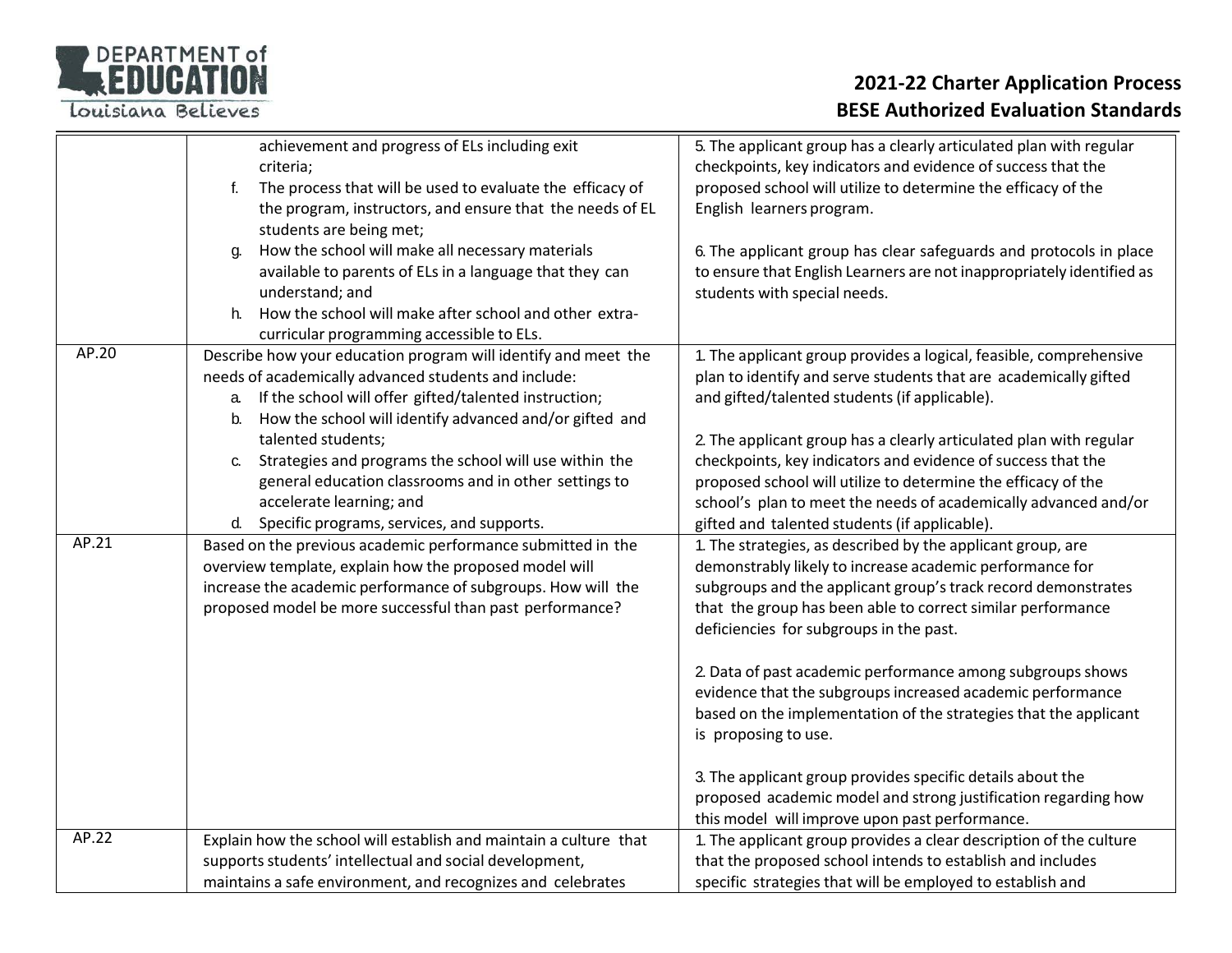

|       | racial, cultural, and social differences. (This response shall not | maintain a supportive, safe, inclusive, and identity-affirming                                                                                                                                                                            |
|-------|--------------------------------------------------------------------|-------------------------------------------------------------------------------------------------------------------------------------------------------------------------------------------------------------------------------------------|
|       | include holidays or monthly celebrations.)                         | environment that supports the intellectual and social                                                                                                                                                                                     |
|       |                                                                    | development of all students.                                                                                                                                                                                                              |
|       |                                                                    |                                                                                                                                                                                                                                           |
|       |                                                                    | 2. The applicant group provides a clear plan with specific examples<br>of the actions that will be taken to recognize, affirm and celebrate<br>racial, cultural and social differences within and among the<br>intended school community. |
|       |                                                                    | 3. The strategies and actions proposed are demonstrably likely to<br>result in the desired school culture and/or have been shown to<br>produce the desired school culture with similar student<br>populations.                            |
| AP.23 | Describe any extra-curricular activities that the school will      | 1. The applicant group provides a thorough description of the                                                                                                                                                                             |
|       | offer to develop and nurture the social needs of students.         | extra-curricular activities that the proposed school intends to                                                                                                                                                                           |
|       |                                                                    | offer specifically for the purpose of developing and nurturing the                                                                                                                                                                        |
|       |                                                                    | social needs of students.                                                                                                                                                                                                                 |
|       |                                                                    | 2. The applicant group clearly articulates the ways in which the<br>proposed activities will serve the stated purpose of developing<br>and nurturing the social needs of students.                                                        |
|       |                                                                    | 3. The applicant group has a logical and feasible plan to offer these<br>proposed extra-curricular activities and ensure equity of access for<br>all students.                                                                            |
| AP.24 | Explain how student voice will be included in decision<br>making?  | 1. The applicant group clearly outlines the methods, frequency,<br>and structures by which student voice will be solicited and<br>included in decision-making.                                                                            |
|       |                                                                    | 2. The applicant group provides specific examples of the types of<br>decisions in which student voice will be solicited and considered.                                                                                                   |
| AP.25 | Detail ways in which students will have ownership in the           | 1. The applicant group provides specific examples of the ways in                                                                                                                                                                          |
|       | school culture.                                                    | which students will be active participants in shaping and                                                                                                                                                                                 |
|       |                                                                    | maintaining the culture of the proposed school in order to                                                                                                                                                                                |
|       |                                                                    | promote student ownership.                                                                                                                                                                                                                |
| AP.26 | Describe how you will build cultural competency amongst school     | 1. The applicant group articulates the key components of cultural                                                                                                                                                                         |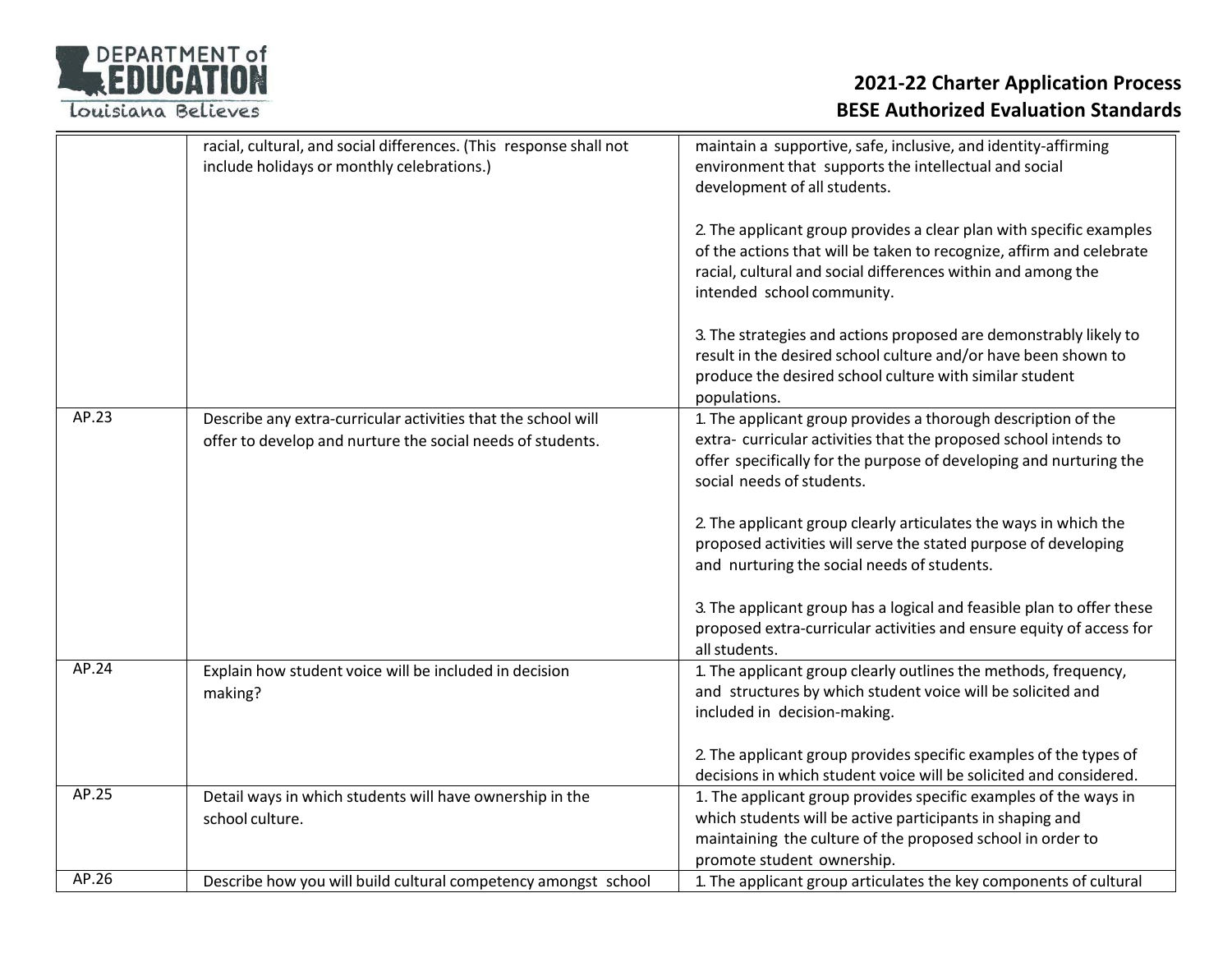| <b>DEPARTMENT of</b> |
|----------------------|
| REDUCATION           |
|                      |

|       | staff. Given the intended student population, how will<br>conversations be facilitated with school staff regarding racial and<br>cultural differences?                                                                                                                                                                                                                       | competency and provides specific steps that will be taken to build<br>capacity in each of the components described amongst all school<br>staff.                                                                                                                                                                                                                                                                                 |
|-------|------------------------------------------------------------------------------------------------------------------------------------------------------------------------------------------------------------------------------------------------------------------------------------------------------------------------------------------------------------------------------|---------------------------------------------------------------------------------------------------------------------------------------------------------------------------------------------------------------------------------------------------------------------------------------------------------------------------------------------------------------------------------------------------------------------------------|
|       |                                                                                                                                                                                                                                                                                                                                                                              | 2. The applicant group demonstrates a strong understanding of<br>the potential racial and cultural differences between the<br>intended student population and likely staff based on community<br>characteristics, demographics and workforce data, as applicable.                                                                                                                                                               |
|       |                                                                                                                                                                                                                                                                                                                                                                              | 3. The applicant group provides a detailed plan outlining the<br>methods, frequency, structure, and personnel responsible for<br>leading conversations based on anticipated differences.                                                                                                                                                                                                                                        |
| AP.27 | Explain a plan for creating and building a positive adult culture,<br>inclusive of expectations and conditions that will lead to a high<br>rate of staff retention annually.                                                                                                                                                                                                 | 1. The applicant group provides a clear description of the adult<br>culture that the proposed school intends to establish and<br>includes specific strategies that will be employed to establish<br>and maintain that culture.                                                                                                                                                                                                  |
|       |                                                                                                                                                                                                                                                                                                                                                                              | 2. Staff expectations and working conditions are clearly articulated<br>and are demonstrably likely to lead to a high rate of retention<br>among school staff.                                                                                                                                                                                                                                                                  |
| AP.28 | Describe the school's plan to support the social and emotional<br>health of students, including:<br>a) A plan to provide social and emotional skills instruction<br>for all students;<br>A plan to provide trauma-informed care<br>b)<br>A plan to provide social and emotional support;<br>C)<br>How students will be referred;<br>Protocols for implementation; and<br>ii. | 1. The applicant group provides a logical and feasible plan to<br>deliver social and emotional skills instruction to all students that<br>includes specific details about the curriculum to be used, the<br>frequency and method by which content will be delivered,<br>personnel responsible for delivering SEL content and key outcomes<br>the proposed school hopes to achieve as a result of delivering SEL<br>instruction. |
|       | iii. Overview of supports provided;<br>Identification of a mental health screener and rationale<br>d)<br>for selection aligned to the intended student population;<br>A plan to administer the selected mental health<br>e)<br>screener; and                                                                                                                                 | 2. The applicant group demonstrates a strong understanding of<br>trauma-informed care and outlines the specific trauma-informed<br>practices that will be integrated into the proposed school's<br>academic program, instructional strategies, and student support<br>services.                                                                                                                                                 |
|       | Explanation of how families will be included in the<br>f)<br>process and informed of progress.                                                                                                                                                                                                                                                                               | 3. The applicant group provides a clear description of the social and<br>emotional support services that the proposed school intends to                                                                                                                                                                                                                                                                                         |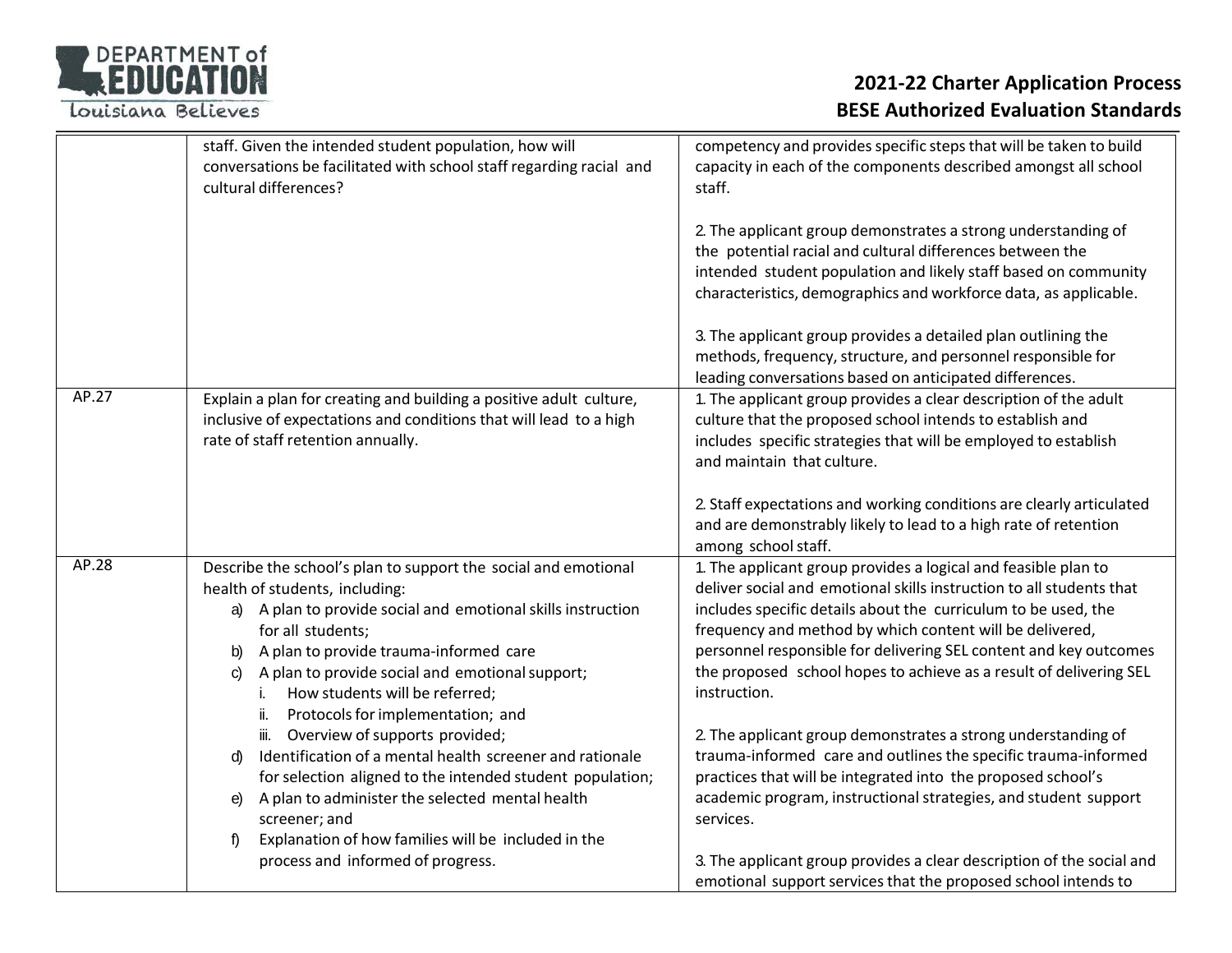

|       |                                                                                                                 | offer including specific details about student referrals and the<br>personnel responsible for coordinating and providing support<br>services.                                                                                                                                                                                                                                                                                                                                                              |
|-------|-----------------------------------------------------------------------------------------------------------------|------------------------------------------------------------------------------------------------------------------------------------------------------------------------------------------------------------------------------------------------------------------------------------------------------------------------------------------------------------------------------------------------------------------------------------------------------------------------------------------------------------|
|       |                                                                                                                 | 4. The applicant group provides a description of the mental health<br>screener that will be administered to students including the<br>rationale for choosing the specific screener(s), how the screener<br>will be administered, and the key personnel responsible for<br>interpreting results and coordinating care.                                                                                                                                                                                      |
|       |                                                                                                                 | 5. The applicant group provides a clear plan that outlines the<br>methods and frequency by which families will be informed of<br>social emotional learning initiatives, use of trauma-informed<br>practices, administration of mental health screeners, availability<br>of student support services and the outcomes associated with<br>each aspect of the school's plan to support the social and<br>emotional health of students, both school-wide and on a student-<br>by-student basis when necessary. |
| AP.29 |                                                                                                                 |                                                                                                                                                                                                                                                                                                                                                                                                                                                                                                            |
|       | Describe the school's approach to student discipline, behavior                                                  | 1. The applicant group provides a detailed overview of the                                                                                                                                                                                                                                                                                                                                                                                                                                                 |
|       | intervention, and classroom management. Highlight key                                                           | proposed school's intended approach to student discipline,                                                                                                                                                                                                                                                                                                                                                                                                                                                 |
|       | policies, systems, and structure related to these areas.                                                        | behavior intervention, classroom management and the process                                                                                                                                                                                                                                                                                                                                                                                                                                                |
|       | Additionally, your response must include:                                                                       | by which students and families are made aware of these policies                                                                                                                                                                                                                                                                                                                                                                                                                                            |
|       | Describe how the school will communicate its approach<br>а.                                                     | on, at minimum, an annual basis.                                                                                                                                                                                                                                                                                                                                                                                                                                                                           |
|       | and related policies to students and families;                                                                  |                                                                                                                                                                                                                                                                                                                                                                                                                                                                                                            |
|       | Describe your school's approach to exclusionary<br>b.<br>discipline, including a list of offenses that may lead | 2. The proposed school's discipline policies clearly outlines the<br>interventions and consequences that the school will use as an                                                                                                                                                                                                                                                                                                                                                                         |
|       | to suspension or expulsion;                                                                                     | alternative to suspension or expulsion as well as the offenses for                                                                                                                                                                                                                                                                                                                                                                                                                                         |
|       | Explain interventions and consequences the school will<br>C.                                                    | which a student may be suspended or expelled                                                                                                                                                                                                                                                                                                                                                                                                                                                               |
|       | use as alternatives to exclusionary discipline;<br>Explain how the school will afford due process for all<br>d. | 3. The proposed school's policies protect and outline a student's                                                                                                                                                                                                                                                                                                                                                                                                                                          |
|       | students;                                                                                                       | right to due process and the process by which a student or family                                                                                                                                                                                                                                                                                                                                                                                                                                          |
|       | Describe the appeals procedures that the school will<br>е.                                                      | may appeal the school's decision to expel a student.                                                                                                                                                                                                                                                                                                                                                                                                                                                       |
|       | employ for students facing possible expulsion;                                                                  |                                                                                                                                                                                                                                                                                                                                                                                                                                                                                                            |
|       | Explain how the school will protect the rights of students                                                      | 4. The disciplinary policies described are designed to promote a                                                                                                                                                                                                                                                                                                                                                                                                                                           |
|       | with exceptionalities in disciplinary actions and<br>proceedings;                                               | positive, rigorous, and inclusive academic environment that<br>enables the school to decrease the use of exclusionary disciplinary                                                                                                                                                                                                                                                                                                                                                                         |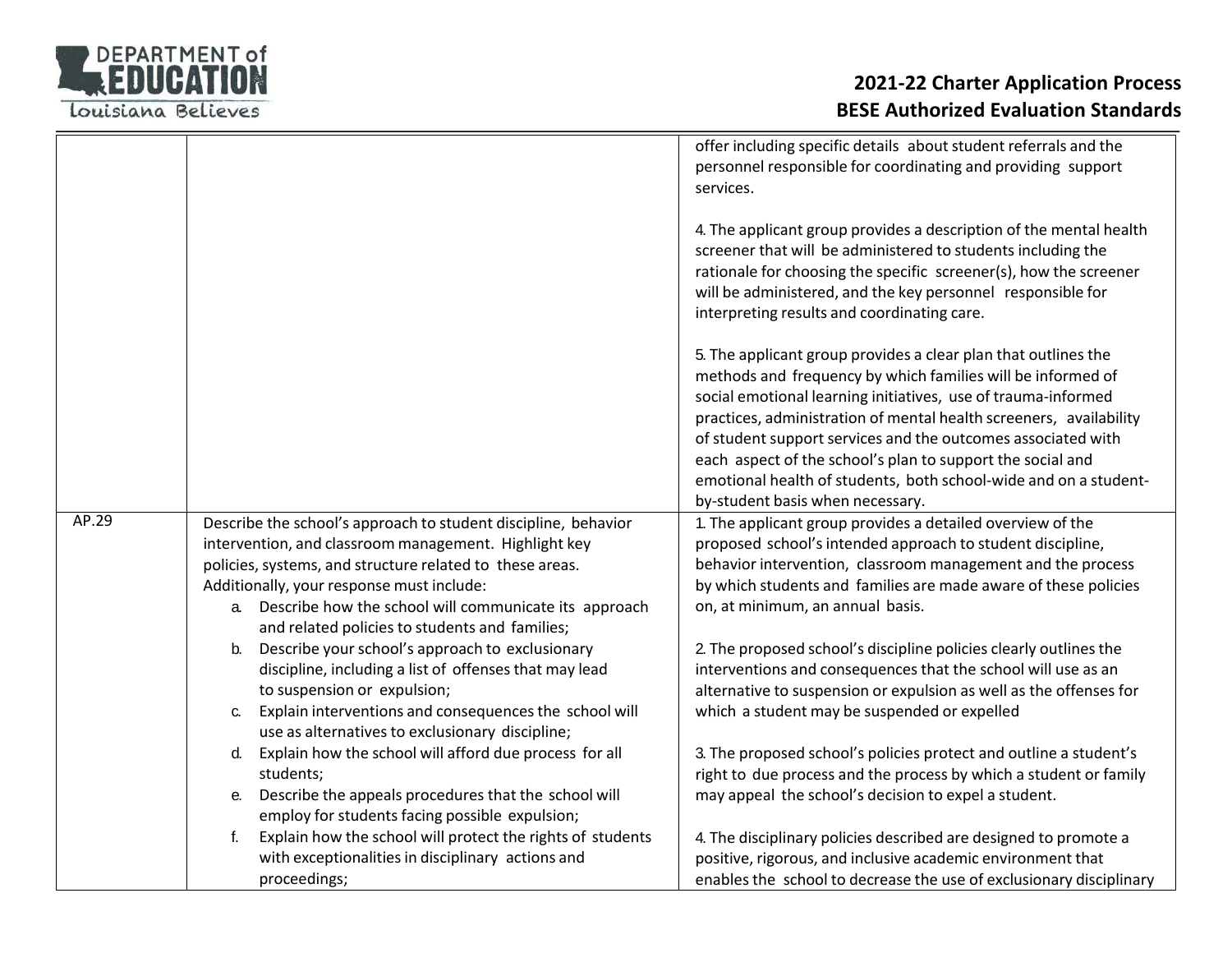

|       | The system the school will use to monitor the<br>g.<br>suspension and expulsion and the approach that will be<br>taken if data suggests disproportionate or over-<br>identification of any sub group; and<br>Attachment 9: Provide the school's code of conduct,<br>$h$ .<br>specifically highlighting the discipline policy.                                                                                                                                                    | practices and maintain suspension and expulsion rates consistent<br>with the highest expectations in the Charter School Performance<br>Compact.<br>5. The applicant group demonstrates a thorough understanding of<br>the rights of students with disabilities with regard to disciplinary<br>actions and hearings and articulates the specific safeguards that<br>will be put in place to protect such students.                                        |
|-------|----------------------------------------------------------------------------------------------------------------------------------------------------------------------------------------------------------------------------------------------------------------------------------------------------------------------------------------------------------------------------------------------------------------------------------------------------------------------------------|----------------------------------------------------------------------------------------------------------------------------------------------------------------------------------------------------------------------------------------------------------------------------------------------------------------------------------------------------------------------------------------------------------------------------------------------------------|
|       |                                                                                                                                                                                                                                                                                                                                                                                                                                                                                  | 6. The applicant group has clear safeguards and protocols in place<br>for the ongoing review of student data to protect against<br>disproportionate and/or over-identification of students belonging<br>to historically marginalized subgroups as students with<br>exceptionalities and provides clear steps that will be taken as<br>corrective action should data suggest that subgroup<br>disproportionality and/or over-identification has occurred. |
| AP.30 | If the school plans to implement a dress code policy, describe<br>the policy and the rationale for its selection. Identify potential<br>barriers of access to the uniform, given the intended student<br>population, including proposed remedies.                                                                                                                                                                                                                                | 1. The applicant group provides a comprehensive description of<br>the proposed school uniform including estimated costs per<br>student. (if applicable)<br>2. The applicant group describes the most likely barriers to                                                                                                                                                                                                                                  |
|       |                                                                                                                                                                                                                                                                                                                                                                                                                                                                                  | accessing school uniforms and the actions that the proposed<br>school will take to support families, ensure equity of access, and<br>protect the self-esteem and well-being of students. (if<br>applicable)                                                                                                                                                                                                                                              |
| AP.31 | Based on an analysis of past performance, has any subgroup<br>disproportionately been disciplined through out of school<br>suspensions or expulsions relative to the entire student<br>population? Explain the analysis that has been conducted to<br>either verify or refute disproportionate discipline practices. As a<br>result of the analysis, explain any processes, policies, and<br>practices that have been changed and/or will be changed for the<br>proposed school. | If single-site currently: The applicant group provides<br>1.<br>disproportionality calculations for all subgroup students at<br>the school currently managed by the non-profit charter<br>board in line with Louisiana's method of calculating<br>disproportionality including specific risk ratios for each<br>subgroup. The LDE will calculate as well for verification by<br>the applicant.                                                           |
|       |                                                                                                                                                                                                                                                                                                                                                                                                                                                                                  | 2. Applicant group can show no more than one student<br>subgroup is disproportionately disciplined OR, if the school<br>has multiple subgroups identified as disproportionately                                                                                                                                                                                                                                                                          |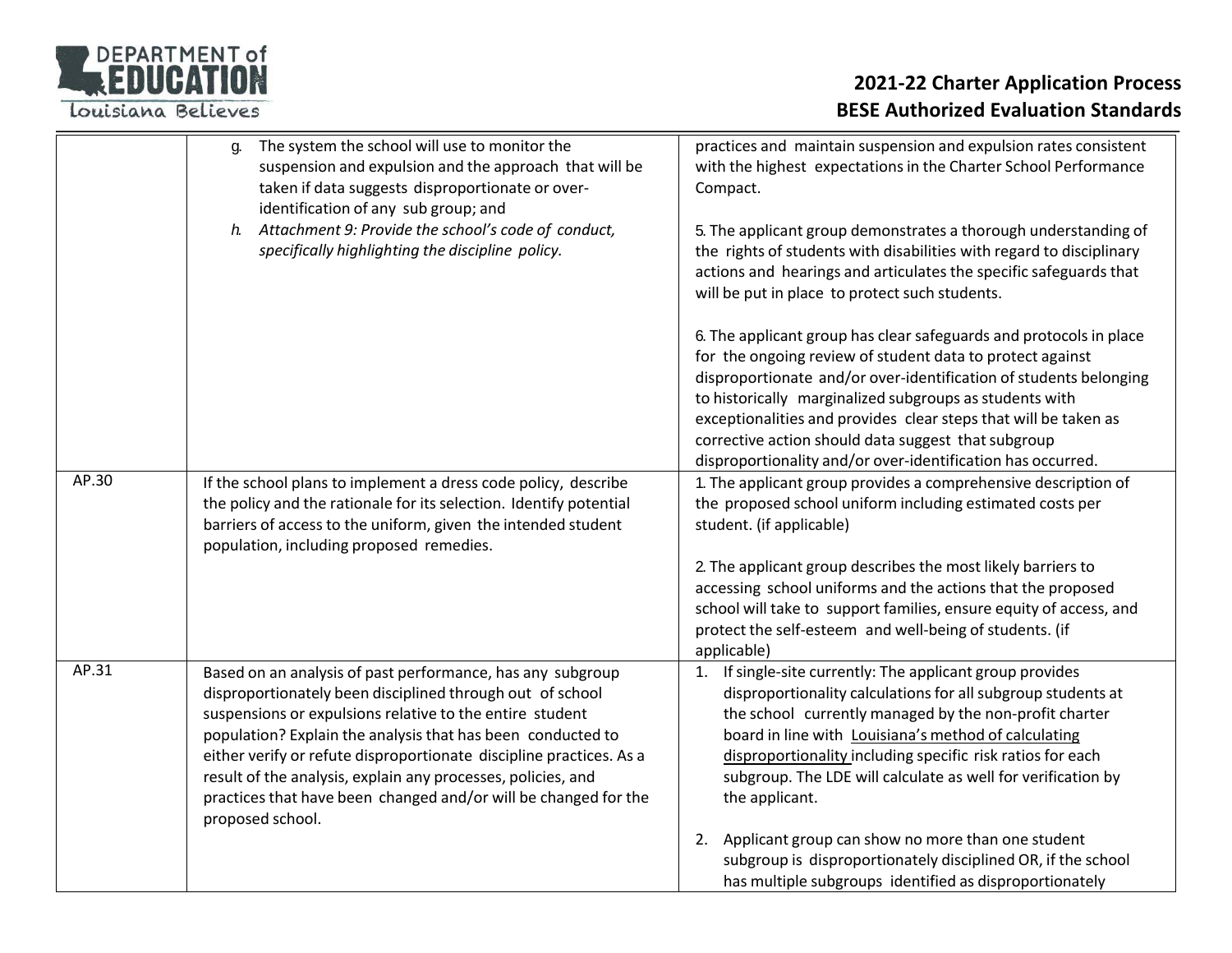

|       |                                                                                            | disciplined, can show that each group has decreased risk by<br>50% in the last two years.                                                                                                                                                                                                                                                            |
|-------|--------------------------------------------------------------------------------------------|------------------------------------------------------------------------------------------------------------------------------------------------------------------------------------------------------------------------------------------------------------------------------------------------------------------------------------------------------|
|       |                                                                                            | 3. If CMO: The applicant group provides disproportionality<br>calculations for all subgroup students at each school and<br>across the Charter Management Organization as a whole in<br>line with Louisiana's method of calculating disproportionality<br>including specific risk ratios for each subgroup.                                           |
|       |                                                                                            | 4. Applicant group can show no more than one student subgroup<br>per school is disproportionately disciplined and one subgroup<br>per CMO OR, if the school has multiple subgroups identified as<br>disproportionately disciplined, can show that each group has<br>decreased risk by 50% in the last two years at the school and<br>across the CMO. |
|       |                                                                                            | 5. IF ESP: The applicant group provides disproportionality<br>calculations for all subgroup students at each school in the<br>ESPs portfolio and across the ESP as a whole in line with<br>Louisiana's method of calculating disproportionality<br>including specific risk ratios for each subgroup.                                                 |
|       |                                                                                            | 6. Applicant group can show no more than one student subgroup<br>per school is disproportionately disciplined and one subgroup<br>per ESP OR, if the school has multiple subgroups identified as<br>disproportionately disciplined, can show that each group has<br>decreased risk by 50% in the last two years at the school and<br>across the CMO. |
|       |                                                                                            | 7. The applicant group provides detailed information about the<br>policies, practices or procedures that have been or will be<br>changed to correct significant disproportionality and the<br>proposed changes made or to be made are demonstrably<br>likely to correct areas of significant disproportionality.                                     |
| AP.32 | How will the school engage parents/guardians and the<br>community once it's open, include: | 1. The applicant group has a detailed and specific plan to<br>encourage strong partnerships with families and community                                                                                                                                                                                                                              |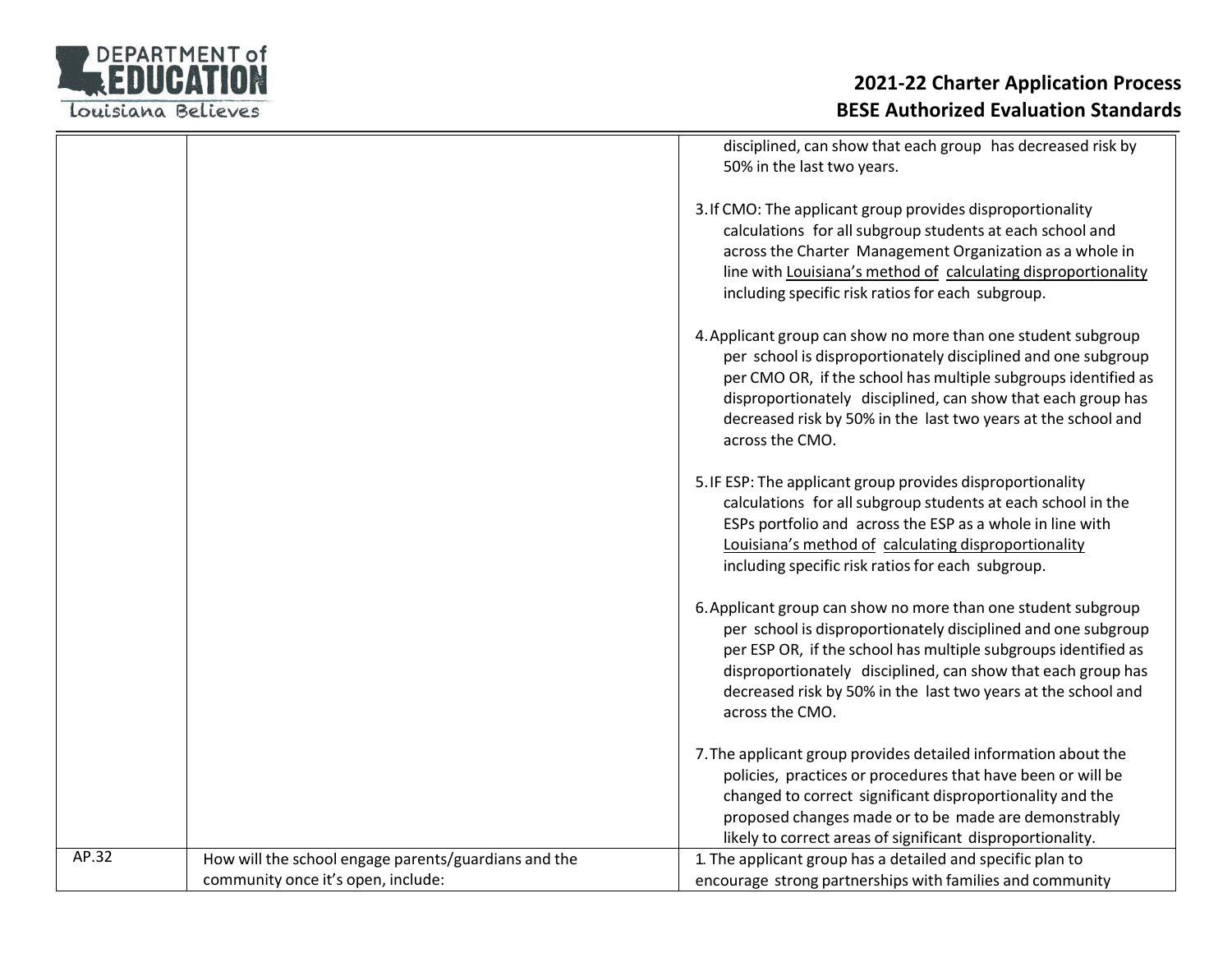

|       | How the school will build strong family-school<br>a.<br>partnerships to engage parents/guardians throughout<br>the life of the charter;<br>Formalized mechanisms to ensure parent/guardians and<br>b.<br>the community are involved in decision making and have<br>opportunities to provide regular feedback to the school<br>leader and charter board;<br>Provide a plan for how parent/guardians, students,<br>C. | stakeholders that outlines specific opportunities for engagement,<br>regular opportunities to provide feedback to school leadership<br>and the charter board, and a clear procedure by which families,<br>students, and community stakeholders may share concerns with<br>school leadership and the charter board.<br>2. The applicant group's plan for family and community<br>engagement includes formal structures by which the proposed |
|-------|---------------------------------------------------------------------------------------------------------------------------------------------------------------------------------------------------------------------------------------------------------------------------------------------------------------------------------------------------------------------------------------------------------------------|---------------------------------------------------------------------------------------------------------------------------------------------------------------------------------------------------------------------------------------------------------------------------------------------------------------------------------------------------------------------------------------------------------------------------------------------|
|       | and community can submit or share a concern about a<br>charter board decision, administrative procedure, or<br>practice at the school; and                                                                                                                                                                                                                                                                          | school will seek family and community input in decision-making<br>processes.                                                                                                                                                                                                                                                                                                                                                                |
|       | d. Attachment 10: Grievance Policy                                                                                                                                                                                                                                                                                                                                                                                  | 3. The applicant groups plan for family and community<br>engagement reflects a clear attempt to ensure equity of access<br>for all families and community stakeholders by ensuring that<br>opportunities for engagement vary by time, type, and response<br>options.                                                                                                                                                                        |
| AP.33 | List and provide a detailed description of the charter school's<br>measurable academic goals aligned to LEAP 2025, ACT, and<br>graduation rate (as applicable) reflecting where the school<br>envisions itself academically each year of its contract year for the<br>initial term. Include an overall percentage of proficiency for each                                                                           | 1. The applicant group has accurate estimates of baseline<br>performance for all core content areas for the student<br>population that they propose to serve.<br>2. The applicant group provides a logical plan to establish                                                                                                                                                                                                                |
|       | grade level and content area, as well as subgroup percentages<br>(economically disadvantaged, students with disabilities, and<br>English Learners).                                                                                                                                                                                                                                                                 | student performance goals that relies on diagnostic data that<br>uses the same metrics as the performance goals themselves.                                                                                                                                                                                                                                                                                                                 |
|       |                                                                                                                                                                                                                                                                                                                                                                                                                     | 3. The applicant group has a plan to establish performance<br>goals for all student achievement data considered in<br>calculating schools' performance scores.                                                                                                                                                                                                                                                                              |
|       |                                                                                                                                                                                                                                                                                                                                                                                                                     | 4. The applicant group provides a plan to improve student<br>performance at a rate that they show is reasonable and<br>ambitious and takes into consideration the renewal and<br>extension performance standards of the Charter School<br>Performance Compact.                                                                                                                                                                              |
|       |                                                                                                                                                                                                                                                                                                                                                                                                                     | 5. (If applicable) If the applicant group additionally names<br>goals related to their specialized focus, the goals are                                                                                                                                                                                                                                                                                                                     |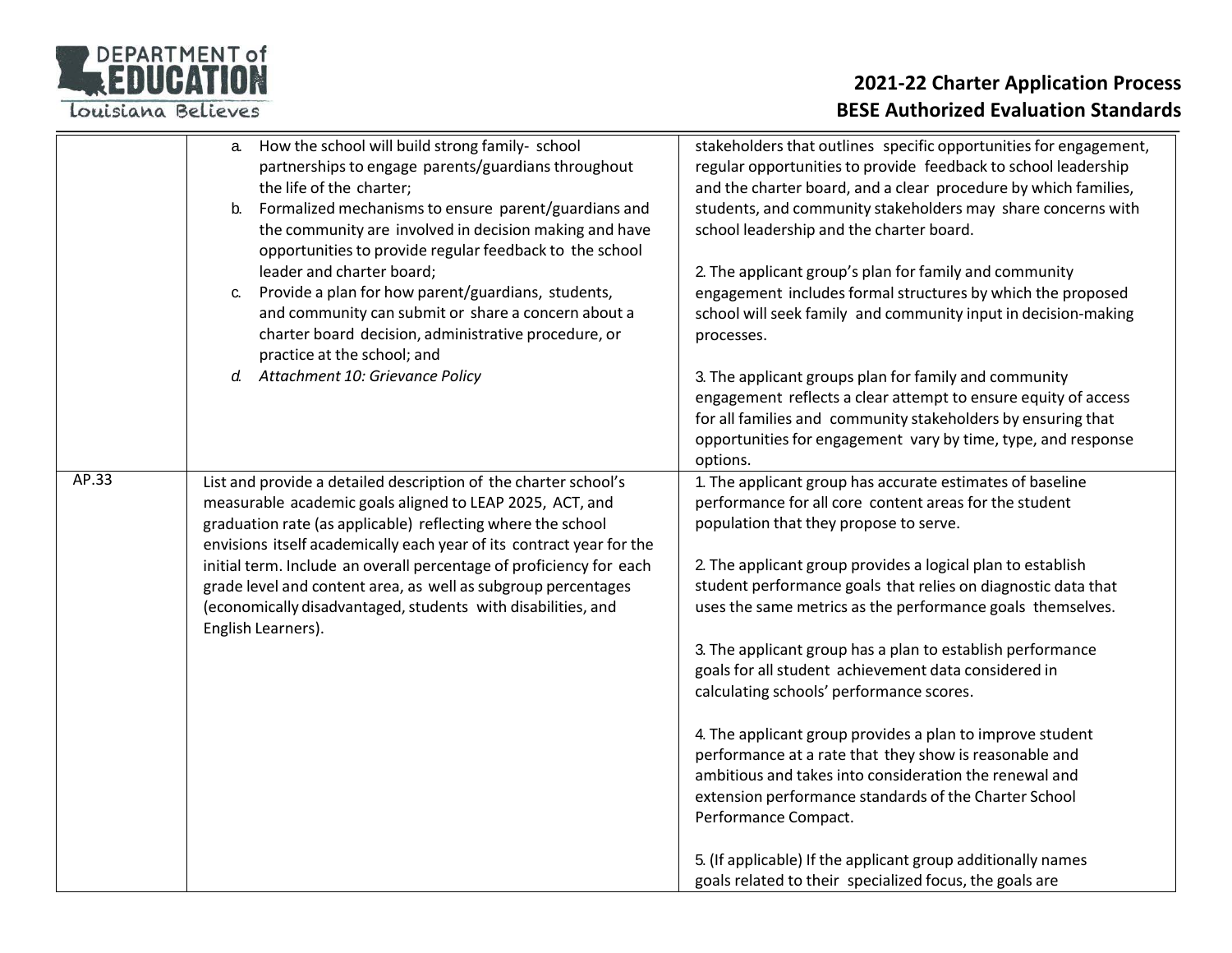

|                                               |                                                                                                                                                                                                                                                                                                                                                  | measurable, ambitious, and feasible.                                                                                                                                                                                                                                                                                                                                                                                                                                                                  |
|-----------------------------------------------|--------------------------------------------------------------------------------------------------------------------------------------------------------------------------------------------------------------------------------------------------------------------------------------------------------------------------------------------------|-------------------------------------------------------------------------------------------------------------------------------------------------------------------------------------------------------------------------------------------------------------------------------------------------------------------------------------------------------------------------------------------------------------------------------------------------------------------------------------------------------|
| Organizational Plan and Capacity: Growth Plan |                                                                                                                                                                                                                                                                                                                                                  |                                                                                                                                                                                                                                                                                                                                                                                                                                                                                                       |
| Question #                                    | Question                                                                                                                                                                                                                                                                                                                                         | <b>Evaluation Standard</b>                                                                                                                                                                                                                                                                                                                                                                                                                                                                            |
| OPC.GP.1                                      | Indicate whether the proposed new school(s) will adopt the<br>same policies and practices as existing schools in the network<br>concerning the topics below. If the proposed new school model<br>will differ from existing schools, highlight the key distinctions                                                                               | 1. The applicant group provides a comprehensive overview of any<br>policies and practices to be changed including the rationale<br>behind such changes. [as applicable]                                                                                                                                                                                                                                                                                                                               |
|                                               | from the areas listed below. If specific policies or practices still<br>need to be developed for the new school(s), include a timeline<br>with clear tasks, owners, and deliverables for that topic.<br>(Responses should be no more than 1-3 paragraphs per topic. If<br>the new school will follow the same practice or policy, simply         | 2. Within the rationale, the applicant has demonstrated how the<br>changes to the current policies and practices have a clear benefit<br>and will support the school's success in objective and tangible<br>ways. [as applicable]                                                                                                                                                                                                                                                                     |
|                                               | state there will be no change.)<br>Promotion and graduation policy<br>а.<br>Instructional leadership roles<br>b.<br>Teacher and school leader evaluation policies<br>C.<br>Hiring processes (including qualifications and<br>d.<br>responsibilities for instructional and administrative<br>staff)<br>Food services<br>e.<br>Transportation      | 3. For policies and practices to be developed, the applicant group<br>provides a specific timeline with clear tasks, owners and<br>deliverables and is demonstrably likely to complete all policy<br>and/or practice updates in time for effective implementation on<br>the first day of school. [as applicable]                                                                                                                                                                                      |
| OPC.GP.2                                      | Describe the number of schools you are planning to open in<br>Louisiana every year for at least the next five years, the<br>communities, and location in which you plan to open those<br>schools, the year in which each school will open, and identify the<br>instructional model and grade band.                                               | 1. The applicant group provides a comprehensive description of<br>the number of planned openings of the applicant non-profit board<br>in the next five years and a reasonable growth rate informed by<br>student and community need.                                                                                                                                                                                                                                                                  |
| OPC.GP.3                                      | What is the rationale for the proposed growth strategy in<br>Louisiana and elsewhere (if applicable)? In addition to having the<br>opportunity to reach and educate more students, what does the<br>organization hope to gain by adding new school(s)? Describe the<br>organization's strategic vision and desired impact of its growth<br>plan. | 1. The applicant group provides a rationale and growth strategy<br>aligned to student/community need and specific reasons why the<br>application group believes that they will be successful and/or<br>examples of past success that demonstrates that the applicant<br>group is well-prepared to grow in Louisiana.<br>2. The strategic vision and desired impact, as described by the<br>applicant group, clearly outlines the perceived benefits of<br>organizational growth for all stakeholders. |
| OPC.GP.4                                      | How did the organization determine the proposed pace and                                                                                                                                                                                                                                                                                         | 1. The organization's/ESP's growth plan and strategy related to                                                                                                                                                                                                                                                                                                                                                                                                                                       |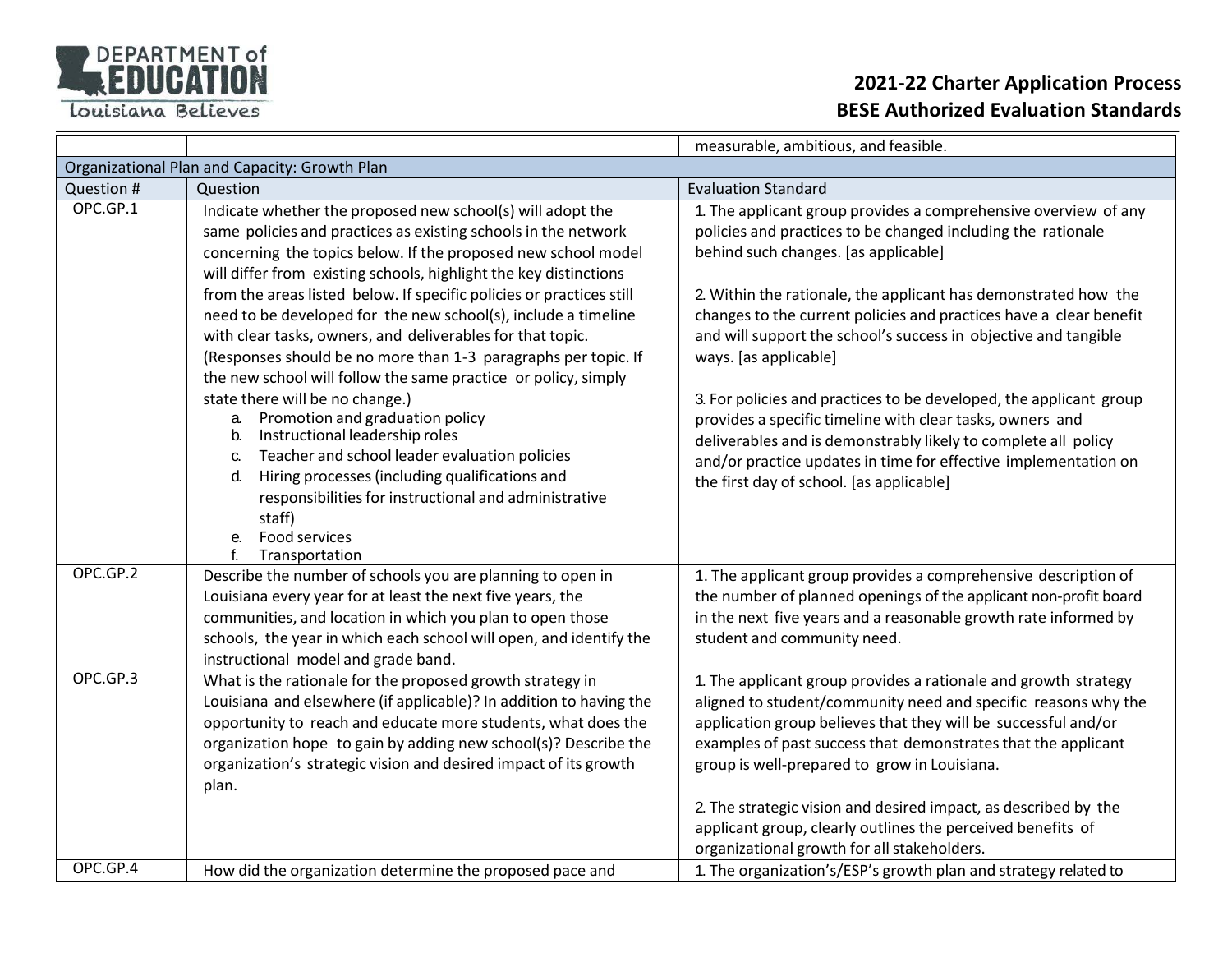

|          | scope of growth? What academic, financial, and organizational                                                                  | the applicant school is well- informed by current school                                                                              |
|----------|--------------------------------------------------------------------------------------------------------------------------------|---------------------------------------------------------------------------------------------------------------------------------------|
|          | metrics does the board consider when assessing the<br>organization's capacity to grow? Explain any "green lighting"            | performance, operational capacity and financial viability.                                                                            |
|          | procedures and discuss how the network currently performs                                                                      | 2. The applicant group can articulate clear metrics used in order to                                                                  |
|          | against key benchmarks for expansion.                                                                                          | determine readiness for growth and the metrics outlined clearly                                                                       |
|          |                                                                                                                                | demonstrate that the organization has the academic track record,                                                                      |
|          |                                                                                                                                | organizational capacity and financial capacity to add one or more                                                                     |
|          |                                                                                                                                | schools to the current portfolio.                                                                                                     |
| OPC.GP.5 | Discuss the risks associated with implementing the proposed                                                                    | 1. The applicant group articulates clear, potential general and                                                                       |
|          | growth plan (e.g. identifying facilities, fundraising, identifying                                                             | organization-specific risks associated with growth and has strong                                                                     |
|          | high-quality school leaders and teachers, meeting enrollment                                                                   | contingency plans in place to ensure that the applicant group can                                                                     |
|          | targets, sustaining high levels of academic performance). What<br>contingency plans have been developed to help mitigate these | successfully expand without injury (academic, organizational or<br>financial) to current schools in the portfolio or the inability to |
|          | risks?                                                                                                                         | execute the program described in this application.                                                                                    |
| OPC.GP.6 | List any current or past litigation, including arbitration                                                                     | 1. The applicant group provides a complete and comprehensive                                                                          |
|          | proceedings, that has involved the organization. Discuss the                                                                   | list of all current past litigation including the outcomes and/or                                                                     |
|          | outcomes and/or any demands identified as part of the                                                                          | demands identified as part of arbitration.                                                                                            |
|          | arbitration or litigation. Cite any instances in which the                                                                     |                                                                                                                                       |
|          | organization's schools have had their contract terminated,                                                                     | 2. The applicant group provides complete and comprehensive                                                                            |
|          | voluntarily closed, or have not been renewed by their authorizer.                                                              | information detailing the circumstances that led to contract                                                                          |
|          | In addition, describe all instances in which the MO/ESP has exited                                                             | termination, voluntary closures and/or non-renewal of a charter                                                                       |
|          | a contract or partnership with a school, including instances where                                                             | contract as decided by the school's authorizer. [as applicable]                                                                       |
|          | a school has terminated its agreement with the MO/ESP. Please<br>explain the circumstance surrounding these incidents. Discuss |                                                                                                                                       |
|          | any non-openings that the organization has experienced (i.e., a                                                                | 3. The applicant group provides complete and comprehensive<br>information detailing the circumstances in which agreements             |
|          | school received approval but did not successfully open). Describe                                                              | between the management organization or education services                                                                             |
|          | the circumstances surrounding these incidents.                                                                                 | provider and the nonprofit charter school board were severed.                                                                         |
|          |                                                                                                                                | [as applicable]                                                                                                                       |
|          | Note: Based on the severity of issues, deficiencies or litigation,                                                             |                                                                                                                                       |
|          | additional information may be requested and reviewed as part of                                                                | 4. The applicant group provides complete and comprehensive                                                                            |
|          | this application and included in the school's final evaluation.                                                                | information detailing the circumstances in which the organization                                                                     |
|          | Failure to disclose requested information shall result in immediate                                                            | has previously received approval to open a charter school but                                                                         |
|          | disqualification from the application process.                                                                                 | failed to do so. [as applicable]                                                                                                      |
|          |                                                                                                                                |                                                                                                                                       |
|          |                                                                                                                                | 5. The applicant group must provide verifiable evidence that all                                                                      |
|          |                                                                                                                                | issues listed have been successfully rectified at the time that the                                                                   |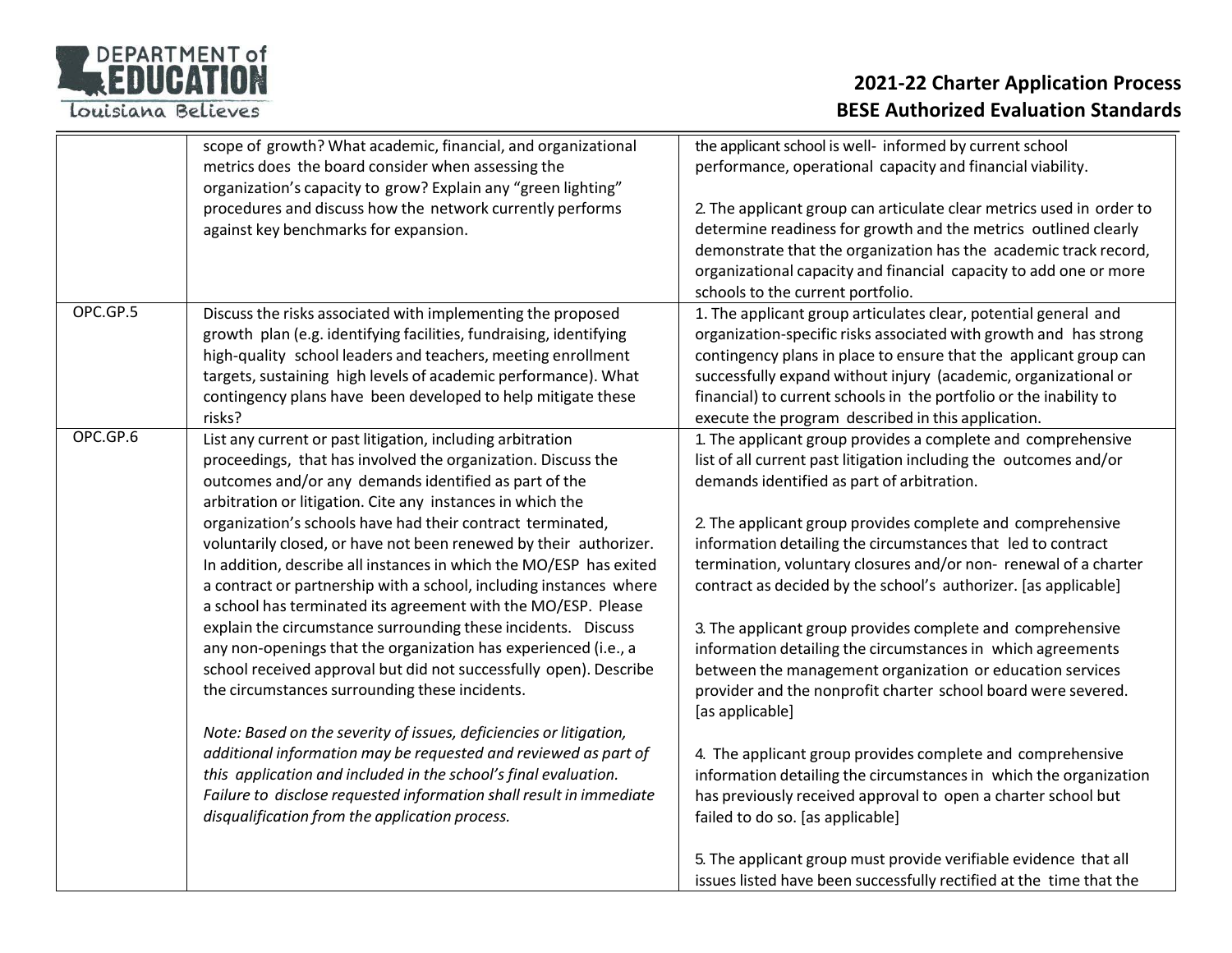

|                                         |                                                                                                                                                                                                                                                                                                                                                                                                                                                                  | charter application is submitted. [as applicable]                                                                                                                                                                                                                                                                                                                                                                                                                                                                                                                               |
|-----------------------------------------|------------------------------------------------------------------------------------------------------------------------------------------------------------------------------------------------------------------------------------------------------------------------------------------------------------------------------------------------------------------------------------------------------------------------------------------------------------------|---------------------------------------------------------------------------------------------------------------------------------------------------------------------------------------------------------------------------------------------------------------------------------------------------------------------------------------------------------------------------------------------------------------------------------------------------------------------------------------------------------------------------------------------------------------------------------|
|                                         |                                                                                                                                                                                                                                                                                                                                                                                                                                                                  | 6. If any of the outcomes described as part of this question have<br>been experienced by the applicant group and/or the proposed<br>management organization and/or education services provides,<br>the applicant group provides clear and compelling evidence that<br>the issues leading to each outcome have been addressed,<br>safeguards have been put in place to avoid a recurrence of such<br>incidents, and that these updated policies, procedures and<br>safeguards are demonstrably likely to avoid future recurrence of<br>previously experienced negative outcomes. |
| <b>Organizational Plan and Capacity</b> |                                                                                                                                                                                                                                                                                                                                                                                                                                                                  |                                                                                                                                                                                                                                                                                                                                                                                                                                                                                                                                                                                 |
| Question #                              | Question                                                                                                                                                                                                                                                                                                                                                                                                                                                         | <b>Evaluation Standard</b>                                                                                                                                                                                                                                                                                                                                                                                                                                                                                                                                                      |
| OPC.1                                   | How many new employees (teachers, network staff, and other key<br>school support staff) will the organization hire each year of growth<br>if approved to open the proposed school(s)? Discuss the<br>organization's current capacity to meet these demands. Consider                                                                                                                                                                                             | 1. The applicant group's recruitment plan outlines a reasonable<br>timeline with key hiring milestones that the proposed school must<br>meet in order to be fully staffed for each year of growth.                                                                                                                                                                                                                                                                                                                                                                              |
|                                         | previous hiring patterns, current retention rates, and human<br>resources capacity at the network level.                                                                                                                                                                                                                                                                                                                                                         | 2. The applicant group has a thorough understanding of the<br>organization's capacity to meet hiring demands of growth.                                                                                                                                                                                                                                                                                                                                                                                                                                                         |
| OPC.2                                   | Discuss the organization's capacity and strategy to ensure these<br>positions and the positions at existing schools will be filled by<br>diverse quality candidates. If partnering with a Management<br>Organization or Education Service Provider, please specify their<br>role in the selection process.                                                                                                                                                       | 1. The applicant group outlines specific recruitment strategies and<br>potential sources for general education and specialized teachers<br>to fill recruitment needs of a diversified staff.                                                                                                                                                                                                                                                                                                                                                                                    |
| OPC.3                                   | Provide a narrative explaining the organization's lines of<br>reporting and accountability, the rationale of how this<br>structure supports the proposed school model, and the roles of<br>any management or partner organizations.                                                                                                                                                                                                                              | 1. The applicant group provides a thorough explanation of the<br>reporting structure and a strong rationale demonstrating that<br>the proposed lines of accountability and reporting support the<br>school model.                                                                                                                                                                                                                                                                                                                                                               |
|                                         | Attachment 11: Provide organizational charts for the first and fifth<br>year of operation clearly showing the reporting structures<br>between the CEO, school leader(s), charter board, and all staff<br>including instructional, operational, and financial staff. If the<br>charter board intends to contract or partner with an entity for<br>management or educational service provider, the organizational<br>charts should also reflect that relationship. | 1. The organizational chart and corresponding job descriptions<br>include all essential responsibilities and positions (academic,<br>operational, and financial) necessary to implement the school's<br>plans.<br>2. The organizational chart clearly denotes the reporting<br>structures between CEO (if applicable), school leaders, the                                                                                                                                                                                                                                      |
| OPC.4                                   |                                                                                                                                                                                                                                                                                                                                                                                                                                                                  | charter board and all staff.                                                                                                                                                                                                                                                                                                                                                                                                                                                                                                                                                    |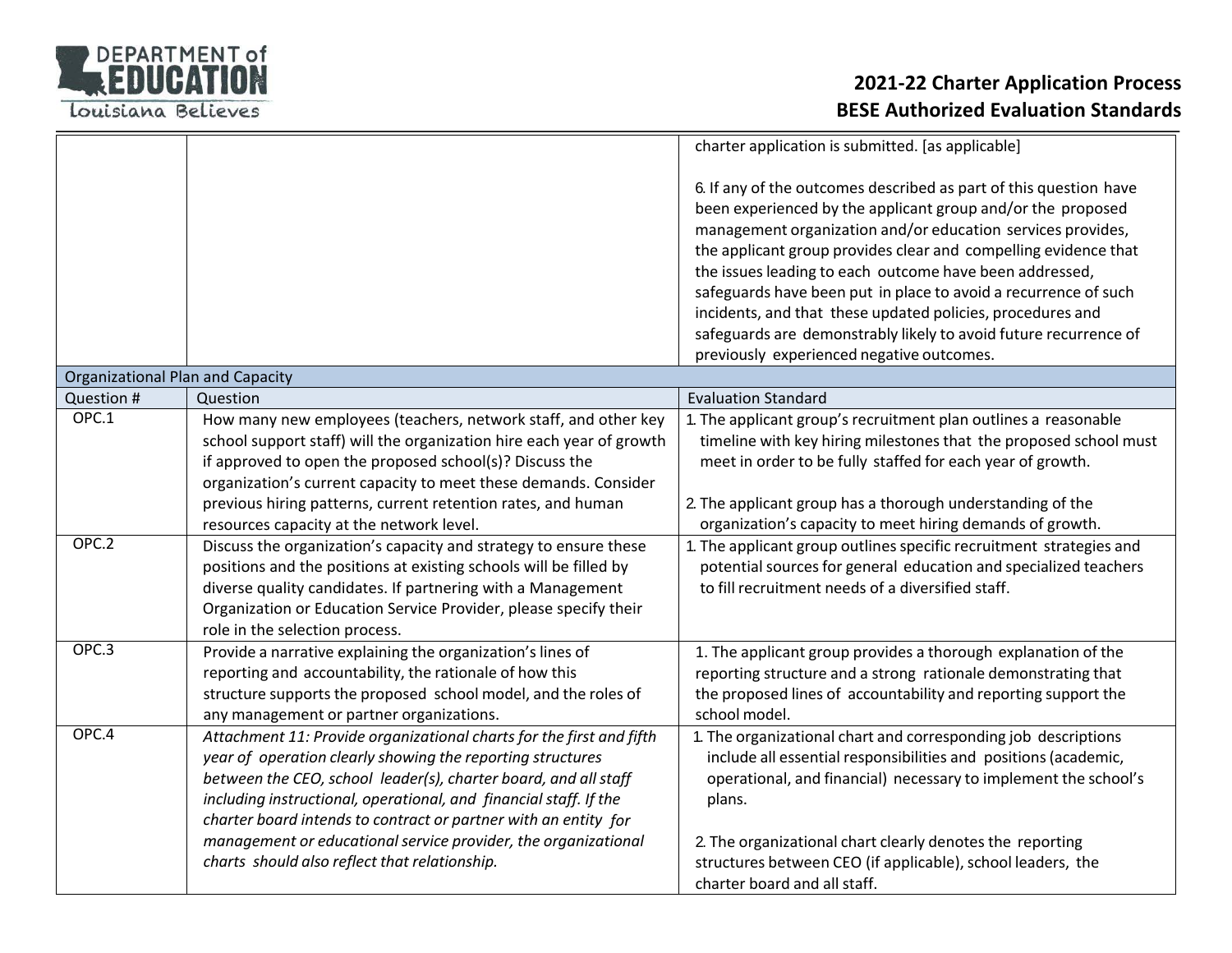

|       |                                                                                                                                                              | 3. (If applicable) The organizational chart clearly outlines the                     |
|-------|--------------------------------------------------------------------------------------------------------------------------------------------------------------|--------------------------------------------------------------------------------------|
|       |                                                                                                                                                              | relationship between the Education Services Provides (ESP) and<br>the charter board. |
|       | All responses in this section (OPC.5) must speak specifically to the proposed school leadership team that includes instructional, operational, and financial |                                                                                      |
|       | leadership. Specifically, this should be the senior most individuals of the team in each of these areas.                                                     |                                                                                      |
| OPC.5 | Attachment 12: Provide the resume for every member of the                                                                                                    | 1. The identified members of the leadership team have previously                     |
|       | proposed school leadership team. Provide a cover sheet for each                                                                                              | managed a school, a team of teachers, or an academic program                         |
|       | resume that includes the persons proposed role, brief description<br>of major responsibilities, justification for proposed role through                      | that showed clear growth or success under their responsibility.                      |
|       | evidence of student impact data for instructional leaders,                                                                                                   | 2. The school leadership team has held past leadership positions in                  |
|       | justification for proposed role through evidence of organizational,                                                                                          | which they held a high level of responsibility and accountability for                |
|       | operational or financial viability for other staff, and any                                                                                                  | the operations and/or finances of a given organization. OR all                       |
|       | explanation for time lapses listed on the resume.                                                                                                            | schools within the non-profit organization have met all                              |
|       |                                                                                                                                                              | expectations outlined in Bulletin 126 for the past five years.                       |
|       |                                                                                                                                                              |                                                                                      |
|       |                                                                                                                                                              | 3. The leadership team has provided evidence that establishes a                      |
|       |                                                                                                                                                              | track record of improving student achievement, and/or provides                       |
|       |                                                                                                                                                              | sufficient data to demonstrate the leadership team's ability to                      |
|       |                                                                                                                                                              | develop a high performing team of teachers across multiple years.                    |
|       |                                                                                                                                                              | OR all schools within the non-profit organization have met all                       |
|       |                                                                                                                                                              | expectations outlined in Bulletin 126 for the past five years.                       |
| OPC.6 | Describe the school's professional development approach                                                                                                      | 1. The applicant group provides a comprehensive professional                         |
|       | for instructional staff and explain how it supports the                                                                                                      | development plan that is clearly aligned to the effective                            |
|       | effective implementation of the educational plan for the<br>intended student population, including:                                                          | implementation of the proposed educational plan. [Non-                               |
|       | Identification of the staff members responsible for<br>a)                                                                                                    | evaluative standard]                                                                 |
|       | leading professional development;                                                                                                                            |                                                                                      |
|       | An overview of the frequency and format of<br>b)                                                                                                             | 2. The applicant group provides evidence that professional                           |
|       | professional development;                                                                                                                                    | development at the proposed school will be led by content                            |
|       | An overview of professional development topics and<br>C)                                                                                                     | experts, occur on a regular basis, follow a defined scope and                        |
|       | timeline to occur prior to school opening; and                                                                                                               | sequence and allow for the flexibility to add additional topics as                   |
|       | The process by which additional professional<br>d)                                                                                                           | the needs arise.                                                                     |
|       | development topics will be identified.                                                                                                                       |                                                                                      |
|       |                                                                                                                                                              | 3. (If applicable) If the applicant group plans to contract with                     |
|       |                                                                                                                                                              | external providers for professional development, the applicant                       |
|       |                                                                                                                                                              | outlines the process used to select the external provider and                        |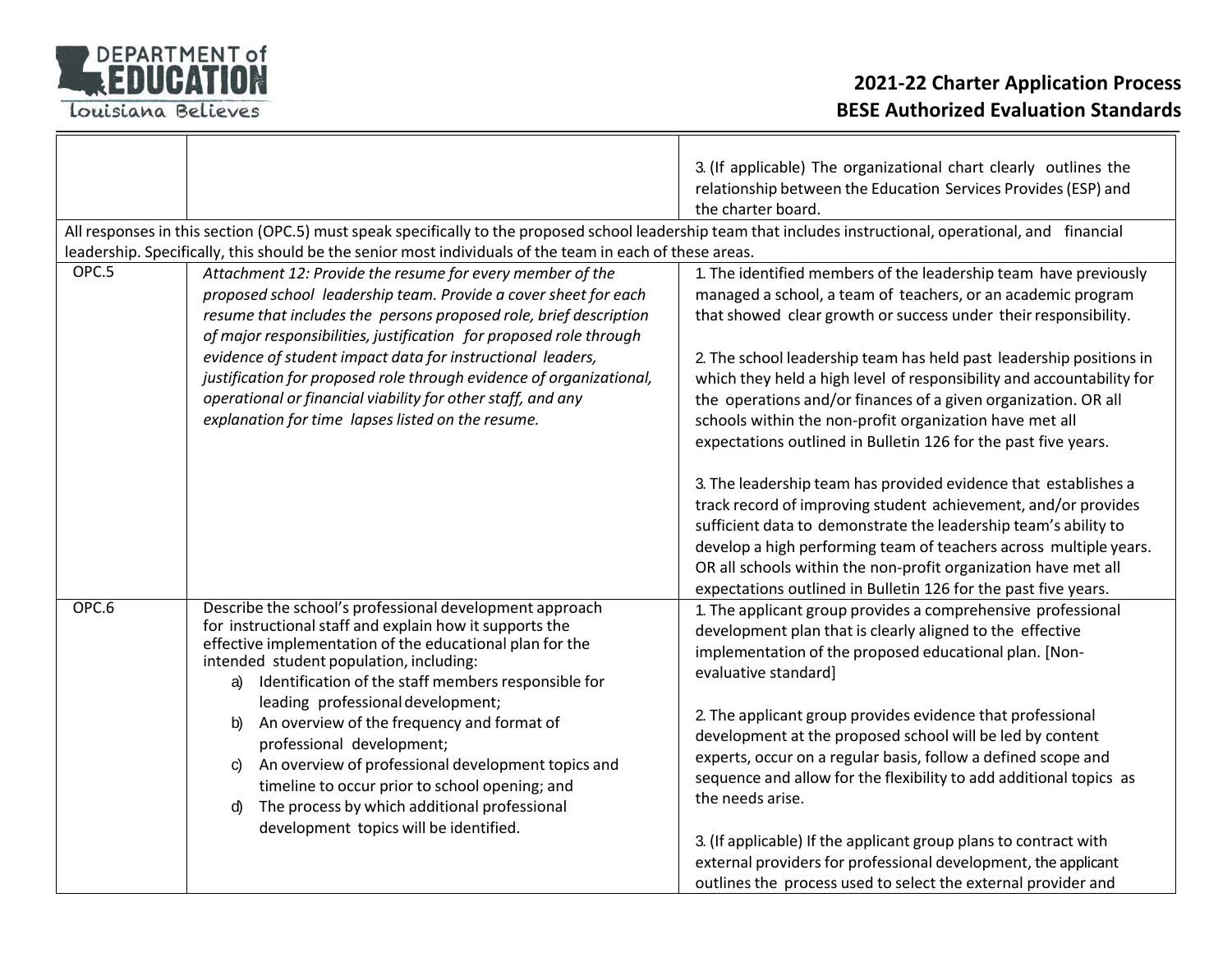

|               |                                                                                                                                                                                                                                                                                                   | rationale for doing so.                                                                                                                                                                                                                                                                                                                                                                                                                                                                                                                                                                                                                                                                                                                                                                                                                                                                                                               |
|---------------|---------------------------------------------------------------------------------------------------------------------------------------------------------------------------------------------------------------------------------------------------------------------------------------------------|---------------------------------------------------------------------------------------------------------------------------------------------------------------------------------------------------------------------------------------------------------------------------------------------------------------------------------------------------------------------------------------------------------------------------------------------------------------------------------------------------------------------------------------------------------------------------------------------------------------------------------------------------------------------------------------------------------------------------------------------------------------------------------------------------------------------------------------------------------------------------------------------------------------------------------------|
| OPC.7         | Explain the school's approach to professional development<br>and training opportunities for operational and financial staff.                                                                                                                                                                      | 1. The applicant group provides a comprehensive professional<br>development plan that is clearly aligned to the effective<br>implementation of the operational and financial goals and plans<br>outlined in this application.                                                                                                                                                                                                                                                                                                                                                                                                                                                                                                                                                                                                                                                                                                         |
| OPC.8         | In addition to professional development outlined above, how will<br>your school prepare teachers and staff to work with a diverse<br>student population that recognizes, affirms, and supports the<br>racial, social, and cultural differences present within the<br>intended student population? | The applicant group clearly outlines the steps that that will be<br>1.<br>taken to prepare teachers and staff to work with a diverse<br>student population.<br>The steps proposed by the applicant group are directly related<br>2.<br>to the requirement of recognizing, affirming and supporting<br>racial, social and cultural differences and would reasonably<br>result in enhanced teacher and staff capacity to serve a diverse<br>student population.                                                                                                                                                                                                                                                                                                                                                                                                                                                                         |
| OPC.9         | Describe the school's approach to ongoing individual<br>teacher support through coaching and feedback systems.                                                                                                                                                                                    | 1. The applicant group provides a process by which teachers will<br>receive differentiated, data-driven coaching and development.                                                                                                                                                                                                                                                                                                                                                                                                                                                                                                                                                                                                                                                                                                                                                                                                     |
| <b>OPC.10</b> | Attachment 13: Provide the resume for every member of the<br>charter board. Provide a cover sheet for each resume that<br>includes the person's role, brief description of major<br>responsibilities, expertise area, and a brief justification for board<br>membership.                          | 1. The applicant describes how each board member's described<br>role on the board matches their professional skill set.<br>2. For each of the following areas, there is at least one board<br>member able to provide expertise - academics, finances, legal<br>issues, management and operations, and community relations,<br>OR the applicant describes current recruitment plans for board<br>members to provide the above areas of expertise.<br>3. The responsibilities enumerated for each role enable a clear<br>division of roles among the board members.<br>4. [Applicable to Type 2 Charter Applicants] The board is comprised<br>of at least seven board members.<br>5. [Applicable to Type 2 Charter Applicants] The board is<br>representative of the community in which the charter school is<br>located and no fewer than 60 percent of its members reside in<br>the community in which the charter school is located. |
| <b>OPC.11</b> | Identify any existing relationships that could pose actual or                                                                                                                                                                                                                                     | 1. The applicant provides an accurate description of any existing                                                                                                                                                                                                                                                                                                                                                                                                                                                                                                                                                                                                                                                                                                                                                                                                                                                                     |
|               | perceived conflicts if the application is approved; discuss                                                                                                                                                                                                                                       | relationships that the board may have that could pose an actual                                                                                                                                                                                                                                                                                                                                                                                                                                                                                                                                                                                                                                                                                                                                                                                                                                                                       |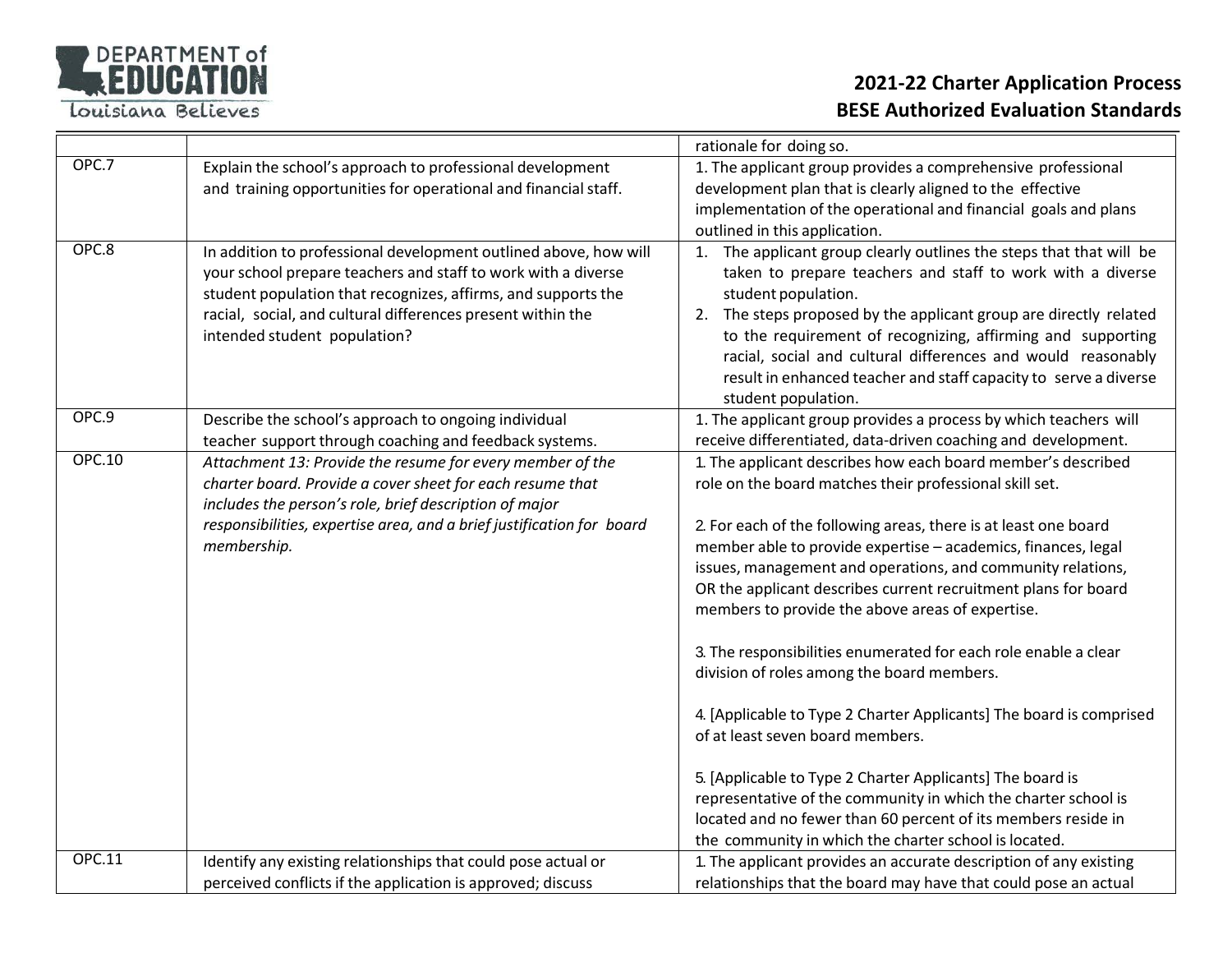| <b>DEPARTMENT of</b> |
|----------------------|
| REDUCATION           |
|                      |

|               | specific steps that the board will take to avoid any actual<br>conflicts and to mitigate perceived conflicts.                                                                                                                                                                                                           | or perceived conflict of interest.                                                                                                                                                                                                                                                 |
|---------------|-------------------------------------------------------------------------------------------------------------------------------------------------------------------------------------------------------------------------------------------------------------------------------------------------------------------------|------------------------------------------------------------------------------------------------------------------------------------------------------------------------------------------------------------------------------------------------------------------------------------|
|               |                                                                                                                                                                                                                                                                                                                         | 2. The applicant communicates how the board uses a logical<br>process by which they identify any actual conflicts of interest and<br>the steps that the board will take to ensure that all potential<br>conflicts of interest are avoided.                                         |
|               |                                                                                                                                                                                                                                                                                                                         | 3. The applicant articulates a logical process by which the board<br>shall identify any perceived conflicts of interest and the steps that<br>the board will take to mitigate the perceived conflict.                                                                              |
| <b>OPC.12</b> | Describe the governance structure and duties of the charter<br>board. Describe any committees, advisory bodies, or councils and<br>their roles and responsibilities. Explain how the proposed<br>structure will ensure accessibility to staff, community and<br>families. Describe how the board will interact with the | . The applicant group's response demonstrates a clear<br>understanding that the charter board serves as a governing body<br>rather than the entity responsible for the day to day execution of<br>the proposed school model and academic plan.                                     |
|               | CEO/School Leader/ESP.                                                                                                                                                                                                                                                                                                  | 2. The applicant group's response demonstrates a clear<br>understanding of the roles and responsibilities of the charter<br>board with regard to governance of the school and supervision<br>of the school leader, CEO and Educational Services Provider (ESP)<br>(as applicable). |
|               |                                                                                                                                                                                                                                                                                                                         | 3. Each committee, advisory body or council that exists as part of the<br>charter board governance structure has a legitimate purpose,<br>defined role, and clear responsibilities that support the work of<br>the charter board as a whole.                                       |
| <b>OPC.13</b> | Are there any areas of expertise or experience the current board<br>seeks to fill? If so, explain the area and rationale for need on the<br>board, as well as the recruitment plan, to fill that position.                                                                                                              | 1. The board provides a candid assessment of the board's current<br>opportunities for growth and/or unfilled areas of expertise.                                                                                                                                                   |
|               |                                                                                                                                                                                                                                                                                                                         | 2. The board articulates a logical new member recruitment plan<br>that prioritizes the required areas of expertise, as well as logical<br>new member on-boarding plan that ensures that all new members<br>are familiar with board bylaws and requirements.                        |
| <b>OPC.14</b> | Explain how the board will monitor the academic,<br>organizational and financial goals stated within the<br>application, including actions that will be employed if the                                                                                                                                                 | 1. The board has a logical and feasible plan by which they will<br>monitor the proposed school's progress toward academic,<br>organizational and financial goals stated in this application                                                                                        |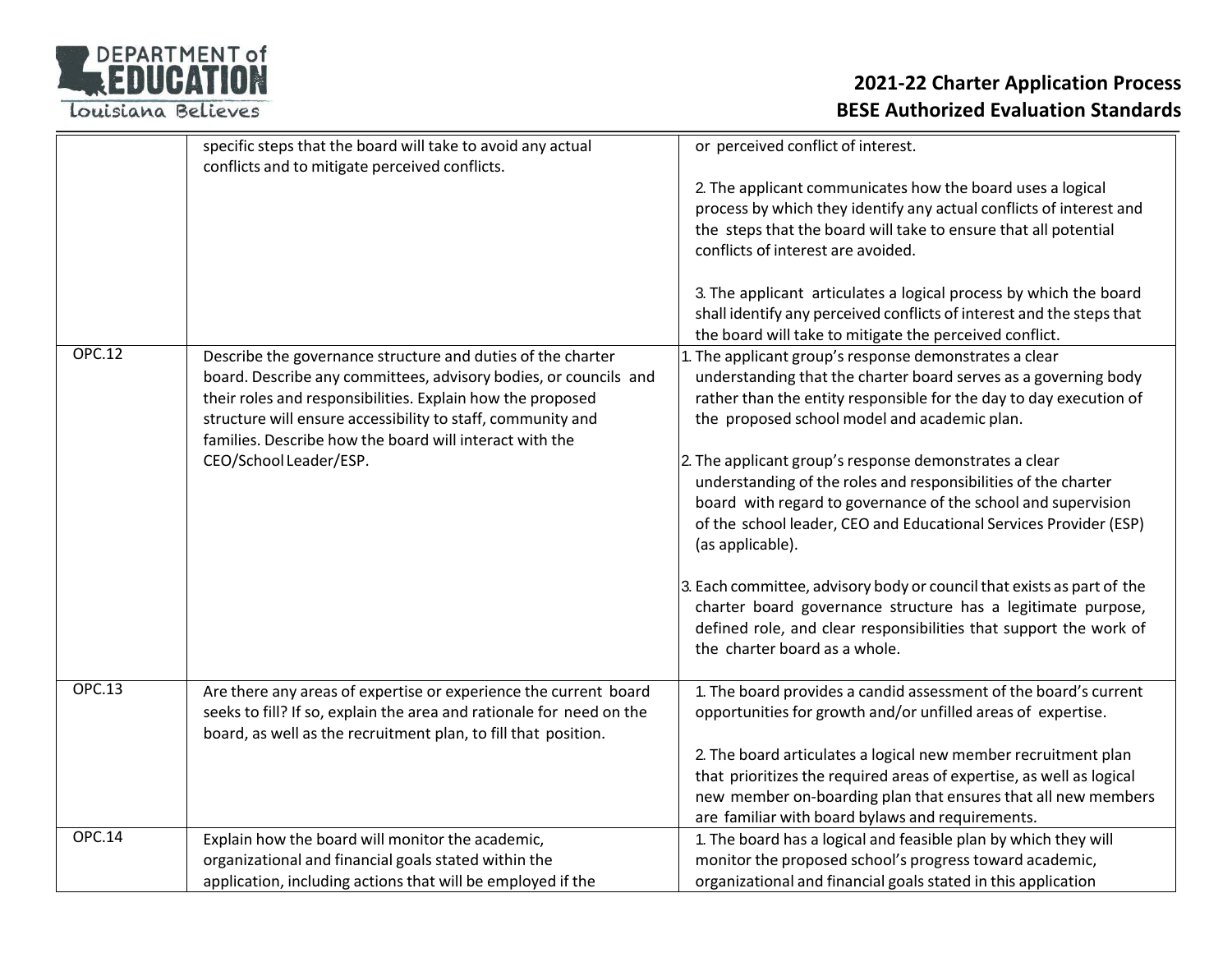

|               | school is trending toward not meeting set forth standards.                                                                                                                                                               | including the metrics that will be used to gauge performance, the<br>frequency by which progress monitoring will occur and the specific<br>steps that will be taken if the school is not on track to meet<br>academic goals, organizational goals, and/or financial goals.                                                                                     |
|---------------|--------------------------------------------------------------------------------------------------------------------------------------------------------------------------------------------------------------------------|----------------------------------------------------------------------------------------------------------------------------------------------------------------------------------------------------------------------------------------------------------------------------------------------------------------------------------------------------------------|
|               |                                                                                                                                                                                                                          | 2. The board's monitoring plan includes frequent monitoring of<br>academic, organizational and financial indicators in order to<br>quickly detect areas of underperformance and apply corrective<br>actions quickly, if necessary.                                                                                                                             |
|               |                                                                                                                                                                                                                          | 3. The academic, financial and organizational indicators to be<br>reviewed as part of the board's monitoring plan should, at a<br>minimum, include the expectations of the Charter School<br>Performance Compact.                                                                                                                                              |
| <b>OPC.15</b> | Explain how the board will monitor progress toward<br>accountability and renewal standards, including actions that will<br>employed if the school is trending toward not meeting set forth<br>standards.                 | 1. The board has a comprehensive monitoring plan by which they<br>will assess the proposed school's progress toward accountability<br>and renewal standards.                                                                                                                                                                                                   |
|               |                                                                                                                                                                                                                          | 2. The board demonstrates a thorough understanding of renewal<br>and accountability expectations and has strong systems in place to<br>monitor progress toward renewal at several checkpoints<br>throughout the charter term as well as communicates what<br>action steps will be taken when the school is trending toward not<br>meeting set forth standards. |
| <b>OPC.16</b> | If a single site/CMO: Describe the role of the board in<br>evaluating the school leader/CEO and holding them<br>accountable for school performance, including:<br>The information the board will collect;<br>$a_{\cdot}$ | . The applicant group demonstrates a clear understanding of the<br>board's responsibility to evaluate and hold the school leader/CEO<br>accountable to school performance standards.                                                                                                                                                                           |
|               | The specific measures and metrics to be used;<br>b.<br>and<br>The timeline and frequency of evaluation.<br>C.                                                                                                            | 2. The applicant group articulates a specific set of standards that<br>the school leader must satisfy in order to keep the school on<br>track to achieve its vision. These standards must, at a minimum,<br>reflect the performance metrics outlined in the Charter School<br>Performance Compact.                                                             |
|               |                                                                                                                                                                                                                          | 3. The board identifies the information that will be used to<br>determine if the school leader/CEO has satisfied each standard,                                                                                                                                                                                                                                |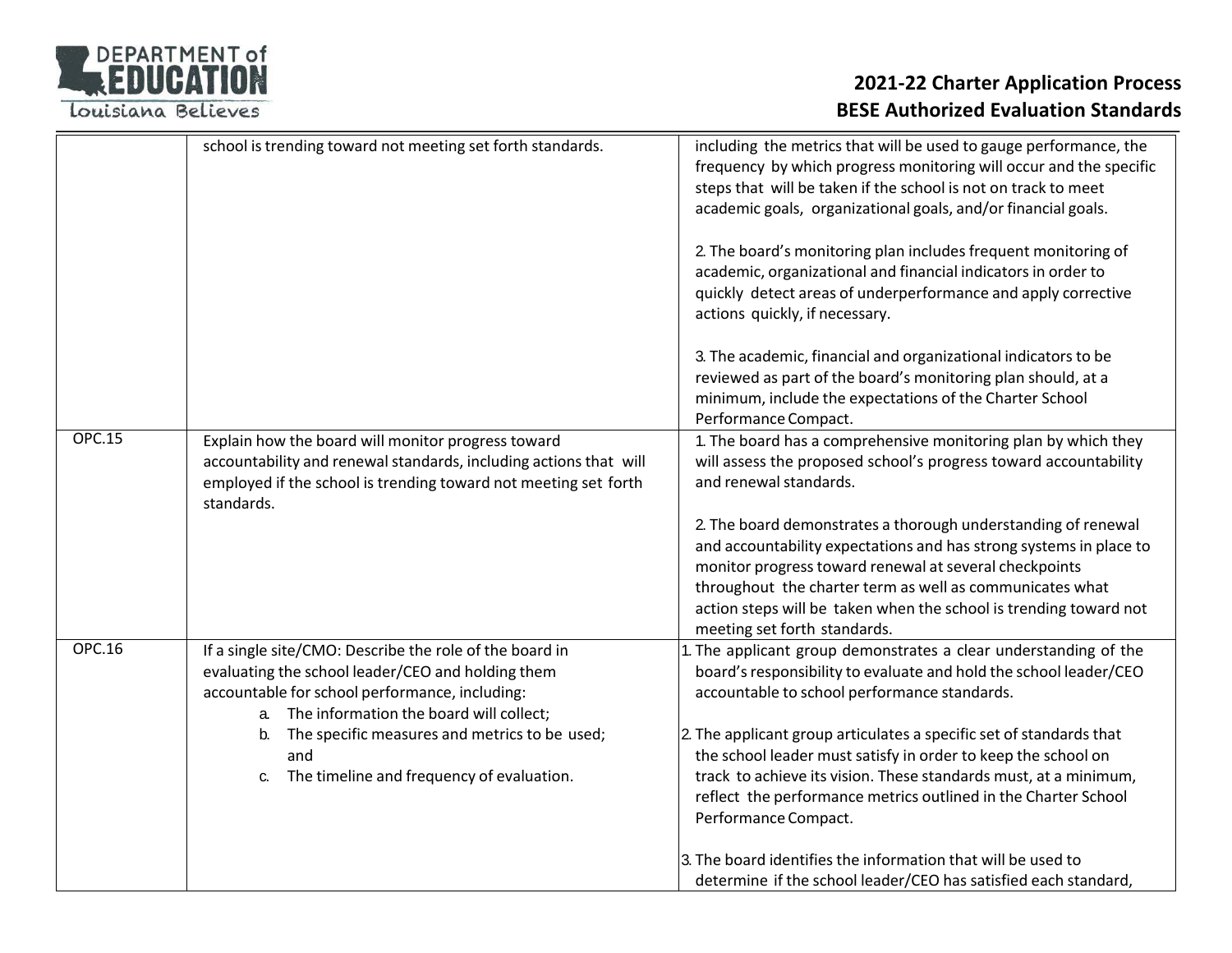

|                      |                                                                                                                                                                                                                                                                                                                                                                                     | the timeline and frequency by which performance will be<br>evaluated and the process by which they will collect that<br>information.<br>4. The board has a logical decision-making framework and process<br>to support and hold the school leader/CEO accountable according<br>to a set of standards that will further the school's mission.<br>5. The applicant describes the steps the board and school leader<br>will take in the event the leader does not meet accountability<br>measures. There are clear metrics that trigger different courses<br>of action, and the board has specific metrics it will use to make<br>personnel decisions.                                                                                                                                                                                                                                                                                                                                                                                                                                                                                                                                                                                            |
|----------------------|-------------------------------------------------------------------------------------------------------------------------------------------------------------------------------------------------------------------------------------------------------------------------------------------------------------------------------------------------------------------------------------|------------------------------------------------------------------------------------------------------------------------------------------------------------------------------------------------------------------------------------------------------------------------------------------------------------------------------------------------------------------------------------------------------------------------------------------------------------------------------------------------------------------------------------------------------------------------------------------------------------------------------------------------------------------------------------------------------------------------------------------------------------------------------------------------------------------------------------------------------------------------------------------------------------------------------------------------------------------------------------------------------------------------------------------------------------------------------------------------------------------------------------------------------------------------------------------------------------------------------------------------|
| OPC.17 (ESP<br>Only) | [If partnering with an Education Services Provider (ESP)]<br>Describe the role of the board in evaluating the ESP and holding<br>them accountable for academic, organizational, and financial<br>outcomes including:<br>The information the board will collect;<br>a)<br>The specific measures and metrics to be used; and<br>b)<br>The timeline and frequency of evaluation.<br>C) | 1. The applicant group demonstrates a clear understanding of the<br>board's responsibility to evaluate and hold the Education Service<br>Provider (ESP) accountable to school performance standards.<br>2. The applicant group articulates a specific set of standards that<br>the ESP must satisfy in order to keep the school on track to<br>achieve its vision. These standards must, at a minimum, reflect the<br>performance metrics outlined in the Charter School Performance<br>Compact.<br>3. The board identifies the information that will be used to<br>determine if the ESP has satisfied each standard, the timeline and<br>frequency by which performance of the ESP will be evaluated and<br>the process by which they will collect that information.<br>4. The board has a logical decision-making framework and process<br>to support and hold the ESP accountable according to a set of<br>standards that will further the school's mission.<br>5. The applicant describes the steps the board and ESP will take in<br>the event the leader does not meet accountability measures.<br>There are clear metrics that trigger different courses of action,<br>and the board has specific metrics it will use to make decisions |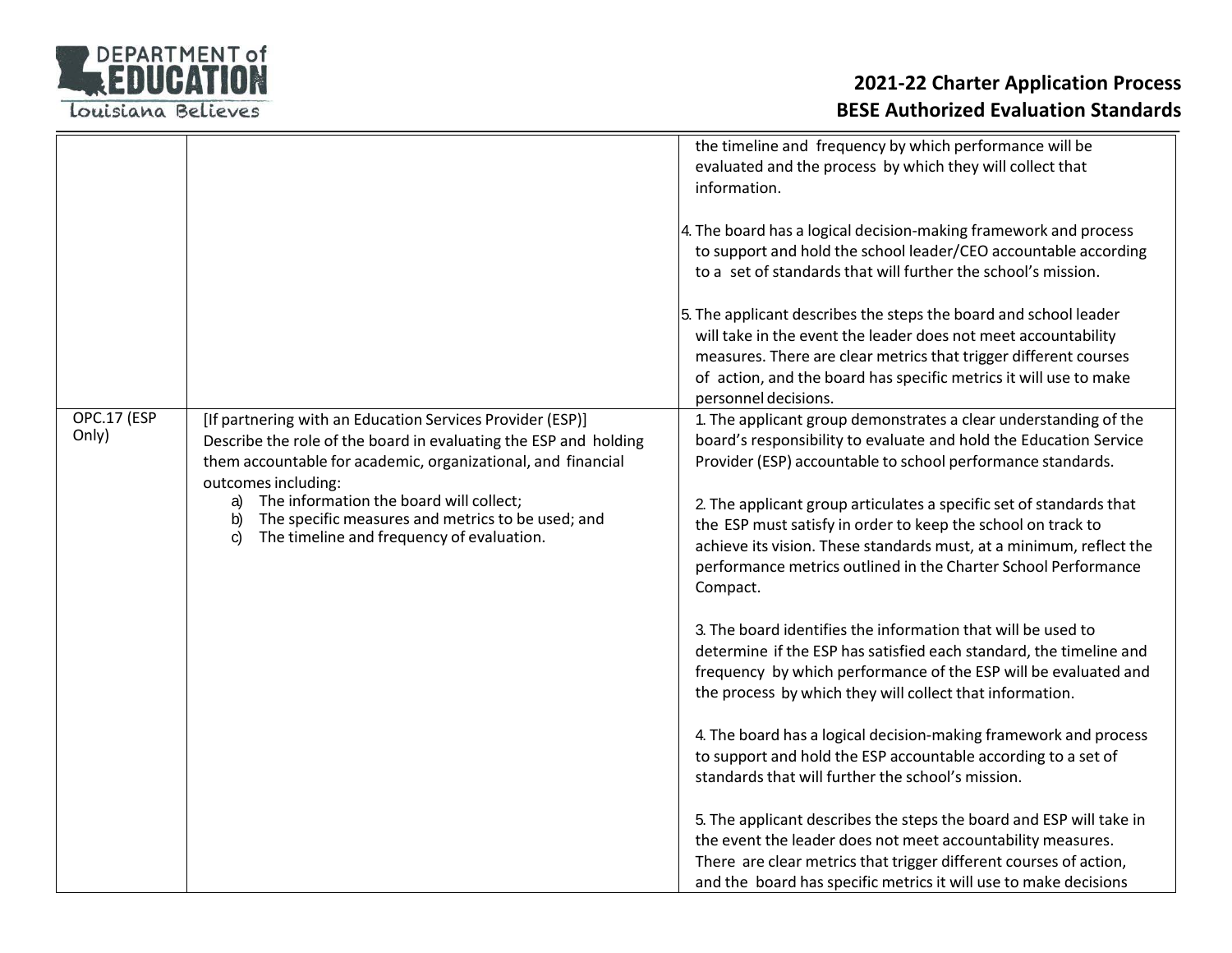

|                                                     |                                                                                                                                                                                                                                                                                                        | regarding the continued relationship with the ESP.                                                                                                                                                                                                                             |
|-----------------------------------------------------|--------------------------------------------------------------------------------------------------------------------------------------------------------------------------------------------------------------------------------------------------------------------------------------------------------|--------------------------------------------------------------------------------------------------------------------------------------------------------------------------------------------------------------------------------------------------------------------------------|
| <b>OPC.18</b>                                       | Describe plans for increasing the capacity of the charter board.<br>Include the plan for training and development of new members<br>and continuing members. Provide an overview of the topics to<br>be covered.                                                                                        | 1. The board articulates a logical process by which they will assess<br>their own strengths and weaknesses, as well as a comprehensive<br>training plan that corresponds with lacking areas of expertise.                                                                      |
|                                                     |                                                                                                                                                                                                                                                                                                        | 2. The board articulates a logical new member recruitment plan<br>that prioritizes the required areas of expertise, as well as logical<br>new member on-boarding plan that ensures that all new<br>members are familiar with board bylaws and requirements.                    |
| <b>OPC.19</b>                                       | Specify where and how frequently the board plans to meet.<br>Describe the procedures that will be in place to ensure<br>compliance with the Open Meetings Laws and Open Records Act.                                                                                                                   | 1. The applicant group provides comprehensive a board<br>meeting schedule including proposed times, location and a<br>high-level overview of procedures that the board will follow to<br>maintain compliance with Open Meetings Laws and Open<br>Records Act.                  |
| <b>OPC.20</b>                                       | Attachment 14: Provide a draft of the proposed charter<br>board's governing by-laws.                                                                                                                                                                                                                   | 1. A preliminary review indicates the by-laws provided<br>by the applicant group meet all requirements as<br>outlined in law and policy.                                                                                                                                       |
| <b>OPC.21</b><br>(Corporate<br>Partnership<br>Only) | [If partnering with a Corporate Partner]<br>Identify the partner organization as defined in Bulletin 126,<br>Chapter 39, selected to assist in the implementation of the school<br>model and describe the terms of the partnership.                                                                    | 1. The applicant group provides a clear description of the<br>proposed partnership including the rationale for entering into<br>such a partnership and the terms that will govern the<br>partnership.                                                                          |
|                                                     |                                                                                                                                                                                                                                                                                                        | 2. The relationship between the proposed applicant group and the<br>non-profit charter board meets all requirements as outlined in<br>Bulletin 126, Chapter 39.                                                                                                                |
| <b>OPC.22</b><br>(Corporate<br>Partnership<br>Only) | [If partnering with a Corporate Partner]<br>Attachment 15: Provide a copy of the MOU/Contract.                                                                                                                                                                                                         | 1. The MOU/Contract provided by the applicant group clearly<br>outlines the terms of the partnership between the non-profit<br>board and the partner corporation and meets all applicable<br>requirements outlined in law and policy, based on a preliminary<br>review         |
| OPC.23 (ESP<br>Only)                                | [If partnering with an Education Services Provider (ESP)]<br>Provide rationale for consideration of an ESP, including:<br>List of all companies/organizations considered;<br>a)<br>Evaluation of all companies/organizations considered; and<br>b)<br>Rationale for selected provider.<br>$\mathsf{C}$ | 1. The applicant group provides evidence that thorough review<br>of the ESP has occurred before agreeing to partner with the<br>organization.<br>2. The applicant group provides the metrics and rationale by<br>which each proposed ESP was evaluated and the results of each |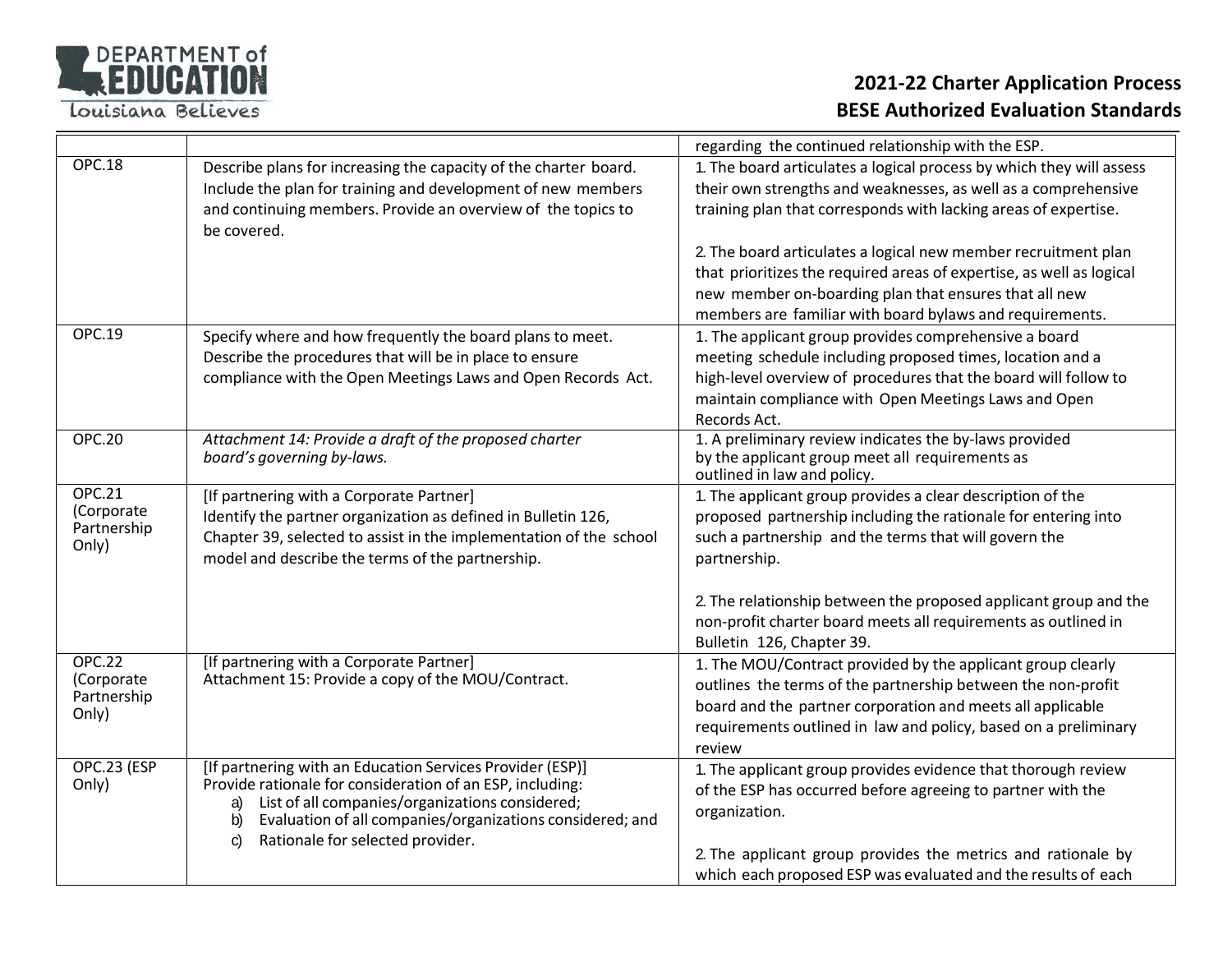

|                      |                                                                                                                                                                                                                                                                            | evaluation.                                                                                                                                                                                                                                                                                                                                   |
|----------------------|----------------------------------------------------------------------------------------------------------------------------------------------------------------------------------------------------------------------------------------------------------------------------|-----------------------------------------------------------------------------------------------------------------------------------------------------------------------------------------------------------------------------------------------------------------------------------------------------------------------------------------------|
|                      |                                                                                                                                                                                                                                                                            | 3. The applicant group provides a clear and compelling rationale<br>that explains why it is in the best interest of the applicant group<br>to partner with an ESP rather than directly managing all aspects<br>of the school.                                                                                                                 |
| OPC.24 (ESP<br>Only) | [If partnering with an Education Services Provider (ESP)]<br>Provide evidence of the service provider's success in serving<br>the intended student population, including demonstrated<br>academic achievement, fiscal responsibility, and<br>organizational effectiveness. | 1. [Applicable to ESP's currently operating schools in Louisiana]<br>All schools managed by the ESP meet the expectations for<br>operators according to BESE Bulletin 126 or provides a thorough<br>and rational explanation of the failure to do so as well as a<br>description and timeline of a plan in place to meet the<br>expectations. |
|                      |                                                                                                                                                                                                                                                                            | 2. [Applicable to ESP's not operating schools in Louisiana] The<br>applicant group demonstrates that, at the time of their<br>application, the schools managed by the ESP would meet the<br>renewal standards of each state in which they operate.                                                                                            |
|                      |                                                                                                                                                                                                                                                                            | 3. [Applicable to ESP's not operating schools in Louisiana] Using<br>data collected from nationally normed testing, the applicant<br>group demonstrates that the ESP's schools are high performing<br>and that they outperform their peer schools by meeting one of<br>the standards below.                                                   |
|                      |                                                                                                                                                                                                                                                                            | In tested subject areas, the ESP's schools' consistently<br>have a higher level of proficiency than their peer schools<br>with an equal or higher percentage of their target<br>student population.<br>OR:                                                                                                                                    |
|                      |                                                                                                                                                                                                                                                                            | In tested subject areas, the ESP's schools' student<br>performance growth consistently outpaces that of<br>their peer schools with an equal or higher percentage<br>of their target student population.                                                                                                                                       |
|                      |                                                                                                                                                                                                                                                                            | 4. [Applicable to ESP's not operating schools in Louisiana that serve                                                                                                                                                                                                                                                                         |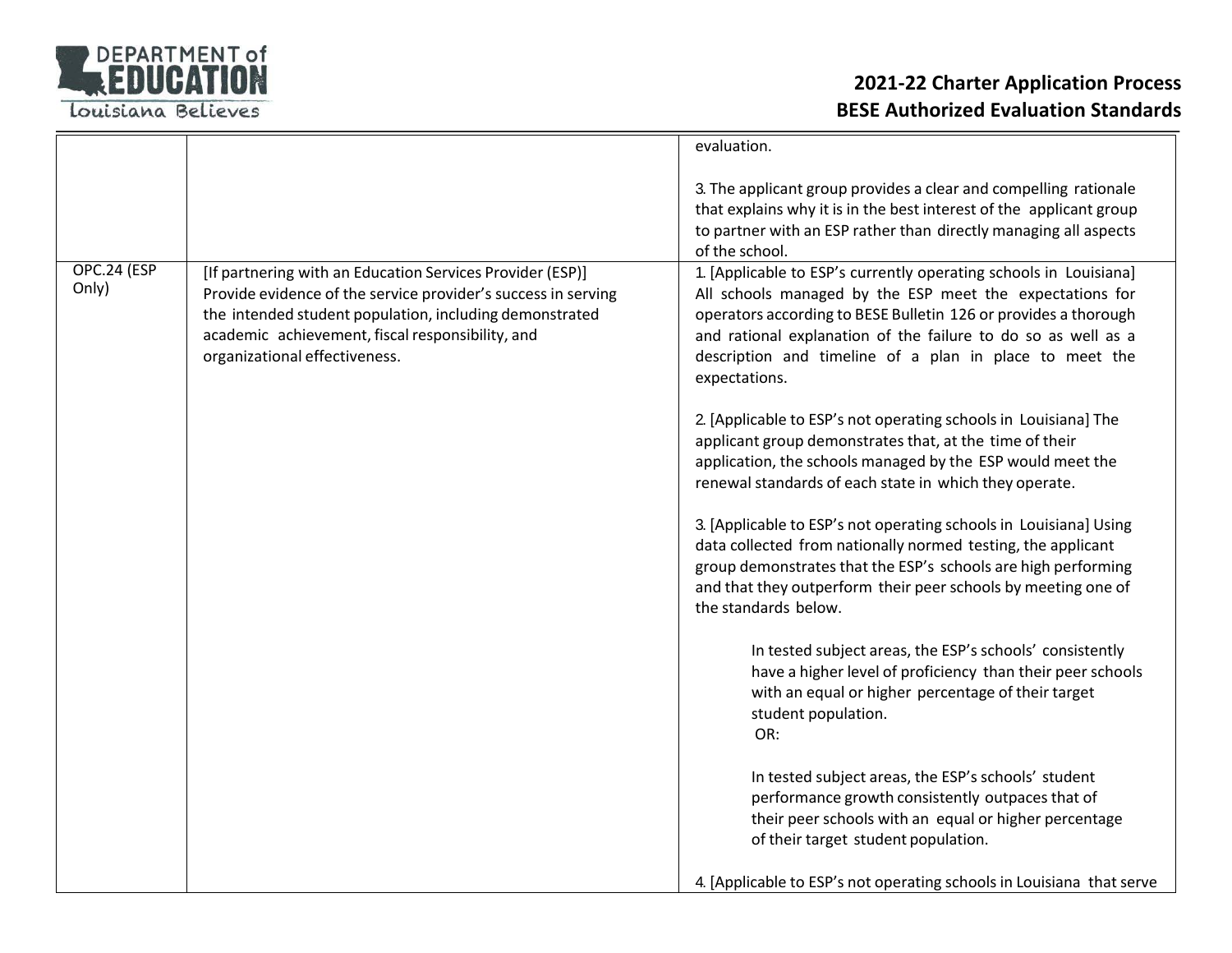

|  | grades 9-12]                                                                                                                                                                                             |
|--|----------------------------------------------------------------------------------------------------------------------------------------------------------------------------------------------------------|
|  | Over multiple years, the ESP's schools have a consistently<br>higher graduate rate than peer schools with an equal or<br>higher percentage of their target student population.<br>OR:                    |
|  | Over multiple years, the ESP's schools have consistently<br>higher growth in their graduation rate than peer schools<br>with an equal or higher percentage of their target<br>student population.        |
|  | 5. [Applicable to ESP's not operating schools in Louisiana that serve<br>grades 9-12]                                                                                                                    |
|  | Over multiple years, the ESP's schools have a consistently<br>higher college matriculation rate than peer schools with<br>an equal or higher percentage of their target student<br>population.           |
|  | OR:<br>Over multiple years, the ESP's schools have consistently<br>higher growth in their graduation rate than peer schools<br>with an equal or higher percentage of their target<br>student population. |
|  | 6. [Applicable to ESP's not operating schools in Louisiana]                                                                                                                                              |
|  | The ESP's schools consistently academically outperform<br>surrounding schools with an equal or higher percentage<br>of their target student population.                                                  |
|  | OR:                                                                                                                                                                                                      |
|  | The ESP's schools' student performance growth consistently                                                                                                                                               |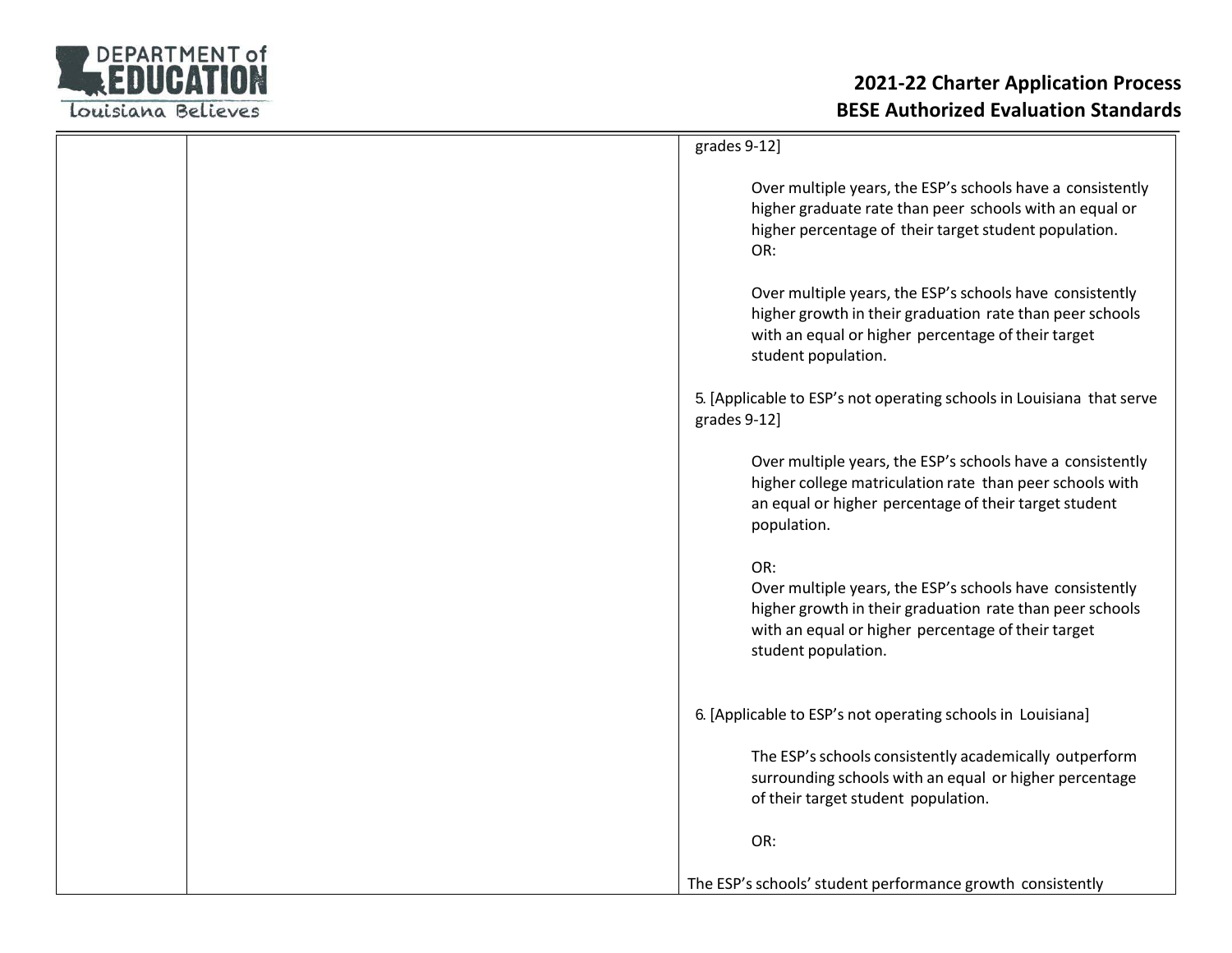

|                      |                                                                                                                                                                                                                                                                                                          | outpaces that of surrounding schools with an equal or higher<br>percentage of their target student population.                                                                                                                                                                                                                                                                                                                                                                                                                                                                                                                                                                                                                                                                                                                                                                                                                                                                                                                                                                                                                                                                               |
|----------------------|----------------------------------------------------------------------------------------------------------------------------------------------------------------------------------------------------------------------------------------------------------------------------------------------------------|----------------------------------------------------------------------------------------------------------------------------------------------------------------------------------------------------------------------------------------------------------------------------------------------------------------------------------------------------------------------------------------------------------------------------------------------------------------------------------------------------------------------------------------------------------------------------------------------------------------------------------------------------------------------------------------------------------------------------------------------------------------------------------------------------------------------------------------------------------------------------------------------------------------------------------------------------------------------------------------------------------------------------------------------------------------------------------------------------------------------------------------------------------------------------------------------|
| OPC.25 (ESP<br>Only) | [If partnering with an Education Services Provider (ESP)]<br>Clearly specify the decisions and services the organization or<br>provider will be responsible.                                                                                                                                             | 1. The applicant group provides a clear and comprehensive list of<br>all decisions made and services rendered in the course of<br>operating a Louisiana charter school in the course of one<br>calendar year and indicates the decisions or services for which<br>the ESP is responsible.                                                                                                                                                                                                                                                                                                                                                                                                                                                                                                                                                                                                                                                                                                                                                                                                                                                                                                    |
| OPC.26 (ESP<br>Only) | [If partnering with an Education Services Provider (ESP)]<br>Overview Template: A list of schools within the<br>organization or provider's portfolio, location, authorizer,<br>and overall academic performance.                                                                                         | [Non-evaluative question]<br>1. The applicant group provides all requested data and<br>information.                                                                                                                                                                                                                                                                                                                                                                                                                                                                                                                                                                                                                                                                                                                                                                                                                                                                                                                                                                                                                                                                                          |
| OPC.27 (ESP<br>Only) | [If partnering with an Education Services Provider (ESP)]<br>Provide a detailed plan outlining the mechanisms by which the<br>charter board will oversee and hold the ESP accountable to the<br>agreed upon terms. Explain the conditions under which the<br>contractual relationship may be terminated. | 1. The applicant group provides a detailed and comprehensive<br>oversight plan outlining the metrics and mechanism by which the<br>charter board will hold the ESP accountable to agreed upon<br>terms.<br>2. The oversight plan includes a clearly defined process and<br>timeline by which the charter board will review agreed upon<br>terms and evaluate the degree to which the ESP has met<br>contractual obligations on, at minimum, an annual basis.<br>3. The oversight plan includes a description of the actions that the<br>charter board may take based on the results of the evaluation<br>should the ESP (i.e. termination, renegotiation, probation, etc.)<br>4. The oversight plan includes a clear description of the conditions<br>under which the charter board may terminate the contractual<br>relationship and the process and timeline associated with<br>termination.<br>5. The oversight plan includes a logical, feasible, thorough and<br>comprehensive contingency plan detailing the actions that the<br>charter board would take in order to directly run the proposed<br>charter school in the event that the ESP agreement is terminated<br>for any reason. |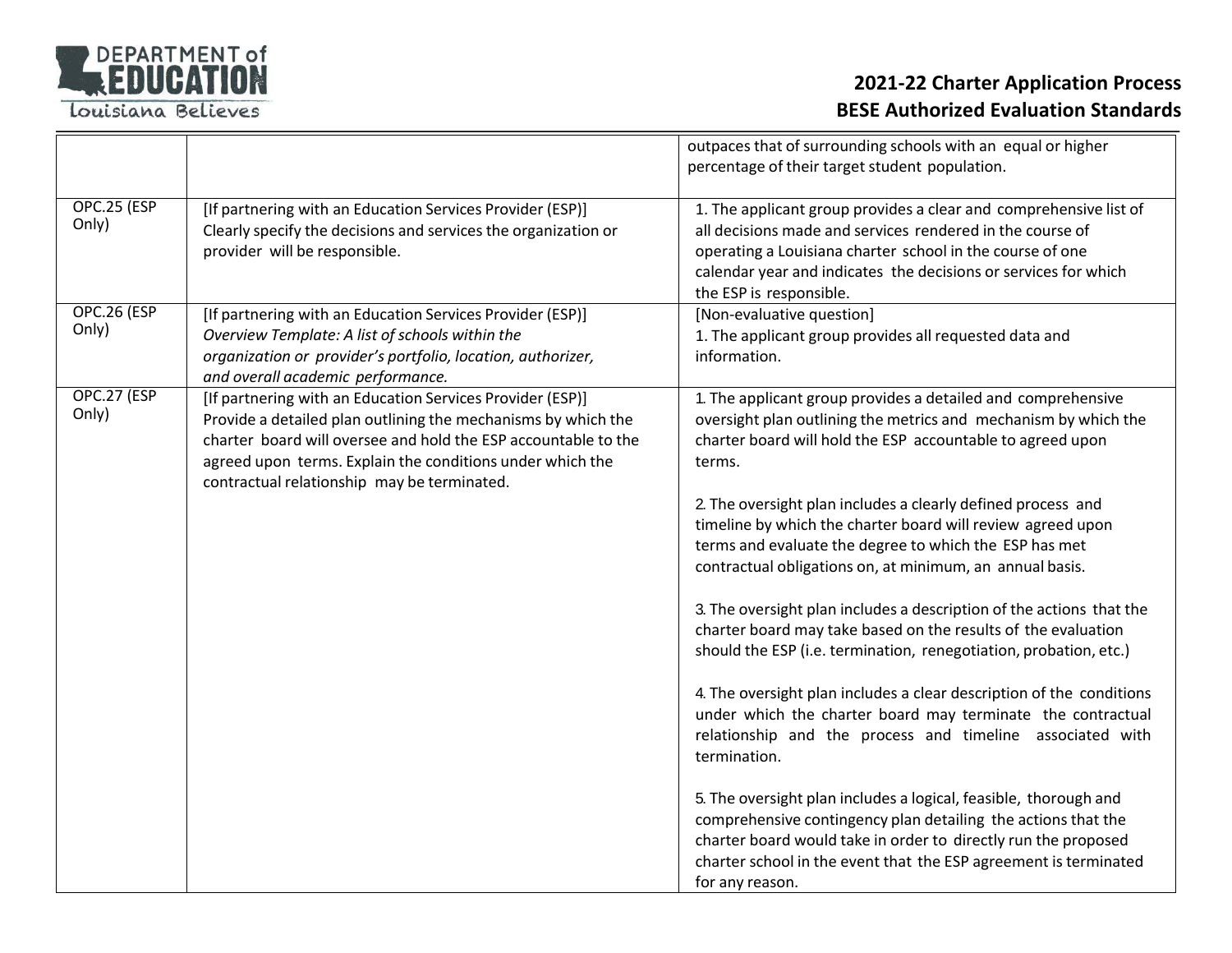| <b>DEPARTMENT of</b> |
|----------------------|
| REDUCATION           |
|                      |

| OPC.28 (ESP<br>Only)        | [If partnering with an Education Services Provider (ESP)]<br>Disclose and explain any existing or perceived conflicts of<br>interest between the board and proposed ESP or affiliated<br>business entity.                                                                                                                         | 1. The board provides an accurate description of any existing or<br>potential relationships that could pose an actual or perceived<br>conflict of interest between the board and the ESP or the ESP and<br>an affiliated business entity.                       |
|-----------------------------|-----------------------------------------------------------------------------------------------------------------------------------------------------------------------------------------------------------------------------------------------------------------------------------------------------------------------------------|-----------------------------------------------------------------------------------------------------------------------------------------------------------------------------------------------------------------------------------------------------------------|
|                             |                                                                                                                                                                                                                                                                                                                                   | 2. The board articulates a logical process by which they identify<br>any actual conflicts of interest and the steps that the board will<br>take to ensure that all potential conflicts of interest are avoided.                                                 |
|                             |                                                                                                                                                                                                                                                                                                                                   | 3. The board articulates a logical process by which they will<br>identify any perceived conflicts of interest and the steps that the<br>board will take to mitigate the perceived conflict.                                                                     |
| OPC.29 (ESP<br>Only)        | [If partnering with an Education Services Provider (ESP)]<br>Describe the causes that led to and current status of:<br>Any performance deficiencies or compliance violations;<br>a.<br>Any litigation of any Louisiana school; and<br>b.<br>Any material audit findings for a school or the organization.<br>C.                   | 1. The applicant group provides a comprehensive list of all<br>performance deficiencies, compliance violations, litigation against<br>Louisiana schools, and material audit findings for schools managed<br>by the ESP and the causes that led to these events. |
|                             | Note: Based on the severity of issues, deficiencies or litigation,<br>additional information may be requested and reviewed as part of this<br>application and included in the school's final evaluation. Failure to<br>disclose requested information shall result in immediate<br>disqualification from the application process. | 2. The applicant group must provide verifiable evidence that all<br>issues listed have been successfully rectified at the time that the<br>charter application is submitted.                                                                                    |
| <b>OPC.30 (ESP</b><br>Only) | [If partnering with an Education Services Provider (ESP)]<br>Appendix 16: Provide an independent audit of the ESP. An<br>acceptable submission includes the full ESP independent audit or<br>an independent audit focused only on the charter operations of<br>the ESP.                                                           | 1. There are no material findings in the ESP's most recent<br>audited financial statements.                                                                                                                                                                     |
| <b>OPC.31 (ESP</b><br>Only) | [If partnering with an Education Services Provider (ESP)]<br>Attachment 17: ESP MOU or Contract                                                                                                                                                                                                                                   | 1. The board maintains independence from the ESP by articulating<br>strong accountability provisions and avoiding opportunities for the<br>ESP to gain leverage over the board.                                                                                 |
|                             |                                                                                                                                                                                                                                                                                                                                   | 2. The ESP cannot control board membership.                                                                                                                                                                                                                     |
|                             |                                                                                                                                                                                                                                                                                                                                   | 3. The ESP contract does not allow for any form of leverage -                                                                                                                                                                                                   |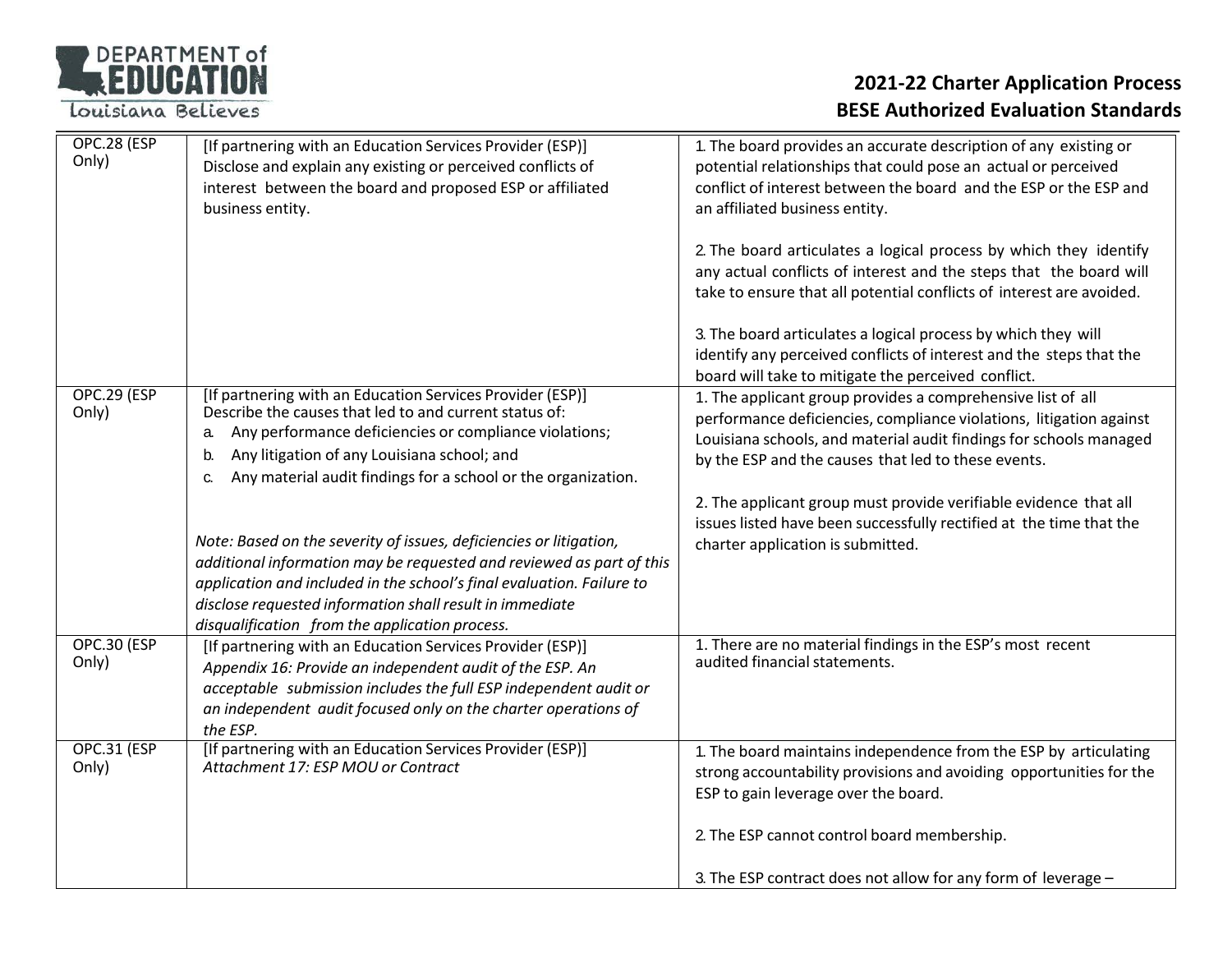

|                                    |                                                                    | including but not limited to severance fees and facilities<br>ownership - by which the ESP can ensure renewal of their                     |  |  |
|------------------------------------|--------------------------------------------------------------------|--------------------------------------------------------------------------------------------------------------------------------------------|--|--|
|                                    |                                                                    | contract.                                                                                                                                  |  |  |
| <b>OPC.32</b>                      | List and provide a detailed description of the charter school's    | 1. The applicant group provides a detailed list and description                                                                            |  |  |
|                                    | measurable organizational goals each year of its contract year for | of the charter school's measurable organizational goals for                                                                                |  |  |
|                                    | the initial term.                                                  | each year of its contract for the initial term.                                                                                            |  |  |
|                                    |                                                                    |                                                                                                                                            |  |  |
|                                    |                                                                    | 2. The applicant group provides organizational goals that are                                                                              |  |  |
|                                    |                                                                    | specific, reasonable, ambitious yet attainable and aligned to, at                                                                          |  |  |
|                                    |                                                                    | a minimum, the expectations outlined in the Charter School                                                                                 |  |  |
|                                    |                                                                    | Performance Compact.                                                                                                                       |  |  |
| <b>Financial Plan and Capacity</b> |                                                                    |                                                                                                                                            |  |  |
| Question #                         | Question                                                           | <b>Evaluation Standard</b>                                                                                                                 |  |  |
| FPC.1                              | Describe how the school will manage its non-academic services      | 1. The applicant group has a logical and feasible plan for managing                                                                        |  |  |
|                                    | once it opens and who will be responsible for overseeing which     | all non-academic services upon opening and has identified the                                                                              |  |  |
|                                    | operational aspects of the school, including transportation, food  | person(s) or position(s) responsible for oversight of all operational                                                                      |  |  |
|                                    | services, facilities, purchasing processes, student records and    | aspects of the school.                                                                                                                     |  |  |
|                                    | school safety.                                                     |                                                                                                                                            |  |  |
| FPC.2                              | Overview Template: Complete the enrollment projection chart for    | [Non-evaluative Question]                                                                                                                  |  |  |
|                                    | the initial charter term of the proposed school.                   |                                                                                                                                            |  |  |
| FPC.3                              | Describe the strategy to recruit and enroll the intended student   | 1. The applicant group provides a legal and logical plan to                                                                                |  |  |
|                                    | population including;                                              | garner interest in the school and subsequently enroll                                                                                      |  |  |
|                                    | a) Process, timeline, and requirements for parents and             | students including specific details about the enrollment                                                                                   |  |  |
|                                    | students to apply;                                                 | process, timeline and application requirements.                                                                                            |  |  |
|                                    | Identification of potential barriers to access to the<br>b)        |                                                                                                                                            |  |  |
|                                    | school and explain how the school will mitigate the                | 2. The applicant group has identified potential barriers to access                                                                         |  |  |
|                                    | barriers                                                           | (e.g. lack of internet access, lack of transportation, frequent                                                                            |  |  |
|                                    | Description of the admission policy for the school,<br>C)          | changes in home address, inability to visit school during work                                                                             |  |  |
|                                    | including any preferences; and                                     | hours, etc.) and has created an enrollment process that ensures                                                                            |  |  |
|                                    | Explanation of lottery procedures (if applicable).<br>d)           | equitable access for families of all backgrounds and needs.                                                                                |  |  |
|                                    |                                                                    |                                                                                                                                            |  |  |
|                                    |                                                                    | 3. The applicant group provides a logical plan for enrolling                                                                               |  |  |
|                                    |                                                                    | students that includes a plan for collecting applications, reviewing<br>applications for eligibility, and communicating decisions on those |  |  |
|                                    |                                                                    | applications to families.                                                                                                                  |  |  |
|                                    |                                                                    |                                                                                                                                            |  |  |
|                                    |                                                                    |                                                                                                                                            |  |  |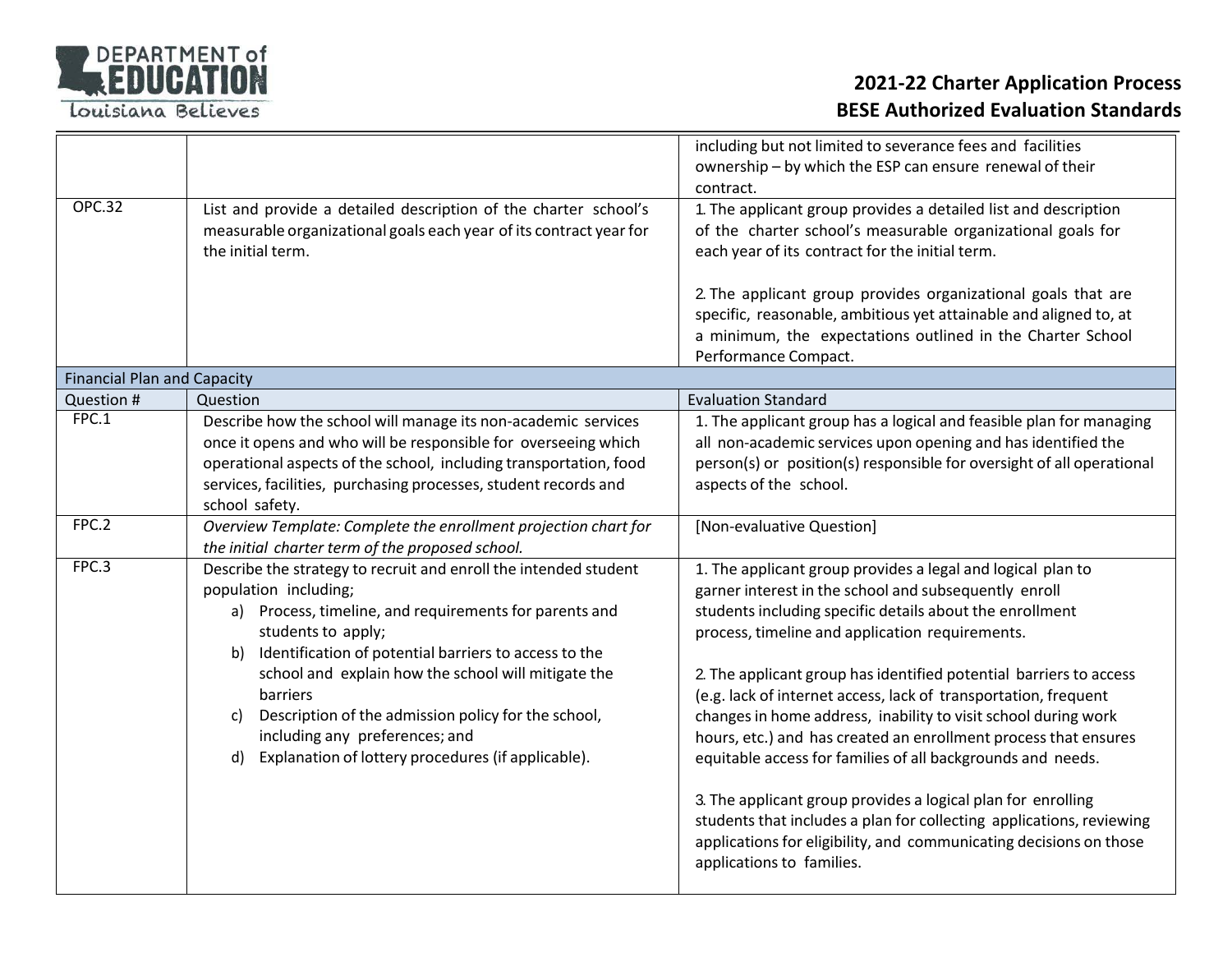

|       |                                                                                                                                                                                                                                                                                                                                                                                               | 4. The enrollment process identifies the individual or entity who<br>will conduct the lottery in the event that it is necessary, the<br>method that will be used to conduct the lottery, the preferences<br>that will be used to rank students in the lottery, and the process                         |
|-------|-----------------------------------------------------------------------------------------------------------------------------------------------------------------------------------------------------------------------------------------------------------------------------------------------------------------------------------------------------------------------------------------------|--------------------------------------------------------------------------------------------------------------------------------------------------------------------------------------------------------------------------------------------------------------------------------------------------------|
|       |                                                                                                                                                                                                                                                                                                                                                                                               | for managing the waitlist if the school chooses to have one.                                                                                                                                                                                                                                           |
|       |                                                                                                                                                                                                                                                                                                                                                                                               | 5. [Applicable to schools with a specialized focus and admissions<br>requirements] Admissions requirements are aligned to the<br>specialized focus of the school.                                                                                                                                      |
|       |                                                                                                                                                                                                                                                                                                                                                                                               | 6. Applicable to schools with admissions requirements]<br>Admissions requirements comply with R.S. 17:3991(B)(3).1                                                                                                                                                                                     |
| FPC.4 | Provide evidence demonstrating the organization's compliance<br>with the required enrollment of economically disadvantaged<br>and special education student percentages over the past three<br>years for all schools within the portfolio. Explain the plan for<br>ensuring the proposed school will retain the intended student<br>population and specifically remain in compliance with the | 1. The applicant group provides clear and compelling evidence to<br>show that the organization has maintained compliance with all<br>required enrollment percentages of economically disadvantaged<br>and special education students for the past three years for all<br>schools within the portfolio. |
|       | required economically disadvantaged and special education<br>percentages.                                                                                                                                                                                                                                                                                                                     | 2. The applicant group intends to recruit a student population<br>that includes a percentage of Economically Disadvantaged<br>students and Students with Disabilities that meets or exceeds the<br>minimum percentages outlined in law and policy for the<br>enrollment zone identified.               |
|       |                                                                                                                                                                                                                                                                                                                                                                                               | 3. The applicant group demonstrates with data that they have<br>identified pools from which to recruit students that will enable<br>them to meet their enrollment targets.                                                                                                                             |
| FPC.5 | Describe the facility needs of the proposed school including:<br>Desired or acquired location of the school facility;<br>a.<br>Unique features necessary to implement the school<br>b.<br>design and programming;                                                                                                                                                                             | 1. The applicant group provides a comprehensive description of<br>the facility needed to implement the proposed academic<br>program.                                                                                                                                                                   |
|       | The number of classrooms required each year;<br>C.<br>Any additional spaces needed to support academic<br>d.<br>programming; and<br>Space requirements for administrative and<br>e.                                                                                                                                                                                                           | 2. The facility needs outlined by the applicant group are<br>realistic, affordable, and shown to exist in the proposed<br>school's desired location.                                                                                                                                                   |
|       | operational functions.                                                                                                                                                                                                                                                                                                                                                                        |                                                                                                                                                                                                                                                                                                        |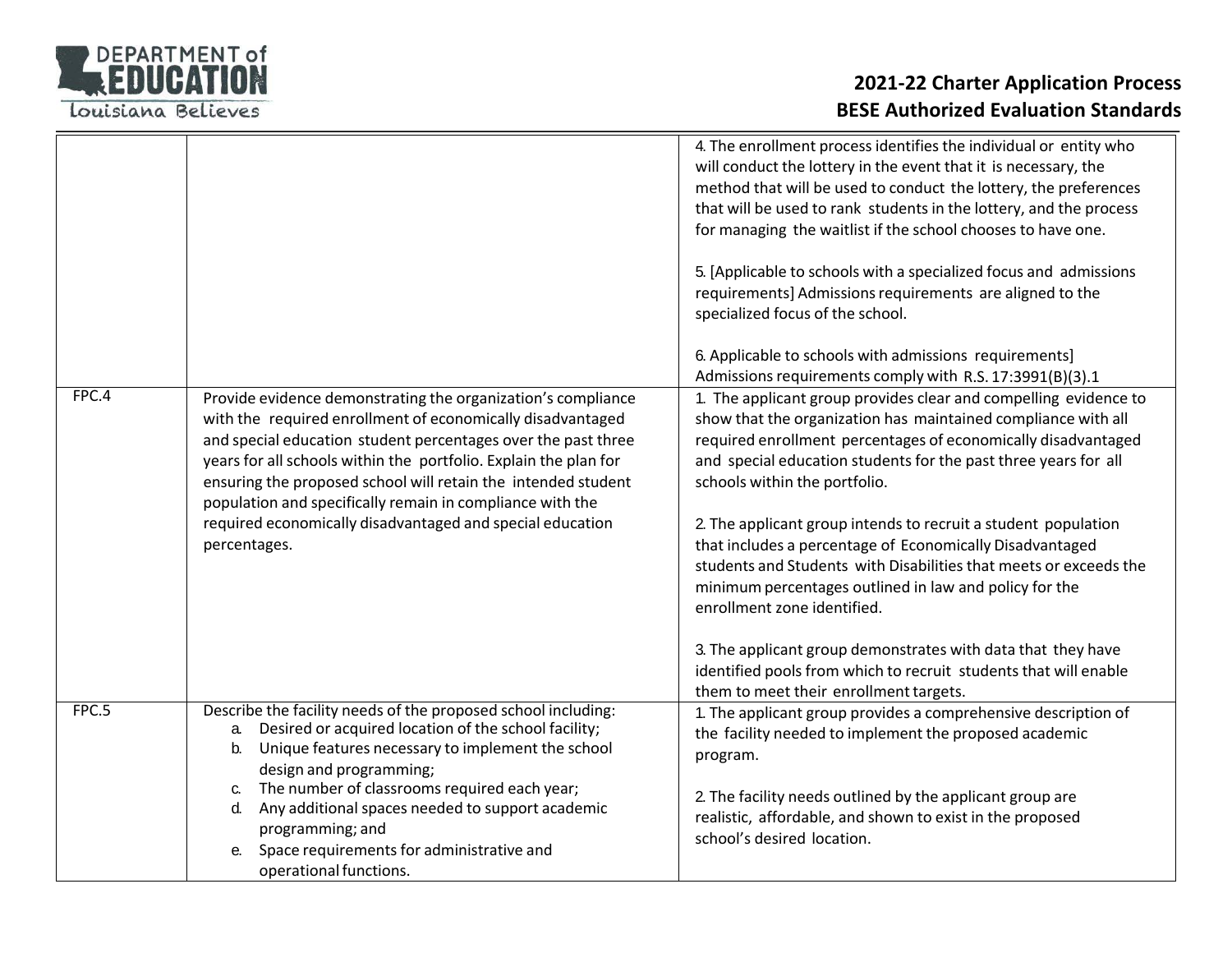### DEPARTMENT of

Louisiana Believes

| FPC.6 | Describe the efforts to date to secure a facility for the school     | If the applicant group has identified a facility:                                                                                 |
|-------|----------------------------------------------------------------------|-----------------------------------------------------------------------------------------------------------------------------------|
|       | including:                                                           | 1. The applicant group has identified a facility that will allow the                                                              |
|       | If the applicants have identified a facility, a description of<br>a. | school to serve the intended student population and community                                                                     |
|       | the facility and how it meets the school's needs including           | as outlined in this charter application.                                                                                          |
|       | its location and whether it is new construction, part of an          |                                                                                                                                   |
|       | existing public or private school building, or must be               | 2. The applicant group provides a thorough description of the                                                                     |
|       | renovated for use; or                                                | current state of the identified facility and provides a logical and                                                               |
|       | If the applicants have not identified a facility, explain the<br>b.  | feasible plan by which the identified facility will be prepared for                                                               |
|       | plans for securing a suitable facility and preparing it for          | use as a public school including associated costs, resources to                                                                   |
|       | use by the time the school would open (including                     | allocate toward renovations, the availability of facilities in the                                                                |
|       | assuring that it meets specifications). Also, explain any            | targeted area suitable to house a public school and contingency                                                                   |
|       | contingency planning including the associated costs.                 | plans should the applicant group fail to secure a facility in the                                                                 |
|       |                                                                      | timeline provided.                                                                                                                |
|       |                                                                      |                                                                                                                                   |
|       |                                                                      | 3. The applicant group outlines any potential barriers to fully                                                                   |
|       |                                                                      | securing the identified facility and has a strong contingency plan                                                                |
|       |                                                                      | in place should the facility become unavailable, unaffordable or                                                                  |
|       |                                                                      | unsuitable.                                                                                                                       |
|       |                                                                      |                                                                                                                                   |
|       |                                                                      | If the applicant group has not yet identified a facility:<br>4. The applicant group provides a description of the efforts to date |
|       |                                                                      | to identify and secure a facility that will allow the school to serve                                                             |
|       |                                                                      |                                                                                                                                   |
|       |                                                                      | the intended student population and community as outlined in                                                                      |
|       |                                                                      | this charter application.                                                                                                         |
|       |                                                                      | 5. The applicant group provides a description of the timeline by                                                                  |
|       |                                                                      | which a facility will be identified and prepared for use as a school                                                              |
|       |                                                                      | including associated costs, resources to allocate toward                                                                          |
|       |                                                                      | renovations, the availability of facilities in the targeted area                                                                  |
|       |                                                                      | suitable to house a public school and contingency plans should                                                                    |
|       |                                                                      | the applicant group fail to secure a facility in the timeline                                                                     |
|       |                                                                      | provided.                                                                                                                         |
| FPC.7 | If the charter school education corporation, ESP, CMO, or            | 1. The facility arrangement described by the applicant group                                                                      |
|       | partner organization would own or lease a facility, provide a        | protects against the ESP, CMO or partner organization gaining any                                                                 |
|       | description of the ownership or lease arrangement indicating         | form of leverage over the proposed applicant group or charter                                                                     |
|       | specifically any potential conflicts of interest and arrangements    | school - including but not limited to severance fees and facilities                                                               |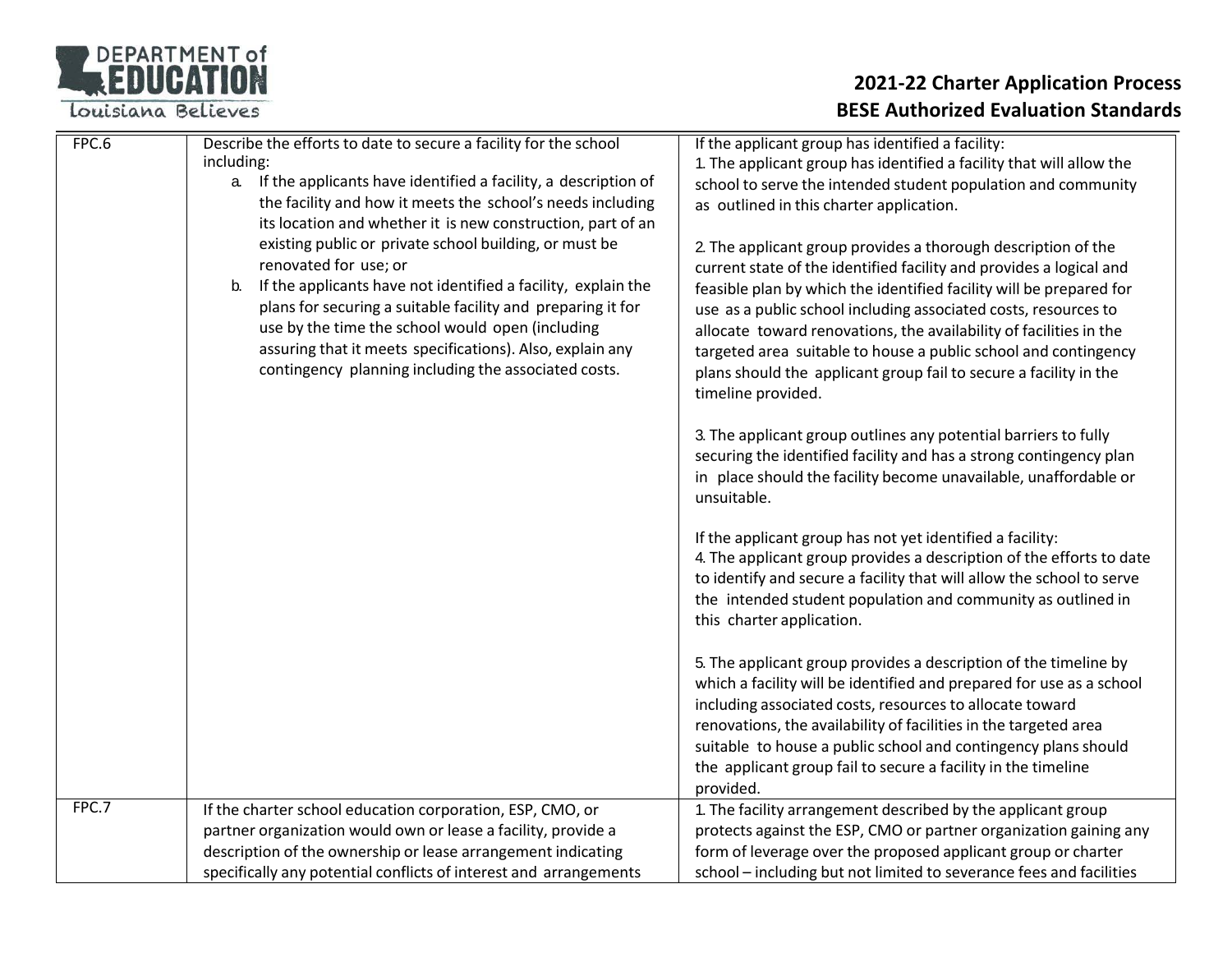| <b>DEPARTMENT of</b> |     |  |
|----------------------|-----|--|
| REDUCATION           |     |  |
|                      | $-$ |  |

|       | by which the education corporation would manage or avoid such<br>conflicts. (if applicable)                                                                                                        | ownership - by which the ESP, CMO or partner organization can<br>ensure a continued relationship with the applicant group.                                                                                                               |
|-------|----------------------------------------------------------------------------------------------------------------------------------------------------------------------------------------------------|------------------------------------------------------------------------------------------------------------------------------------------------------------------------------------------------------------------------------------------|
|       |                                                                                                                                                                                                    | 2. The applicant group outlines the potential for any real or<br>perceived conflicts of interest and has a clear plan that can<br>effectively mitigate any perceived conflicts of interest and<br>remove any real conflicts of interest. |
|       |                                                                                                                                                                                                    | 3. The terms set forth in any facilities use and/or lease<br>agreement are devoid of any potentially unfair or abusive terms<br>including high interest rates, high fees, and terms that strip the<br>non-profit of equity.              |
| FPC.8 | Attachment 18: Provide a list of the types of insurance<br>coverage the school will secure, a brief description of each, and<br>describe the levels of coverage.                                   | 1. The applicant group provides a thorough description of the<br>types of insurance to be procured and coverage amounts.                                                                                                                 |
|       |                                                                                                                                                                                                    | 2. The applicant group has allocated the appropriate resources<br>toward procuring and maintaining the required types of insurance<br>and coverage levels required of public schools in Louisiana.                                       |
|       |                                                                                                                                                                                                    | 3. The applicant group commits to procuring any additional<br>insurance outlined in the pre-opening process prior to the<br>beginning of the school year, if approved.                                                                   |
| FPC.9 | Complete all requirements of the financial template including<br>detailed narratives of assumptions for budgeted items. Provide<br>specific information as requested in the financial model on all | 1. Projections are based on accurate, conservative, and legally<br>compliant assumptions.                                                                                                                                                |
|       | revenue sources outside of MFP such as philanthropy, non-<br>committed philanthropy and/or student fees.                                                                                           | 2. No essential services are funded at amounts that would<br>preclude the applicant group from implementing their plan.                                                                                                                  |
|       |                                                                                                                                                                                                    | 3. There is no evidence that the school ever will become<br>insolvent or lack access to the necessary amount of liquidity. (if<br>applicable)                                                                                            |
|       |                                                                                                                                                                                                    | 4. There are no material findings in the non-profit<br>organization's most recent audited financial statements.                                                                                                                          |
|       |                                                                                                                                                                                                    | 5. Assumptions about facilities in all financial statements                                                                                                                                                                              |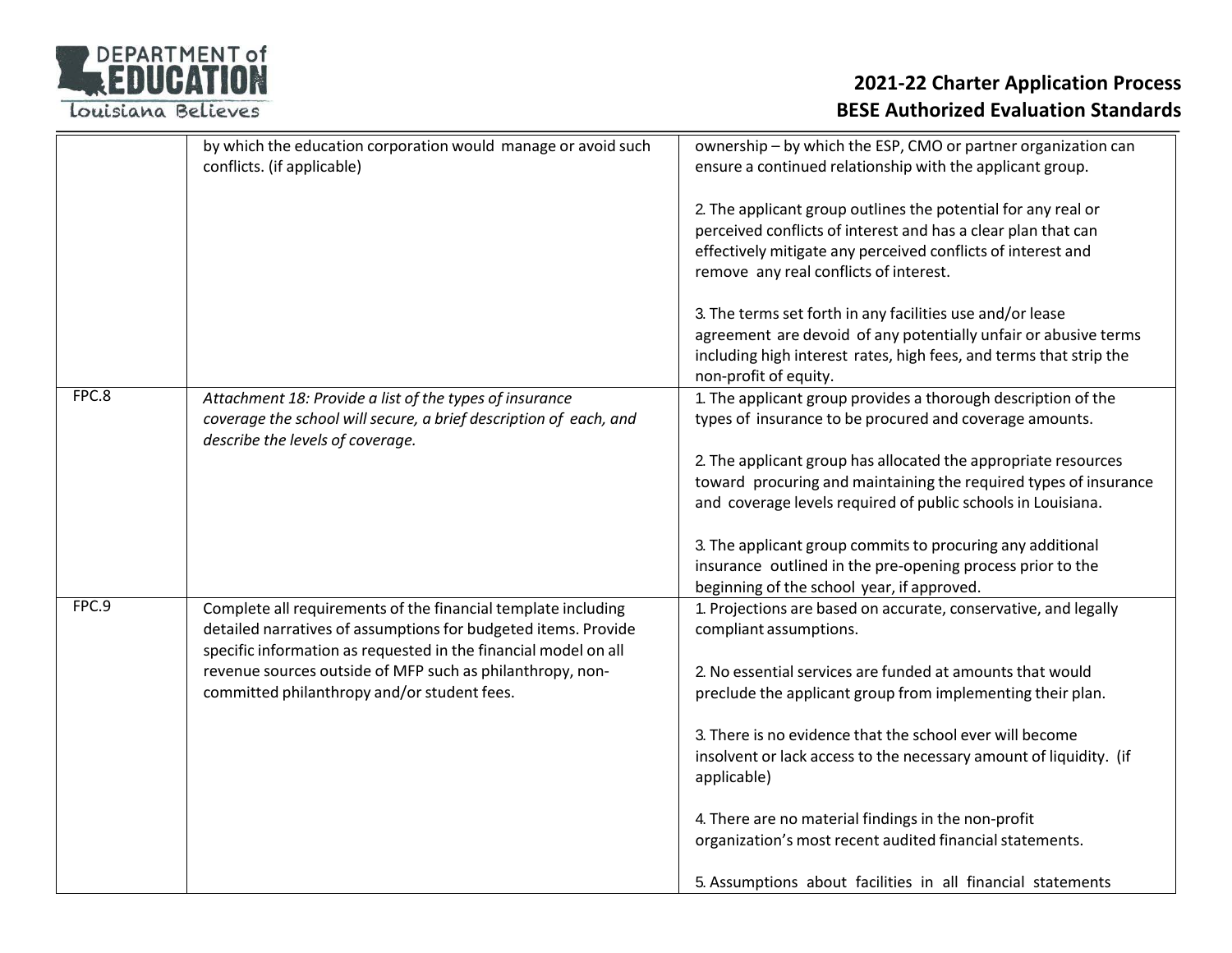

|               |                                                                                                                              | correspond to a conservative facility plan and account for<br>possible contingencies.                                                 |
|---------------|------------------------------------------------------------------------------------------------------------------------------|---------------------------------------------------------------------------------------------------------------------------------------|
|               |                                                                                                                              |                                                                                                                                       |
|               |                                                                                                                              | 6. The applicant group has provided evidence that any non-                                                                            |
|               |                                                                                                                              | guaranteed funding sources included in the budget narrative                                                                           |
|               |                                                                                                                              | have already been committed or will be committed and that                                                                             |
|               |                                                                                                                              | should these non-guaranteed funds fail to materialize, the                                                                            |
|               |                                                                                                                              | applicant group is still able to successfully execute the program<br>described in this application.                                   |
| <b>FPC.10</b> | Provide a narrative describing a contingency plan in the event                                                               | 1. The contingency plans outlined by the applicant group are                                                                          |
|               | that the actual revenues are lower or expenses are higher than                                                               | demonstrably likely to succeed in the event of lower than                                                                             |
|               | anticipated in the financial model.                                                                                          | expected revenues and/or higher than expected costs.                                                                                  |
| FCP.11        | Do you plan to use a financial manager or back office service                                                                | 1. Either the school has a plan to hire a financial manager who has                                                                   |
|               | provider? If the entity that will provide your financial services<br>has been chosen, provide the name and a description of  | at least a bachelor's degree in finance and/or accounting, or the<br>school has partnered with an organization staffed by individuals |
|               | services. If it is an individual financial manager, provide the                                                              | with the necessary expertise that will provide financial                                                                              |
|               | resume as Attachment 19.                                                                                                     | management services.                                                                                                                  |
|               |                                                                                                                              |                                                                                                                                       |
| <b>FPC.12</b> | Explain the process the school will use to develop its annual                                                                | 1. The applicant group provides a clear and comprehensive                                                                             |
|               | budget including:                                                                                                            | description of the process that will be used to develop the annual                                                                    |
|               | Who will be involved;<br>a)                                                                                                  | budget and the process by which the annual budget may be                                                                              |
|               | How needs will be identified and weighed;<br>b)<br>The timeline for creating and approving budgets; and<br>C)                | modified and monitored on an ongoing basis.                                                                                           |
|               | Procedures for monitoring and modifying budgets and on<br>d)                                                                 |                                                                                                                                       |
|               | what interval.                                                                                                               | 2. The annual budgeting process described reflects best<br>budgeting practices, strong internal controls, and a clear                 |
|               |                                                                                                                              | mechanism to determine funding priorities.                                                                                            |
| <b>FPC.13</b> | Describe the existing or proposed policies and procedures that                                                               | 1. The applicant group provides a comprehensive description of                                                                        |
|               | the proposed school and board will use for financial planning,                                                               | the policies and procedures that will be used for financial planning,                                                                 |
|               | accounting, purchasing, and payroll. Explain how these plans                                                                 | accounting, purchasing and payroll.                                                                                                   |
|               | will sustain financial health of the organization and ensure                                                                 |                                                                                                                                       |
|               | legal compliance with any requirements and restrictions for<br>the use of public funds. Include the following information in | 2. The policies and procedures described are aligned to best<br>practices and are demonstrably likely to sustain the financial        |
|               | your response:                                                                                                               | health of the organization while maintaining compliance with all                                                                      |
|               | Identify how the board will monitor the school's<br>a)                                                                       | legal and statutory responsibilities related to the use of public                                                                     |
|               | financial position;                                                                                                          | funding OR for experienced operators operating within the state of                                                                    |
|               | Identify who is responsible for directly managing and<br>b)                                                                  | Louisiana, all existing schools have had unqualified audits and have                                                                  |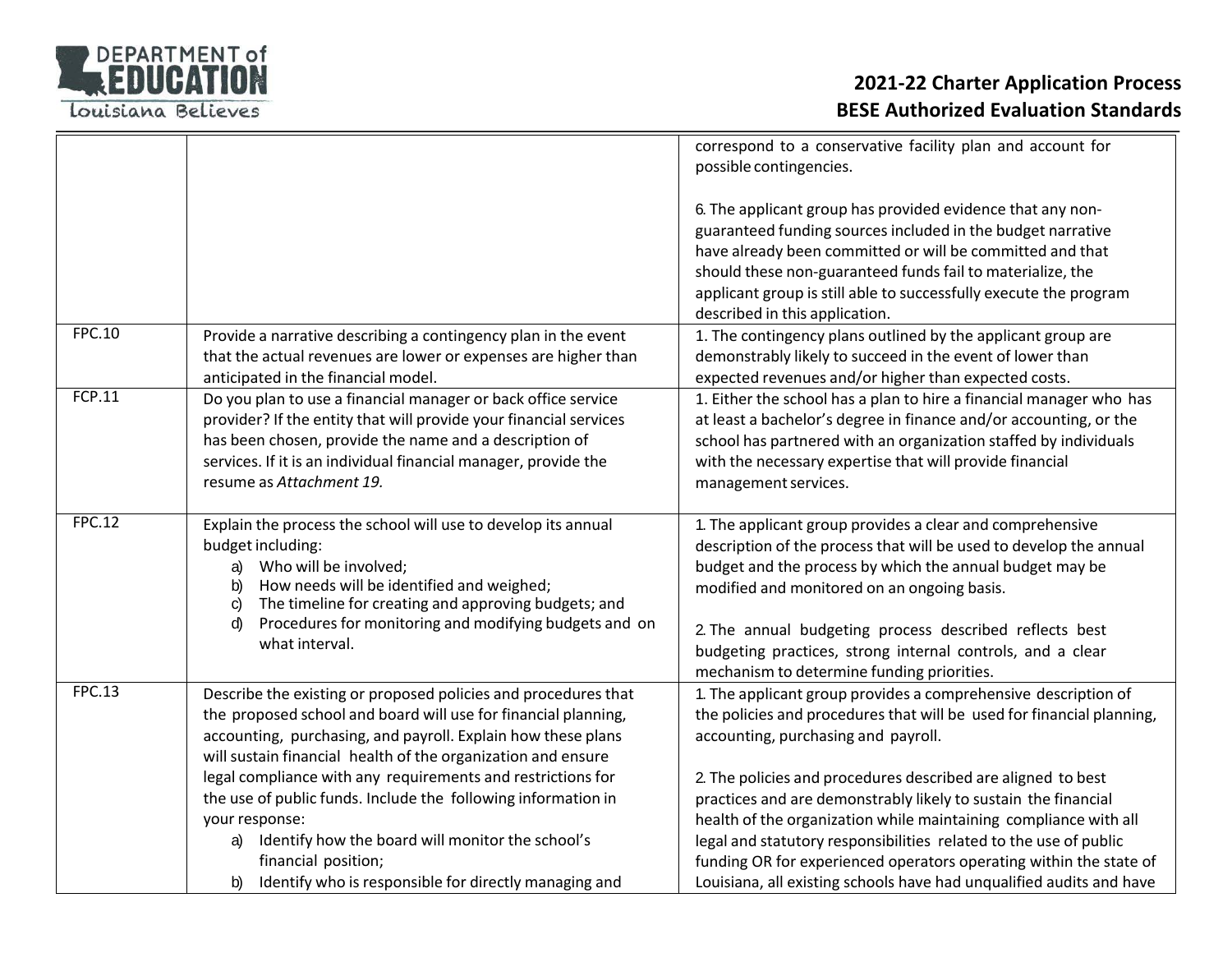

|                | overseeing the school's budget and a description of how<br>they will do so;<br>Describe the school's plan to comply with submission<br>C)                                                                                                               | met all financial expectations as outlined in Bulletin 126 for all<br>years of operation                                                                                                                                                                                                                                                                                                                                                                                                                                        |
|----------------|---------------------------------------------------------------------------------------------------------------------------------------------------------------------------------------------------------------------------------------------------------|---------------------------------------------------------------------------------------------------------------------------------------------------------------------------------------------------------------------------------------------------------------------------------------------------------------------------------------------------------------------------------------------------------------------------------------------------------------------------------------------------------------------------------|
|                | of an annual audit of school finances conducted by an<br>outside, independent auditor; and<br>Describe what financial controls the organization will<br>d)<br>have in place at the central and school level to ensure<br>long term financial viability. | 3. The personnel and or positions directly responsible for<br>managing and overseeing the school's budget process possess<br>the appropriate background and expertise and the management<br>and oversight processes outlined by the applicant group are<br>demonstrably likely to ensure the school's financial health and<br>viability. If a specific person has not yet been identified, the<br>applicant group provides the required qualifications for the<br>person that will eventually be hired to oversee this process. |
|                |                                                                                                                                                                                                                                                         | 4. The internal controls, as described by the applicant group, are<br>demonstrably likely to ensure the accuracy of reporting, eliminate<br>fraud, and protect the resources of the school.                                                                                                                                                                                                                                                                                                                                     |
| <b>FPC. 14</b> | Specify whether any of the organization's schools are not<br>currently meeting the financial requirements and expectations<br>established by the authorizer and/or local or federal policies.<br>Describe the circumstances.                            | 1. The applicant group provides a clear and comprehensive list of<br>any schools not currently meeting the financial requirements<br>and expectations established by the authorizer and/or local or<br>federal policies.                                                                                                                                                                                                                                                                                                        |
|                | Note: Based on the severity of issues, deficiencies or litigation,<br>additional information may be requested and reviewed as part of<br>this application and included in the school's final evaluation.                                                | 2. The organization can provide verifiable evidence to show that<br>steps have been taken to address issues of noncompliance or<br>failure to meet expectations as substantiated by the school's<br>authorizer and/or local and federal authorities.                                                                                                                                                                                                                                                                            |
| <b>FPC.15</b>  | List and provide a detailed description of the charter school's<br>measurable financial goals each year of its contract for the initial<br>term.                                                                                                        | 1. The applicant group provides a detailed list and description of<br>the charter school's measurable financial goals for each year of its<br>contract for the initial term.                                                                                                                                                                                                                                                                                                                                                    |
|                |                                                                                                                                                                                                                                                         | 2. The applicant group provides financial goals that are<br>reasonable, ambitious yet attainable and aligned to, at a<br>minimum, the expectations outlined in the Charter School<br>Performance Compact.                                                                                                                                                                                                                                                                                                                       |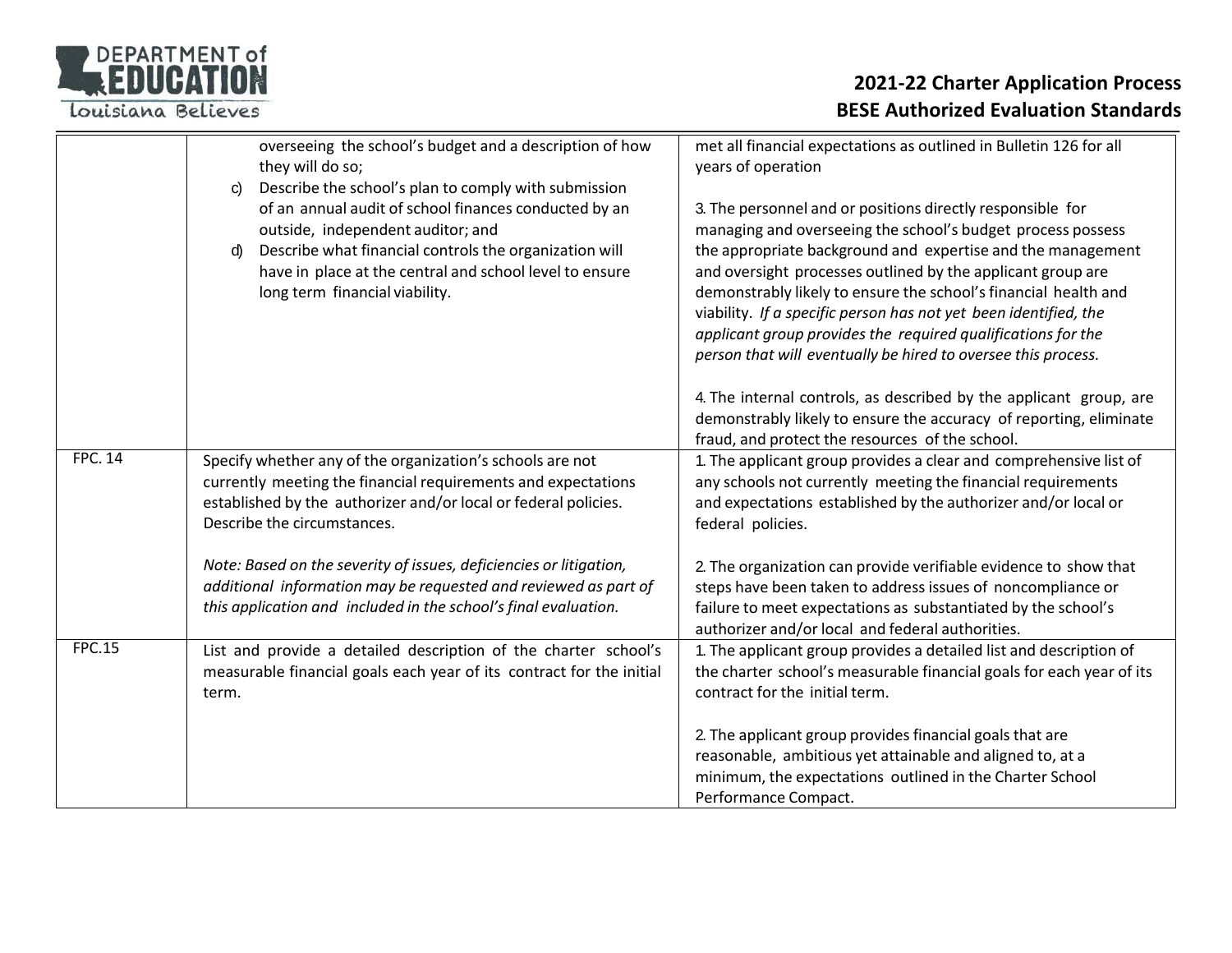

### Virtual Operator Standards

| <b>Executive Summary</b> |                                                                                                                                                                                                                                                                                                                                                                                                                                      |                                                                                                                                                                                                                                                                                                                                                                                                                  |  |
|--------------------------|--------------------------------------------------------------------------------------------------------------------------------------------------------------------------------------------------------------------------------------------------------------------------------------------------------------------------------------------------------------------------------------------------------------------------------------|------------------------------------------------------------------------------------------------------------------------------------------------------------------------------------------------------------------------------------------------------------------------------------------------------------------------------------------------------------------------------------------------------------------|--|
| Question #               | Question                                                                                                                                                                                                                                                                                                                                                                                                                             | <b>Evaluation Standard</b>                                                                                                                                                                                                                                                                                                                                                                                       |  |
| ES.1                     | Mission and Vision. State the mission and vision of the<br>proposed school. The mission is a statement of the<br>fundamental purpose of the school, describing why it                                                                                                                                                                                                                                                                | 1. The school's mission is outlined in a clear statement that defines the<br>fundamental purpose of this school and why it should exist.                                                                                                                                                                                                                                                                         |  |
|                          | exists. The vision statement outlines how the school will<br>operate and what it will achieve in the long term. The<br>mission and vision statement provide the foundation for<br>the entire proposal. The mission and vision statement,                                                                                                                                                                                             | 2. The school's vision is outlined in a clear statement that describes<br>how the school will operate and the long- term impacts it will achieve<br>in order to be successful.                                                                                                                                                                                                                                   |  |
|                          | taken together, should:<br>Identify the students and community to be<br>a.<br>served;<br>Illustrate what success will look like; and<br>$b_{\cdot}$<br>Align with the purposes of the state charter<br>school law.                                                                                                                                                                                                                   | 3. The applicant group proposes a school that exists to serve a specific<br>student population and community as demonstrated/driven by an<br>identified need within the specific community as well as a clear<br>definition of success and demonstrable alignment with the purposes<br>of charter schools outlined in Louisiana Revised Statues 17:3972 and<br>Bulletin 126, §105: "Purpose of Charter Schools". |  |
| <b>ES.2</b>              | Anticipated Student Population and Educational Need.<br>Describe the anticipated student population you seek to<br>serve through the approval of the proposed school.<br>Explain how the intended student population is<br>representative of the demographics of the location.<br>Provide rationale for seeking to serve this specified<br>student population and community.                                                         | 1. The applicant group demonstrates a clear understanding of<br>the educational needs of the proposed student population and<br>community.<br>2. The applicant group is able to justify that the proposed student<br>population exists in the selected location.                                                                                                                                                 |  |
| ES.3                     | Education Plan. Provide an overview of the education<br>program of the proposed school, including major<br>instructional methods. Describe the evidence that<br>demonstrates the school model will be successful in<br>improving academic achievement for the above defined<br>student population. Summarize what the proposed school<br>would do more effectively than the schools that are now<br>serving the targeted population. | 1. The applicant group provides a concise overview of the educational<br>program that effectively highlights the key aspects of the program<br>that will lead to greater student success than the current educational<br>options in which the school currently seeks to locate.                                                                                                                                  |  |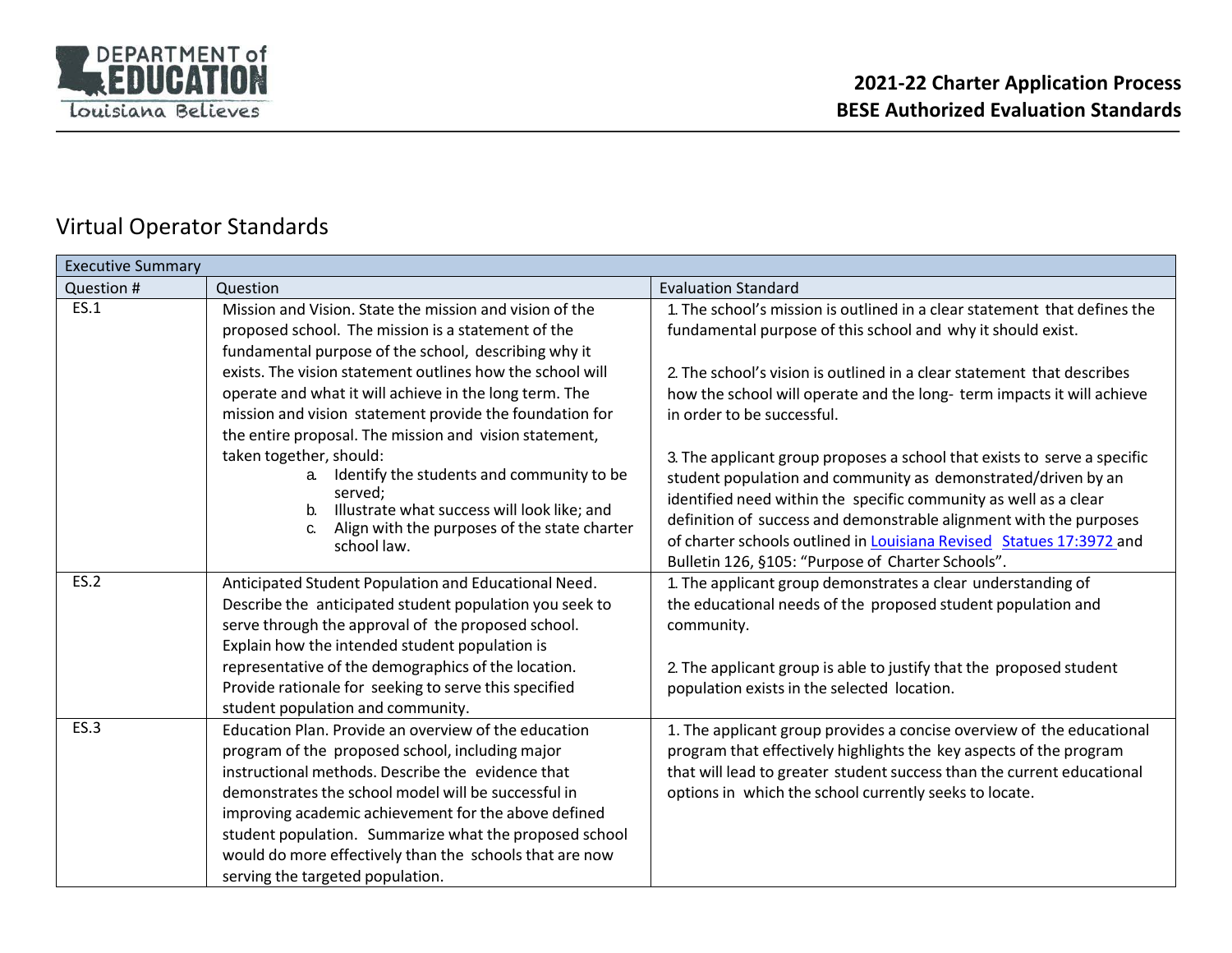### DEPARTMENT of

Louisiana Believes

| ES.4                                    | Applicant groups that have submitted charter applicants<br>previously, list the dates of previous submissions. Explain<br>how you have taken the feedback from previous<br>evaluations to reflect and revise the application. Address<br>the deficiencies identified in the most recent evaluation<br>and describe the changes made. Additionally, describe<br>any changes to board leadership or school leadership<br>since the most recent application.                                                                                                                            | 1. The applicant group demonstrates the ability to continually improve<br>between application cycles by identifying key deficiencies in prior<br>application(s) and making decisions that will best position the<br>applicant group and proposed school to be successful. All areas where<br>the application has been revised from previous submissions are<br>explicitly identified. (if applicable)                                                                                                                                |
|-----------------------------------------|--------------------------------------------------------------------------------------------------------------------------------------------------------------------------------------------------------------------------------------------------------------------------------------------------------------------------------------------------------------------------------------------------------------------------------------------------------------------------------------------------------------------------------------------------------------------------------------|--------------------------------------------------------------------------------------------------------------------------------------------------------------------------------------------------------------------------------------------------------------------------------------------------------------------------------------------------------------------------------------------------------------------------------------------------------------------------------------------------------------------------------------|
| <b>Educational Program and Capacity</b> |                                                                                                                                                                                                                                                                                                                                                                                                                                                                                                                                                                                      |                                                                                                                                                                                                                                                                                                                                                                                                                                                                                                                                      |
| Question #                              | Question                                                                                                                                                                                                                                                                                                                                                                                                                                                                                                                                                                             | <b>Evaluation Standard</b>                                                                                                                                                                                                                                                                                                                                                                                                                                                                                                           |
| SE.1                                    | Provide a narrative analysis of the community you seek to<br>serve in the proposed school including:<br>A description of the community from which the<br>а.<br>proposed school intends to draw students, including<br>proposed physical address and parish;<br>The applicant's rationale for selecting the community;<br>b.<br>Performance of local schools in meeting the<br>C.<br>community's need; and<br>How the proposed school would serve the community<br>$d_{\cdot}$<br>you seek to serve more effectively than the schools that<br>are now serving the intended community. | 1. The applicant group provides a comprehensive analysis that<br>demonstrates a strong understanding of the community in<br>which the proposed school seeks to locate.<br>2. The applicant group provides a clear rationale for selecting the<br>given location or community based on<br>community<br>demographics and educational need.<br>3. The applicant group provides clear and compelling evidence that<br>the proposed school will be able to more effectively serve the<br>community than the options that currently exist. |
| <b>SE.2</b>                             | Provide an overview of the student population you seek                                                                                                                                                                                                                                                                                                                                                                                                                                                                                                                               | 1. The applicant group provides a thorough overview of the intended                                                                                                                                                                                                                                                                                                                                                                                                                                                                  |
|                                         | to serve in the proposed school, which includes:<br>Racial and socioeconomic demographics;<br>a.<br>Percentage of special education students;<br>b.<br>Percentage of English Learners;<br>C.<br>Percentage of homeless students; and<br>d.<br>Anticipated academic, social, emotional and<br>е.<br>physical health needs.                                                                                                                                                                                                                                                            | student population that incorporates key data regarding student<br>demographics, subgroup status, and likelihood of extenuating<br>circumstances (homelessness, foster youth, etc.).<br>2. The applicant group demonstrates a clear understanding of the<br>anticipated academic, social, emotional and physical health needs of<br>the intendent student population supported by evidence-based best<br>practices.                                                                                                                  |
| <b>SE.3</b>                             | Based on your outreach, research, and understanding of                                                                                                                                                                                                                                                                                                                                                                                                                                                                                                                               | 1. The applicant group clearly articulates the top three barriers to                                                                                                                                                                                                                                                                                                                                                                                                                                                                 |
|                                         | the community and students you seek to serve, what<br>are the top three things that present challenges to the<br>success of the students in the community you seek to                                                                                                                                                                                                                                                                                                                                                                                                                | student success in the community in which the school seeks to<br>locate, justified by the school's evidence of community outreach,<br>research and understanding of the community need.                                                                                                                                                                                                                                                                                                                                              |
|                                         | serve? What does your proposed school intend to do to<br>address these challenges?                                                                                                                                                                                                                                                                                                                                                                                                                                                                                                   | 2. The applicant group provides at least one solution for each of the                                                                                                                                                                                                                                                                                                                                                                                                                                                                |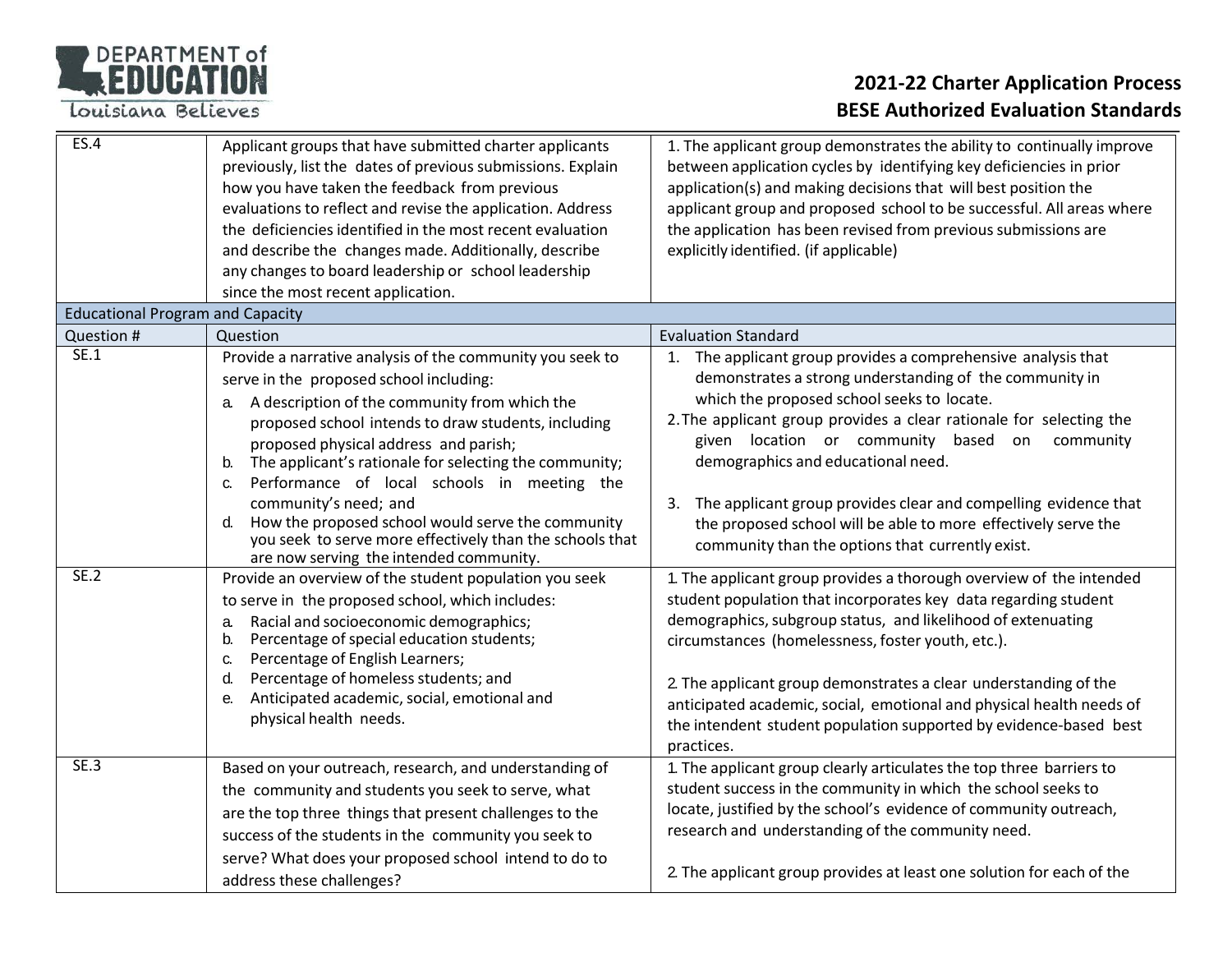

|             |                                                                 | barriers to student success identified.                                                                                               |
|-------------|-----------------------------------------------------------------|---------------------------------------------------------------------------------------------------------------------------------------|
| SE.4        | Why is the proposed school a good fit for the                   | 1. The applicant group can articulate the key reasons why the                                                                         |
|             | previously identified community and students?                   | proposed school would be an asset to the local community.                                                                             |
| <b>SE.5</b> | Describe the programmatic impact the proposed school            | 1. The applicant group demonstrates a clear understanding of the                                                                      |
|             | would have on existing schools in the same geographic           | existing schools in the same geographic area of the proposed                                                                          |
|             | area as the proposed school location. Responses should          | location.                                                                                                                             |
|             | include:                                                        |                                                                                                                                       |
|             | a. A table listing the existing educational options and         | 2. The applicant group can clearly identify and articulate key                                                                        |
|             | grades served available to the intended student                 | differences in academic programming and/or instructional models<br>between currently existing schools in the intended geographic area |
|             | population; and                                                 | and those that will be utilized by the proposed school.                                                                               |
|             | Analysis of the various programs and/or instructional           |                                                                                                                                       |
|             | approaches currently offered to the intended student            |                                                                                                                                       |
|             | population compared to what the proposed school will<br>offer.  |                                                                                                                                       |
| SE.6        | Provide a narrative description of the way in which             | 1. The applicant group provides evidence of the wide range of                                                                         |
|             | stakeholders in the intended community were engaged             | stakeholders that were engaged in this process while identifying those                                                                |
|             | regarding the proposed charter school, including;               | that were not and the reasons or barriers that may have led to non-                                                                   |
|             | Description of the stakeholders engaged;<br>a.                  | engagement with these individuals or groups.                                                                                          |
|             | Reflection of stakeholders not engaged and potential<br>$b_{1}$ |                                                                                                                                       |
|             | barriers to them being included;                                | 2. The applicant group provides specific information regarding                                                                        |
|             | Strategies used to solicit community input regarding<br>C.      | the strategies, methods and timeline used to solicit community                                                                        |
|             | the educational and programmatic needs of students              | input throughout the process of developing the charter                                                                                |
|             | and the plan to meet those needs;                               | application.                                                                                                                          |
|             | The method and nature of feedback received from<br>$d_{\cdot}$  |                                                                                                                                       |
|             | community stakeholders and the process for                      | 3. The applicant group specifically describes the nature of feedback                                                                  |
|             | incorporating that feedback into the submitted                  | received and the extent to which this feedback resulted in changes,                                                                   |
|             | application; and                                                | updates or enhancements to the charter application by citing                                                                          |
|             | The extent to which, if at all, the proposal incorporates<br>е. | specific examples, as applicable.                                                                                                     |
|             | community input regarding the educational and                   |                                                                                                                                       |
|             | programmatic needs of students.                                 |                                                                                                                                       |
| <b>SE.7</b> | Provide a narrative description of support for the              | [Non-evaluative question]                                                                                                             |
|             | proposed school from community stakeholders,                    |                                                                                                                                       |
|             | including a candid analysis of the depth of support and         |                                                                                                                                       |
|             | opposition to the school.                                       |                                                                                                                                       |
|             |                                                                 |                                                                                                                                       |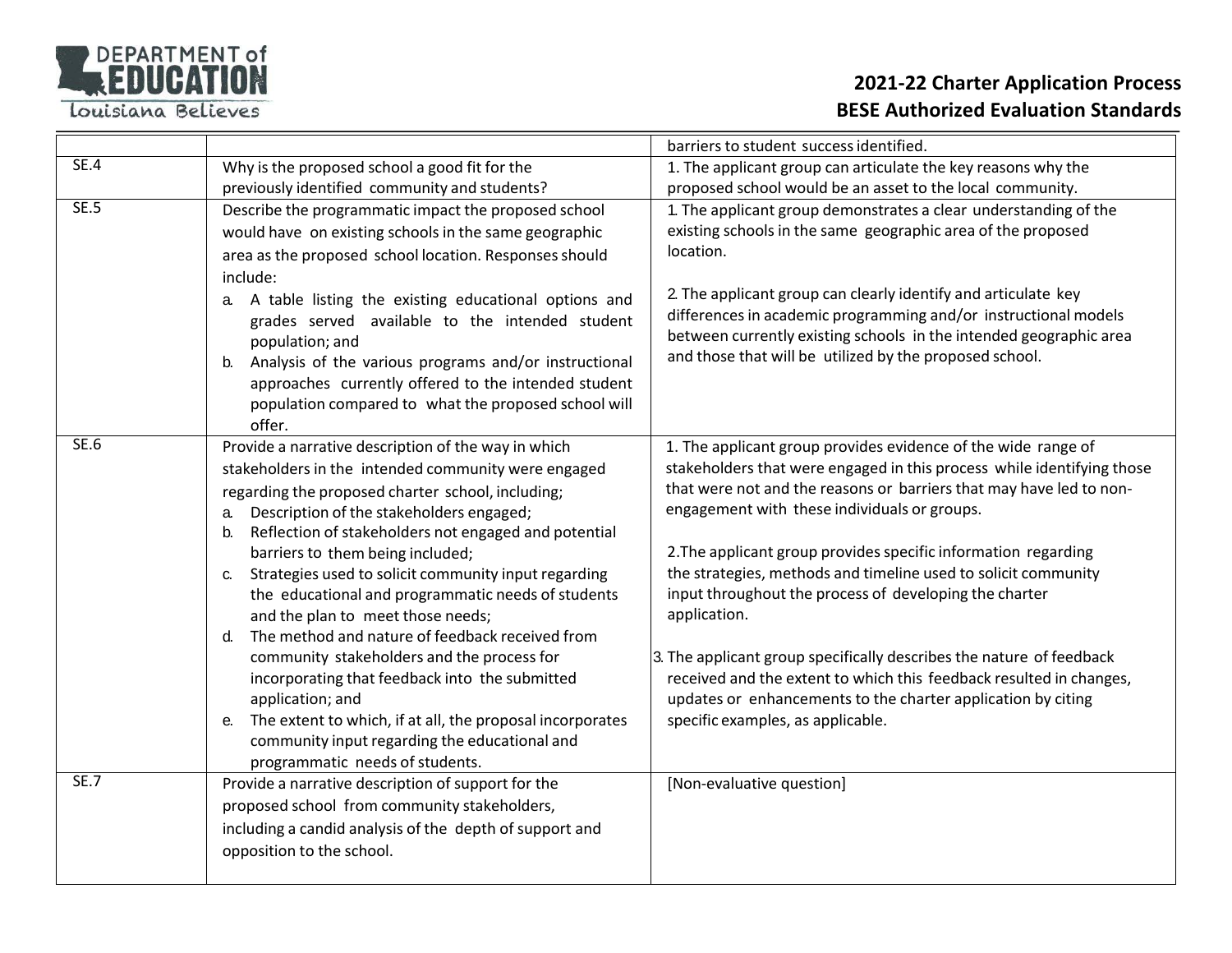## DEPARTMENT of

|      | Appendix 1: Submit documents that provide evidence of<br>community support (e.g. letters of support from<br>community stakeholders, emails with evidence of<br>support, and/or survey results. Please refrain from<br>submitting signed petitions) Include a cover sheet with a<br>table that identifies each document included with the<br>evidence for this request, its page number, and a brief<br>description of the document.                                                                                                                                                                 |                                                                                                                                                                                                                                                                                                                                                                                                                                                                                                                                                                                                                                                                               |
|------|-----------------------------------------------------------------------------------------------------------------------------------------------------------------------------------------------------------------------------------------------------------------------------------------------------------------------------------------------------------------------------------------------------------------------------------------------------------------------------------------------------------------------------------------------------------------------------------------------------|-------------------------------------------------------------------------------------------------------------------------------------------------------------------------------------------------------------------------------------------------------------------------------------------------------------------------------------------------------------------------------------------------------------------------------------------------------------------------------------------------------------------------------------------------------------------------------------------------------------------------------------------------------------------------------|
| AP.8 | Provide a clear and concise overview of the proposed<br>school model, highlighting the key design elements of the<br>school model critical to its success in serving the intended<br>student population, including:<br>The key design elements that reflect the school's<br>a.<br>mission and vision; and<br>A clear rationale for the school model and key design<br>b.<br>elements, citing research and evidence of success for<br>improving academic achievement with similar student<br>populations, or for innovative or untested models, a<br>strong rationale for the likelihood of success. | 1. The applicant group includes a clear and concise overview of the<br>proposed school model including descriptions of the key design<br>elements in the school's academic plan and alignment with the<br>proposed school's mission and vision.<br>2. The applicant group provides a clear rationale for the selection of<br>the given school model and key design elements based on either:<br>on a track record of success with similar student<br>populations (proven models)<br>OR<br>Evidence-based justification that the proposed model has been<br>successful in improving academic achievement for the intended<br>student population (innovative, untested models). |
| AP.9 | In Louisiana, charter schools are able to purchase<br>instructional materials that are best for their students.<br>For core content areas (English language arts,<br>mathematics, science, and social studies), identify the<br>curricula your school will use, such as textbook selections<br>and supporting materials by subject and/or grade level,<br>including:<br>a. A summary of how the selection supports the<br>intended student population;                                                                                                                                              | 1. The applicant has selected curricula with a demonstrated track<br>record of success when used by similar student populations,<br>including diverse learners.<br>2. The applicant group has selected primary curricula that are either<br>rated Tier 1 by the Louisiana Department of Education (LDOE), OR if<br>the LDOE has not yet rated the selected curricula, the applicant<br>correctly demonstrates using the LDOE's Instructional Materials<br>Review Rubric they meet the standards of a Tier 1 rating.                                                                                                                                                           |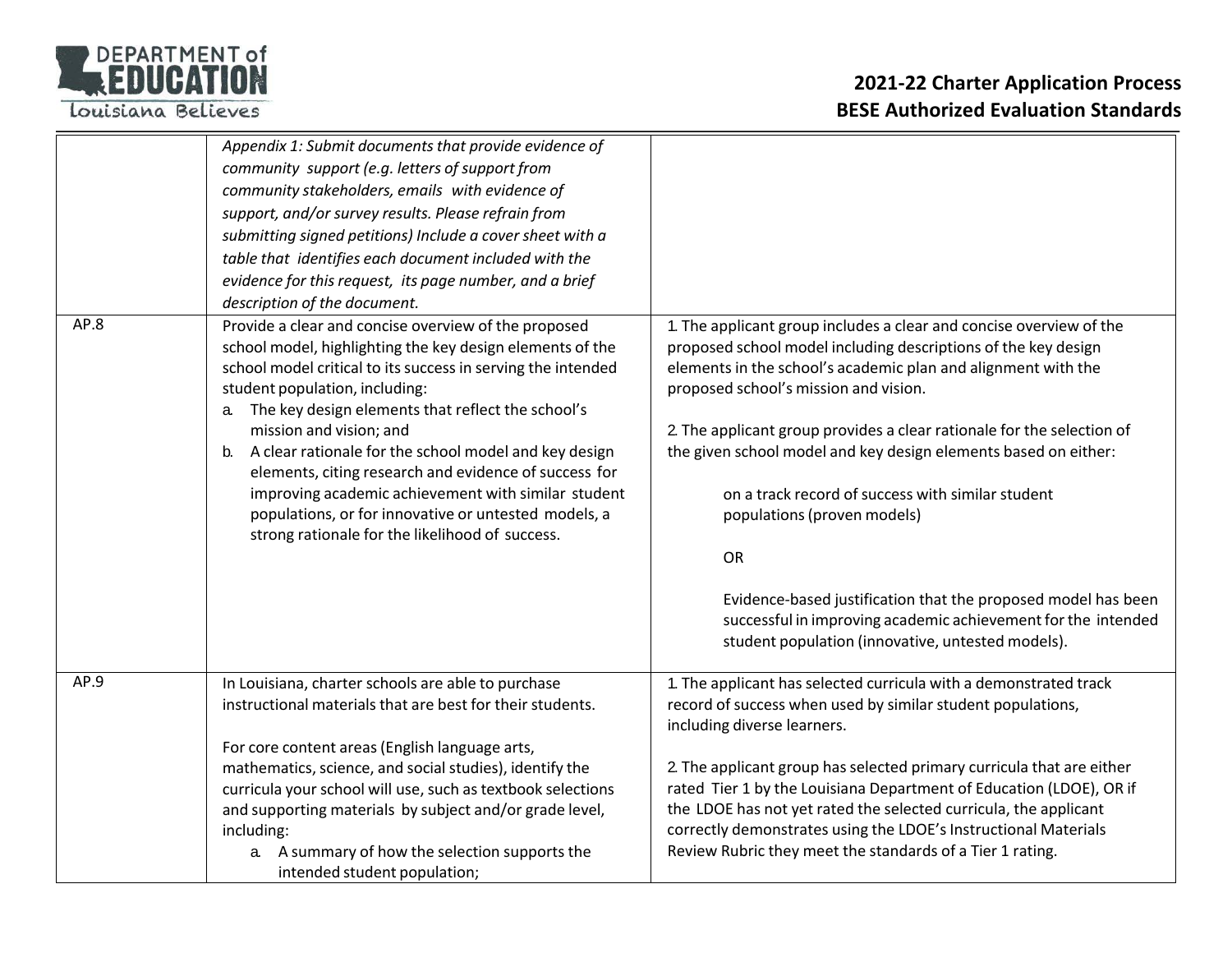

|       | Identification of the Tier of the chosen curriculum<br>$h_{-}$<br>as determined by the Louisiana Department of<br>Education (this shall be included on the overview<br>template);<br>a. If the selection is not rated by LDOE,<br>submit evidence that you have conducted<br>a local review process, inclusive of a<br>timeline (see pg.4), using the Instructional<br><b>Materials Reviews.</b><br>Evidence of how this curriculum includes<br>C.<br>specific strategies for diverse learners; and<br>An explanation of the way in which you will<br>d.<br>intentionally supplement the curriculum to<br>provide the intended student population with<br>representations of their racial, ethnic, and<br>cultural backgrounds without the perpetuation<br>of stereotypes or deficit perspectives. | 3. The applicant group provides a description of the specific tools,<br>resources and methods that will be used to supplement curricula in<br>order to ensure that the intended student population is provided with<br>authentic representations of their racial, ethnic and cultural<br>background devoid of stereotypes or deficit perspectives.                                                                                                                                                                                                                                                                                                                                                          |
|-------|----------------------------------------------------------------------------------------------------------------------------------------------------------------------------------------------------------------------------------------------------------------------------------------------------------------------------------------------------------------------------------------------------------------------------------------------------------------------------------------------------------------------------------------------------------------------------------------------------------------------------------------------------------------------------------------------------------------------------------------------------------------------------------------------------|-------------------------------------------------------------------------------------------------------------------------------------------------------------------------------------------------------------------------------------------------------------------------------------------------------------------------------------------------------------------------------------------------------------------------------------------------------------------------------------------------------------------------------------------------------------------------------------------------------------------------------------------------------------------------------------------------------------|
| AP.10 | Describe the virtual learning environment, including<br>student ratio and structure.                                                                                                                                                                                                                                                                                                                                                                                                                                                                                                                                                                                                                                                                                                               | 1. The applicant group provides a clear description of the virtual<br>learning environment aligned to the proposed academic model,<br>staffing plans, enrollment projections, and anticipated needs<br>associated with running a virtual program.<br>2. The learning environment as described by the applicant group, is<br>aligned to the academic plan and suitable to the instructional model of<br>the proposed school.<br>3 The applicant group clearly demonstrates that the virtual learning<br>environment proposed ensures that students in the virtual setting<br>receive, at a minimum, the same levels of support, engagement, and<br>interaction as their peers in a brick and mortar setting. |
| AP.11 | Describe the instructional strategies, methods and<br>techniques to be employed in the school, including:<br>Research or existing models that support the use of<br>a.<br>these instructional strategies, methods, and/or<br>techniques;                                                                                                                                                                                                                                                                                                                                                                                                                                                                                                                                                           | 1. The applicant group provides a detailed description of the<br>instructional strategies and methods to be used at the proposed<br>school that demonstrates strong alignment to the school's mission,<br>vision and academic model.                                                                                                                                                                                                                                                                                                                                                                                                                                                                        |
|       | An explanation of the alignment to the school's<br>b.                                                                                                                                                                                                                                                                                                                                                                                                                                                                                                                                                                                                                                                                                                                                              | 2. The applicant group provides evidence that the instructional                                                                                                                                                                                                                                                                                                                                                                                                                                                                                                                                                                                                                                             |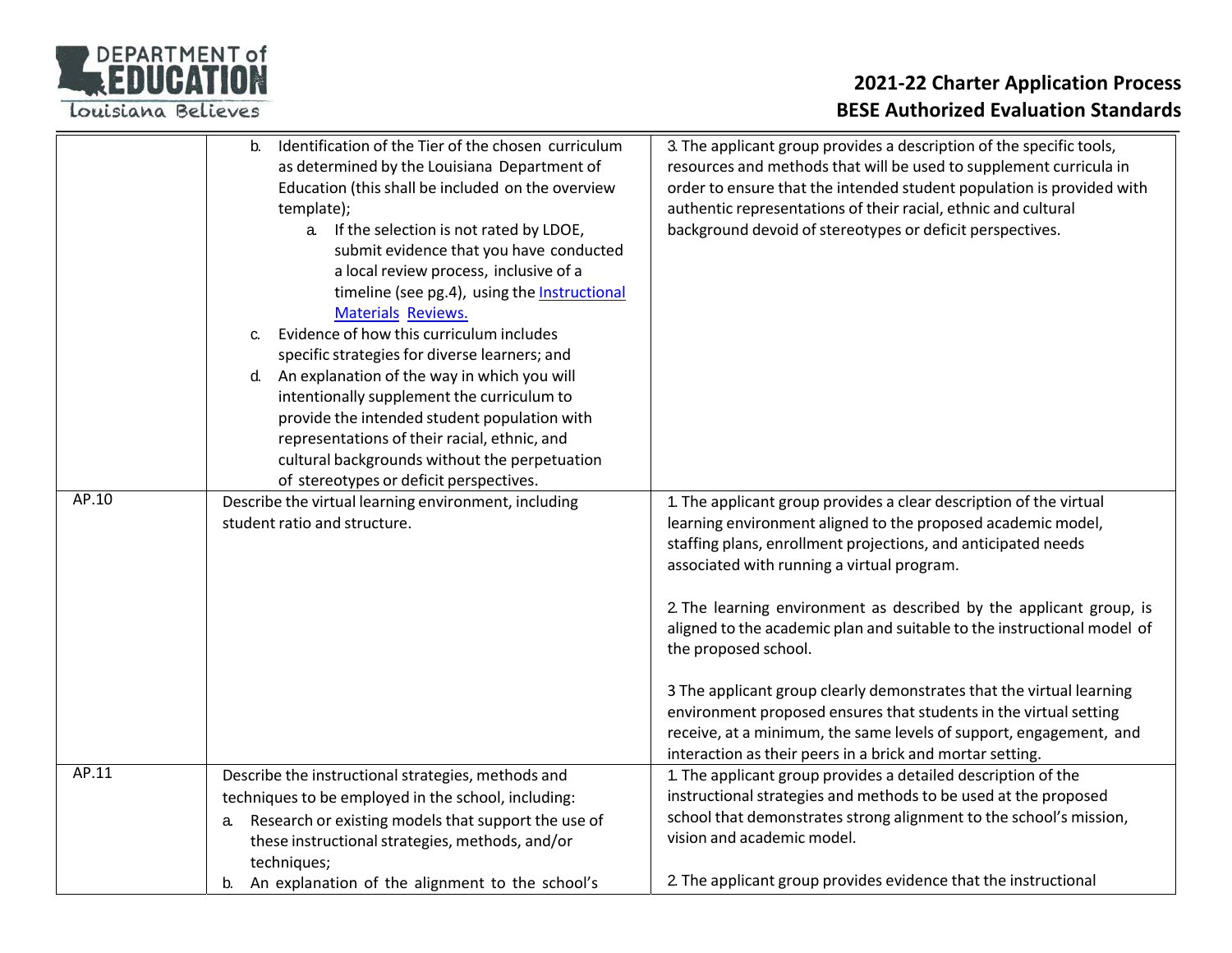

|       | model and further its specific mission, and key<br>design elements; and                                                                                                                                                                                                                                                                                                                                                                | strategies identified have a proven track record of success or a high<br>likelihood of success based on research when utilized with                                                                                                                                                                                                                                                                                                                                                                                                                                                                                                                                                                                                                                                                                                                                                                                                                                                                                                                                                                                                             |
|-------|----------------------------------------------------------------------------------------------------------------------------------------------------------------------------------------------------------------------------------------------------------------------------------------------------------------------------------------------------------------------------------------------------------------------------------------|-------------------------------------------------------------------------------------------------------------------------------------------------------------------------------------------------------------------------------------------------------------------------------------------------------------------------------------------------------------------------------------------------------------------------------------------------------------------------------------------------------------------------------------------------------------------------------------------------------------------------------------------------------------------------------------------------------------------------------------------------------------------------------------------------------------------------------------------------------------------------------------------------------------------------------------------------------------------------------------------------------------------------------------------------------------------------------------------------------------------------------------------------|
|       | Evidence they are well suited for the intended<br>C.<br>student population.                                                                                                                                                                                                                                                                                                                                                            | populations similar to the intended student population.                                                                                                                                                                                                                                                                                                                                                                                                                                                                                                                                                                                                                                                                                                                                                                                                                                                                                                                                                                                                                                                                                         |
| AP.12 | Identify the Learning Management System (LMS) that will<br>be used and the decision making process implemented to<br>select the final system.                                                                                                                                                                                                                                                                                          | 1. The applicant group has selected a Learning Management System<br>with a demonstrated track record of success when used by similar<br>student population, including students with disabilities and English<br>Learners.<br>2. The applicant group provides a clear overview of the key<br>functionality sought in a Learning Management System and clear<br>demonstration that the chosen LMS will support the school model<br>and academic program outlined in this application.                                                                                                                                                                                                                                                                                                                                                                                                                                                                                                                                                                                                                                                             |
| AP.13 | Provide a detailed plan that includes the following:<br>a. A plan to acquire and disseminate technology to<br>students;<br>A plan to ensure internet safety and filtering<br>b.<br>practices;<br>A plan to ensure that the loss of instructional<br>time will be minimized in the event of<br>unforeseen technical difficulties; and<br>A plan to provide training and technical support<br>d.<br>on the LMS to families and students. | 1. The applicant group has a clear and feasible plan to acquire and<br>disseminate technology to new and re-enrolling students that<br>addresses the logistics and funding streams necessary to ensure that<br>each student has the technology necessary to fully participate in the<br>virtual program.<br>2. The applicant group provides a comprehensive plan outlining the<br>steps that will be taken to ensure that students are protected from<br>unsafe and/or inappropriate content.<br>3. The applicant group provides a logical and feasible plan to minimize<br>the loss of learning time for students in the event of unforeseen<br>technical difficulties (i.e. no access to internet, computer is<br>lost/stolen/broken, cell phones and tablets are lost/stolen/broken,<br>etc.).<br>4. The applicant group provides a training and technical support plan<br>that will effectively and efficiently teach students and families to use<br>the LMS and ensure that students may access the virtual environment<br>within a reasonable time frame, comparable to student access when<br>enrolling in a brick and mortar facility. |
| AP.14 | Explain the process to track and monitor attendance in a<br>virtual setting, including systems and practices set forth to                                                                                                                                                                                                                                                                                                              | 1. The applicant group has a clear process with defined systems and<br>structures to document and monitor student attendance.                                                                                                                                                                                                                                                                                                                                                                                                                                                                                                                                                                                                                                                                                                                                                                                                                                                                                                                                                                                                                   |
|       |                                                                                                                                                                                                                                                                                                                                                                                                                                        |                                                                                                                                                                                                                                                                                                                                                                                                                                                                                                                                                                                                                                                                                                                                                                                                                                                                                                                                                                                                                                                                                                                                                 |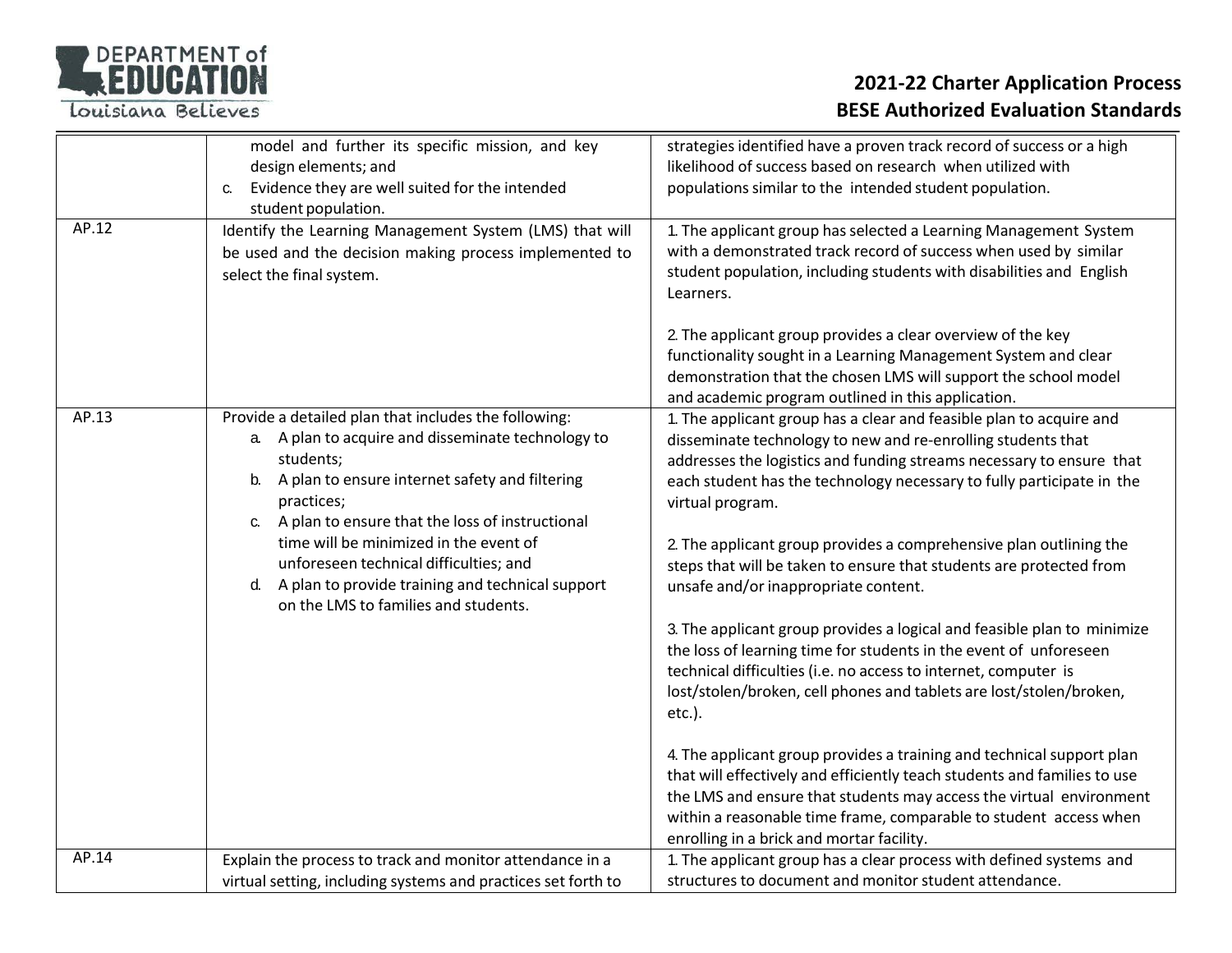

|                              | monitor student engagement, daily attendance, and                                                                                                                                                                                                                                                                                                                                                           |                                                                                                                                                                                                                                                                                                                                                                                                                                                                                                                                                                                                                           |
|------------------------------|-------------------------------------------------------------------------------------------------------------------------------------------------------------------------------------------------------------------------------------------------------------------------------------------------------------------------------------------------------------------------------------------------------------|---------------------------------------------------------------------------------------------------------------------------------------------------------------------------------------------------------------------------------------------------------------------------------------------------------------------------------------------------------------------------------------------------------------------------------------------------------------------------------------------------------------------------------------------------------------------------------------------------------------------------|
|                              | truancy.                                                                                                                                                                                                                                                                                                                                                                                                    | 2. The applicant group has a clearly outlined process by which<br>student engagement with the LMS will be monitored and the set of<br>corrective actions that will be taken for disengaged students.<br>Referral to community agencies for truancy exists as the absolute<br>last resort option and is preceded by multiple interventions varying<br>in intensity and consequence.                                                                                                                                                                                                                                        |
| AP.15                        | In addition to core content offerings and graduation<br>requirements (for high schools), are there other classes or<br>courses the proposed school will offer? If so, explain how<br>these offerings align to the proposed school model and<br>mission and how they will benefit the intended student<br>population. Explain any in-person opportunities to<br>instruction students will be able to access. | 1. All non-essential* courses to be offered are clearly aligned to the<br>school's proposed model and mission and the applicant group clearly<br>articulates the benefit that each course offers to the intended student<br>population.<br>2. The applicant group provides regular opportunities to access in-<br>person instruction for struggling and non-struggling students and has<br>a clear and feasible plan to do so. The plan provided is aligned to the<br>budgeted facilities, transportation and additional associated costs.<br>*Non-Essential = Coursework NOT required to meet<br>graduation requirements |
| AP.16 (High<br>Schools Only) | What diploma pathways and Jump Start 2.0 pathways*,<br>IB*, and Cambridge Courses* will the proposed school<br>offer?                                                                                                                                                                                                                                                                                       | 1. The applicant group demonstrates a clear understanding of each<br>diploma pathway available to students in Louisiana and has a logical<br>and feasible plan to ensure that students meet all requirements of the                                                                                                                                                                                                                                                                                                                                                                                                       |
|                              | Appendix 2: Provide an outline of course offerings by<br>diploma type(s) offered at the proposed school by grade                                                                                                                                                                                                                                                                                            | chosen diploma pathway in four years or less (five for Transitional 9 <sup>th</sup><br>grade students).                                                                                                                                                                                                                                                                                                                                                                                                                                                                                                                   |
|                              | level and year of operation for the initial charter term.<br>Appendix 3: Using a table, identify by grade level and year<br>of operation, Advanced Placement Course Offerings, Dual<br>Enrollment, ACT preparation and Career and Technical<br>Education Courses you will offer to students.                                                                                                                | 2. The applicant group provides a clear description of the process by<br>which students will select their desired diploma pathway as well as the<br>supports that will be offered to students, and the methods by which<br>the proposed school will guarantee equity of access for all students.                                                                                                                                                                                                                                                                                                                          |
|                              | Appendix 4: List the Industry-Based Credentials students<br>will have the opportunity to earn aligned to the CTE course<br>offerings.                                                                                                                                                                                                                                                                       | 3. The applicant group demonstrates a clear understanding of college<br>preparatory programs and curricula that the proposed school will<br>make available to students (e.g. Advanced Placement, International<br>Baccalaureate, Dual Enrollment, Cambridge AICE, etc.).<br>4. The applicant group provides a strong rationale for choosing the                                                                                                                                                                                                                                                                           |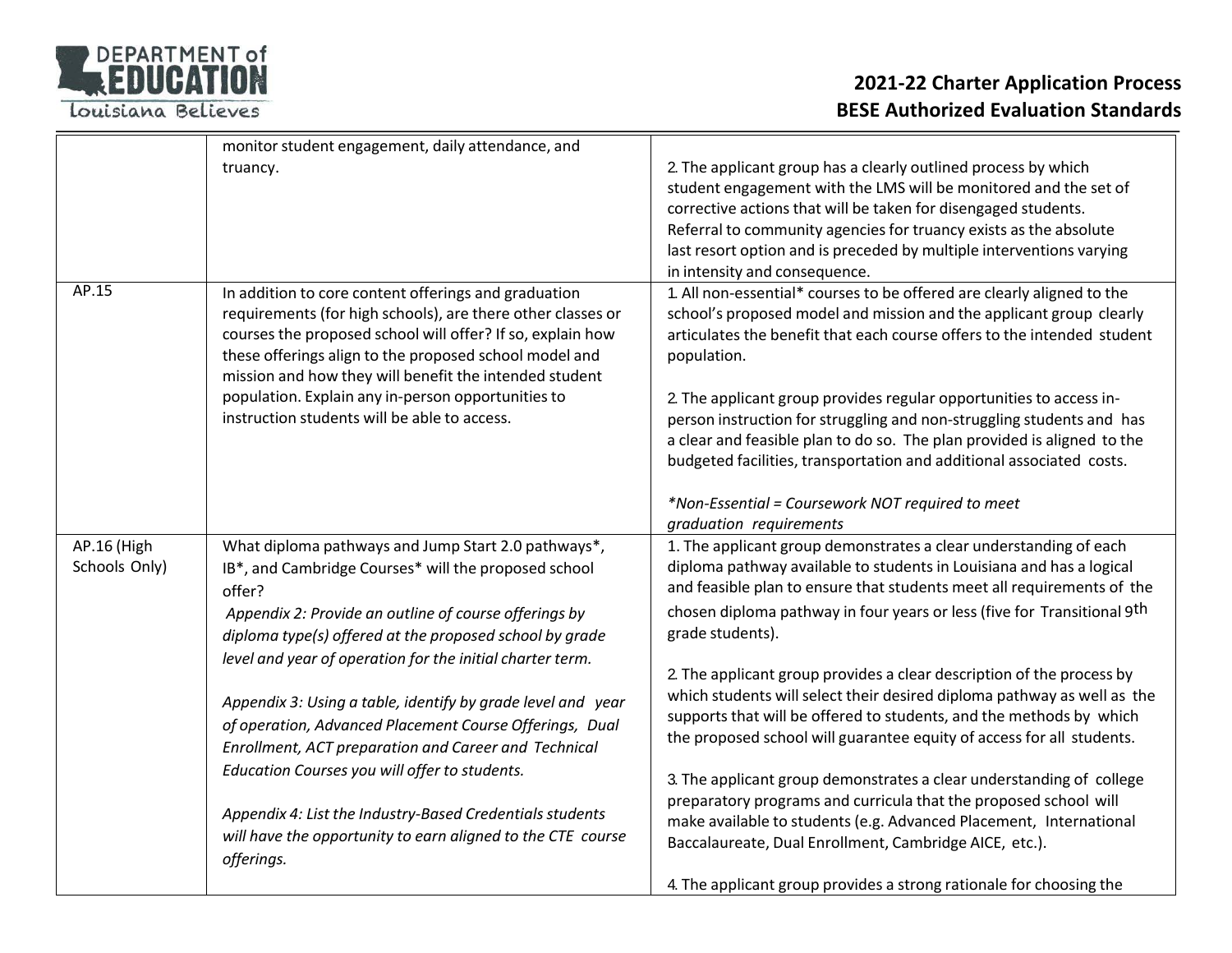

| *Based on the proposed school model and programmatic<br>offerings, some standards may not be applicable (College<br>Preparatory program standards, Jumpstart Pathway<br>standards) | specific college preparatory programs or curricula that will be offered<br>to students at the proposed school. Responses should consider the<br>resulting post-secondary opportunities available to participating<br>students, additional teacher training/certification requirements, and<br>the degree to which the chosen program will realistically result in post-<br>secondary readiness and success.                                                                                  |
|------------------------------------------------------------------------------------------------------------------------------------------------------------------------------------|----------------------------------------------------------------------------------------------------------------------------------------------------------------------------------------------------------------------------------------------------------------------------------------------------------------------------------------------------------------------------------------------------------------------------------------------------------------------------------------------|
|                                                                                                                                                                                    | 5. The applicant group provides a clear description of the process by<br>which students will choose to participate (if optional) in college<br>preparatory programs or curricula (e.g. AP, IB, DE, CAICE, etc.) as well<br>as the supports that will be offered to students, and the methods by<br>which the proposed school will guarantee equity of access for all<br>students.                                                                                                            |
|                                                                                                                                                                                    | 6. The applicant group demonstrates a clear understanding of the<br>Jumpstart 2.0 program and the chosen pathway(s) that will be<br>available to students at the proposed school.                                                                                                                                                                                                                                                                                                            |
|                                                                                                                                                                                    | 7. The applicant group provides a strong rationale for choosing the<br>specific Jumpstart 2.0 pathway(s) that will be offered to students at<br>the proposed school. Responses should consider local career<br>opportunities, availability of community partnerships, additional<br>teacher training and/or certification needs, and the degree to which<br>the chosen pathway will realistically provide students opportunities<br>in high-wage, high-demand career fields upon graduation. |
|                                                                                                                                                                                    | 8. The applicant group provides a clear description of the process by<br>which students will select their desired Jumpstart 2.0 pathway as well<br>the supports that will be offered to students, and the methods by<br>which the proposed school will guarantee equity of access for all<br>students.                                                                                                                                                                                       |
|                                                                                                                                                                                    | 9. The applicant group provides a logical and feasible plan to ensure<br>that students meet all requirements of the chosen Jumpstart 2.0<br>pathway in four years or less (five for Transitional 9 <sup>th</sup> grade<br>students).                                                                                                                                                                                                                                                         |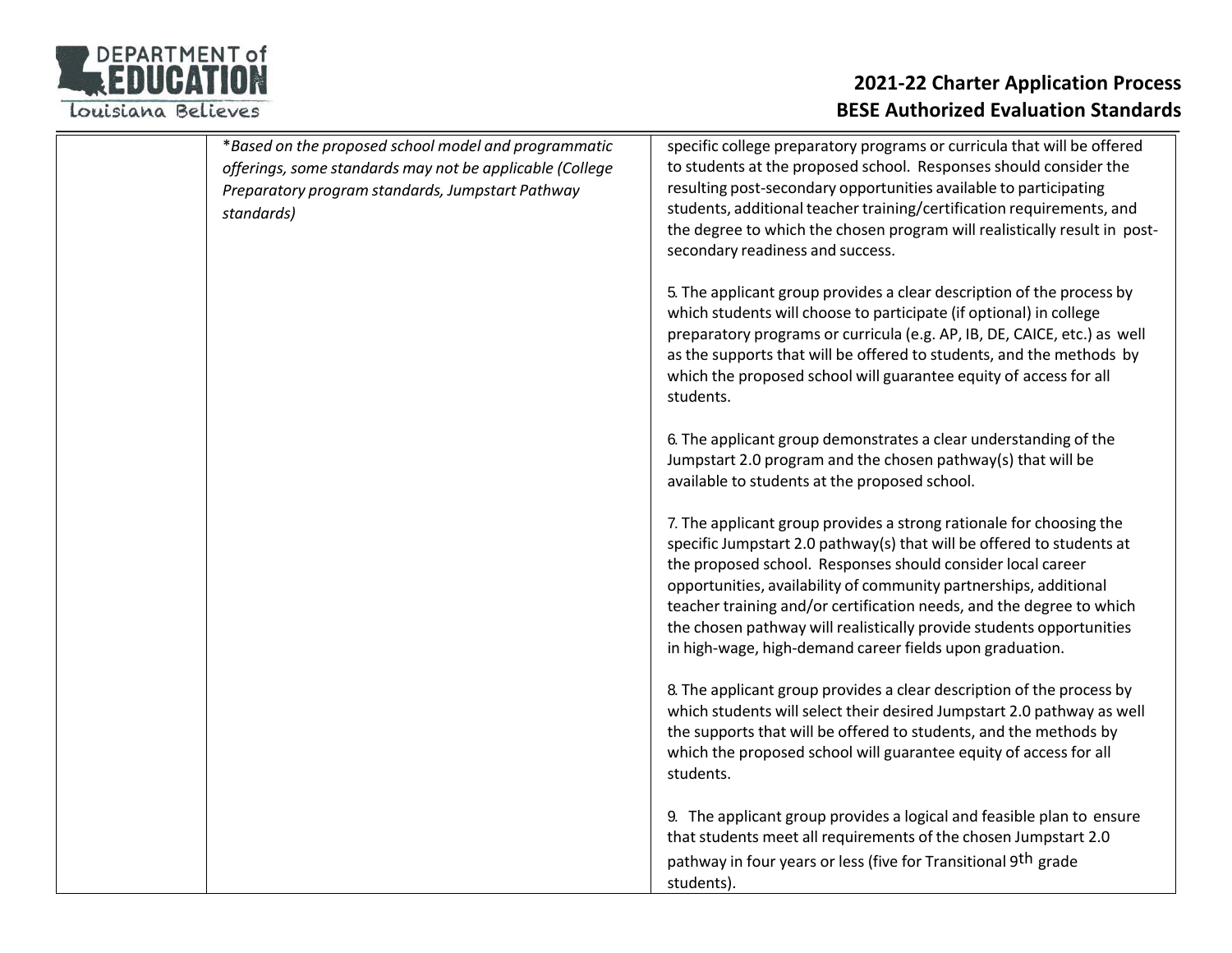

| AP.17 (High   | What Industry-Based Certificate Assessments will be                                                     | 1. The applicant group can clearly articulate which IBC assessments                                                                           |
|---------------|---------------------------------------------------------------------------------------------------------|-----------------------------------------------------------------------------------------------------------------------------------------------|
| Schools Only) | offered to students on a Jump Start 2.0 pathway?                                                        | must be offered to students in order to meet requirements of the                                                                              |
|               |                                                                                                         | Jumpstart 2.0 pathway that the school intends to offer.                                                                                       |
|               |                                                                                                         |                                                                                                                                               |
|               |                                                                                                         | 2. The applicant group has a logical and feasible plan to execute the IBC-                                                                    |
|               |                                                                                                         | assessment related aspects of the school's overall assessment plan.                                                                           |
| AP.18 (High   | Explain what systems and structures the school will                                                     | 1. The applicant group demonstrates a clear understanding of the                                                                              |
| Schools Only) | implement for students at risk of dropping out.                                                         | factors that place students at-risk of dropping out (in general and                                                                           |
|               |                                                                                                         | any that may be specific to the community in which the proposed                                                                               |
|               |                                                                                                         | school intends to locate).                                                                                                                    |
|               |                                                                                                         |                                                                                                                                               |
|               |                                                                                                         | 2. The applicant group clearly describes the specific evidence-based                                                                          |
|               |                                                                                                         | systems and structures that will be put in place to mitigate the risk of                                                                      |
|               |                                                                                                         | student drop-out.                                                                                                                             |
|               |                                                                                                         |                                                                                                                                               |
|               |                                                                                                         | 3. The applicant group has a logical and feasible plan to enact the                                                                           |
|               |                                                                                                         | drop-out prevention measures proposed in this section.                                                                                        |
| AP.19 (High   | Does the school plan to seek approval to participate in                                                 | [Non-evaluative question]                                                                                                                     |
| Schools Only) | athletics with the Louisiana High School Athletic<br>Association?                                       |                                                                                                                                               |
| AP.20         |                                                                                                         |                                                                                                                                               |
|               | Describe the diagnostic, formative and summative<br>assessments the school will use to evaluate student | 1. The applicant group provides a clear description of each diagnostic,<br>formative and summative assessment the proposed school will use to |
|               |                                                                                                         | evaluate student knowledge including the purpose, design, and                                                                                 |
|               | knowledge and skills. This response should:                                                             | frequency of administration for each assessment.                                                                                              |
|               | Describe each assessment's purpose, design, format<br>a.                                                |                                                                                                                                               |
|               | and rationale for its selection;                                                                        | 2. The applicant group provides a clear rationale for the selection of                                                                        |
|               | Describe the alignment to LEAP 2025 and ACT (for<br>b.                                                  | each assessment and demonstrates that the assessments selected are                                                                            |
|               | high school applicants);<br>Describe how the assessment will be administered                            | aligned to Louisiana State Standards, LEAP 2025 and the ACT*                                                                                  |
|               | $C_{1}$<br>in a secure manner;                                                                          |                                                                                                                                               |
|               | Describe how the school will collect and analyze<br>d.                                                  | 3. The applicant group has selected primary assessments that are rated                                                                        |
|               | assessment results;                                                                                     | either Tier 1 by the Louisiana Department of Education (LDOE), are                                                                            |
|               | Describe how instructional leaders and teachers will<br>$e_{1}$                                         | produced as part of a Tier 1-rated curriculum, are part of Louisiana's                                                                        |
|               | use the assessment data to inform programmatic and                                                      | Comprehensive Assessment System (LEAP 360), OR if the LDOE has                                                                                |
|               | instructional planning decisions and adjust instruction,                                                | not yet rated the selected assessments, the applicant correctly                                                                               |
|               | curricula, and professional development; and                                                            | demonstrates using the LDOE's Instructional Materials Review Rubric                                                                           |
|               |                                                                                                         | they meet the standards of a Tier 1 rating.                                                                                                   |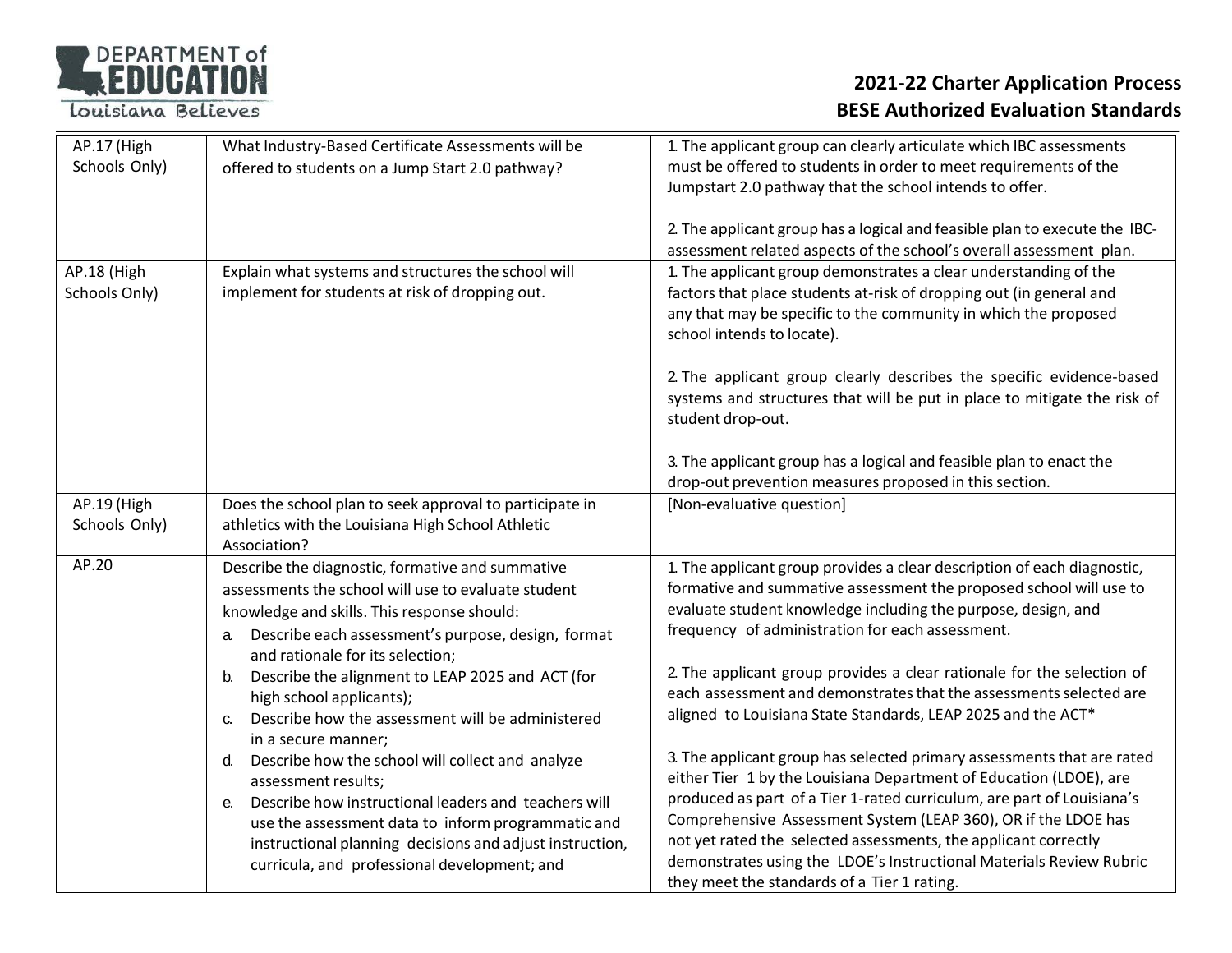

|       | f.<br>Explain how the school will communicate with<br>parents/guardians and students about academic<br>achievement and progress.                                                                                                                                                                                                                                                                                                                                                                                                                                                                                                                                   | 4. The applicant group describes a data-driven decision-making process<br>that informs all crucial aspects of the school's proposed model<br>including instructional and programmatic offerings, curricular choice,<br>and professional development opportunities.<br>5. The applicant group clearly articulates the process and frequency<br>by which data will be analyzed, the personnel that will be<br>responsible for analyzing this data, and the specific ways in which<br>data will be used to adjust instructional practices, programmatic<br>offerings, staffing decisions, professional development<br>opportunities, and the continued use of the intended curriculum. |
|-------|--------------------------------------------------------------------------------------------------------------------------------------------------------------------------------------------------------------------------------------------------------------------------------------------------------------------------------------------------------------------------------------------------------------------------------------------------------------------------------------------------------------------------------------------------------------------------------------------------------------------------------------------------------------------|-------------------------------------------------------------------------------------------------------------------------------------------------------------------------------------------------------------------------------------------------------------------------------------------------------------------------------------------------------------------------------------------------------------------------------------------------------------------------------------------------------------------------------------------------------------------------------------------------------------------------------------------------------------------------------------|
|       |                                                                                                                                                                                                                                                                                                                                                                                                                                                                                                                                                                                                                                                                    | 6. The applicant group provides a clear plan that outlines the methods<br>and frequency by which student progress and achievement will be<br>communicated to students and parents/guardians.<br>*ACT alignment = High School Applicants Only.                                                                                                                                                                                                                                                                                                                                                                                                                                       |
| AP.21 | Explain the plan for administering state assessments.                                                                                                                                                                                                                                                                                                                                                                                                                                                                                                                                                                                                              | The applicant group demonstrates a strong understanding of<br>$\mathbf{1}$ .<br>the requirements of administering state assessments for students<br>enrolled in a virtual learning environment in accordance with<br>Louisiana policy.                                                                                                                                                                                                                                                                                                                                                                                                                                              |
| AP.22 | Appendix 5: Provide a copy of the school's proposed<br>calendar for its first year of operation that clearly<br>articulates:<br>Total number of instructional days (this shall be<br>а.<br>included in the overview template);<br>Total number of hours of instruction (not including<br>b.<br>breakfast, lunch, bathroom breaks, transition times,<br>dismissal, or after-school activities)(this shall be<br>included in the overview template)<br>First and last day of class;<br>C.<br>d. For high schools, clearly indicate any adjustment to<br>seniors last day of class;<br>Organization of the school year (semester, trimester,<br>е.<br>quarter, etc.); | The applicant group demonstrates that the proposed calendar<br>$\mathbf{1}$ .<br>meets the minimum amount of instructional time for all<br>students as outlined in Louisiana law and policy.<br>The proposed school's calendar includes additional<br>2.<br>"contingency days" to be utilized in the case of short-term<br>school closures (e.g. hurricanes, snow days, etc.) or has<br>sufficient additional instructional time above the minimum<br>instructional time as outlined in Louisiana law and policy to<br>account for short-term school closures.                                                                                                                      |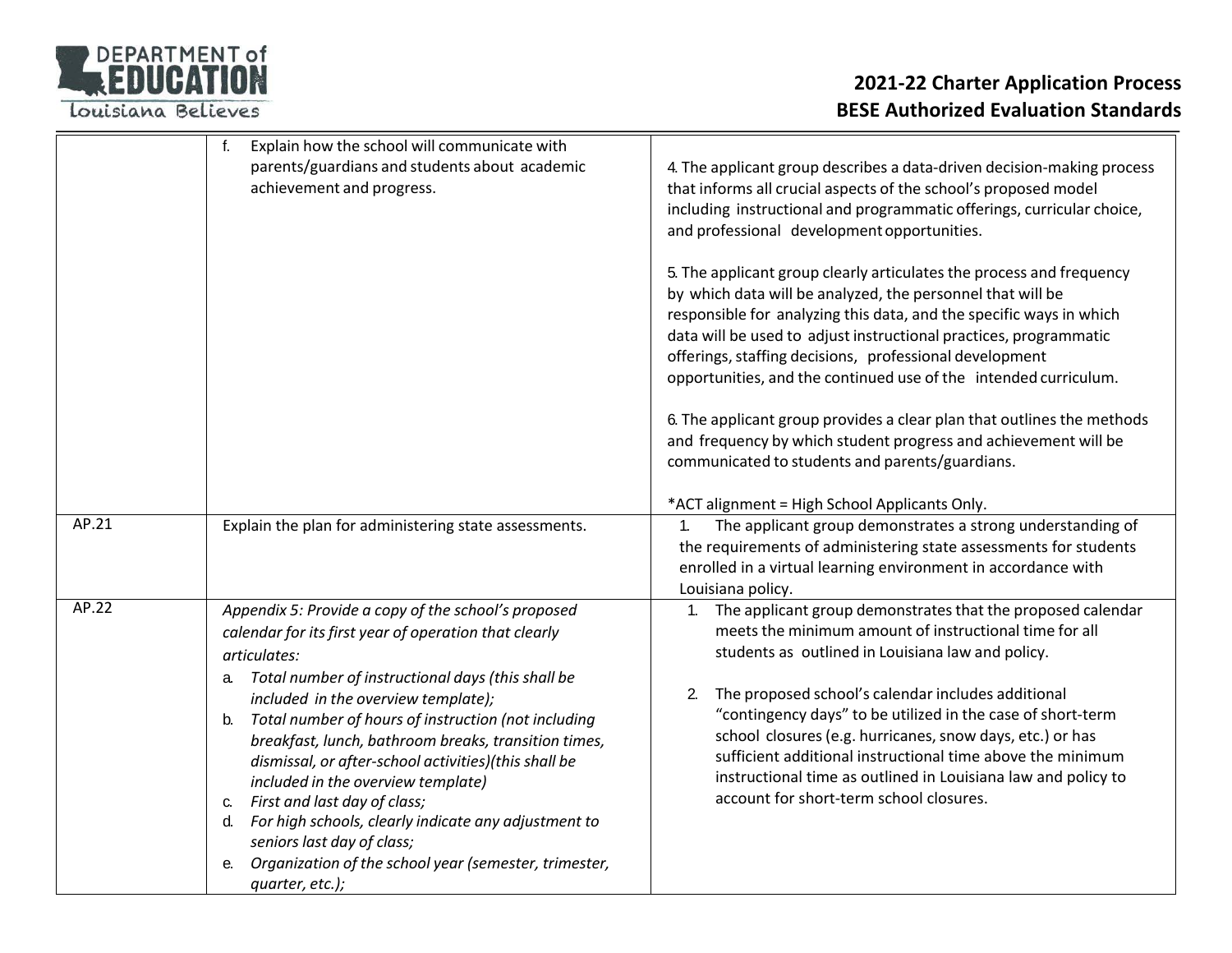

|       | All planned holidays and other days off, including half<br>f.<br>days; and<br>Dates for summer school, orientation, and any other<br>q.<br>activities outside of the core academic calendar, if<br>planned.                                                                                                                                                                                                          |                                                                                                                                                                                                                                                                                                                                                                                                                                                                                                                                                                      |
|-------|----------------------------------------------------------------------------------------------------------------------------------------------------------------------------------------------------------------------------------------------------------------------------------------------------------------------------------------------------------------------------------------------------------------------|----------------------------------------------------------------------------------------------------------------------------------------------------------------------------------------------------------------------------------------------------------------------------------------------------------------------------------------------------------------------------------------------------------------------------------------------------------------------------------------------------------------------------------------------------------------------|
| AP.23 | Appendix 6: For each division of the school (e.g., lower<br>elementary, upper elementary, middle and high), provide<br>a sample student schedule for a typical week.<br>*The schedule provided should be for a student in a grade<br>that the proposed school will serve in the first or fifth year<br>of operation                                                                                                  | 1. The applicant group provides a detailed student schedule for each<br>division of the proposed school that reflects the proposed academic<br>program and clearly outlines the amount of time spent in core courses,<br>non-core courses, student support structures (remediation,<br>enrichment, intervention, etc.) and additional essential aspects of a<br>typical student's week at the proposed school. Meals, passing periods,<br>extended day programming and any additional non-academic portions<br>of the student day must be included with time stamps. |
|       |                                                                                                                                                                                                                                                                                                                                                                                                                      | 2. The proposed student schedule provided aligns with the staffing and<br>organizational plan submitted within the application (staffing plan and<br>organizational plan include the staff/teachers to support the<br>instruction of identified courses).                                                                                                                                                                                                                                                                                                            |
| AP.24 | Appendix 7: Provide a sample student schedule for a<br>typical week for a student that is an English Language<br>Learner.<br>*The Department recognizes that not all English Learners<br>are alike and may vary widely in terms of English<br>Language Proficiency and Development. For the purpose<br>of providing this schedule, create a hypothetical EL<br>student and provide the following information for the | 1. The applicant group provides a sample student schedule that<br>reflects the proposed academic program and clearly outlines the<br>amount of time spent in core courses, non-core courses, student<br>support structures (remediation, enrichment, intervention, etc.) and<br>additional essential aspects of a typical student's week at the<br>proposed school. Meals, passing periods, extended day programming<br>and any additional non-academic portions of the student day must be<br>included with time-stamps.                                            |
|       | hypothetical student:<br>Grade level of the EL student<br>Proficiency Determination as defined by English<br>Language Proficiency Test (Emerging or<br>Progressing only)<br>Any other data or assumptions involved in creating<br>the student schedule.                                                                                                                                                              | 2. The sample schedule provided demonstrates a strong<br>understanding of and commitment to implementing the t strategies<br>(as applicable) outlined in the LDOE's English Learner Guidebook.<br>3. The sample student schedule clearly delineates the times, delivery<br>method (push-in, pull-out) and environment (inclusive, self-<br>contained) in which the hypothetical EL student will receive English<br>Language Development instruction.                                                                                                                 |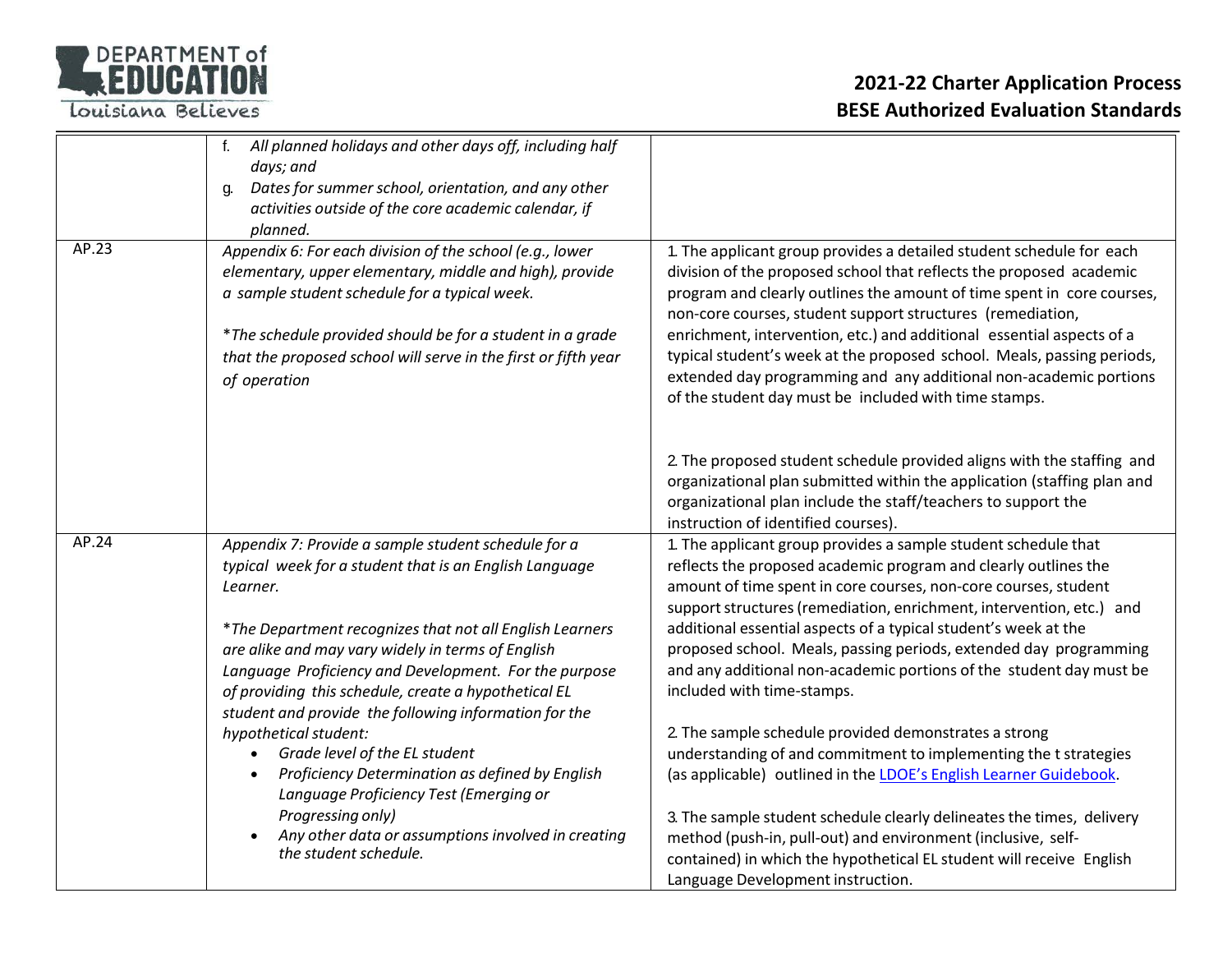

|       | ** The schedule provided should be for a student in a grade<br>that the proposed school will serve in the first or fifth year<br>of operation.                                                                                                                                                                                                                                                                                                                                                                                                                                                                                                                                                                                                                                                                                                                                                           | 4. The applicant group provides evidence that the proposed student<br>schedule allows for the given student to meet the total number of<br>required instructional minutes as required by Louisiana law and<br>policy.<br>5. The proposed student schedule provided aligns with the staffing<br>and organizational plan submitted within the application (staffing plan<br>and organizational plan include the staff/teachers to support the                                                                                                                                                                                                                                                                                                                                                                                                                                                                                                                                                                                                                                                                                                                                                                                                                                                                                                                                                                                                                                       |
|-------|----------------------------------------------------------------------------------------------------------------------------------------------------------------------------------------------------------------------------------------------------------------------------------------------------------------------------------------------------------------------------------------------------------------------------------------------------------------------------------------------------------------------------------------------------------------------------------------------------------------------------------------------------------------------------------------------------------------------------------------------------------------------------------------------------------------------------------------------------------------------------------------------------------|-----------------------------------------------------------------------------------------------------------------------------------------------------------------------------------------------------------------------------------------------------------------------------------------------------------------------------------------------------------------------------------------------------------------------------------------------------------------------------------------------------------------------------------------------------------------------------------------------------------------------------------------------------------------------------------------------------------------------------------------------------------------------------------------------------------------------------------------------------------------------------------------------------------------------------------------------------------------------------------------------------------------------------------------------------------------------------------------------------------------------------------------------------------------------------------------------------------------------------------------------------------------------------------------------------------------------------------------------------------------------------------------------------------------------------------------------------------------------------------|
| AP.25 | Appendix 8: Provide a sample student schedule for a<br>typical week for a student with exceptionalities.<br>*The Department recognizes that not all Students with<br>Exceptionalities are alike and may vary widely in terms<br>of present level of academic and functional<br>performance (PLAAFP). For the purpose of providing<br>this schedule, create a hypothetical student and<br>provide the following information about the student:<br>Grade level of the student<br>Student's Primary Exceptionality (may not use<br>$\bullet$<br>Speech/Language Impairment or Gifted/Talented)<br>The weekly services that the student receives, the<br>$\bullet$<br>number of minutes per service, and the setting in<br>which each service is provided.<br>** The schedule provided should be for a student in a<br>grade that the proposed school will serve in the first or<br>fifth year of operation. | instruction of identified courses for EL students)<br>1. The applicant group provides a sample student schedule that<br>reflects the proposed academic program and clearly outlines the<br>amount of time spent in core courses, non-core courses, student<br>support structures (remediation, enrichment, intervention, etc.)<br>and additional essential aspects of a typical student's week at the<br>proposed school. Meals, passing periods, extended day<br>programming and any additional non-academic portions of the<br>student day must be included with time-stamps.<br>2. The sample schedule provided demonstrates a strong<br>understanding of and commitment to implementing the main<br>strategies (as applicable) outlined in the LDOE's Strategies for<br>Success: A Guidebook for Supporting Students with Disabilities.<br>3. The sample student schedule clearly delineates the times,<br>delivery method (push-in, pull-out) and environment (inclusive,<br>self-contained) in which the hypothetical student will receive<br>special education instruction and related services.<br>4. The applicant group provides evidence that the proposed student<br>schedule allows for the given student to meet the total number of<br>required instructional minutes as required by Louisiana law and<br>policy.<br>5. The proposed student schedule provided aligns with the staffing<br>and organizational plan submitted within the application (staffing plan |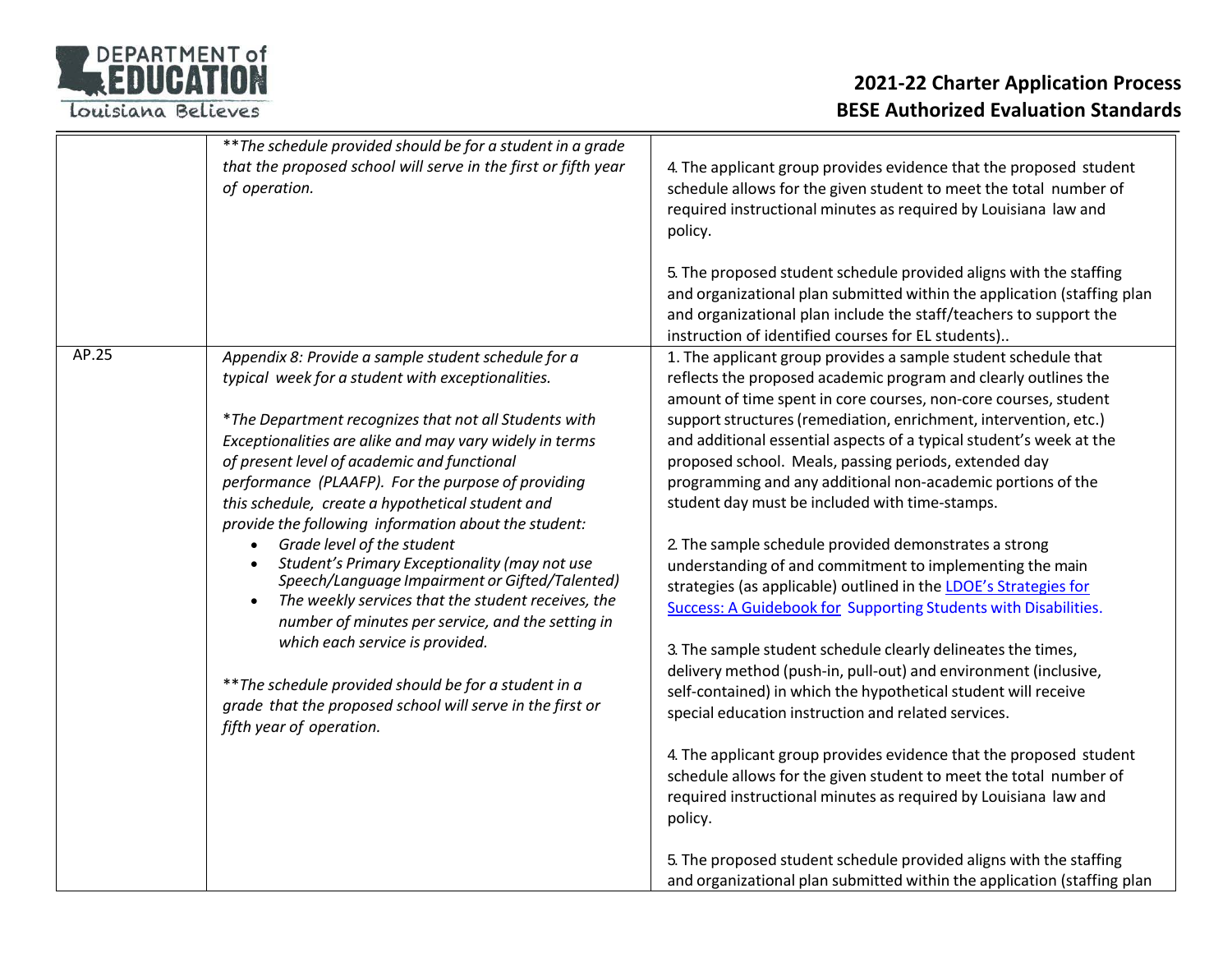

|       |                                                                                                                                                                                                                                                                                                                                                                                                                                                                                                                                                                                                                                                                                                                                                                                                                                 | and organizational plan include the staff/teachers to support the                                                                                                                                                                                                                                                                                                                                                                                                                                                                                                                                                                                                                                                                                                                                                                                                                                                          |
|-------|---------------------------------------------------------------------------------------------------------------------------------------------------------------------------------------------------------------------------------------------------------------------------------------------------------------------------------------------------------------------------------------------------------------------------------------------------------------------------------------------------------------------------------------------------------------------------------------------------------------------------------------------------------------------------------------------------------------------------------------------------------------------------------------------------------------------------------|----------------------------------------------------------------------------------------------------------------------------------------------------------------------------------------------------------------------------------------------------------------------------------------------------------------------------------------------------------------------------------------------------------------------------------------------------------------------------------------------------------------------------------------------------------------------------------------------------------------------------------------------------------------------------------------------------------------------------------------------------------------------------------------------------------------------------------------------------------------------------------------------------------------------------|
| AP.26 | Discuss the school's methods and strategies for<br>identifying and serving students that are struggling<br>academically and at risk of academic failure, including:<br>How the school will determine and identify which<br>a.<br>students are struggling within the context of a<br>Response to Intervention (RTI) program.<br>Clearly define the term "struggling student" as it<br>b.<br>would be applied in the school;<br>The strategies, programs, supports, resources,<br>C.<br>and personnel the school will devote to assisting<br>struggling students within the general education<br>setting;<br>They system for struggling students to receive in-<br>d.<br>person instruction, including the location for<br>providing these services, and transportation plan;<br>Any research or evidence that supports the<br>е. | instruction of identified Special Education courses).<br>1. The Response to Intervention program as described by the<br>applicant group is robust, comprehensive, evidence- based and<br>capable of being executed with the staffing and funding resources<br>described in the charter application.<br>2. The applicant group clearly outlines how the RTI program will be<br>successfully implemented in a virtual environment and provides clear<br>examples of how practices or processes that currently take place in a<br>brick-and-mortar setting will be modified to occur in the virtual<br>setting.<br>3. The applicant group clearly articulates how protected student data<br>and privacy concerns will be addressed in the virtual setting in line<br>with all applicable law and policy (PII, FERPA, Protected<br>Communication, etc.)<br>4. The applicant provides a clear and appropriate definition of the |
|       | appropriateness and effectiveness of the<br>proposed approach;<br>The process that the school will use to<br>f.<br>evaluate the efficacy of the program; and<br>The system the school will use to monitor the<br>g.<br>demographic data of the students identified as<br>struggling students and the approach that will be<br>taken if data suggests disproportionate or over-<br>identification of any sub group.                                                                                                                                                                                                                                                                                                                                                                                                              | term "struggling student"<br>5. The applicant group has a clear and feasible plan to offer in-person<br>instruction to struggling students at least twenty percent of the time<br>6. The applicant group has a clearly articulated plan with regular<br>checkpoints, key indicators and evidence of success that the proposed<br>school will utilize to determine the efficacy of the RTI program.                                                                                                                                                                                                                                                                                                                                                                                                                                                                                                                         |
|       |                                                                                                                                                                                                                                                                                                                                                                                                                                                                                                                                                                                                                                                                                                                                                                                                                                 | 7. The applicant group has clear safeguards and protocols in place for<br>the ongoing review of student data to protect against continued<br>disproportionate and/or over-identification of students belonging to<br>historically marginalized subgroups as "struggling students"<br>8. The applicant group outlines clear steps that will be taken as<br>corrective action should data suggest that subgroup disproportionality<br>and/or over-identification has occurred.                                                                                                                                                                                                                                                                                                                                                                                                                                               |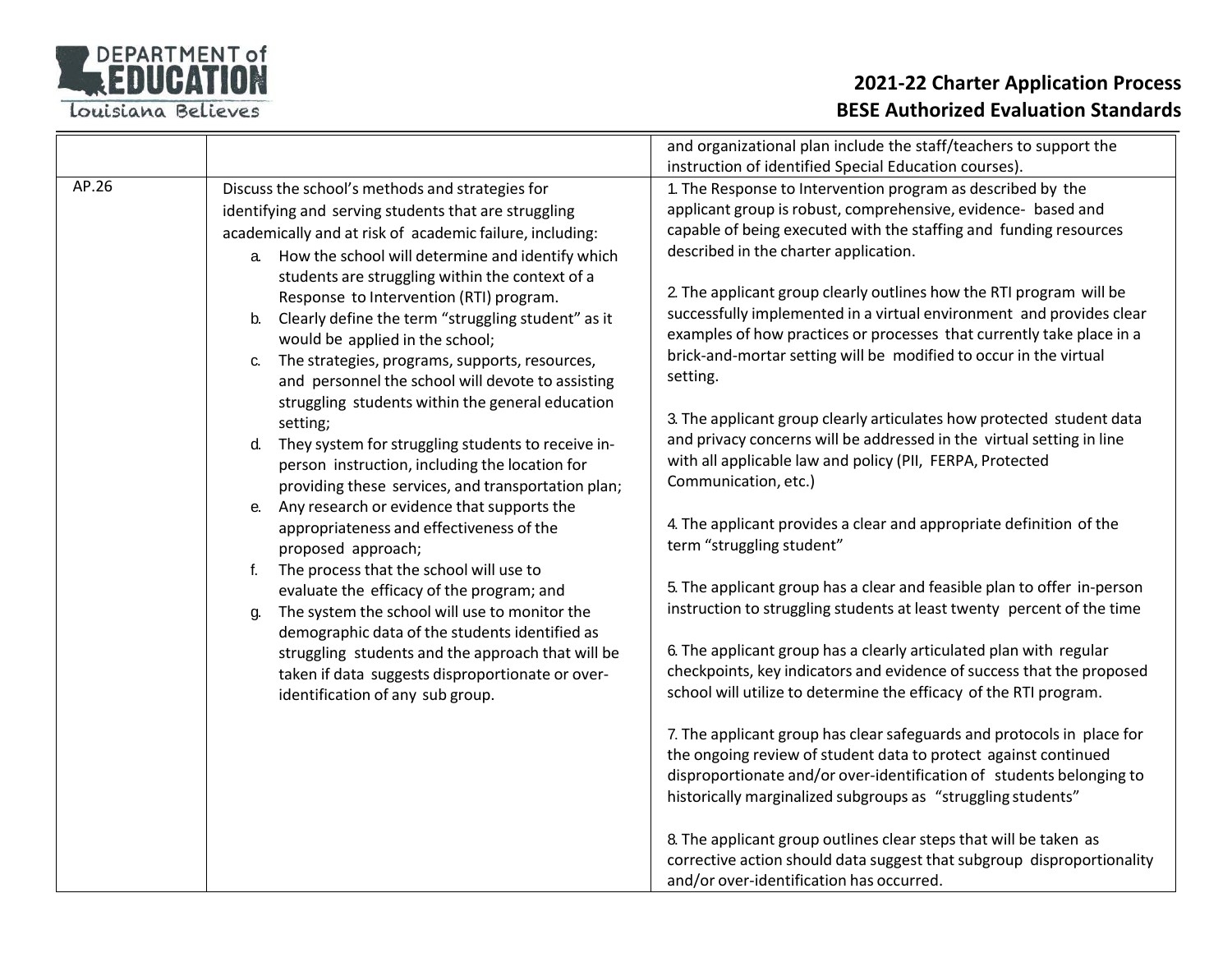### DEPARTMENT of

Louisiana Believes

| AP.27 | Discuss the school's methods and strategies for identifying                                             | 1. The applicant group provides a logical, feasible and                   |
|-------|---------------------------------------------------------------------------------------------------------|---------------------------------------------------------------------------|
|       | and serving students with exceptionalities in compliance                                                | comprehensive and evidence-based plan to identify and serve               |
|       | with all federal laws and regulations without regurgitation                                             | Students with Exceptionalities.                                           |
|       | of the law and include:                                                                                 |                                                                           |
|       | The process for identifying students with disabilities<br>a.                                            | 2. The applicant group clearly outlines how the proposed methods          |
|       | (child find), within the context of the school's RTI                                                    | and strategies for serving students with exceptionalities program         |
|       | process;                                                                                                | will be successfully implemented in a virtual environment and             |
|       | b. The resources, personnel (including administrative                                                   | provides clear examples of how practices or processes that                |
|       | responsibilities), and direct and related services the                                                  | currently take place in a brick- and-mortar setting will be modified      |
|       | school is likely to provide both within general                                                         | to occur in the virtual setting.                                          |
|       | education classrooms and in other settings (e.g.,                                                       |                                                                           |
|       | collaborative team teaching ("CTT"), Special Education                                                  | 3. The applicant group provides a logical and feasible plan to screen all |
|       | Teacher Support Services ("SETSS"), speech therapy,                                                     | students and ensure that students suspected of or known to have a         |
|       | physical therapy, occupational therapy, counseling,                                                     | disability are evaluated for special education services early and         |
|       | planning time, instructional materials, technology,                                                     | accurately, as defined by LDOE's Strategies for Success: A Guidebook      |
|       | professional development, staff and consultants, etc.);                                                 | for Supporting Students with Disabilities.                                |
|       | c. Any research or evidence that supports the                                                           |                                                                           |
|       | appropriateness of the school's approach to serving                                                     | 4. The applicant group demonstrates a thorough understanding of Pupil     |
|       | students with disabilities;                                                                             | Appraisal systems including Child Find, RTI, SBLC, Section 504,           |
|       | d. The process for coordination between general<br>education teachers and special education teachers or | Evaluation Coordinators, IEP Teams and Related Services Providers.        |
|       |                                                                                                         | 5. The applicant group demonstrates a thorough understanding of the       |
|       | service providers;                                                                                      |                                                                           |
|       | The process that will be used to monitor the<br>е.                                                      | student evaluation process, timelines outlined in IDEA law and            |
|       | achievement and progress of students with disabilities;                                                 | necessary personnel.                                                      |
|       | Specific professional development for identifying,<br>f.                                                |                                                                           |
|       | supporting, and evaluating the progress of special                                                      | 6. The applicant group presents a plan for developing IEPs that contain   |
|       | education students including the implementation of                                                      | rigorous goals and instructional plans that are aligned to student        |
|       | RTI and behavioral intervention plans ("BIPs") in the                                                   | goals.                                                                    |
|       | classroom.                                                                                              |                                                                           |
|       | The process that will be used to evaluate the efficacy<br>g.                                            | 7. The applicant group presents a monitoring plan that will enable        |
|       | of the program and ensure that the needs of these<br>students are being met; and,                       | relevant staff to track the progress of all students with IEPs toward the |
|       |                                                                                                         | goals articulated in their respective plans                               |
|       | h. The system the school will use to monitor the                                                        |                                                                           |
|       | demographic data of the students identified as                                                          | 8. The applicant group demonstrates that they will be able to provide all |
|       | students with exceptionalities and the approach                                                         | special education and related services needed either by the staff listed  |
|       | that will be taken if data suggests disproportionate                                                    | on their organization chart or identified external groups with whom       |
|       |                                                                                                         |                                                                           |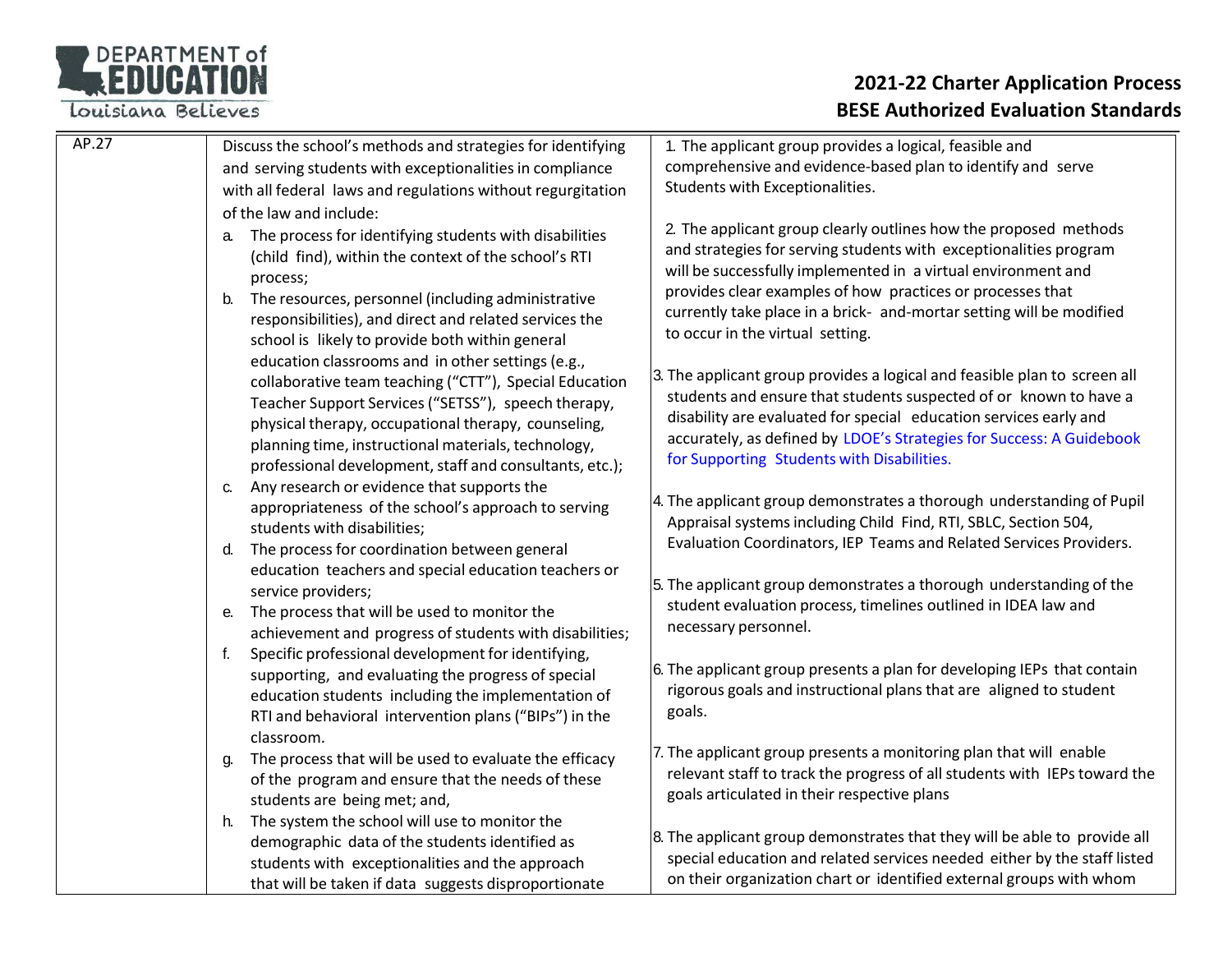

|       | or over-identification of any sub group.               |                                                                                               | they can contract to provide needed services.                                                                                                                                                                                                                                                                                                                                                                                                                        |
|-------|--------------------------------------------------------|-----------------------------------------------------------------------------------------------|----------------------------------------------------------------------------------------------------------------------------------------------------------------------------------------------------------------------------------------------------------------------------------------------------------------------------------------------------------------------------------------------------------------------------------------------------------------------|
|       |                                                        |                                                                                               | 9. The group's plan for SWDs must identify the staff members who will<br>lead student evaluations, IEP development, and provision of ongoing<br>service with required credentials relevant to the services.                                                                                                                                                                                                                                                          |
|       |                                                        |                                                                                               | 10. The applicant group has a clearly articulated plan with regular<br>checkpoints, key indicators and evidence of success that the proposed<br>school will utilize to determine the efficacy of the special education<br>program.                                                                                                                                                                                                                                   |
|       |                                                        |                                                                                               | 11. The applicant group has clear safeguards and protocols in place for<br>the ongoing review of student data to protect against continued<br>disproportionate and/or over-identification of students belonging to<br>historically marginalized subgroups as students with exceptionalities<br>and provides clear steps that will be taken as corrective action should<br>data suggest that subgroup disproportionality and/or over-<br>identification has occurred. |
| AP.28 | Discuss the school's methods and strategies for        |                                                                                               | 1. The applicant group provides a logical, feasible and                                                                                                                                                                                                                                                                                                                                                                                                              |
|       | identifying and serving English Learners in compliance |                                                                                               | comprehensive and evidence-based plan to identify and serve                                                                                                                                                                                                                                                                                                                                                                                                          |
|       | with all federal laws and regulations without          |                                                                                               | <b>English Learners</b>                                                                                                                                                                                                                                                                                                                                                                                                                                              |
|       | regurgitation of the law and include:                  |                                                                                               |                                                                                                                                                                                                                                                                                                                                                                                                                                                                      |
|       | а. –                                                   | The process for identifying students whose first                                              | 3. The applicant group clearly outlines how the proposed methods                                                                                                                                                                                                                                                                                                                                                                                                     |
|       |                                                        | language is not English and the methods for<br>determining the scope of assistance that these | and strategies for serving English Learners will be successfully<br>implemented in a virtual environment and provides clear examples of                                                                                                                                                                                                                                                                                                                              |
|       |                                                        | students may need including how the school will                                               | how practices or processes that currently take place in a brick-and-                                                                                                                                                                                                                                                                                                                                                                                                 |
|       |                                                        | ensure that they are not inappropriately identified                                           | mortar setting will be modified to occur in the virtual setting.                                                                                                                                                                                                                                                                                                                                                                                                     |
|       |                                                        | as students with special education needs;                                                     |                                                                                                                                                                                                                                                                                                                                                                                                                                                                      |
|       | The approach, resources, and personnel<br>b.           |                                                                                               | 4. The applicant group provides a logical and feasible plan to identify                                                                                                                                                                                                                                                                                                                                                                                              |
|       | (including qualifications and associated               |                                                                                               | students and ensure that students suspected of or known to be English                                                                                                                                                                                                                                                                                                                                                                                                |
|       |                                                        | administrative responsibilities), and structure                                               | learners are assessed to determine English language proficiency and                                                                                                                                                                                                                                                                                                                                                                                                  |
|       |                                                        | within the virtual setting the school will use to                                             | provided additional support services.                                                                                                                                                                                                                                                                                                                                                                                                                                |
|       | meet the needs of ELs;                                 |                                                                                               |                                                                                                                                                                                                                                                                                                                                                                                                                                                                      |
|       | C.                                                     | The research and evidence that supports                                                       | 5. The applicant group provides clear evidence that the English                                                                                                                                                                                                                                                                                                                                                                                                      |
|       | the appropriateness of this approach;                  |                                                                                               | Learner program described is aligned to applicable law and policy,                                                                                                                                                                                                                                                                                                                                                                                                   |
|       | d.                                                     | The process for coordination between general                                                  | reflects best practices and can be fully executed in a virtual setting                                                                                                                                                                                                                                                                                                                                                                                               |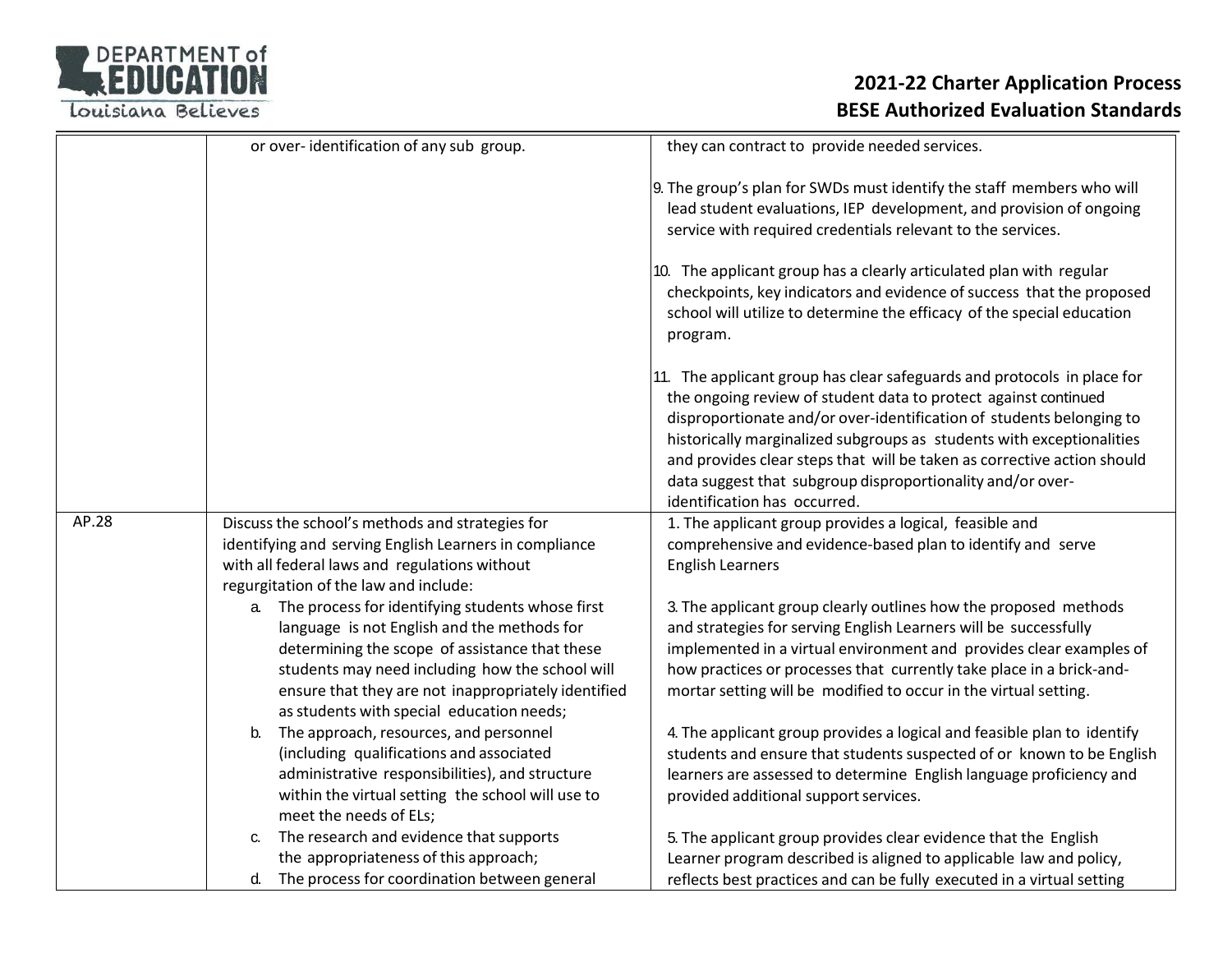

|       | education teachers and staff serving ELs and                                                                                                                                                                                                                                                                                                            | beginning on the first day of the charter term.                                                                                                                                                                                                                                                                                                                                                           |
|-------|---------------------------------------------------------------------------------------------------------------------------------------------------------------------------------------------------------------------------------------------------------------------------------------------------------------------------------------------------------|-----------------------------------------------------------------------------------------------------------------------------------------------------------------------------------------------------------------------------------------------------------------------------------------------------------------------------------------------------------------------------------------------------------|
|       | professional development for general education<br>teachers serving ELs;<br>The process that will be used to monitor the<br>e.<br>achievement and progress of ELs including exit<br>criteria;<br>The process that will be used to evaluate the<br>f.<br>efficacy of the program, instructors, and ensure<br>that the needs of EL students are being met; | 6. The applicant group outlines a clear protocol that will ensure ELs<br>and their families receive all necessary information and materials in a<br>language that they can understand, and that EL students and their<br>families will have equity of access to all school programming and<br>extra-curricular activities by making translation services and<br>additional supports necessary, as needed. |
|       | How the school will make all necessary materials<br>q.<br>available to parents of ELs in a language that<br>they can understand; and                                                                                                                                                                                                                    | 7. The applicant group has a clearly articulated plan with regular<br>checkpoints, key indicators and evidence of success that the proposed<br>school will utilize to determine the efficacy of the English learners<br>program.                                                                                                                                                                          |
|       |                                                                                                                                                                                                                                                                                                                                                         | 8. The applicant group has clear safeguards and protocols in place to<br>ensure that English Learners are not inappropriately identified as<br>students with special needs.                                                                                                                                                                                                                               |
| AP.29 | Describe how your education program will identify and<br>meet the needs of academically advanced students and<br>include:<br>If the school will offer gifted/talented instruction;<br>a.                                                                                                                                                                | 1. The applicant group provides a logical, feasible, comprehensive<br>plan to identify and serve students that are academically gifted<br>and gifted/talented students (if applicable).                                                                                                                                                                                                                   |
|       | How the school will identify advanced and/or<br>b.<br>gifted and talented students;<br>Strategies and programs the school will use within the<br>C.<br>general education classrooms and in other settings to<br>accelerate learning; and<br>Specific programs, services, and supports.<br>d.                                                            | 2. The applicant group clearly outlines how the proposed methods<br>and strategies for meeting the needs of academically advanced<br>students will be successfully implemented in a virtual environment<br>and provides clear examples of how practices or processes that<br>currently take place in a brick-and-mortar setting will be modified to<br>occur in the virtual setting (if applicable).      |
|       |                                                                                                                                                                                                                                                                                                                                                         | 3. The applicant group has a clearly articulated plan with regular<br>checkpoints, key indicators and evidence of success that the proposed<br>school will utilize to determine the efficacy of the school's plan to<br>meet the needs of academically advanced and/or gifted and talented<br>students (if applicable).                                                                                   |
| AP.30 | Explain how the school will establish and maintain a culture<br>that supports students' intellectual and social<br>development, maintains a safe environment, and                                                                                                                                                                                       | 1. The applicant group provides a clear description of the culture that<br>the proposed school intends to establish and includes specific<br>strategies that will be employed to establish and maintain a                                                                                                                                                                                                 |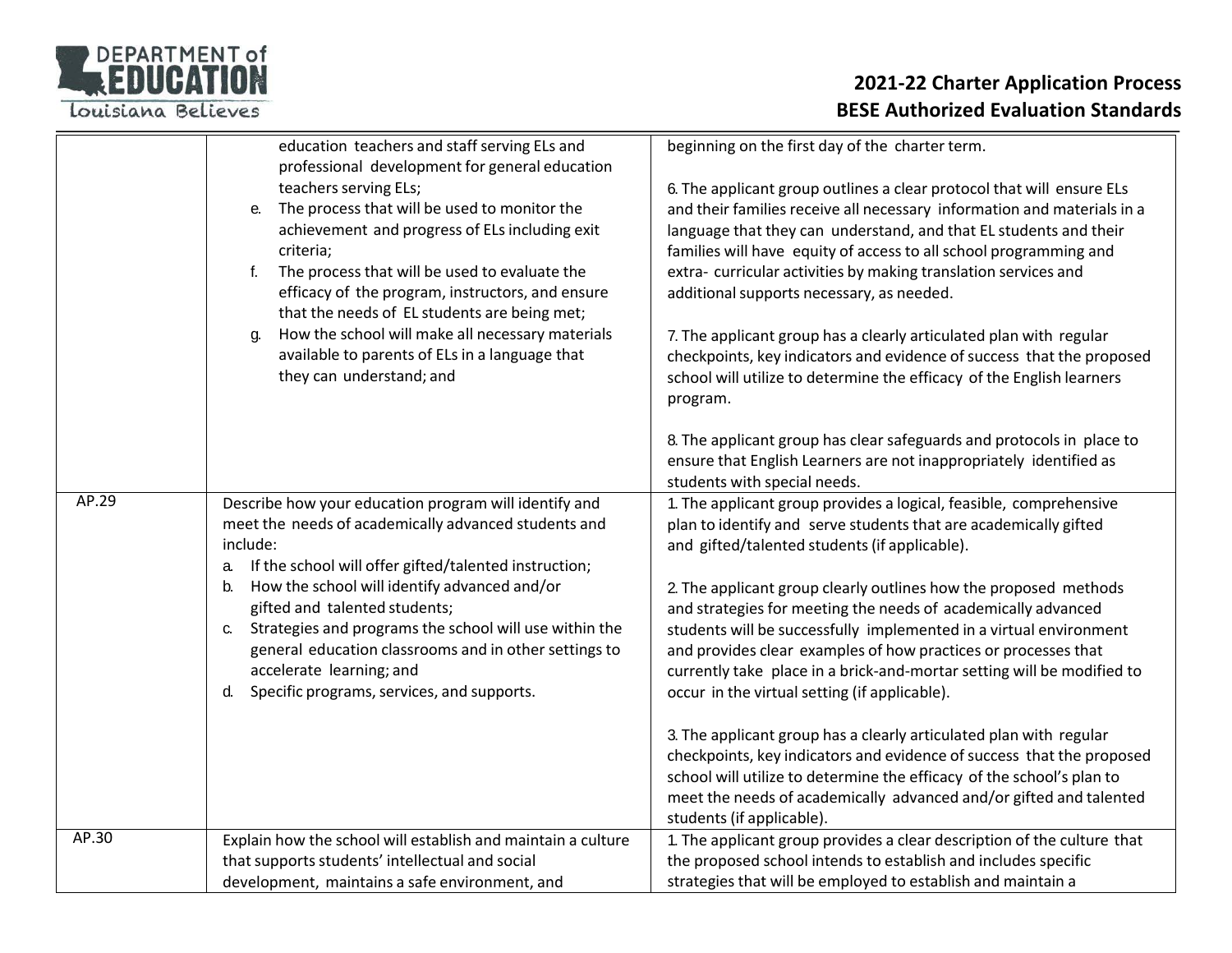

|       | recognizes and celebrates racial, cultural, and social<br>differences. (This response shall not include holidays or<br>monthly celebrations.)                                                                            | supportive, safe, inclusive, and identity-affirming environment that<br>supports the intellectual and social development of all students.<br>2. The applicant group provides a clear plan with specific examples of<br>the actions that will be taken to recognize, affirm and celebrate racial,<br>cultural and social differences within and among the intended school<br>community.<br>3. The strategies and actions proposed are demonstrably likely to<br>result in the desired school culture and/or have been shown to<br>produce the desired school culture with similar student populations. |
|-------|--------------------------------------------------------------------------------------------------------------------------------------------------------------------------------------------------------------------------|-------------------------------------------------------------------------------------------------------------------------------------------------------------------------------------------------------------------------------------------------------------------------------------------------------------------------------------------------------------------------------------------------------------------------------------------------------------------------------------------------------------------------------------------------------------------------------------------------------|
| AP.31 | Describe any extra-curricular activities that the school will<br>offer to develop and nurture the social needs of students.                                                                                              | 1. The applicant group provides a thorough description of the extra-<br>curricular activities that the proposed school intends to offer<br>specifically for the purpose of developing and nurturing the social<br>needs of students.<br>2. The applicant group clearly articulates the ways in which the<br>proposed activities will serve the stated purpose of developing and<br>nurturing the social needs of students.<br>3. The applicant group has a logical and feasible plan to offer these<br>proposed extra-curricular activities and ensure equity of access for all<br>students.          |
| AP.32 | Explain how student voice will be included in decision<br>making?                                                                                                                                                        | 1. The applicant group clearly outlines the methods, frequency, and<br>structures by which student voice will be solicited and included in<br>decision-making.<br>2. The applicant group provides specific examples of the types of<br>decisions in which student voice will be solicited and considered.                                                                                                                                                                                                                                                                                             |
| AP.33 | Detail ways in which students will have ownership in the<br>school culture.                                                                                                                                              | 1. The applicant group provides specific examples of the ways in which<br>students will be active participants in shaping and maintaining the<br>culture of the proposed school in order to promote student ownership.                                                                                                                                                                                                                                                                                                                                                                                |
| AP.34 | Describe how you will build cultural competency amongst<br>school staff. Given the intended student population, how<br>will conversations be facilitated with school staff<br>regarding racial and cultural differences? | 1. The applicant group articulates the key components of cultural<br>competency and provides specific steps that will be taken to build<br>capacity in each of the components described amongst all school<br>staff.                                                                                                                                                                                                                                                                                                                                                                                  |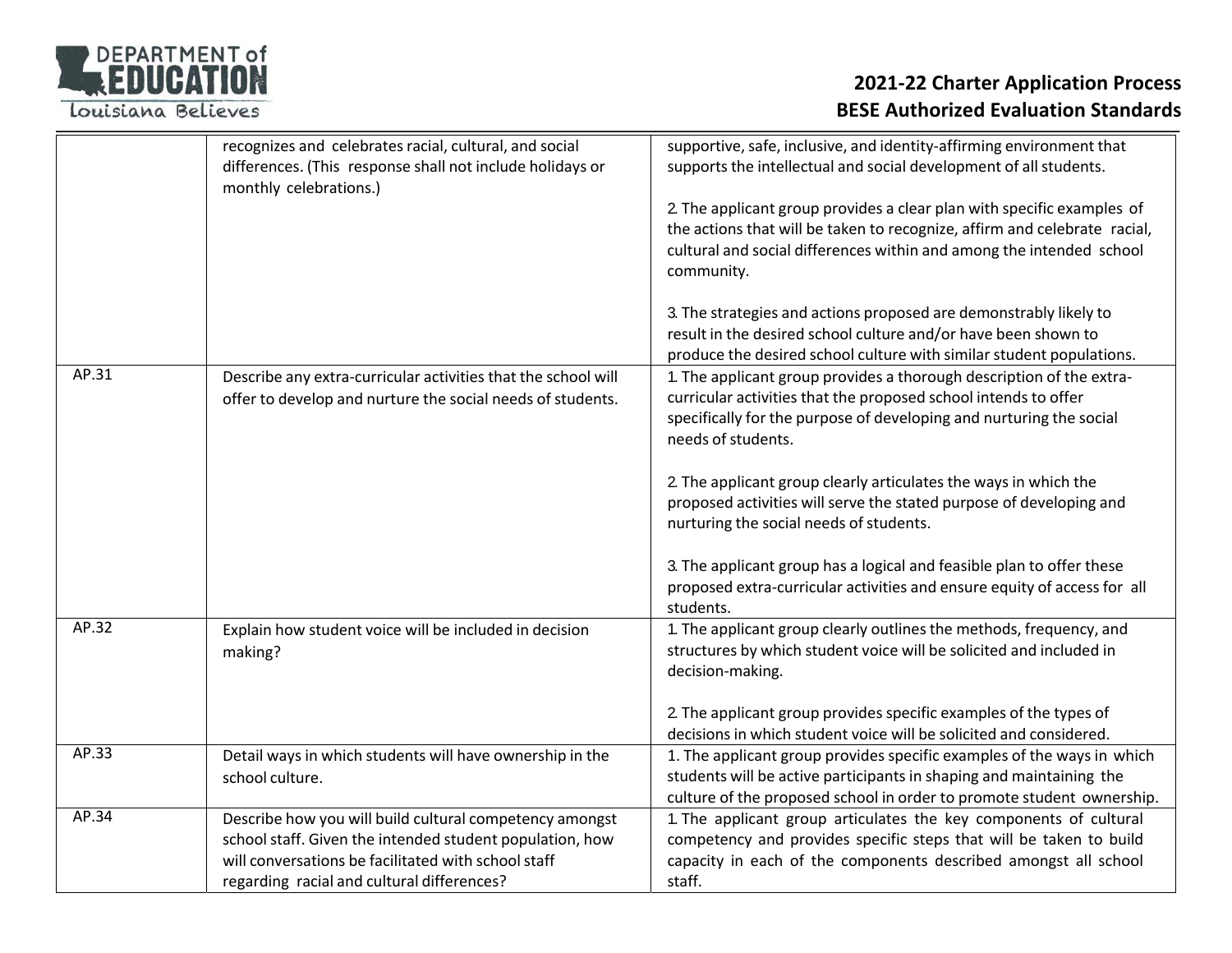

|       |                                                                                                                                                                                                                                                                                                                                                                        | 2. The applicant group demonstrates a strong understanding of the<br>potential racial and cultural differences between the intended<br>student population and likely staff based on community<br>characteristics, demographics and workforce data.<br>3. The applicant group provides a detailed plan outlining the<br>methods, frequency, structure, and personnel responsible for<br>leading conversations based on anticipated differences.                                                        |
|-------|------------------------------------------------------------------------------------------------------------------------------------------------------------------------------------------------------------------------------------------------------------------------------------------------------------------------------------------------------------------------|-------------------------------------------------------------------------------------------------------------------------------------------------------------------------------------------------------------------------------------------------------------------------------------------------------------------------------------------------------------------------------------------------------------------------------------------------------------------------------------------------------|
| AP.35 | Explain a plan for creating and building a positive adult<br>culture, inclusive of expectations and conditions that will<br>lead to a high rate of staff retention annually.                                                                                                                                                                                           | 1. The applicant group provides a clear description of the adult<br>culture that the proposed school intends to establish and includes<br>specific strategies that will be employed to establish and maintain<br>that culture.                                                                                                                                                                                                                                                                        |
|       |                                                                                                                                                                                                                                                                                                                                                                        | 2. Staff expectations and working conditions are clearly articulated<br>and are demonstrably likely to lead to a high rate of retention among<br>school staff.                                                                                                                                                                                                                                                                                                                                        |
| AP.36 | Describe your plan for orienting new students and parents<br>on an ongoing basis to the virtual school including<br>expectations.                                                                                                                                                                                                                                      | 1. The applicant group provides a clear explanation of the methods,<br>strategies, engagements and structures that will be used to orient<br>students and families to virtual learning in general and the specific<br>virtual learning program proposed in this application.                                                                                                                                                                                                                          |
|       |                                                                                                                                                                                                                                                                                                                                                                        | 2. The applicant group provides a new and continuing student<br>orientation plan that includes proposed dates, times, intended<br>audience, and objectives of orientation sessions as well as the<br>frequency by which they will occur.                                                                                                                                                                                                                                                              |
| AP.37 | Describe the school's plan to support the social and<br>emotional health of students, including:<br>a. A plan to provide social and emotional skills<br>instruction for all students;<br>A plan to provide trauma-informed care;<br>b.<br>A plan to provide social and emotional support;<br>C.<br>How students will be referred;<br>Protocols for implementation; and | 1. The applicant group provides a logical and feasible plan to deliver<br>social and emotional skills instruction to all students that includes<br>specific details about the curriculum to be used, the frequency and<br>method by which content will be delivered, personnel responsible for<br>delivering SEL content and key outcomes the proposed school hopes<br>to achieve as a result of delivering SEL instruction.<br>2. The applicant group demonstrates a strong understanding of trauma- |
|       | Overview of supports provided;<br>iii.<br>Identification of a mental health screener and<br>d.                                                                                                                                                                                                                                                                         | informed care and outlines the specific trauma-informed practices that<br>will be integrated into the proposed school's academic program,                                                                                                                                                                                                                                                                                                                                                             |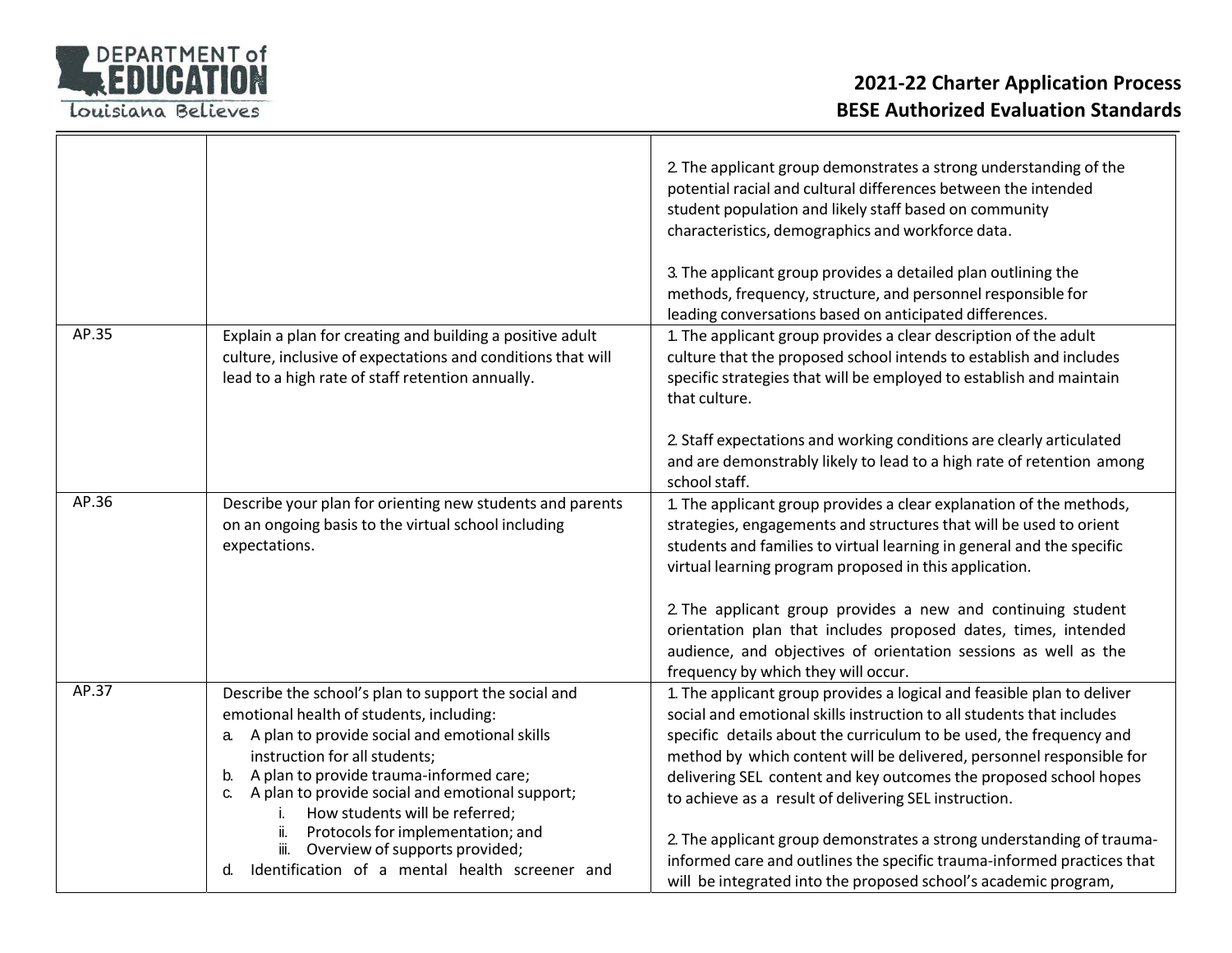### DEPARTMENT of Louisiana Believes

|       | rationale for selection aligned to the intended<br>student population;                                                                                                                                                                                                                                                                  | instructional strategies, and student support services.                                                                                                                                                                                                                                                                                                                                                                                                                                                |
|-------|-----------------------------------------------------------------------------------------------------------------------------------------------------------------------------------------------------------------------------------------------------------------------------------------------------------------------------------------|--------------------------------------------------------------------------------------------------------------------------------------------------------------------------------------------------------------------------------------------------------------------------------------------------------------------------------------------------------------------------------------------------------------------------------------------------------------------------------------------------------|
|       | A plan to administer the selected mental health<br>е.<br>screener; and<br>Explanation of how families will be included in the<br>f.<br>process and informed of progress.                                                                                                                                                                | 3. The applicant group provides a clear description of the social<br>and emotional support services that the proposed school intends<br>to offer including specific details about student referrals and the<br>personnel responsible for coordinating and providing support<br>services.                                                                                                                                                                                                               |
|       |                                                                                                                                                                                                                                                                                                                                         | 4. The applicant group provides a description of the mental health<br>screener that will be administered to students including the rationale<br>for choosing the specific screener(s), how the screener will be<br>administered, and the key personnel responsible for interpreting<br>results and coordinating care.                                                                                                                                                                                  |
|       |                                                                                                                                                                                                                                                                                                                                         | 5. The applicant group provides a clear plan that outlines the methods<br>and frequency by which families will be informed of social emotional<br>learning initiatives, use of trauma-informed practices, administration<br>of mental health screeners, availability of student support services and<br>the outcomes associated with each aspect of the school's plan to<br>support the social and emotional health of students, both school-wide<br>and on a student-by-student basis when necessary. |
| AP.38 | Describe the school's approach to student discipline,<br>behavior intervention, and classroom management.<br>Highlight key policies, systems, and structure related to<br>these areas. Additionally, your response must include:<br>Describe how the school will communicate its<br>a.<br>approach and related policies to students and | 1. The applicant group provides a detailed overview of the proposed<br>school's intended approach to student discipline, behavior<br>intervention, classroom management and the process by which<br>students and families are made aware of these policies on, at<br>minimum, an annual basis.                                                                                                                                                                                                         |
|       | families;<br>Describe your school's approach to exclusionary<br>b.<br>discipline, including a list of offenses that may<br>lead to suspension or expulsion;<br>Explain interventions and consequences the<br>С.                                                                                                                         | 2. The proposed school's discipline policies clearly outlines the<br>interventions and consequences that the school will use as an<br>alternative to suspension or expulsion as well as the offenses for<br>which a student may be suspended or expelled                                                                                                                                                                                                                                               |
|       | school will use as alternatives to exclusionary<br>discipline;<br>Explain how the school will afford due process<br>d.<br>for all students;                                                                                                                                                                                             | 3. The proposed school's policies protect and outline a student's right to<br>due process and the process by which a student or family may appeal<br>the school's decision to expel a student.                                                                                                                                                                                                                                                                                                         |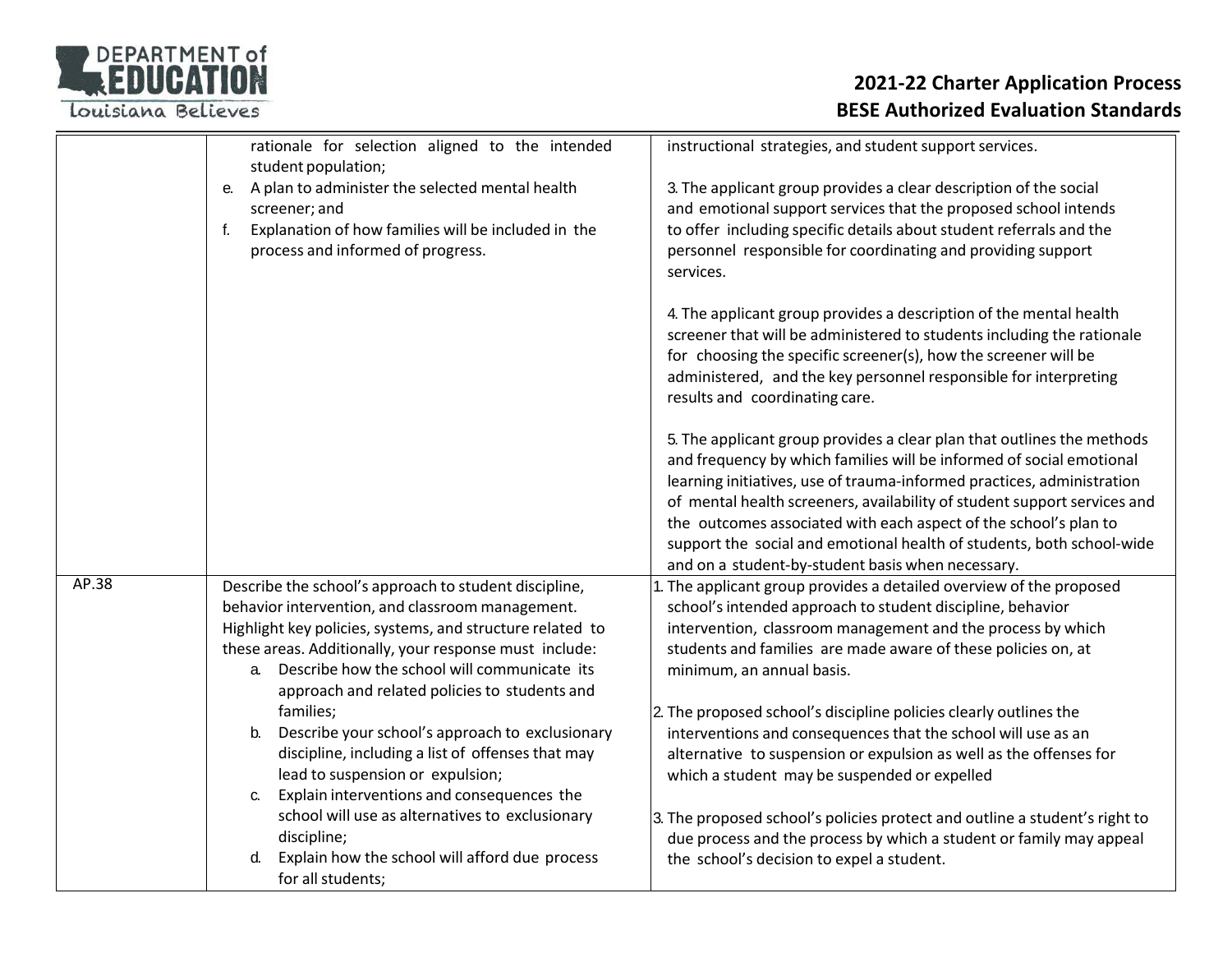

|       | Describe the appeals procedures that the school<br>e.<br>will employ for students facing possible expulsion;<br>Explain how the school will protect the rights of<br>f.<br>students with exceptionalities in disciplinary<br>actions and proceedings;<br>The system the school will use to monitor the<br>g.<br>suspension and expulsion and the approach that<br>will be taken if data suggests disproportionate or<br>over-identification of any sub group; and<br>Attachment 9: Provide the school's code of<br>h.<br>conduct, specifically highlighting the discipline<br>policy.                                                                                                                       | 4. The disciplinary policies described are designed to promote a positive,<br>rigorous, and inclusive academic environment that enables the school<br>to decrease the use of exclusionary disciplinary practices and<br>maintain suspension and expulsion rates consistent with the highest<br>expectations in the Charter School Performance Compact.<br>5. The applicant group demonstrates a thorough understanding of the<br>rights of students with disabilities with regard to disciplinary actions<br>and hearings and articulates the specific safeguards that will be put in<br>place to protect such students.<br>6. The applicant group has clear safeguards and protocols in place for the<br>ongoing review of student data to protect against disproportionate<br>and/or over-identification of students belonging to historically<br>marginalized subgroups as students with exceptionalities and provides<br>clear steps that will be taken as corrective action should data suggest<br>that subgroup disproportionality and/or over-identification has<br>occurred. |
|-------|-------------------------------------------------------------------------------------------------------------------------------------------------------------------------------------------------------------------------------------------------------------------------------------------------------------------------------------------------------------------------------------------------------------------------------------------------------------------------------------------------------------------------------------------------------------------------------------------------------------------------------------------------------------------------------------------------------------|--------------------------------------------------------------------------------------------------------------------------------------------------------------------------------------------------------------------------------------------------------------------------------------------------------------------------------------------------------------------------------------------------------------------------------------------------------------------------------------------------------------------------------------------------------------------------------------------------------------------------------------------------------------------------------------------------------------------------------------------------------------------------------------------------------------------------------------------------------------------------------------------------------------------------------------------------------------------------------------------------------------------------------------------------------------------------------------|
| AP.39 | How will the school engage parents/guardians and the<br>community once it's open, include:<br>How the school will build strong family-school<br>a.<br>partnerships to engage parents/guardians<br>throughout the life of the charter;<br>Formalized mechanisms to ensure<br>$b$ .<br>parent/guardians and the community are involved<br>in decision making and have opportunities to<br>provide regular feedback to the school leader and<br>charter board;<br>Provide a plan for how parent/guardians, students,<br>C.<br>and community can submit or share a concern<br>about a charter board decision, administrative<br>procedure, or practice at the school; and<br>d. Attachment 10: Grievance Policy | 1. The applicant group has a detailed and specific plan to encourage<br>strong partnerships with families and community stakeholders that<br>outlines specific opportunities for engagement, regular opportunities<br>to provide feedback to school leadership and the charter board, and a<br>clear procedure by which families, students, and community<br>stakeholders may share concerns with school leadership and the<br>charter board.<br>2. The applicant group's plan for family and community engagement<br>includes formal structures by which the proposed school will seek<br>family and community input in decision-making processes.<br>3. The applicant groups plan for family and community engagement<br>reflects a clear attempt to ensure equity of access for all families and<br>community stakeholders by ensuring that opportunities for                                                                                                                                                                                                                     |
| AP.40 | List and provide a detailed description of the charter                                                                                                                                                                                                                                                                                                                                                                                                                                                                                                                                                                                                                                                      | engagement vary by time, type, and response options.<br>1. The applicant group has accurate estimates of baseline performance                                                                                                                                                                                                                                                                                                                                                                                                                                                                                                                                                                                                                                                                                                                                                                                                                                                                                                                                                        |
|       | school's measurable academic goals aligned to LEAP 2025,                                                                                                                                                                                                                                                                                                                                                                                                                                                                                                                                                                                                                                                    | for all core content areas in grades 3-12, as applicable, for the student                                                                                                                                                                                                                                                                                                                                                                                                                                                                                                                                                                                                                                                                                                                                                                                                                                                                                                                                                                                                            |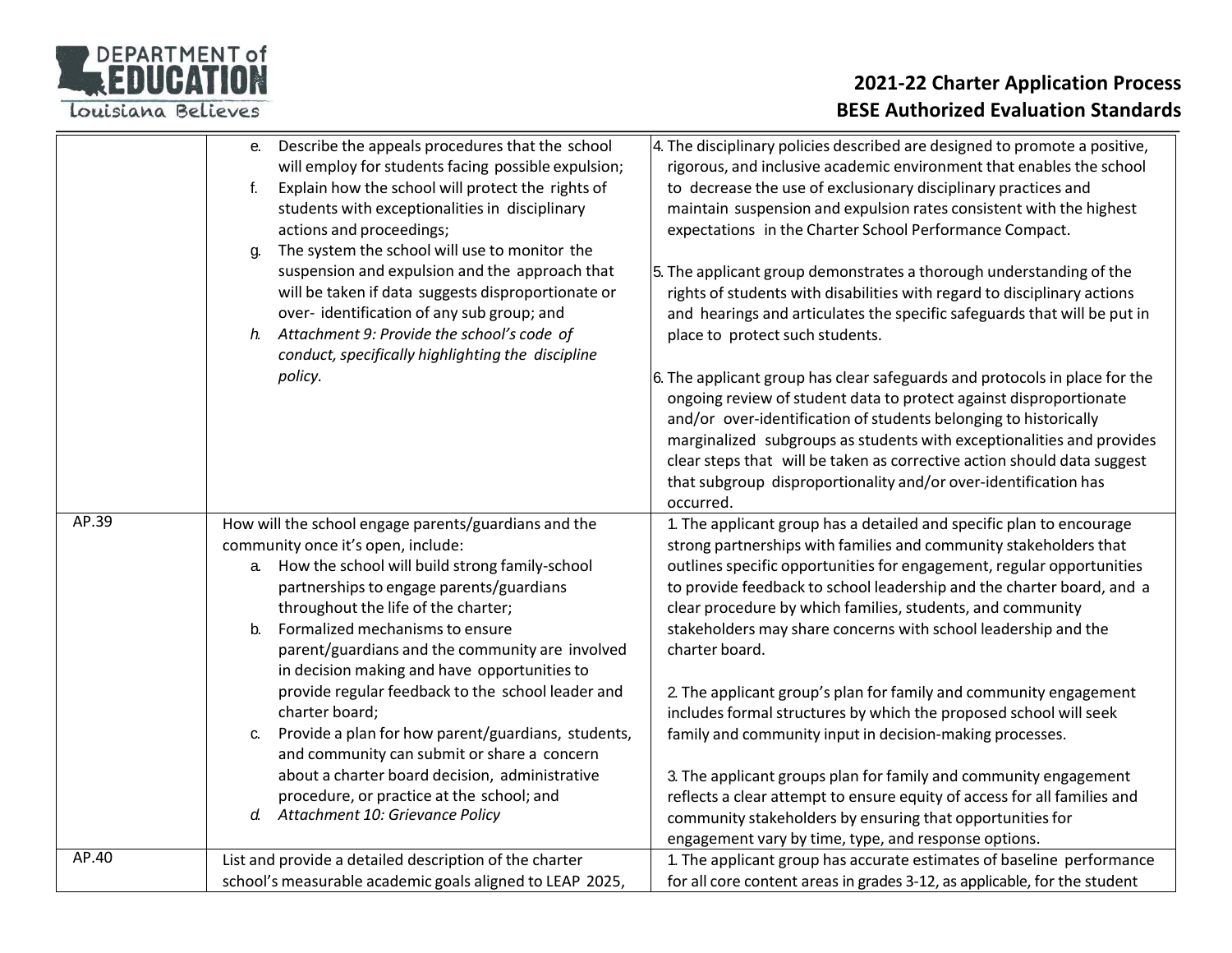

|                                         | ACT, and graduation rate (as applicable) reflecting where<br>the school envisions itself academically each year of its                                                                                                                | population that they propose to serve.                                                                                                                                                           |
|-----------------------------------------|---------------------------------------------------------------------------------------------------------------------------------------------------------------------------------------------------------------------------------------|--------------------------------------------------------------------------------------------------------------------------------------------------------------------------------------------------|
|                                         | contract year for the initial term. Include an overall<br>percentage of proficiency for each grade level and content<br>area, as well as subgroup percentages (economically<br>disadvantaged, students with disabilities, and English | 2. The applicant group provides a logical plan to establish student<br>performance goals that relies on diagnostic data that uses the same<br>metrics as the performance goals themselves.       |
|                                         | Learners).                                                                                                                                                                                                                            | 3. The applicant group has a plan to establish performance goals for all<br>student achievement data considered in calculating schools'<br>performance scores.                                   |
|                                         |                                                                                                                                                                                                                                       | 4. The applicant group provides a plan to improve student<br>performance at a rate that they show is reasonable and ambitious and<br>takes into consideration the renewal and extension academic |
|                                         |                                                                                                                                                                                                                                       | performance standards of the Charter School Performance Compact.                                                                                                                                 |
|                                         |                                                                                                                                                                                                                                       | 5. (if applicable) If the applicant group additionally names goals<br>related to their specialized focus, the goals are measurable,<br>ambitious, and feasible.                                  |
| <b>Organizational Plan and Capacity</b> |                                                                                                                                                                                                                                       |                                                                                                                                                                                                  |
| Question #                              | Question                                                                                                                                                                                                                              | <b>Evaluation Standard</b>                                                                                                                                                                       |
| OPC.1                                   | Attachment 11: Provide organizational charts for the first                                                                                                                                                                            | 1. The organizational chart and corresponding job descriptions include                                                                                                                           |
|                                         | and fifth year of operation clearly showing the reporting                                                                                                                                                                             | all essential responsibilities and positions (academic, operational, and                                                                                                                         |
|                                         | structures between the CEO, school leader(s), charter                                                                                                                                                                                 | financial) necessary to implement the school's plans.                                                                                                                                            |
|                                         | board, and all staff including instructional, operational,                                                                                                                                                                            |                                                                                                                                                                                                  |
|                                         | and financial staff. If the charter board intends to contract                                                                                                                                                                         | 2. The organizational chart clearly denotes the reporting structures                                                                                                                             |
|                                         | or partner with an entity for management or educational<br>service provider, the organizational charts should also                                                                                                                    | between CEO (if applicable), school leaders, the charter board and all<br>staff.                                                                                                                 |
|                                         | reflect that relationship.                                                                                                                                                                                                            |                                                                                                                                                                                                  |
|                                         |                                                                                                                                                                                                                                       | 3. (If applicable) The organizational chart clearly outlines the                                                                                                                                 |
|                                         |                                                                                                                                                                                                                                       | relationship between the Education Services Provides (ESP) and                                                                                                                                   |
|                                         |                                                                                                                                                                                                                                       | the charter board.                                                                                                                                                                               |
| OPC.2                                   | Provide a narrative explaining the organization's lines of                                                                                                                                                                            | 1. The applicant group provides a thorough explanation of the                                                                                                                                    |
|                                         | reporting and accountability, the rationale of how this                                                                                                                                                                               | reporting structure and a strong rationale demonstrating that the                                                                                                                                |
|                                         | structure supports the proposed school model, and the                                                                                                                                                                                 | proposed lines of accountability and reporting support the school                                                                                                                                |
|                                         | roles of any management or partner organizations.                                                                                                                                                                                     | model.                                                                                                                                                                                           |
| OPC.3                                   | Describe plans to recruit and retain a diversified staff to                                                                                                                                                                           | 1. The applicant group proposes a staff recruitment plan that is logical,                                                                                                                        |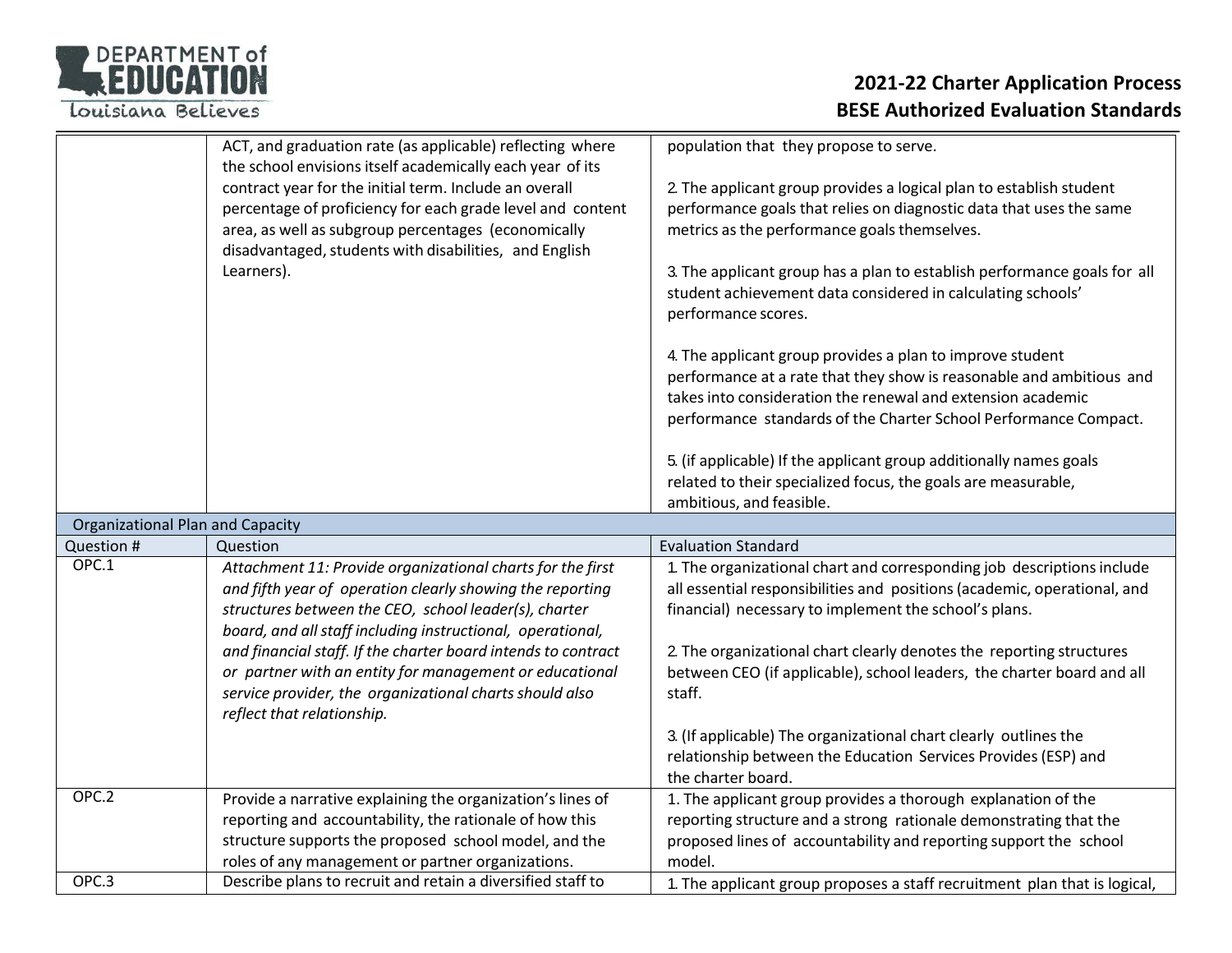

|       | serve the intended student population including:<br>a. The process and timeline to recruit<br>and hire a diversified staff<br>b. Specific strategies for recruiting EL<br>certified, special education and other high<br>need teacher specialties; and<br>The strategies for retaining a diversified<br>C.<br>staff.                                                                                                                                                                                                                | feasible and likely to result in the hiring of a qualified and diverse staff.<br>2. The applicant group outlines specific recruitment strategies and<br>potential sources for general education and specialized teachers to fill<br>recruitment needs.<br>3. The applicant group's recruitment plan outlines a reasonable<br>timeline with key hiring milestones that the proposed school must<br>meet in order to be fully staffed prior by the date of planned summer<br>professional development.                                                                                                                                                                                        |
|-------|-------------------------------------------------------------------------------------------------------------------------------------------------------------------------------------------------------------------------------------------------------------------------------------------------------------------------------------------------------------------------------------------------------------------------------------------------------------------------------------------------------------------------------------|---------------------------------------------------------------------------------------------------------------------------------------------------------------------------------------------------------------------------------------------------------------------------------------------------------------------------------------------------------------------------------------------------------------------------------------------------------------------------------------------------------------------------------------------------------------------------------------------------------------------------------------------------------------------------------------------|
|       |                                                                                                                                                                                                                                                                                                                                                                                                                                                                                                                                     | 4. The applicant group's recruitment plan outlines specific strategies<br>for retaining a diverse staff that could feasibly lead to high levels of<br>retention.                                                                                                                                                                                                                                                                                                                                                                                                                                                                                                                            |
|       | financial leadership. Specifically, this should be the senior most individuals of the team in                                                                                                                                                                                                                                                                                                                                                                                                                                       | All responses in the following section (OPC.4) must speak specifically to the proposed school leadership team that includes instructional, operational, and<br>each of these areas.                                                                                                                                                                                                                                                                                                                                                                                                                                                                                                         |
| OPC.4 | Attachment 12: Provide the resume for every member of<br>the proposed school leadership team. Provide a cover sheet<br>for each resume that includes the persons proposed role,<br>brief description of major responsibilities, justification for<br>proposed role through evidence of student impact data for<br>instructional leaders, justification for proposed role<br>through evidence of organizational, operational or financial<br>viability for other staff, and any explanation for time lapses<br>listed on the resume. | 1. The identified members of the leadership team have previously<br>managed a school, a team of teachers, or an academic program<br>that showed clear growth or success under their responsibility.<br>2. The school leadership team has held past leadership positions in<br>which they held a high level of responsibility and accountability for the<br>operations and/or finances of a given organization.<br>3. The leadership team has provided evidence that establishes a track<br>record of improving student achievement, and/or provides sufficient<br>data to demonstrate the leadership team's ability to develop a high<br>performing team of teachers across multiple years. |
| OPC.5 | Describe the school's professional development<br>approach for instructional staff and explain how it<br>supports the<br>effective implementation of the educational plan for the<br>intended student population, including:<br>a. Identification of the staff members responsible<br>for leading professional development;                                                                                                                                                                                                         | 1. The applicant group provides a comprehensive professional<br>development plan that is clearly aligned to the effective<br>implementation of the proposed educational plan. [Non-evaluative<br>standard]<br>2. The applicant group provides evidence that professional<br>development at the proposed school will be led by content experts,                                                                                                                                                                                                                                                                                                                                              |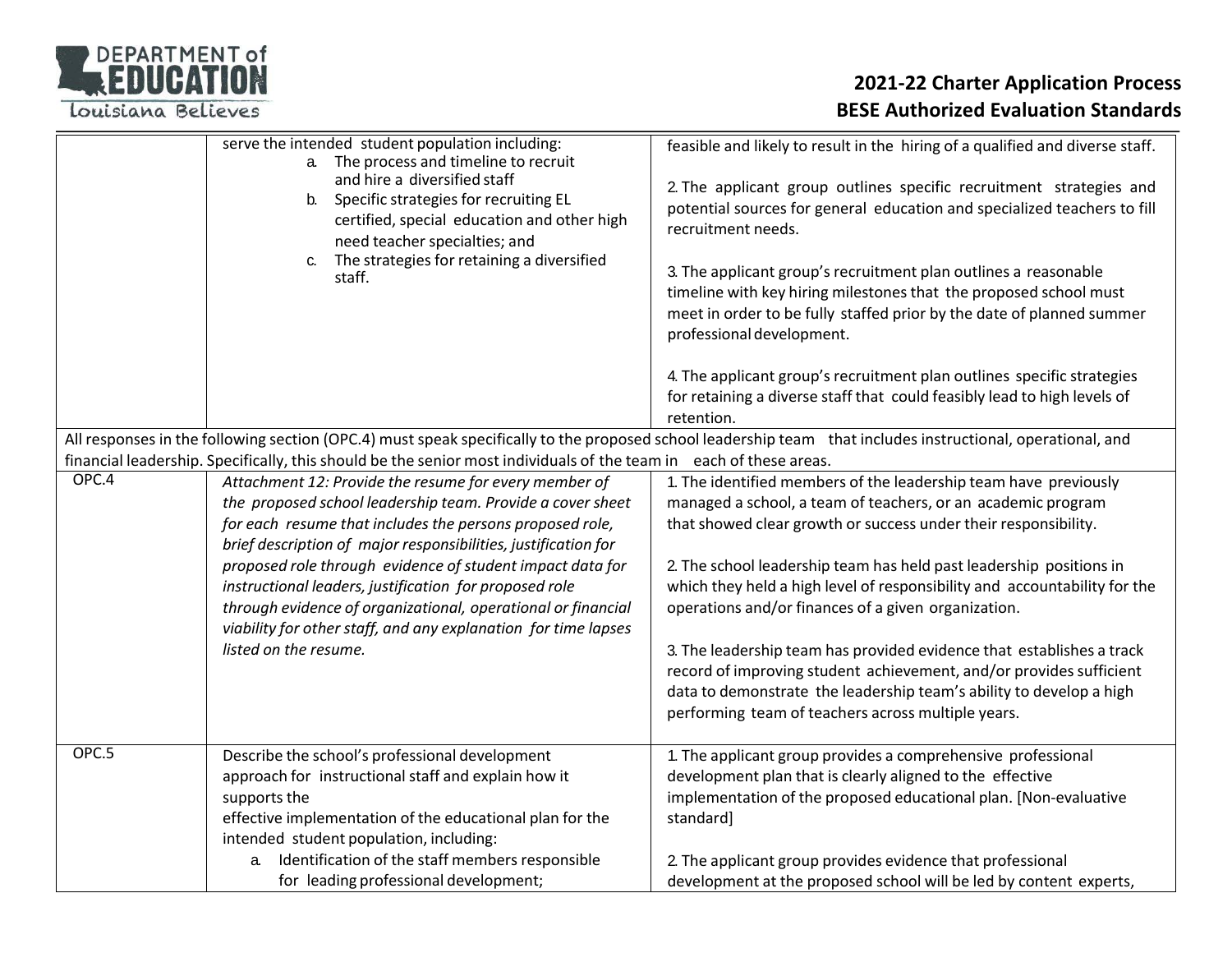

|       | b. An overview of the frequency and format<br>of professional development;<br>An overview of professional development topics<br>C.<br>and timeline to occur prior to school opening;<br>and<br>d.<br>The process by which additional<br>professional development topics will be<br>identified.    | occur on a regular basis, follow a defined scope and sequence and<br>allow for the flexibility to add additional topics as the needs arise.<br>3. (If applicable) If the applicant group plans to contract with external<br>providers for professional development, the applicant outline(s) the<br>process used to select the external provider and rationale for doing so.                                                                                                                                                                                                                                                               |
|-------|---------------------------------------------------------------------------------------------------------------------------------------------------------------------------------------------------------------------------------------------------------------------------------------------------|--------------------------------------------------------------------------------------------------------------------------------------------------------------------------------------------------------------------------------------------------------------------------------------------------------------------------------------------------------------------------------------------------------------------------------------------------------------------------------------------------------------------------------------------------------------------------------------------------------------------------------------------|
| OPC.6 | Explain the school's approach to professional<br>development and training opportunities for operational<br>and financial staff.                                                                                                                                                                   | 1. The applicant group provides a comprehensive professional<br>development plan that is clearly aligned to the effective<br>implementation of the operational and financial goals and plans<br>outlined in this application.                                                                                                                                                                                                                                                                                                                                                                                                              |
| OPC.7 | In addition to professional development outlined above,<br>how will your school prepare teachers and staff to work<br>with a diverse student population that recognizes, affirms,<br>and supports the racial, social, and cultural differences<br>present within the intended student population? | 1. The applicant group clearly outlines the steps that that will be taken<br>to prepare teachers and staff to work with a diverse student population.<br>2. The steps proposed by the applicant group are directly related to<br>the requirement of recognizing, affirming and supporting racial,<br>social and cultural differences and would reasonably result in<br>enhanced teacher and staff capacity to serve a diverse student<br>population.                                                                                                                                                                                       |
| OPC.8 | Describe the school's approach to ongoing individual<br>teacher support through coaching and feedback<br>systems.                                                                                                                                                                                 | 1. The applicant group provides a process by which teachers will<br>receive differentiated, data-driven coaching and development.                                                                                                                                                                                                                                                                                                                                                                                                                                                                                                          |
| OPC.9 | Attachment 13: Provide the resume for every member of<br>the charter board. Provide a cover sheet for each resume<br>that includes the person's role, brief description of major<br>responsibilities, expertise area, and a brief justification for<br>board membership.                          | 1. The applicant describes how each board member's described role<br>on the board matches their professional skill set.<br>2. For each of the following areas, there is at least one board<br>member able to provide expertise - academics, finances, legal<br>issues, management and operations, and community relations OR<br>the applicant describes current recruitment plans for board<br>members to provide the above areas of expertise.<br>3. The responsibilities enumerated for each role enable a clear<br>division of roles among the board members.<br>4. [Applicable to Type 2 Charter Applicants] The board is comprised of |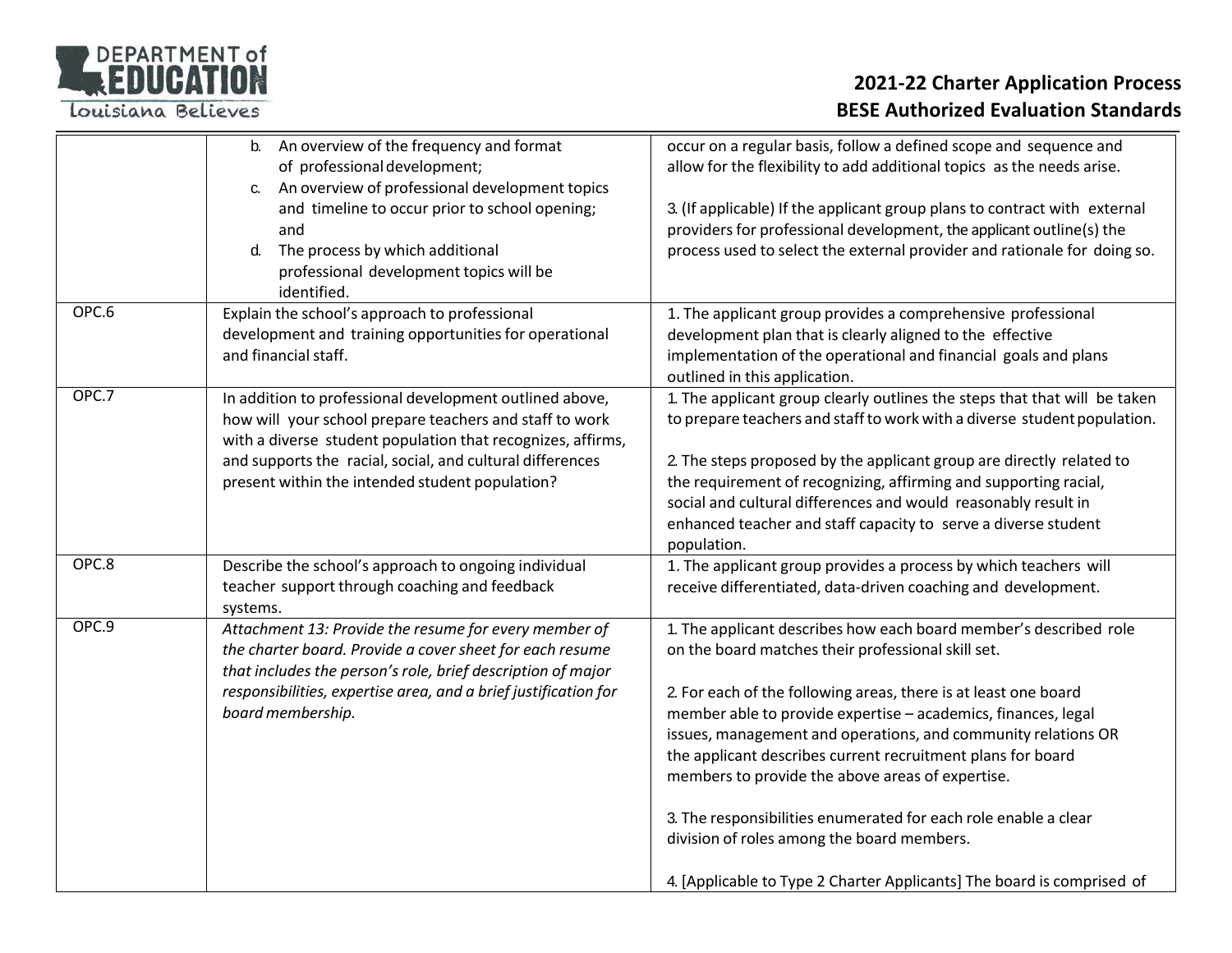

|               |                                                                                                                                                                                                                                                                                                       | at least seven board members for experienced operators and five<br>board members for new operators                                                                                                                                                                              |
|---------------|-------------------------------------------------------------------------------------------------------------------------------------------------------------------------------------------------------------------------------------------------------------------------------------------------------|---------------------------------------------------------------------------------------------------------------------------------------------------------------------------------------------------------------------------------------------------------------------------------|
|               |                                                                                                                                                                                                                                                                                                       |                                                                                                                                                                                                                                                                                 |
|               |                                                                                                                                                                                                                                                                                                       | 5. [Applicable to Type 2 Charter Applicants] The board is<br>representative of the community in which the charter school is<br>located and no fewer than 60 percent of its members reside in the<br>community in which the charter school is located.                           |
| OPC.10        | Identify any existing relationships that could pose actual or<br>perceived conflicts if the application is approved; discuss<br>specific steps that the board will take to avoid any actual<br>conflicts and to mitigate perceived conflicts.                                                         | 1. The applicant provides an accurate description of any existing<br>relationships that the board may have that could pose an actual or<br>perceived conflict of interest.                                                                                                      |
|               |                                                                                                                                                                                                                                                                                                       | 2. The applicant communicates how the board uses a logical process<br>by which they identify any actual conflicts of interest and the steps<br>that the board will take to ensure that all potential conflicts<br>of<br>interest are avoided.                                   |
|               |                                                                                                                                                                                                                                                                                                       | 3. The applicant articulates a logical process by which the board shall<br>identify any perceived conflicts of interest and the steps that the<br>board will take to mitigate the perceived conflict.                                                                           |
| OPC.11        | Describe the governance structure and duties of the<br>charter board. Describe any committees, advisory bodies,<br>or councils and their roles and responsibilities. Explain how<br>the proposed structure will ensure accessibility to staff,<br>community and families. Describe how the board will | 1. The applicant group's response demonstrates a clear understanding<br>that the charter board serves as a governing body rather than the<br>entity responsible for the day to day execution of the proposed school<br>model and academic plan.                                 |
|               | interact with the CEO/School Leader/ESP.                                                                                                                                                                                                                                                              | 2. The applicant group's response demonstrates a clear<br>understanding of the roles and responsibilities of the charter board<br>with regard to governance of the school and supervision of the school<br>leader, CEO and Educational Services Provider (ESP) (as applicable). |
|               |                                                                                                                                                                                                                                                                                                       | 3. Each committee, advisory body or council that exists as part of the<br>charter board governance structure has a legitimate purpose, defined<br>role, and clear responsibilities that support the work of the charter<br>board as a whole.                                    |
| <b>OPC.12</b> | Are there any areas of expertise or experience the current<br>board seeks to fill? If so, explain the area and rationale for<br>need on the board, as well as the recruitment plan, to fill                                                                                                           | 1. The board provides a candid assessment of the board's current<br>opportunities for growth and/or unfilled areas of expertise.                                                                                                                                                |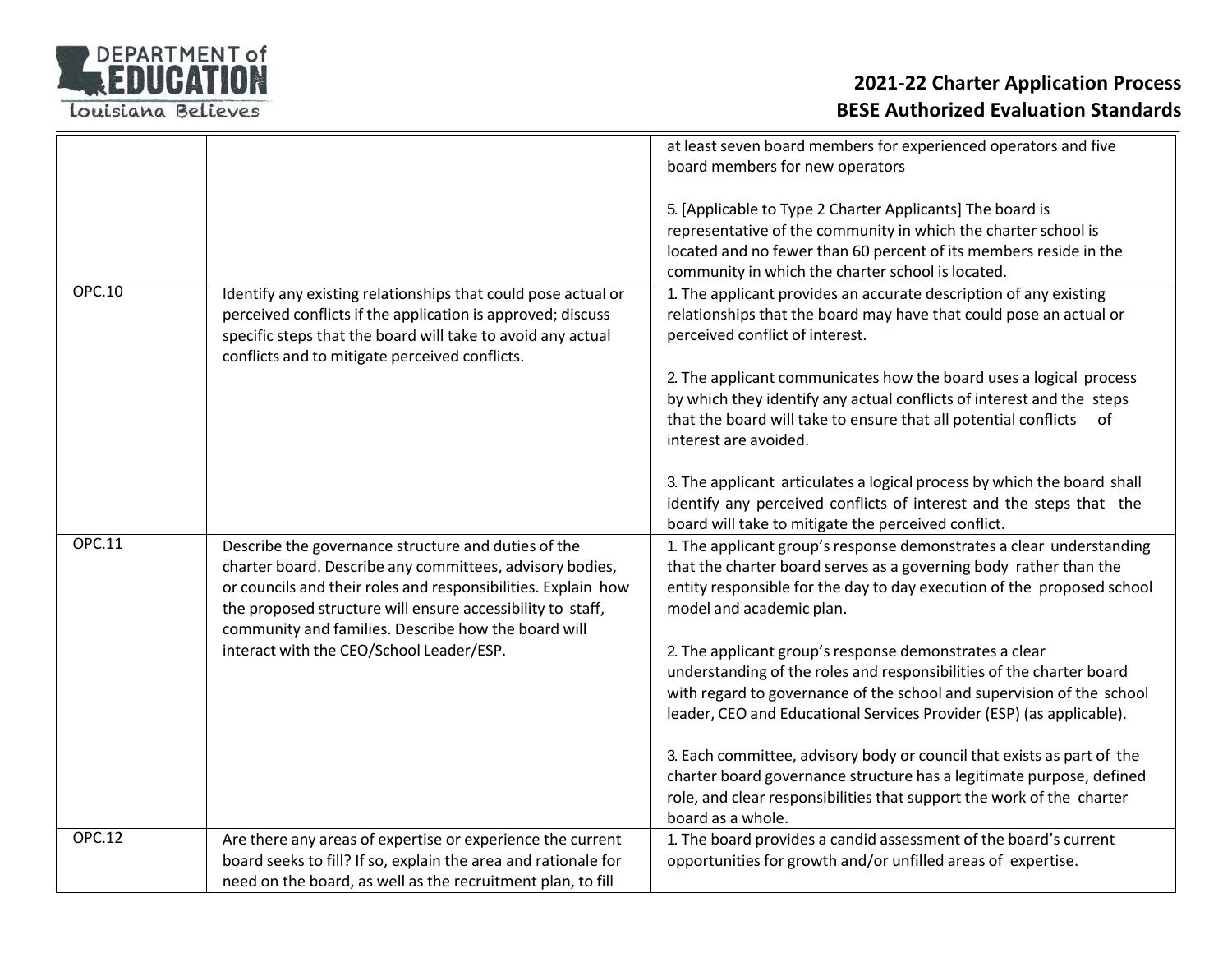

|               | that position.                                                                                                                                                                                                                                                   | 2. The board articulates a logical new member recruitment plan that<br>prioritizes the required areas of expertise, as well as logical new<br>member on-boarding plan that ensures that all new members are<br>familiar with board bylaws and requirements.                                                                                                                                                                                                               |
|---------------|------------------------------------------------------------------------------------------------------------------------------------------------------------------------------------------------------------------------------------------------------------------|---------------------------------------------------------------------------------------------------------------------------------------------------------------------------------------------------------------------------------------------------------------------------------------------------------------------------------------------------------------------------------------------------------------------------------------------------------------------------|
| <b>OPC.13</b> | Explain how the board will monitor the academic,<br>organizational and financial goals stated within the<br>application, including actions that will be employed if the<br>school is trending toward not meeting set forth standards.                            | 1. The board has a logical and feasible plan by which they will monitor<br>the proposed school's progress toward academic, organizational and<br>financial goals stated in this application including the metrics that will<br>be used to gauge performance, the frequency by which progress<br>monitoring will occur and the specific steps that will be taken if the<br>school is not on track to meet academic goals, organizational goals,<br>and/or financial goals. |
|               |                                                                                                                                                                                                                                                                  | 2. The board's monitoring plan includes frequent monitoring of<br>academic, organizational and financial indicators in order to quickly<br>detect areas of underperformance and apply corrective actions<br>quickly, if necessary.                                                                                                                                                                                                                                        |
|               |                                                                                                                                                                                                                                                                  | 3. The academic, financial and organizational indicators to be<br>reviewed as part of the board's monitoring plan should, at a<br>minimum, include the expectations of the Charter School<br>Performance Compact.                                                                                                                                                                                                                                                         |
| <b>OPC.14</b> | Explain how the board will monitor progress toward<br>accountability and renewal standards, including actions<br>that will employed if the school is trending toward not<br>meeting set forth standards.                                                         | 1. The board has a comprehensive monitoring plan by which they will<br>assess the proposed school's progress toward accountability and<br>renewal standards.                                                                                                                                                                                                                                                                                                              |
|               |                                                                                                                                                                                                                                                                  | 2. The board demonstrates a thorough understanding of renewal and<br>accountability expectations and has strong systems in place to<br>monitor progress toward renewal at several checkpoints throughout<br>the charter term as well as communicates what action steps will be<br>taken when the school is trending toward not meeting set forth<br>standards.                                                                                                            |
| <b>OPC.15</b> | If a single site/CMO: Describe the role of the board in<br>evaluating the school leader/CEO and holding them<br>accountable for school performance, including:<br>The information the board will collect;<br>a.<br>The specific measures and metrics to be<br>b. | The applicant group demonstrates a clear understanding of the<br>board's responsibility to evaluate and hold the school leader/CEO<br>accountable to school performance standards.<br>2. The applicant group articulates a specific set of standards that the                                                                                                                                                                                                             |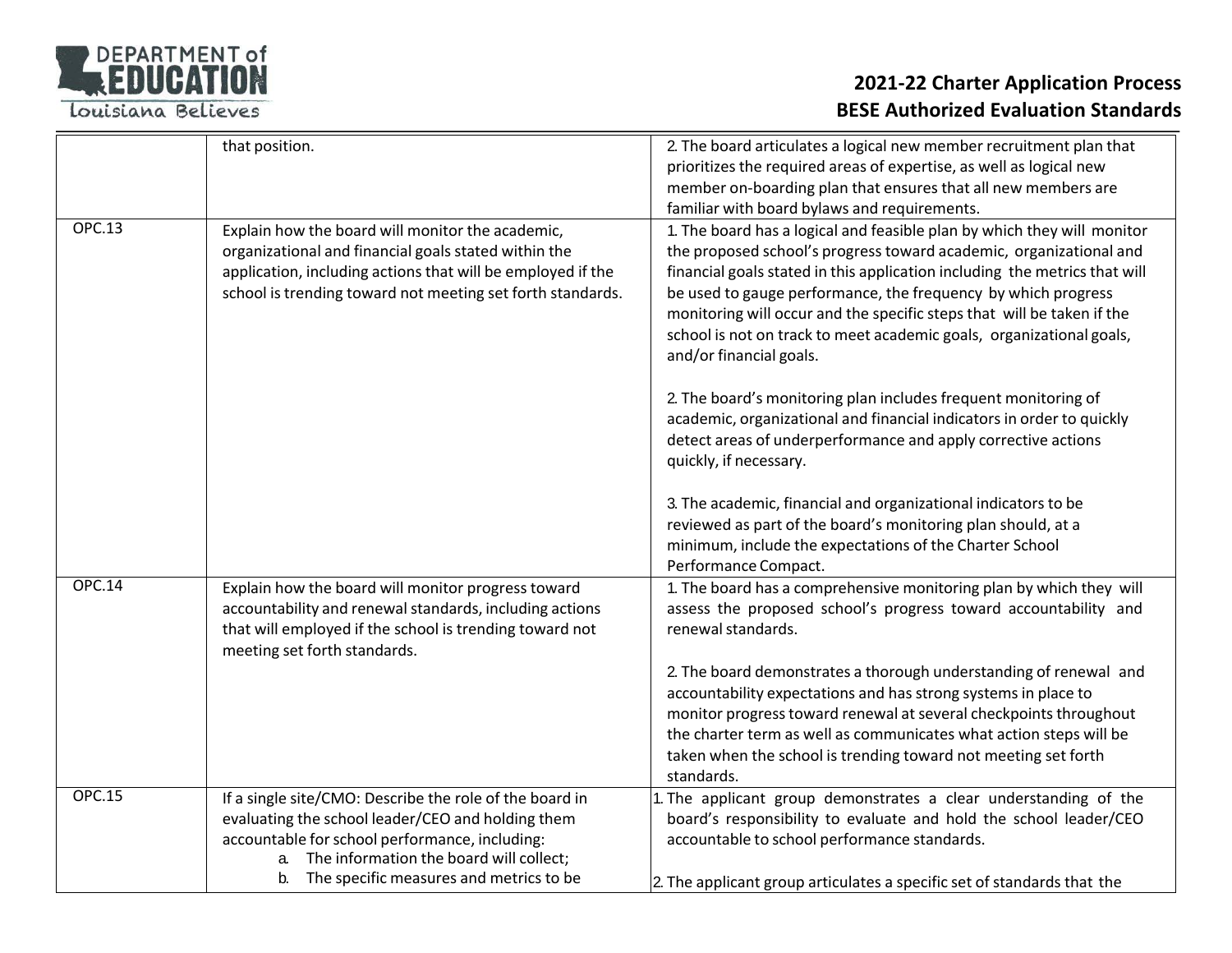

|                   | used; and<br>The timeline and frequency of evaluation.<br>C.                                                                                                                 | school leader must satisfy in order to keep the school on track to<br>achieve its vision. These standards must, at a minimum, reflect the<br>performance metrics outlined in the Charter School Performance<br>Compact.                                                                             |
|-------------------|------------------------------------------------------------------------------------------------------------------------------------------------------------------------------|-----------------------------------------------------------------------------------------------------------------------------------------------------------------------------------------------------------------------------------------------------------------------------------------------------|
|                   |                                                                                                                                                                              | 3. The board identifies the information that will be used to determine if<br>the school leader/CEO has satisfied each standard, the timeline and<br>frequency by which performance will be evaluated and the process<br>by which they will collect that information.                                |
|                   |                                                                                                                                                                              | 4. The board has a logical decision-making framework and process to<br>support and hold the school leader/CEO accountable according to a<br>set of standards that will further the school's mission.                                                                                                |
|                   |                                                                                                                                                                              | 5. The applicant describes the steps the board and school leader will<br>take in the event the leader does not meet accountability measures.<br>There are clear metrics that trigger different courses of action, and<br>the board has specific metrics it will use to make personnel<br>decisions. |
| OPC.16 (ESP Only) | [If partnering w/an Education Services Provider (ESP)]<br>Describe the role of the board in evaluating the ESP and<br>holding them accountable for academic, organizational, | 1. The applicant group demonstrates a clear understanding of the<br>board's responsibility to evaluate and hold the Education Service<br>Provider (ESP) accountable to school performance standards.                                                                                                |
|                   | and financial outcomes including:<br>The information the board will collect;<br>a.                                                                                           | 2. The applicant group articulates a specific set of standards that the                                                                                                                                                                                                                             |
|                   | The specific measures and metrics to be used;<br>b.                                                                                                                          | ESP must satisfy in order to keep the school on track to achieve its                                                                                                                                                                                                                                |
|                   | and<br>The timeline and frequency of evaluation.<br>C.                                                                                                                       | vision. These standards must, at a minimum, reflect the performance<br>metrics outlined in the Charter School Performance Compact.                                                                                                                                                                  |
|                   |                                                                                                                                                                              | 3. The board identifies the information that will be used to determine<br>if the ESP has satisfied each standard, the timeline and frequency by<br>which performance of the ESP will be evaluated and the process by<br>which they will collect that information.                                   |
|                   |                                                                                                                                                                              | 4. The board has a logical decision-making framework and process to<br>support and hold the ESP accountable according to a set of standards<br>that will further the school's mission.                                                                                                              |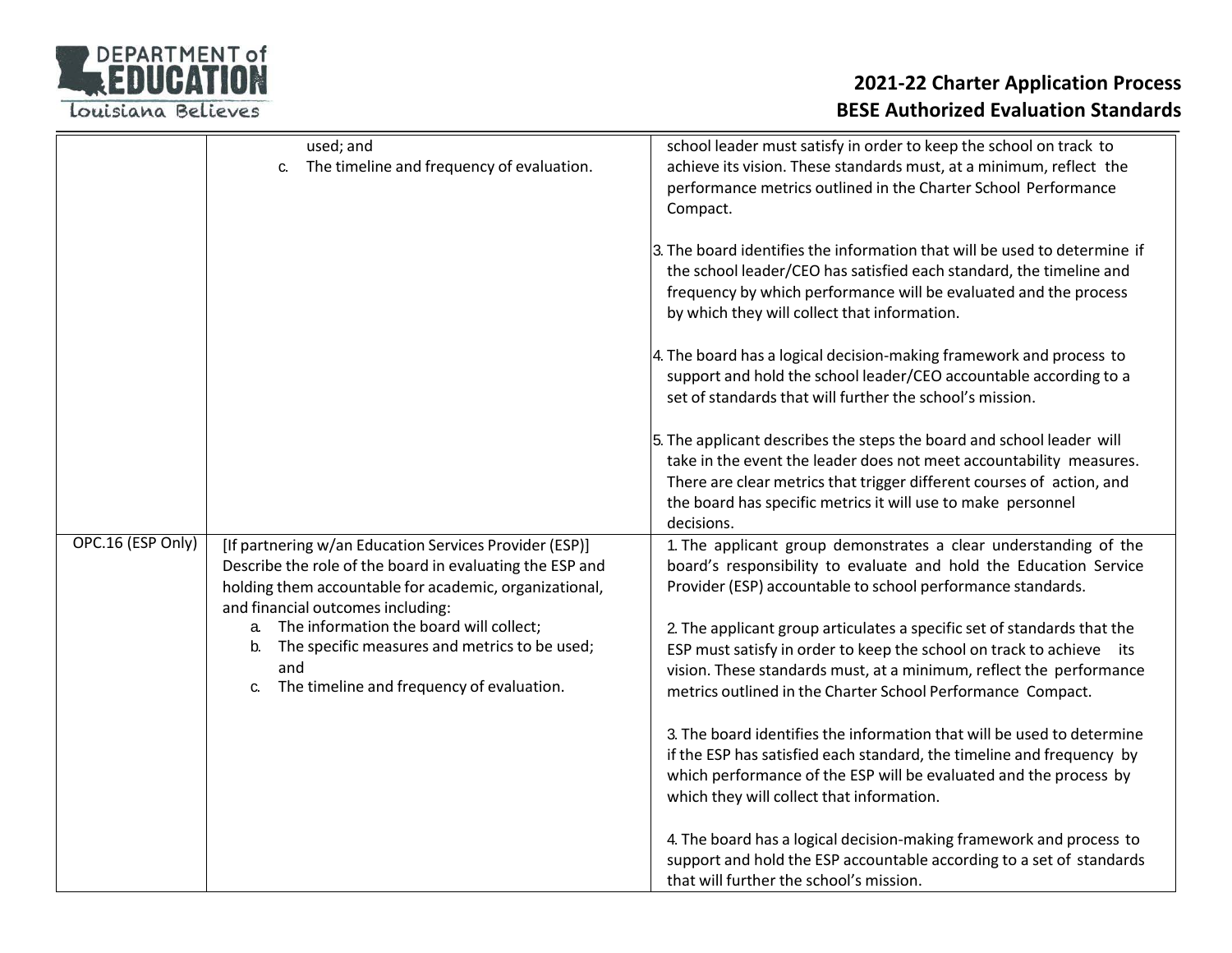

| <b>OPC.17</b>                                | Describe plans for increasing the capacity of the charter<br>board. Include the plan for training and development of<br>new members and continuing members. Provide an<br>overview of the topics to be covered. | 5. The applicant describes the steps the board and ESP will take in the<br>event the leader does not meet accountability measures. There are<br>clear metrics that trigger different courses of action, and the board<br>has specific metrics it will use to make decisions regarding the<br>continued relationship with the ESP.<br>1. The board articulates a logical process by which they will assess<br>their own strengths and weaknesses, as well as a comprehensive<br>training plan that corresponds with lacking areas of expertise.<br>2. The board articulates a logical new member recruitment plan that<br>prioritizes the required areas of expertise, as well as logical new<br>member on-boarding plan that ensures that all new members are<br>familiar with board bylaws and requirements. |
|----------------------------------------------|-----------------------------------------------------------------------------------------------------------------------------------------------------------------------------------------------------------------|---------------------------------------------------------------------------------------------------------------------------------------------------------------------------------------------------------------------------------------------------------------------------------------------------------------------------------------------------------------------------------------------------------------------------------------------------------------------------------------------------------------------------------------------------------------------------------------------------------------------------------------------------------------------------------------------------------------------------------------------------------------------------------------------------------------|
| <b>OPC.18</b>                                | Specify where and how frequently the board plans to<br>meet. Describe the procedures that will be in place to<br>ensure compliance with the Open Meetings Laws and<br>Open Records Act.                         | 1. The applicant group provides comprehensive a board meeting<br>schedule including proposed times, location and a high-level<br>overview of procedures that the board will follow to maintain<br>compliance with Open Meetings Laws and Open Records Act.                                                                                                                                                                                                                                                                                                                                                                                                                                                                                                                                                    |
| <b>OPC.19</b>                                | Provide a summary of data protection and recovery<br>procedures in the event of a catastrophic system failure.                                                                                                  | 1. The applicant group has clear protections and safeguards in<br>place to protect all sensitive digital information related to the<br>operation of the proposed school.<br>The applicant group provides the steps that will be taken to<br>2.<br>minimize the risk and impact of a catastrophic system failure.<br>3. The data protection, risk mitigation, and recovery procedures<br>outlined are demonstrably likely to protect sensitive                                                                                                                                                                                                                                                                                                                                                                 |
|                                              |                                                                                                                                                                                                                 | information, mitigate potential risks, and, to the extent<br>possible, minimize loss of operational capacity and/or<br>learning time in the event of a catastrophic system failure.                                                                                                                                                                                                                                                                                                                                                                                                                                                                                                                                                                                                                           |
| <b>OPC.20</b>                                | Attachment 14: Provide a draft of the proposed charter<br>board's governing by-laws.                                                                                                                            | 1. Preliminary review of the by-laws provided by the<br>applicant group meet all requirements as outlined in law<br>and policy.                                                                                                                                                                                                                                                                                                                                                                                                                                                                                                                                                                                                                                                                               |
| <b>OPC.21</b><br>(Corporate<br>Partner Only) | [If partnering with a corporate partner]<br>Identify the partner organization as defined in Bulletin<br>126, Chapter 39, selected to assist in the implementation                                               | 1. The applicant group provides a clear description of the proposed<br>partnership including the rationale for entering into such a<br>partnership and the terms that will govern the partnership.                                                                                                                                                                                                                                                                                                                                                                                                                                                                                                                                                                                                            |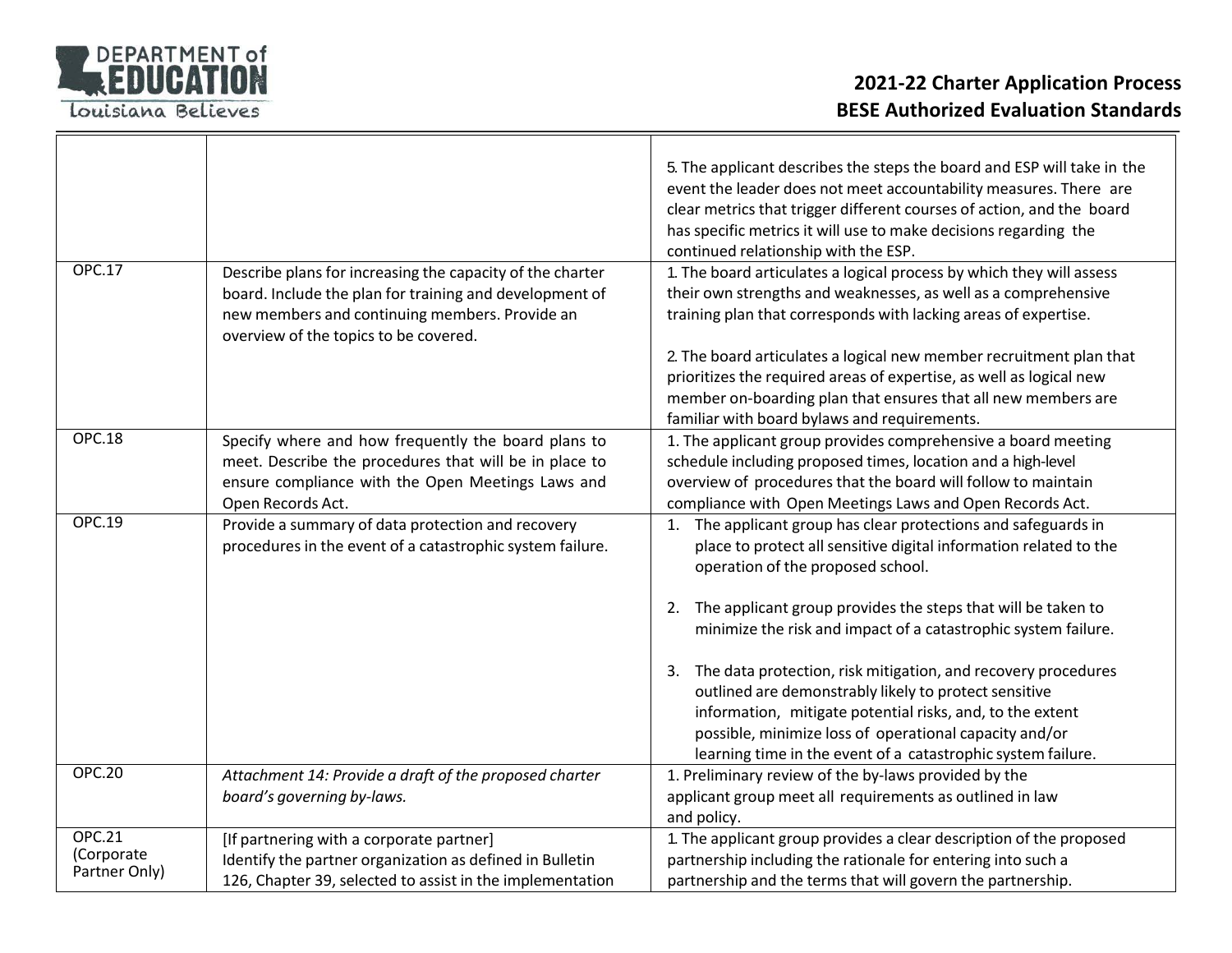

|                   | of the school model and describe the terms of the                                                |                                                                                             |
|-------------------|--------------------------------------------------------------------------------------------------|---------------------------------------------------------------------------------------------|
|                   | partnership.                                                                                     | 2. The relationship between the proposed applicant group and the                            |
|                   |                                                                                                  | non-profit charter board meets all requirements as outlined in<br>Bulletin 126, Chapter 39. |
| <b>OPC.22</b>     | [If partnering with a corporate partner]                                                         | 1. The MOU/Contract provided by the applicant group clearly                                 |
| (Corporate        | Attachment 15: Provide a copy of the MOU/Contract.                                               | outlines the terms of the partnership between the non-profit board                          |
| Partner Only)     |                                                                                                  | and the partner corporation and meets all applicable requirements                           |
|                   |                                                                                                  | outlined in law and policy, based on a preliminary review.                                  |
| OPC.23 (ESP Only) | [If partnering w/an Education Services Provider (ESP)]                                           | 1. The applicant group provides evidence that a thorough review of                          |
|                   | Provide rationale for consideration of an ESP, including:                                        | the ESP has occurred before agreeing to partner with the                                    |
|                   | List of all companies/organizations considered;<br>a.                                            | organization.                                                                               |
|                   | Evaluation of all companies/organizations considered;<br>b.<br>and                               | 2. The applicant group provides the metrics and rationale by which                          |
|                   | Rationale for selected provider.<br>C.                                                           | each proposed ESP was evaluated and the results of each                                     |
|                   |                                                                                                  | evaluation.                                                                                 |
|                   |                                                                                                  |                                                                                             |
|                   |                                                                                                  | 3. The applicant group provides a clear and compelling rationale that                       |
|                   |                                                                                                  | explains why it is in the best interest of the applicant group to                           |
|                   |                                                                                                  | partner with an ESP rather than directly managing all aspects of the<br>school.             |
| OPC.24 (ESP Only) | [If partnering w/an Education Services Provider (ESP)]                                           | 1. The applicant group provides a clear and comprehensive list of all                       |
|                   | Clearly specify the decisions and services the                                                   | decisions made and services rendered in the course of operating a                           |
|                   | organization or provider will be responsible.                                                    | Louisiana charter school in the course of one calendar year and                             |
|                   |                                                                                                  | indicates the decisions or services for which the ESP is responsible.                       |
| OPC.25 (ESP Only) | [If partnering w/an Education Services Provider (ESP)]                                           | [Non-evaluative question]                                                                   |
|                   | Overview Template: A list of schools within the                                                  | 1. The applicant group provides all requested data and information.                         |
|                   | organization or provider's portfolio, location, authorizer,<br>and overall academic performance. |                                                                                             |
| OPC.26 (ESP Only) | [If partnering w/an Education Services Provider (ESP)]                                           | 1. The applicant group provides a detailed and comprehensive                                |
|                   | Provide a detailed plan outlining the mechanisms by which                                        | oversight plan outlining the metrics and mechanism by which the                             |
|                   | the charter board will oversee and hold the ESP                                                  | charter board will hold the ESP accountable to agreed upon terms.                           |
|                   | accountable to the agreed upon terms. Explain the                                                |                                                                                             |
|                   | conditions under which the contractual relationship may                                          | 2. The oversight plan includes a clearly defined process and timeline by                    |
|                   | be terminated.                                                                                   | which the charter board will review agreed upon terms and evaluate                          |
|                   |                                                                                                  | the degree to which the ESP has met contractual obligations on, at                          |
|                   |                                                                                                  | minimum, an annual basis.                                                                   |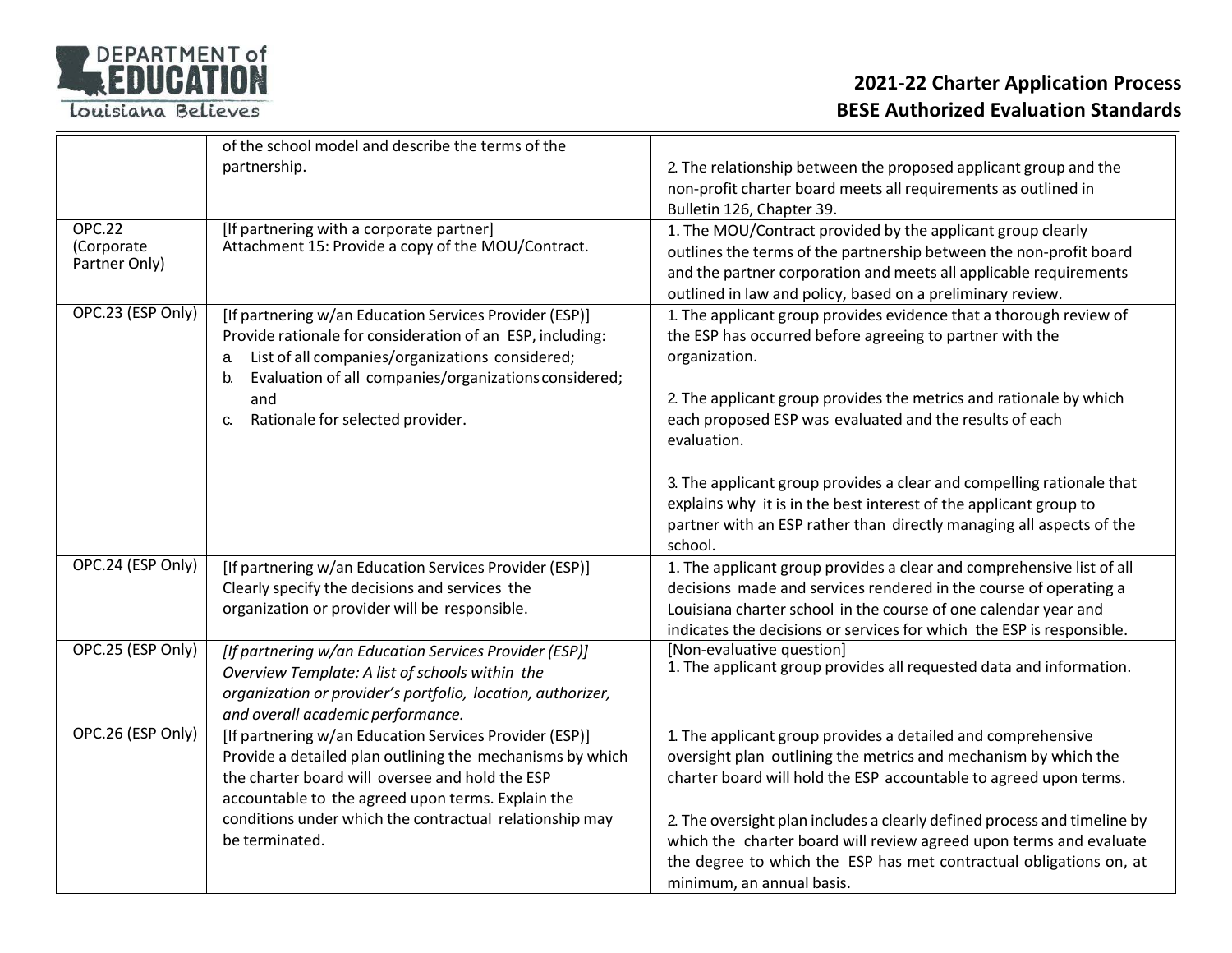

|                   |                                                                                                                                                                                                                                                                                                     | 3. The oversight plan includes a description of the actions that the<br>charter board may take based on the results of the evaluation should<br>the ESP (i.e. termination, renegotiation, probation, etc.)<br>4. The oversight plan includes a clear description of the conditions<br>under which the charter board may terminate the contractual<br>relationship and the process and timeline associated with<br>termination.                               |
|-------------------|-----------------------------------------------------------------------------------------------------------------------------------------------------------------------------------------------------------------------------------------------------------------------------------------------------|--------------------------------------------------------------------------------------------------------------------------------------------------------------------------------------------------------------------------------------------------------------------------------------------------------------------------------------------------------------------------------------------------------------------------------------------------------------|
|                   |                                                                                                                                                                                                                                                                                                     | 5. The oversight plan includes a logical, feasible, thorough and<br>comprehensive contingency plan detailing the actions that the<br>charter board would take in order to directly run the proposed<br>charter school in the event that the ESP agreement is terminated for<br>any reason.                                                                                                                                                                   |
| OPC.27 (ESP Only) | [If partnering w/an Education Services Provider (ESP)]<br>Disclose and explain any existing or perceived conflicts of<br>interest between the board and proposed ESP or<br>affiliated business entity.                                                                                              | 1. The board provides an accurate description of any existing or<br>potential relationships that could pose an actual or perceived<br>conflict of interest between the board and the ESP or the ESP<br>and an affiliated business entity.<br>2. The board articulates a logical process by which they identify any<br>actual conflicts of interest and the steps that the board will take to<br>ensure that all potential conflicts of interest are avoided. |
|                   |                                                                                                                                                                                                                                                                                                     | 3. The board articulates a logical process by which they will identify<br>any perceived conflicts of interest and the steps that the board<br>will take to mitigate the perceived conflict.                                                                                                                                                                                                                                                                  |
| OPC.28 (ESP Only) | [If partnering w/an Education Services Provider (ESP)]<br>Describe the causes that led to and current status of:<br>a. Any performance deficiencies or compliance<br>violations;<br>Any litigation of any Louisiana school; and<br>$b_{1}$<br>Any material audit findings for a school or the<br>C. | 1. The applicant group provides a comprehensive list of all<br>performance deficiencies, compliance violations, litigation against<br>Louisiana schools, and material audit findings for schools managed<br>by the ESP and the causes that led to these events.<br>2. The applicant group must provide verifiable evidence that all issues                                                                                                                   |
|                   | organization.<br>Note: Based on the severity of issues, deficiencies or<br>litigation, additional information may be requested and                                                                                                                                                                  | listed have been successfully rectified at the time that the charter<br>application is submitted.<br>Note: Based on the severity of issues, deficiencies or litigation,                                                                                                                                                                                                                                                                                      |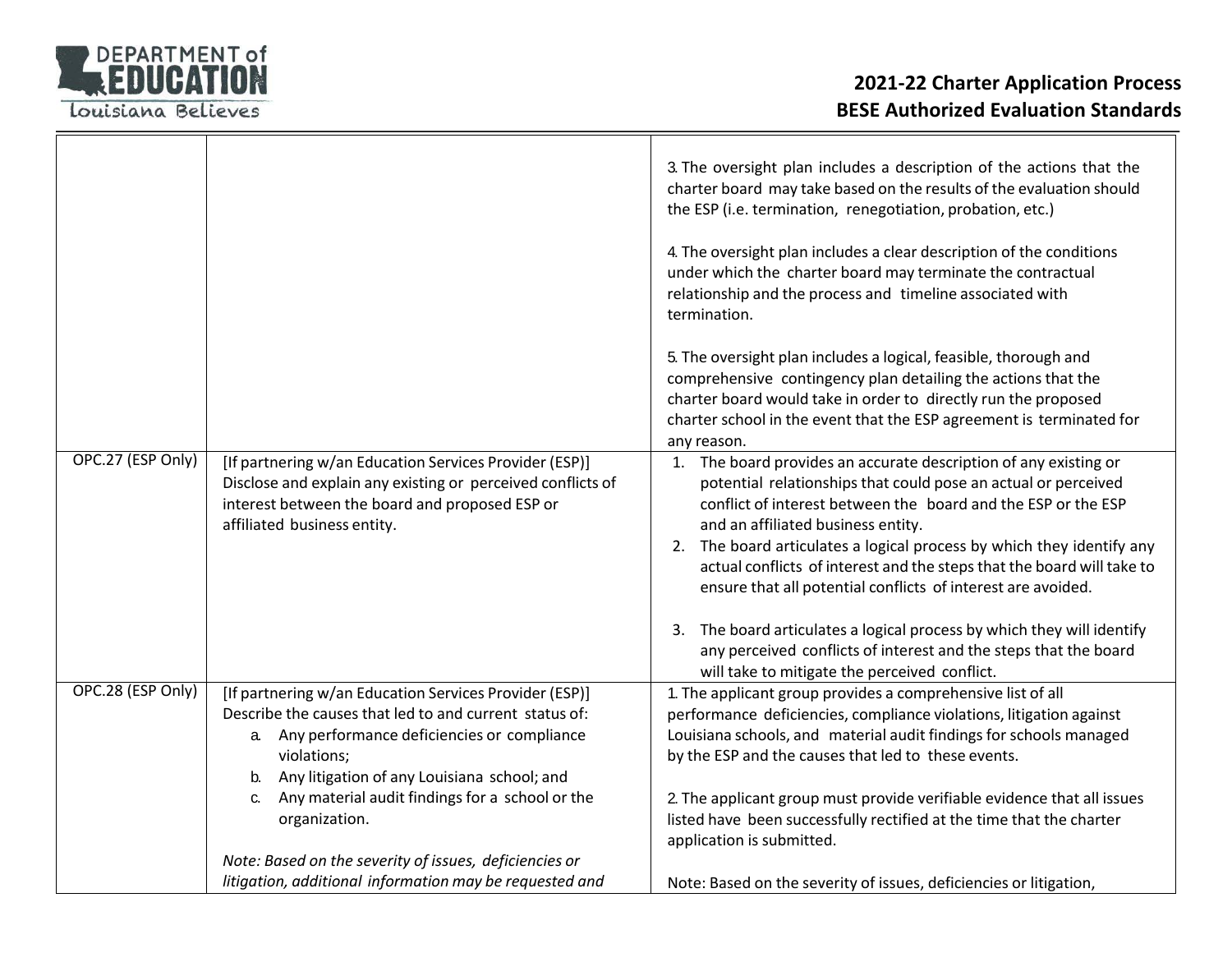

|                                    | reviewed as part of this application and included in the  | additional information may be requested and reviewed as part of this       |
|------------------------------------|-----------------------------------------------------------|----------------------------------------------------------------------------|
|                                    | school's final evaluation.                                | application and included in the school's final evaluation.                 |
| OPC.29 (ESP Only)                  | [If partnering w/an Education Services Provider (ESP)]    | 1. There are no material findings in the ESP's most recent                 |
|                                    | Appendix 16: Provide an independent audit of the ESP. An  | audited financial statements.                                              |
|                                    | acceptable submission includes the full ESP independent   |                                                                            |
|                                    | audit or an independent audit focused only on the charter |                                                                            |
|                                    | operations of the ESP.                                    |                                                                            |
| OPC.30 (ESP Only)                  | [If partnering w/an Education Services Provider (ESP)]    | 1. The board maintains independence from the ESP by articulating           |
|                                    | Attachment 17: ESP MOU or Contract                        | strong accountability provisions and avoiding opportunities for the        |
|                                    |                                                           | ESP to gain leverage over the board.                                       |
|                                    |                                                           |                                                                            |
|                                    |                                                           | 2. The ESP cannot control board membership.                                |
|                                    |                                                           |                                                                            |
|                                    |                                                           | 3. The ESP contract does not allow for any form of leverage -              |
|                                    |                                                           | including but not limited to severance fees and facilities ownership -     |
|                                    |                                                           | by which the ESP can ensure renewal of their contract.                     |
| <b>OPC.31</b>                      | List and provide a detailed description of the charter    | 1. The applicant group provides a detailed list and description of the     |
|                                    | school's measurable organizational goals each year of     | charter school's measurable organizational goals for each year of its      |
|                                    | its contract year for the initial term.                   | contract for the initial term.                                             |
|                                    |                                                           |                                                                            |
|                                    |                                                           | 2. The applicant group provides organizational goals that are specific.    |
|                                    |                                                           | reasonable, ambitious yet attainable and aligned to, at a minimum,         |
|                                    |                                                           | the expectations outlined in the Charter School Performance                |
|                                    |                                                           | Compact.                                                                   |
| <b>Financial Plan and Capacity</b> |                                                           |                                                                            |
| Question #                         | Question                                                  | <b>Evaluation Standard</b>                                                 |
| FPC.1                              | Describe how the school will manage its non- academic     | 1. The applicant group has a logical and feasible plan for managing all    |
|                                    | services once it opens and who will be responsible for    | non-academic services upon opening and has identified the person(s)        |
|                                    | overseeing which operational aspects of the school,       | or position(s) responsible for oversight of all operational aspects of the |
|                                    | including transportation, food services, facilities,      | school.                                                                    |
|                                    | purchasing processes, student records and school safety.  |                                                                            |
| FPC.2                              | Overview Template: Complete the enrollment                | [Non-evaluative standard]                                                  |
|                                    | projection chart for the initial charter term of the      | 1. The applicant group provides a complete enrollment projection           |
|                                    | proposed school.                                          | chart that reflects the intended student enrollment for the initial        |
|                                    |                                                           | charter term of the proposed school.                                       |
| FPC.3                              | Describe the strategy to recruit and enroll the intended  | 1. The applicant group provides a legal and logical plan to garner         |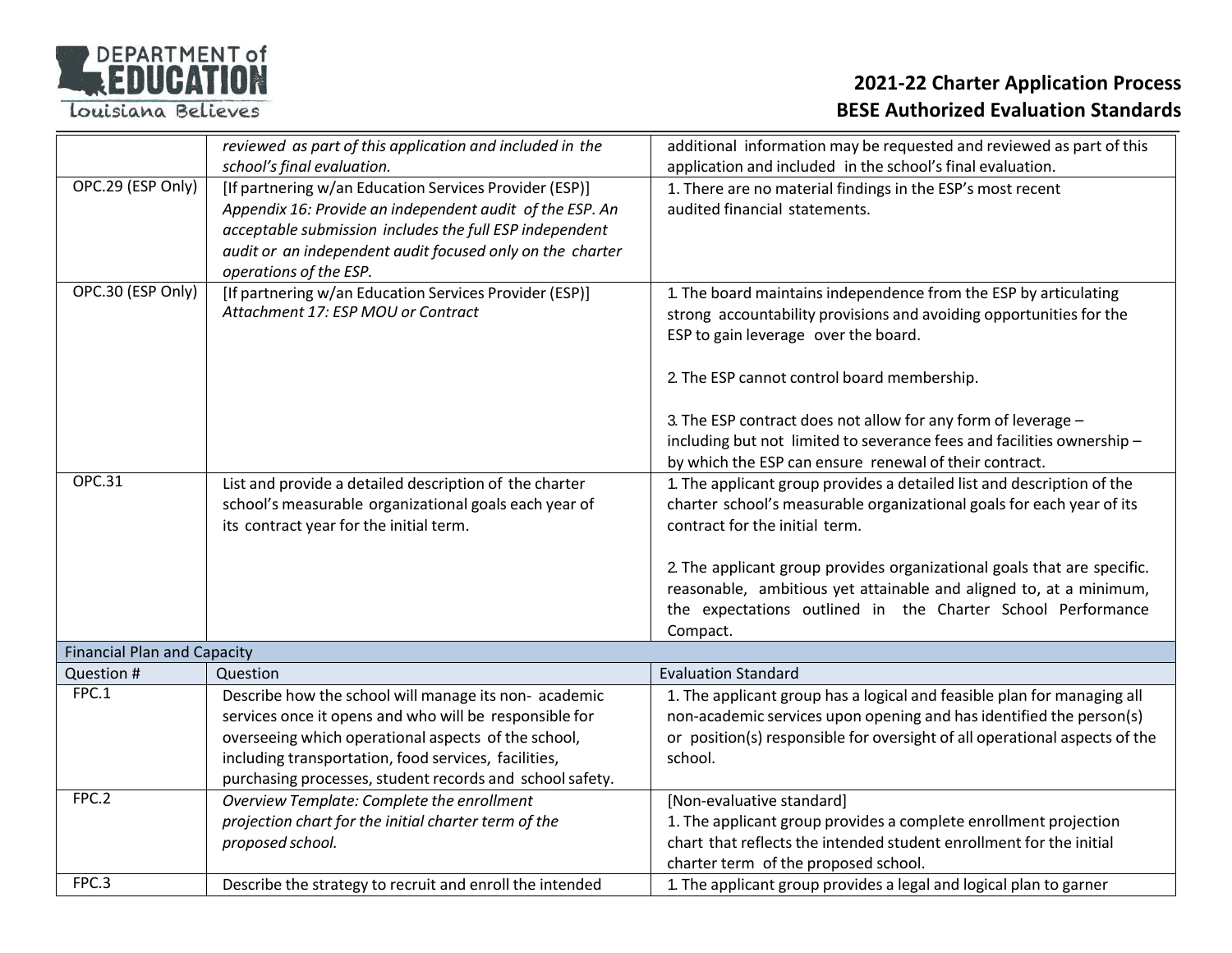# DEPARTMENT of

Louisiana Believes

|       | student population including;<br>Process, timeline, and requirements for<br>a)<br>parents and students to apply;<br>Identification of potential barriers to access to the<br>b)<br>school and explain how the school will mitigate the<br>barriers<br>Description of the admission policy for the<br>C)<br>school, including any preferences; and<br>Explanation of lottery procedures (if<br>d)<br>applicable). | interest in the school and subsequently enroll students including<br>specific details about the enrollment process, timeline and<br>application requirements.<br>2. The applicant group has identified potential barriers to access (e.g.<br>lack of internet access, lack of transportation, frequent changes in<br>home address, inability to visit school during work hours, etc.) and has<br>created an enrollment process that ensures equitable access for<br>families of all backgrounds and needs.<br>3. The applicant group provides a logical plan for enrolling students<br>that includes a plan for collecting applications, reviewing applications<br>for eligibility, and communicating decisions on those applications to<br>families.<br>4. The enrollment process identifies the individual or entity who will<br>conduct the lottery in the event that it is necessary, the method that<br>will be used to conduct the lottery, the preferences that will be used<br>to rank students in the lottery, and the process for managing the<br>waitlist if the school chooses to have one.<br>5. [Applicable to schools with a specialized focus and admissions<br>requirements] Admissions requirements are aligned to the<br>specialized focus of the school.<br>5. Applicable to schools with admissions requirements] Admissions<br>requirements comply with R.S. 17:3991(B)(3).1 |
|-------|------------------------------------------------------------------------------------------------------------------------------------------------------------------------------------------------------------------------------------------------------------------------------------------------------------------------------------------------------------------------------------------------------------------|----------------------------------------------------------------------------------------------------------------------------------------------------------------------------------------------------------------------------------------------------------------------------------------------------------------------------------------------------------------------------------------------------------------------------------------------------------------------------------------------------------------------------------------------------------------------------------------------------------------------------------------------------------------------------------------------------------------------------------------------------------------------------------------------------------------------------------------------------------------------------------------------------------------------------------------------------------------------------------------------------------------------------------------------------------------------------------------------------------------------------------------------------------------------------------------------------------------------------------------------------------------------------------------------------------------------------------------------------------------------------------------------------|
| FPC.4 | Explain the plan for ensuring the school will retain the<br>intended student population and specifically remain in<br>compliance with the required economically disadvantaged<br>and special education percentages.                                                                                                                                                                                              | 1. The applicant group intends to recruit a student population that<br>includes a percentage of Economically Disadvantaged students and<br>Students with Disabilities that meets or exceeds the minimum<br>percentages outlined in law and policy.<br>2. The applicant group demonstrates with data that they have                                                                                                                                                                                                                                                                                                                                                                                                                                                                                                                                                                                                                                                                                                                                                                                                                                                                                                                                                                                                                                                                                 |
|       |                                                                                                                                                                                                                                                                                                                                                                                                                  | identified pools from which to recruit students that will enable them<br>to meet their enrollment targets.                                                                                                                                                                                                                                                                                                                                                                                                                                                                                                                                                                                                                                                                                                                                                                                                                                                                                                                                                                                                                                                                                                                                                                                                                                                                                         |
| FPC.5 | Describe the efforts to date to secure a facility for the                                                                                                                                                                                                                                                                                                                                                        | If the applicant group has identified a facility:                                                                                                                                                                                                                                                                                                                                                                                                                                                                                                                                                                                                                                                                                                                                                                                                                                                                                                                                                                                                                                                                                                                                                                                                                                                                                                                                                  |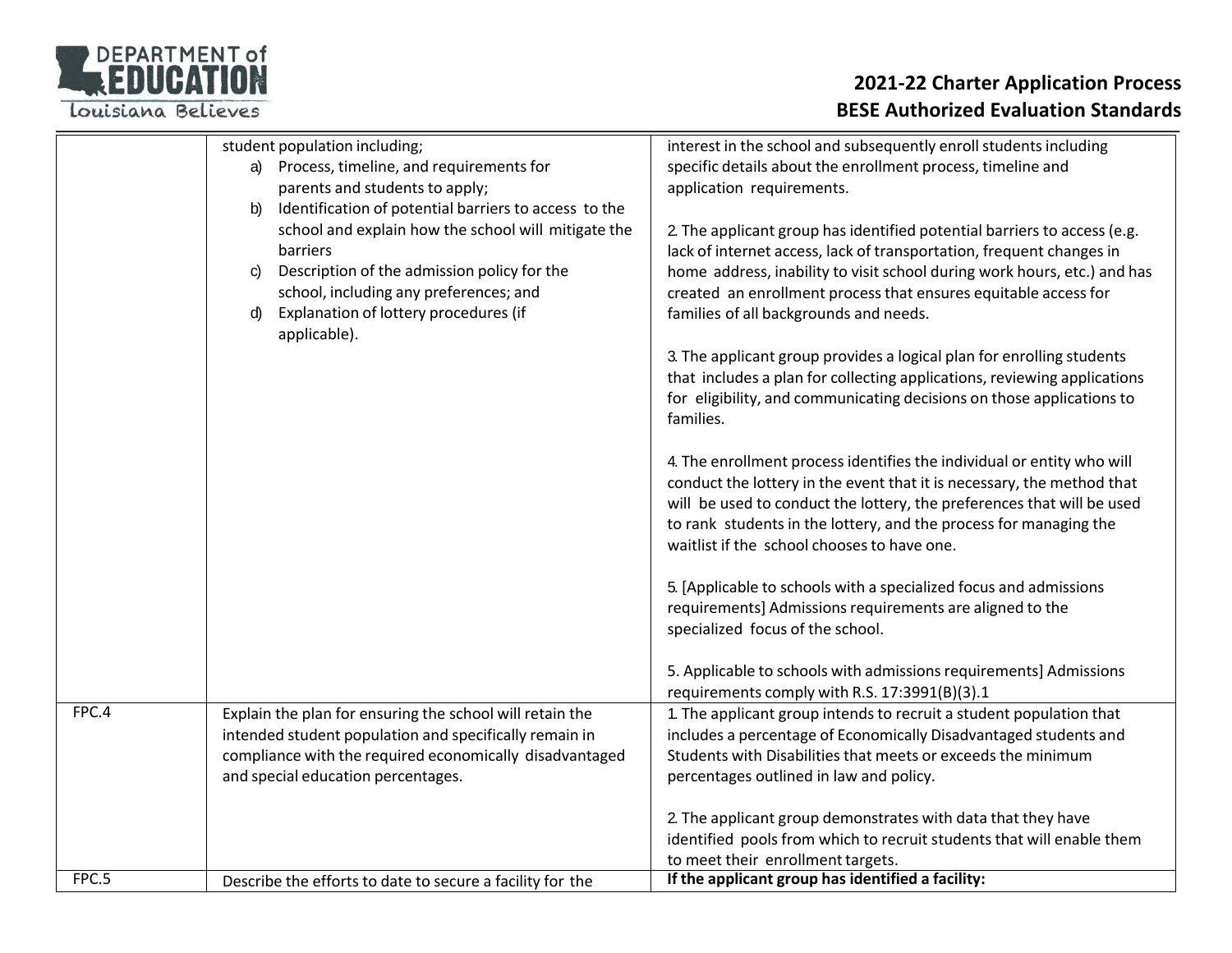

|       | school to serve "struggling students" that require in-      | 1. The applicant group has identified a facility that will allow the       |
|-------|-------------------------------------------------------------|----------------------------------------------------------------------------|
|       | person instruction including:                               | school to serve the intended student population and community as           |
|       | If the applicants have identified a facility, a<br>a.       | outlined in this charter application.                                      |
|       | description of the facility and how it meets the            |                                                                            |
|       | school's needs including its location and whether           | 2. The applicant group provides a thorough description of the current      |
|       | it is new construction, part of an existing public or       | state of the identified facility and provides a logical and feasible plan  |
|       | private school building, or must be renovated for           | by which the identified facility will be prepared for use as a public      |
|       | use; or                                                     | school including associated costs, resources to allocate toward            |
|       | If the applicants have not identified a facility,<br>b.     | renovations, the availability of facilities in the targeted area suitable  |
|       | explain the plans for securing a suitable facility and      | to house a public school and contingency plans should the applicant        |
|       | preparing it for use by the time the school would           | group fail to secure a facility in the timeline provided.                  |
|       | open (including assuring that it meets                      |                                                                            |
|       | specifications). Also, explain any contingency              | 3. The applicant group outlines any potential barriers to fully securing   |
|       | planning including the associated costs.                    | the identified facility and has a strong contingency plan in place         |
|       |                                                             | should the facility become unavailable, unaffordable or unsuitable.        |
|       |                                                             |                                                                            |
|       |                                                             | If the applicant group has not yet identified a facility:                  |
|       |                                                             | 4. The applicant group provides a description of the efforts to date       |
|       |                                                             | to identify and secure a facility that will allow the school to serve      |
|       |                                                             | the intended student population and community as outlined in this          |
|       |                                                             | charter application.                                                       |
|       |                                                             | 5. The applicant group provides a description of the timeline by which     |
|       |                                                             | a facility will be identified and prepared for use as a school including   |
|       |                                                             | associated costs, resources to allocate toward renovations, the            |
|       |                                                             | availability of facilities in the targeted area suitable to house a public |
|       |                                                             | school and contingency plans should the applicant group fail to secure     |
|       |                                                             | a facility in the timeline provided.                                       |
| FPC.6 | If the charter school education corporation, ESP, CMO, or   | 1. The facility arrangement described by the applicant group protects      |
|       | partner organization would own or lease a facility,         | against the ESP, CMO or partner organization gaining any form of           |
|       | provide a description of the ownership or lease             | leverage over the proposed applicant group or charter school -             |
|       | arrangement indicating specifically any potential conflicts | including but not limited to severance fees and facilities ownership -     |
|       | of interest and arrangements by which the education         | by which the ESP, CMO or partner organization can ensure a                 |
|       | corporation would manage or avoid such conflicts.           | continued relationship with the applicant group.                           |
|       |                                                             |                                                                            |
|       |                                                             | 2. The applicant group outlines the potential for any real or perceived    |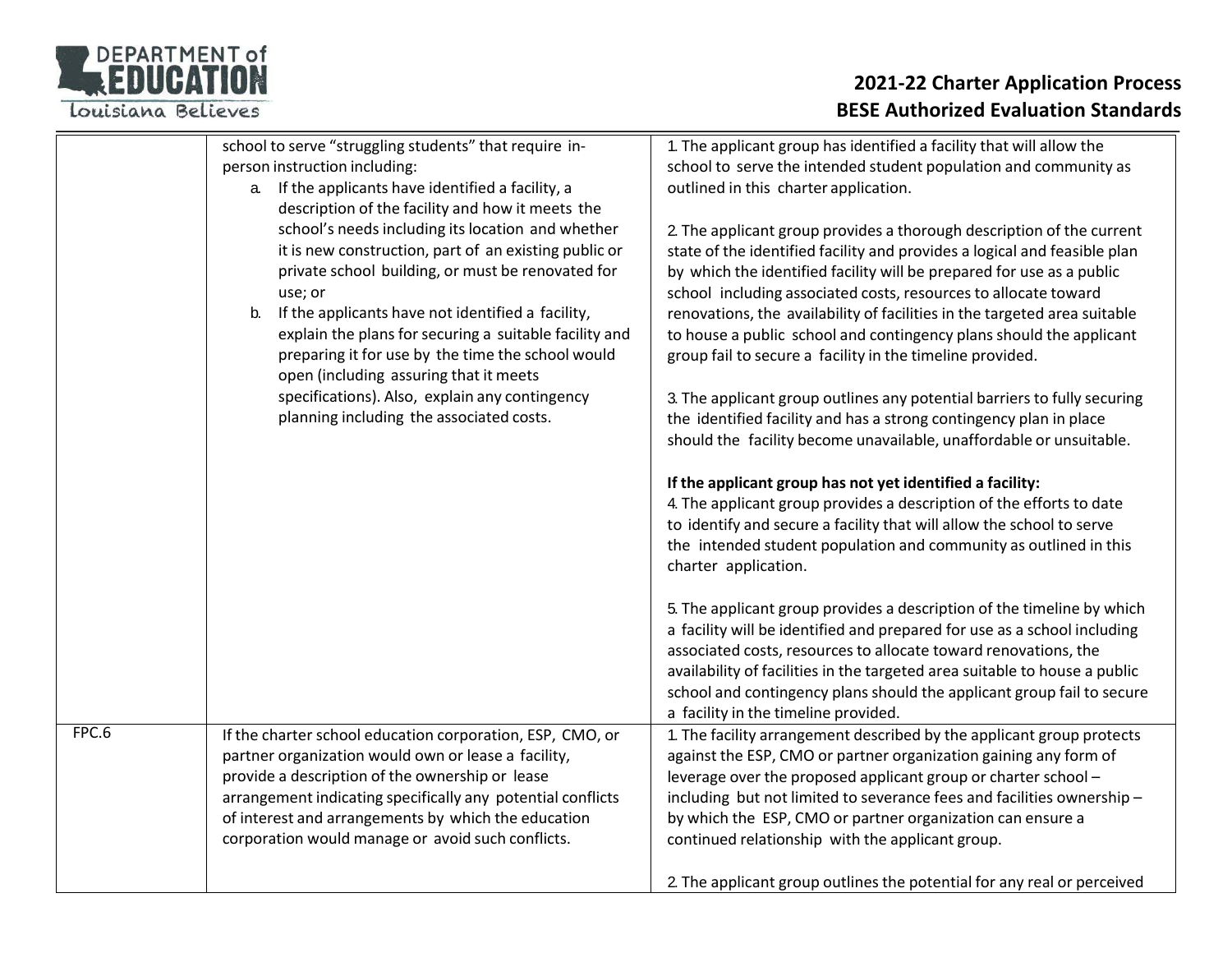

## **2021‐22 Charter Application Process BESE Authorized Evaluation Standards**

|       |                                                                                                                                                                             | conflicts of interest and has a clear plan that can effectively mitigate<br>any perceived conflicts of interest and remove any real conflicts of<br>interest.                                                                                                                                                               |
|-------|-----------------------------------------------------------------------------------------------------------------------------------------------------------------------------|-----------------------------------------------------------------------------------------------------------------------------------------------------------------------------------------------------------------------------------------------------------------------------------------------------------------------------|
| FPC.7 | Describe how the school will meet the transportation                                                                                                                        | 3. The terms set forth in any facilities use and/or lease agreement are<br>similar to existing are devoid of any potentially unfair or abusive<br>terms including high interest rates, high fees, and terms that strip the<br>non-profit of equity.<br>1. The applicant group provides a logical and feasible plan to offer |
|       | needs of its students requiring in- person instruction.                                                                                                                     | transportation, at no cost to students and families, for in-person<br>instruction to struggling students.                                                                                                                                                                                                                   |
| FPC.8 | Attachment 18: Provide a list of the types of insurance<br>coverage the school will secure, a brief description of each,<br>and describe the levels of coverage.            | 1. The applicant group provides a thorough description of the<br>types of insurance to be procured and coverage amounts.                                                                                                                                                                                                    |
|       |                                                                                                                                                                             | 2. The applicant group has allocated the appropriate resources<br>toward procuring and maintaining the required types of insurance<br>and coverage levels required of public schools in Louisiana.                                                                                                                          |
|       |                                                                                                                                                                             | 3. The applicant group commits to procuring any additional insurance<br>outlined in the pre-opening process prior to the beginning of the<br>school year, if approved.                                                                                                                                                      |
| FPC.9 | Complete all requirements of the financial template<br>including detailed narratives of assumptions for budgeted<br>items. Provide specific information as requested in the | 1. Projections are based on accurate, conservative, and legally<br>compliant assumptions.                                                                                                                                                                                                                                   |
|       | financial model on all revenue sources outside of MFP<br>such as philanthropy, non-committed philanthropy and/or<br>student fees.                                           | 2. No essential services are funded at amounts that would preclude<br>the applicant group from implementing their plan.                                                                                                                                                                                                     |
|       |                                                                                                                                                                             | 3. There is no evidence that the school ever will become insolvent<br>or lack access to the necessary amount of liquidity.                                                                                                                                                                                                  |
|       |                                                                                                                                                                             | 4. (if applicable) There are no material findings in the non-profit<br>organization's most recent audited financial statements.                                                                                                                                                                                             |
|       |                                                                                                                                                                             | 5. Assumptions about facilities in all financial statements<br>correspond to a conservative facility plan and account for<br>possible contingencies.                                                                                                                                                                        |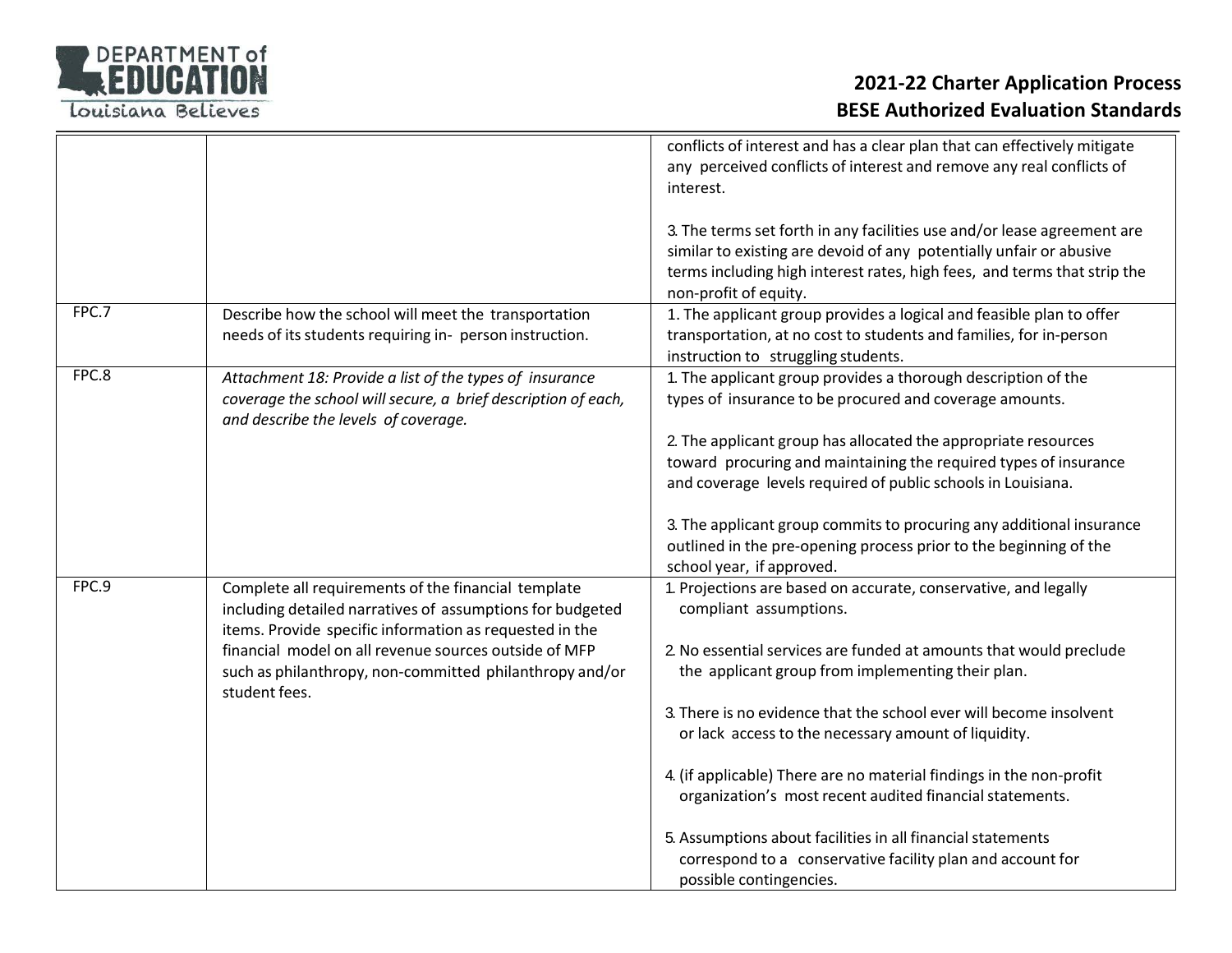

| <b>FCP.10</b> | Do you plan to use a financial manager or back office<br>service provider? If the entity that will provide your<br>financial services has been chosen, provide the name and a<br>description of services. If it is an individual financial<br>manager, provide the resume as Attachment 19.                                                                 | 6. The applicant group has provided evidence that any non-guaranteed<br>funding sources included in the budget narrative have already been<br>committed or will be committed and that should these non-<br>guaranteed funds fail to materialize, the applicant group is still able<br>to successfully execute the program described in this application.<br>1. Either the school has a plan to hire a financial manager who has at<br>least a bachelor's degree in finance and/or accounting, or the school<br>has partnered with an organization staffed by individuals with the<br>necessary expertise that will provide financial management services. |
|---------------|-------------------------------------------------------------------------------------------------------------------------------------------------------------------------------------------------------------------------------------------------------------------------------------------------------------------------------------------------------------|-----------------------------------------------------------------------------------------------------------------------------------------------------------------------------------------------------------------------------------------------------------------------------------------------------------------------------------------------------------------------------------------------------------------------------------------------------------------------------------------------------------------------------------------------------------------------------------------------------------------------------------------------------------|
| FPC.11        | Explain the process the school will use to develop its<br>annual budget including:<br>Who will be involved;<br>a.<br>How needs will be identified and weighed;<br>b.<br>The timeline for creating and approving<br>C.<br>budgets; and                                                                                                                       | 1. The applicant group provides a clear and comprehensive description<br>of the process that will be used to develop the annual budget and the<br>process by which the annual budget may be modified and monitored<br>on an ongoing basis.<br>2. The annual budgeting process described reflects best budgeting                                                                                                                                                                                                                                                                                                                                           |
|               | Procedures for monitoring and modifying<br>d.<br>budgets and on what interval.                                                                                                                                                                                                                                                                              | practices, strong internal controls, and a clear mechanism to<br>determine funding priorities.                                                                                                                                                                                                                                                                                                                                                                                                                                                                                                                                                            |
| <b>FPC.12</b> | Describe the existing or proposed policies and procedures<br>that the proposed school and board will use for financial<br>planning, accounting, purchasing, and payroll. Explain how<br>these plans will sustain financial health of the organization<br>and ensure legal compliance with any requirements and<br>restrictions for the use of public funds. | 1. The applicant group provides a comprehensive description of the<br>policies and procedures that will be used for financial planning,<br>accounting, purchasing and payroll.<br>2. The policies and procedures described are aligned to best practices<br>and are demonstrably likely to sustain the financial health of the                                                                                                                                                                                                                                                                                                                            |
|               | Include the following information in your response:<br>Identify how the board will monitor the<br>a.<br>school's financial position;                                                                                                                                                                                                                        | organization while maintain compliance with all legal and statutory<br>responsibilities related to the use of public funding.                                                                                                                                                                                                                                                                                                                                                                                                                                                                                                                             |
|               | Identify who is responsible for directly<br>b.<br>managing and overseeing the school's budget<br>and a description of how they will do so;                                                                                                                                                                                                                  | 3. The personnel and or positions directly responsible for managing and<br>overseeing the school's budget process possess the appropriate<br>background and expertise and the management and oversight                                                                                                                                                                                                                                                                                                                                                                                                                                                    |
|               | Describe the school's plan to comply with<br>C.<br>submission of an annual audit of school<br>finances conducted by an outside,<br>independent auditor; and                                                                                                                                                                                                 | processes outlined by the applicant group are demonstrably likely to<br>ensure the school's financial health and viability. If a specific person<br>has not yet been identified, the applicant group provides the required<br>qualifications for the person that will eventually be hired to oversee                                                                                                                                                                                                                                                                                                                                                      |
|               | Describe what financial controls the<br>d.                                                                                                                                                                                                                                                                                                                  | this process.                                                                                                                                                                                                                                                                                                                                                                                                                                                                                                                                                                                                                                             |